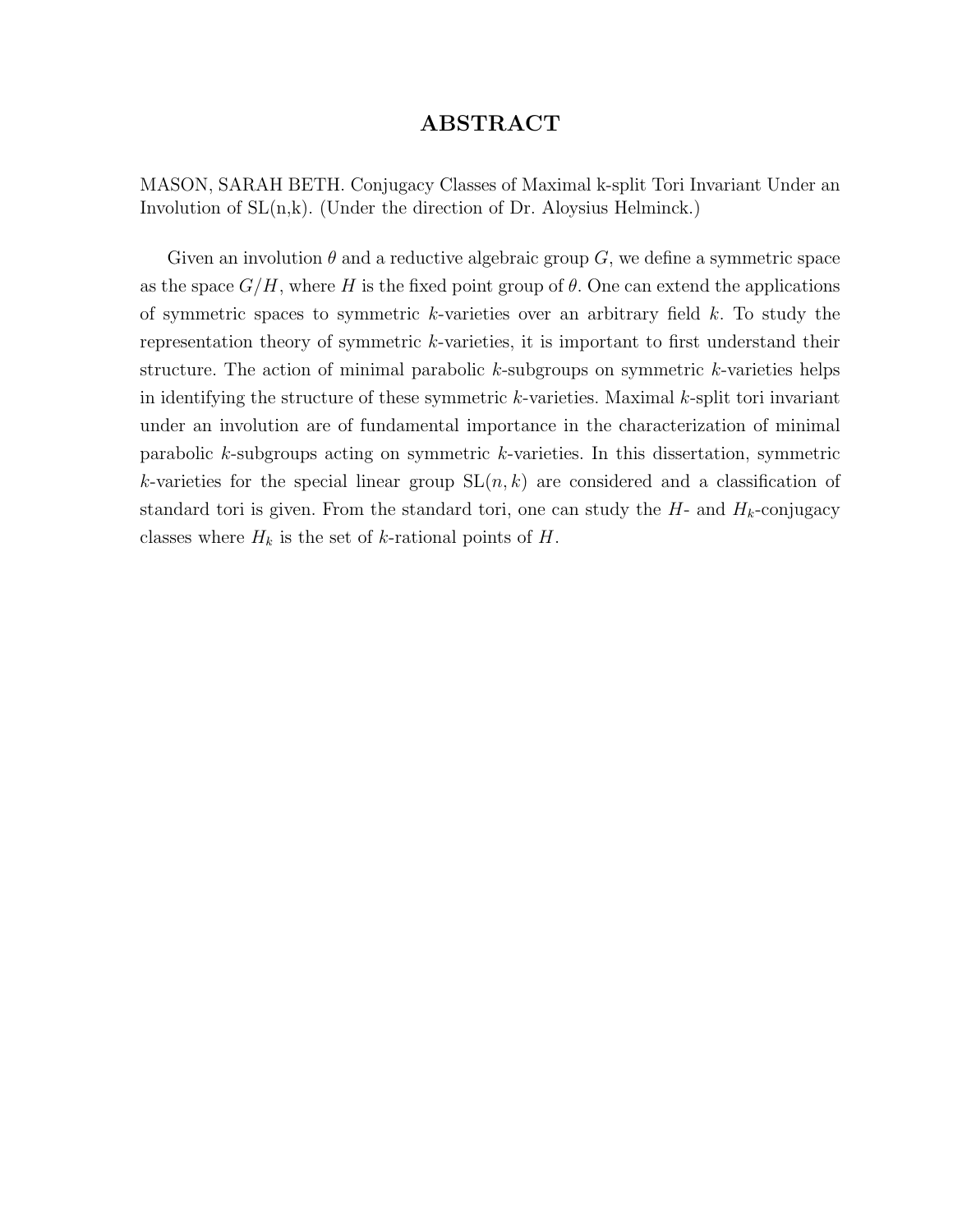© Copyright 2015 by Sarah Beth Mason

All Rights Reserved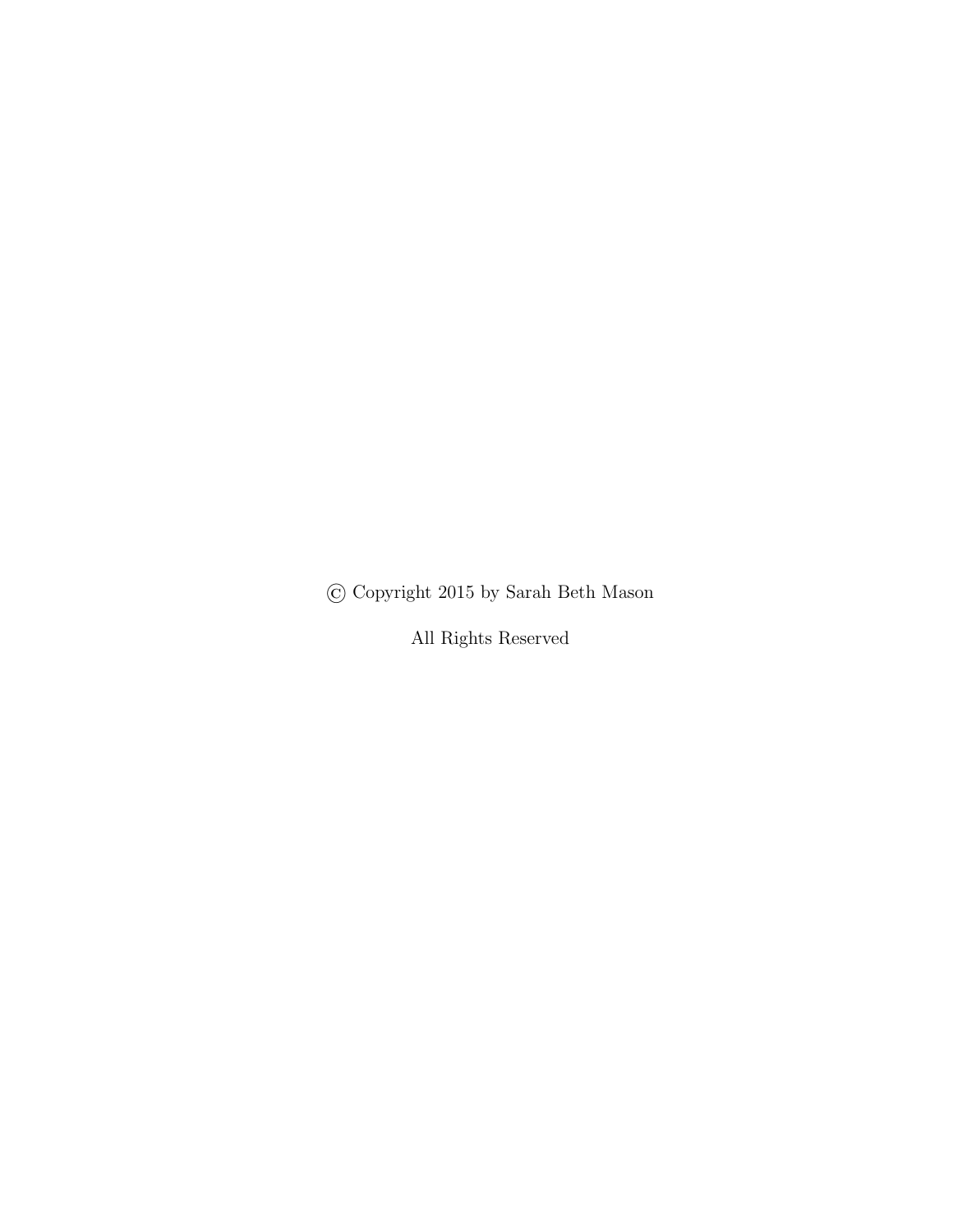Conjugacy Classes of Maximal k-split Tori Invariant Under an Involution of  $SL(n,k)$ 

> by Sarah Beth Mason

A dissertation submitted to the Graduate Faculty of North Carolina State University in partial fulfillment of the requirements for the Degree of Doctor of Philosophy

Mathematics

Raleigh, North Carolina

2015

APPROVED BY:

Dr. Ernest Stitzinger Dr. Tom Lada

Dr. Bojko Bakalov Dr. Aloysius Helminck Chair of Advisory Committee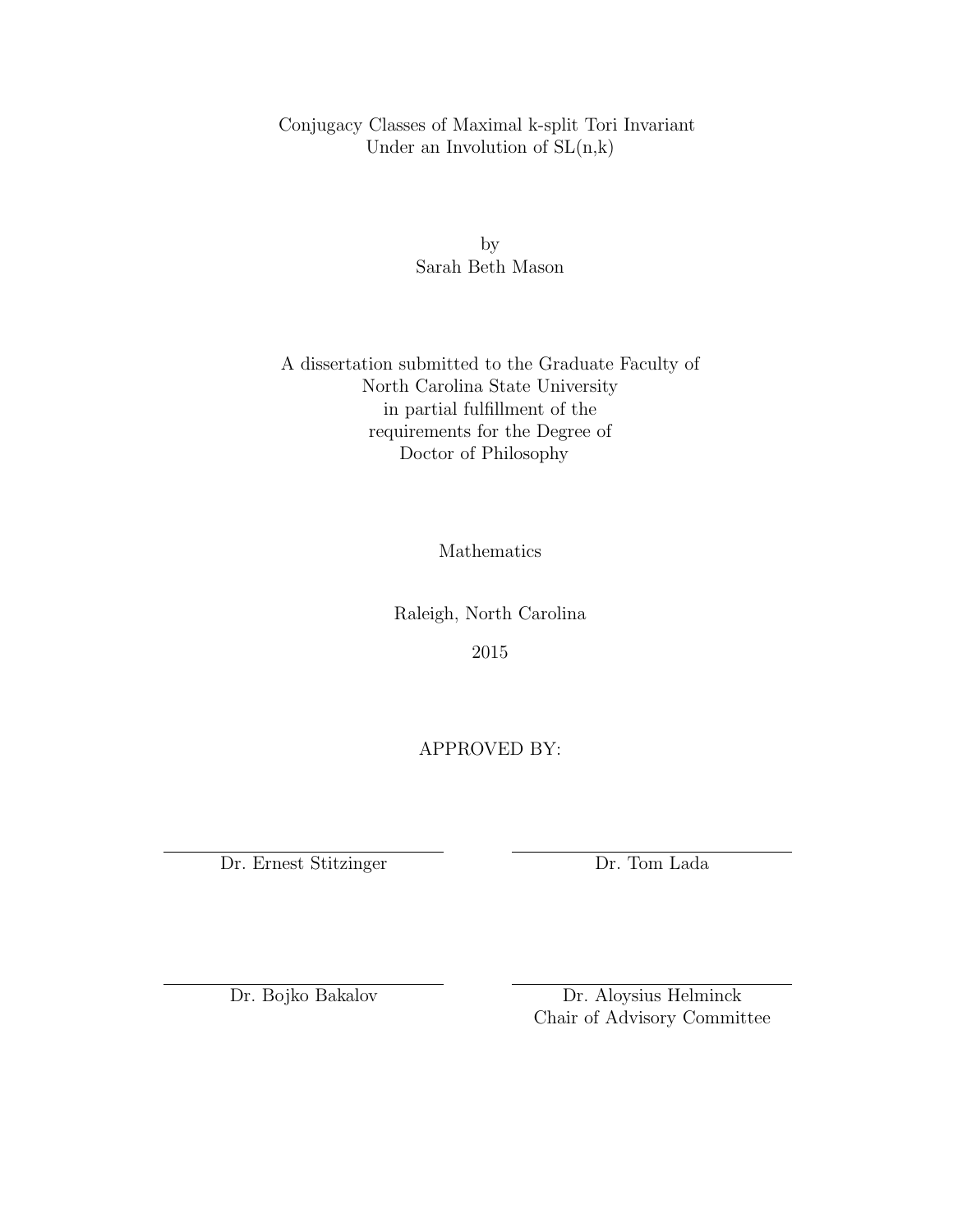## DEDICATION

To my parents.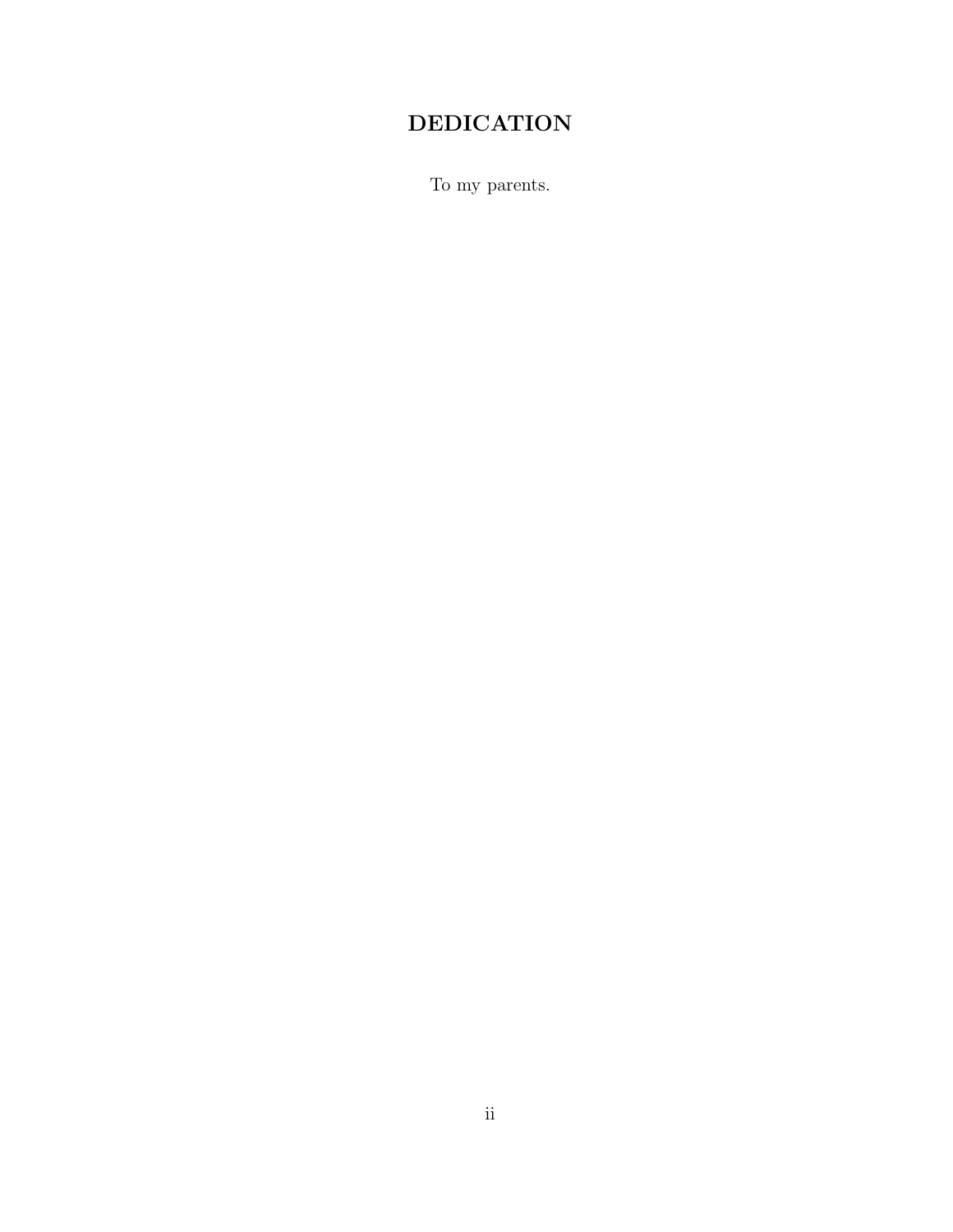### BIOGRAPHY

Sarah Beth Mason was born on March 17th, 1986 in Newport News, Virginia. When she was very young, her family moved to North Carolina and she has lived here ever since. In 2004, she started her undergraduate studies at Western Carolina University. She completed her B.S. at WCU in 2008 and went on to receive her M.S. in applied mathematics from WCU in 2010. She started her studies at North Carolina State University in 2011.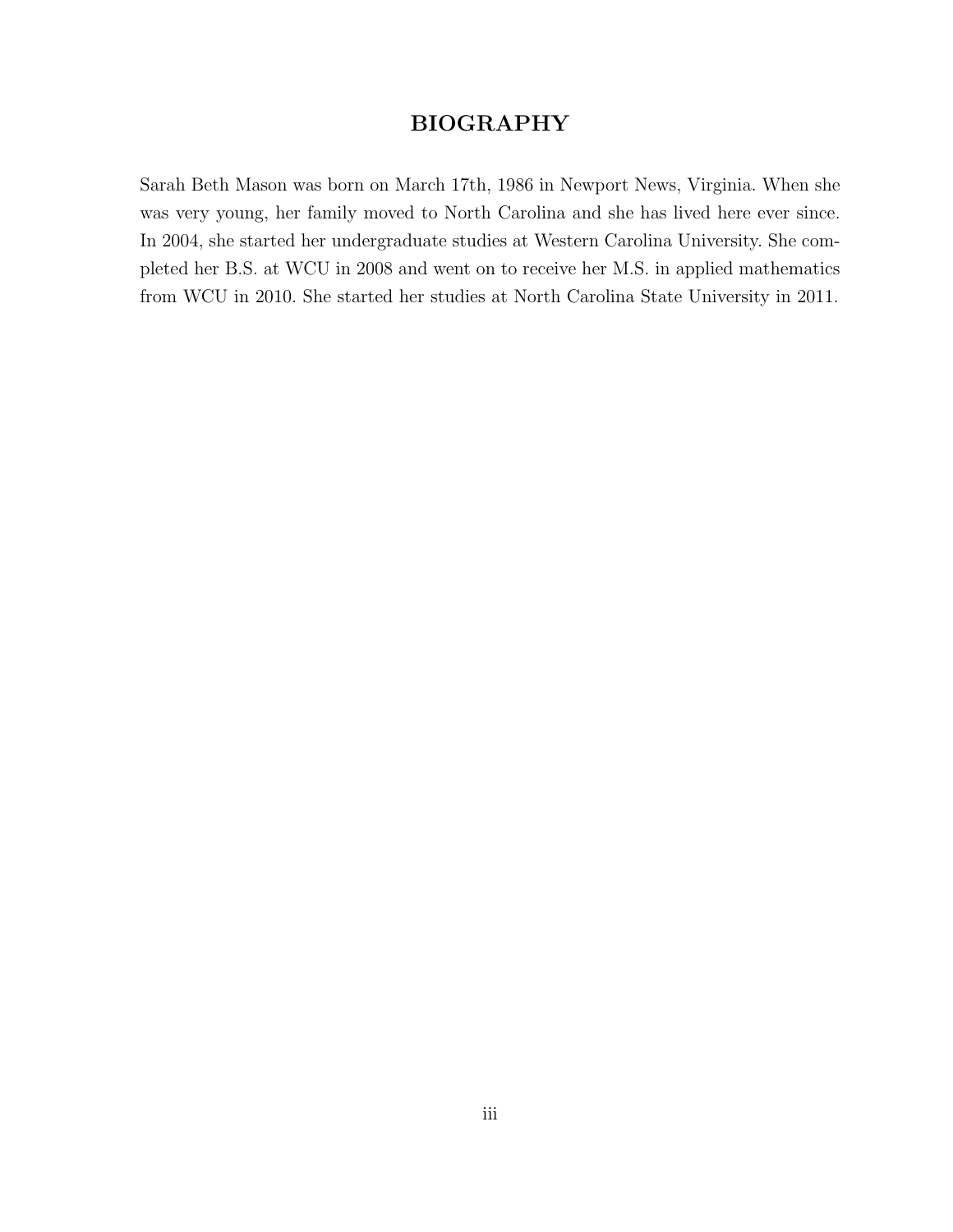## TABLE OF CONTENTS

|            | vi                                                                                                  |
|------------|-----------------------------------------------------------------------------------------------------|
|            | vii                                                                                                 |
|            | $\mathbf{1}$                                                                                        |
| 1.1<br>1.2 | Symmetric Spaces<br>$\mathbf{1}$<br>Orbits of Parabolic Subgroups                                   |
|            | 3                                                                                                   |
| 1.3        | $\mathbf 5$<br>$H_k$ -conjugacy classes of $\theta$ -stable maximal k-split tori                    |
| 1.4        | 8                                                                                                   |
|            | 9<br>1.4.3                                                                                          |
|            | 12                                                                                                  |
| 2.1        | 12                                                                                                  |
| 2.2        | 14                                                                                                  |
| 2.3        | Algebraically Closed vs. Non-algebraically Closed<br>18                                             |
| 2.4        | 21                                                                                                  |
| 2.5        | 22                                                                                                  |
|            | 24                                                                                                  |
| 3.1        | 24<br>Standard k-split tori $\ldots \ldots \ldots \ldots \ldots \ldots \ldots \ldots \ldots \ldots$ |
| 3.2        | 28                                                                                                  |
| 3.3        | 31                                                                                                  |
|            | 32                                                                                                  |
| 4.1        | 32                                                                                                  |
|            | 33<br>4.1.2                                                                                         |
|            | 34<br>4.1.4                                                                                         |
|            | 34<br>4.1.6                                                                                         |
| 4.2        | 35                                                                                                  |
|            | 37                                                                                                  |
|            | $37\,$                                                                                              |
| 5.2        | $H_k$ -conjugacy classes of $(\theta, k)$ -split maximal tori<br>40                                 |
| 5.3        | 41                                                                                                  |
|            | Chapter 6 $(\theta, k)$ -singular roots of Involutions of $SL(n, k)$<br>46                          |
| 6.1        | 46                                                                                                  |
|            | 6.1.1<br>46                                                                                         |
|            | 52<br>6.1.5                                                                                         |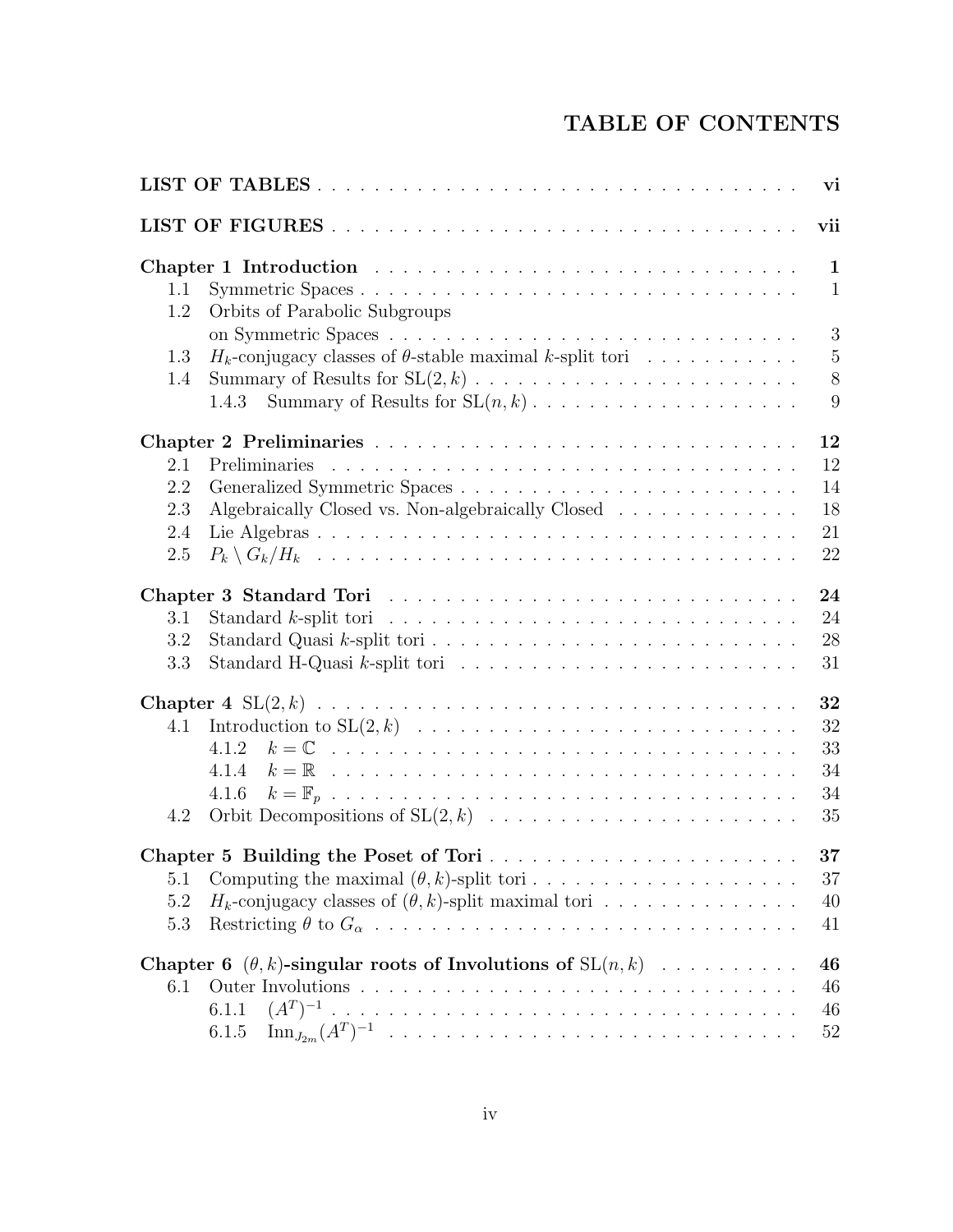| Chapter 7 Conjugacy Classes of Maximal $\theta$ -stable, k-split Tori 63 |                                                                                                                        |  |  |  |  |  |  |  |  |  |  |  |  |  |  |  |
|--------------------------------------------------------------------------|------------------------------------------------------------------------------------------------------------------------|--|--|--|--|--|--|--|--|--|--|--|--|--|--|--|
|                                                                          | 7.1 Quasi k-split tori $\ldots \ldots \ldots \ldots \ldots \ldots \ldots \ldots \ldots \ldots \ldots \ldots \ldots$ 63 |  |  |  |  |  |  |  |  |  |  |  |  |  |  |  |
|                                                                          |                                                                                                                        |  |  |  |  |  |  |  |  |  |  |  |  |  |  |  |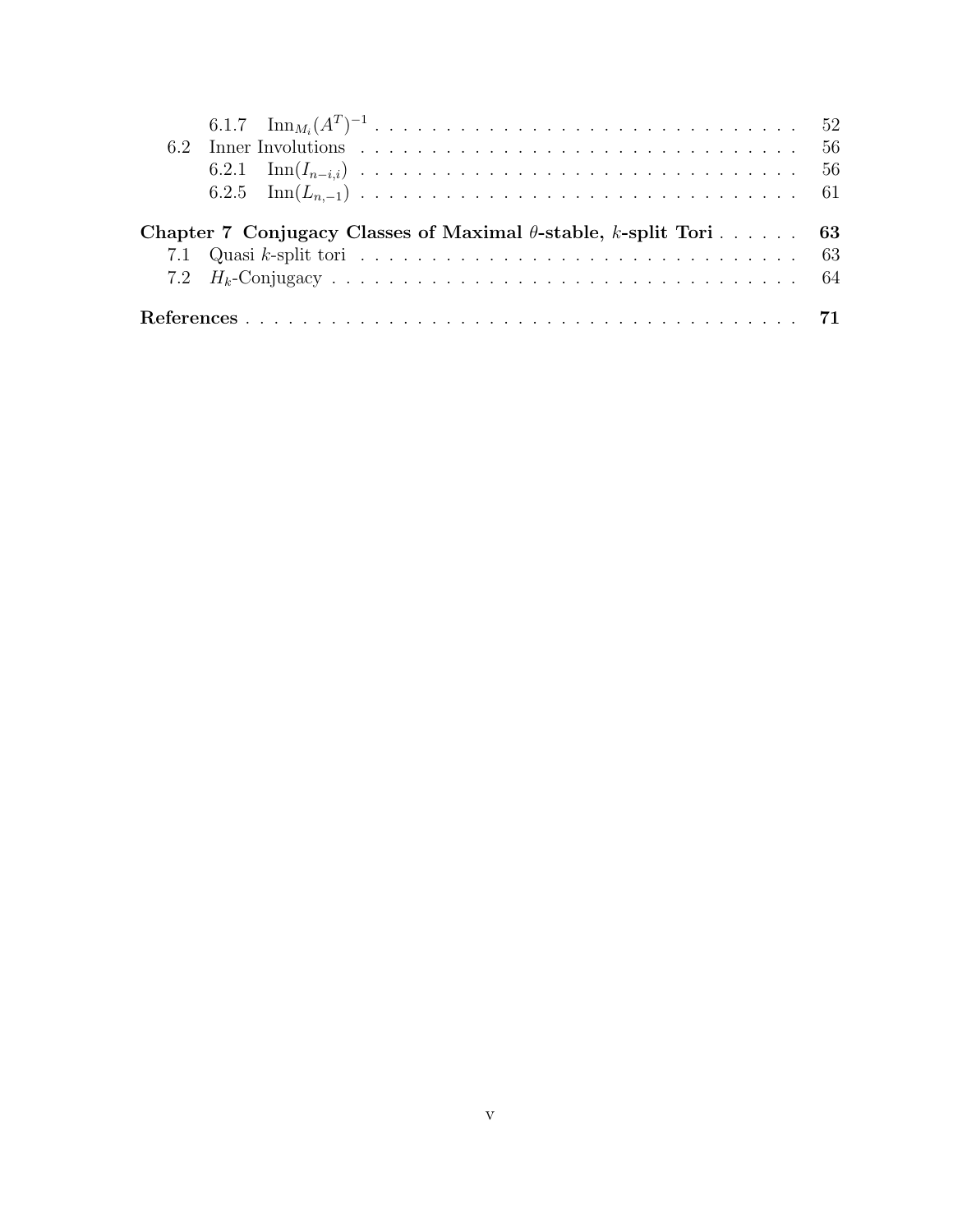## LIST OF TABLES

| Table 6.1 Outer Involutions of G over $k = \overline{k}$ , R and $\mathbb{F}_p$ with $p \neq 2$ 47 |  |
|----------------------------------------------------------------------------------------------------|--|
|                                                                                                    |  |
|                                                                                                    |  |
|                                                                                                    |  |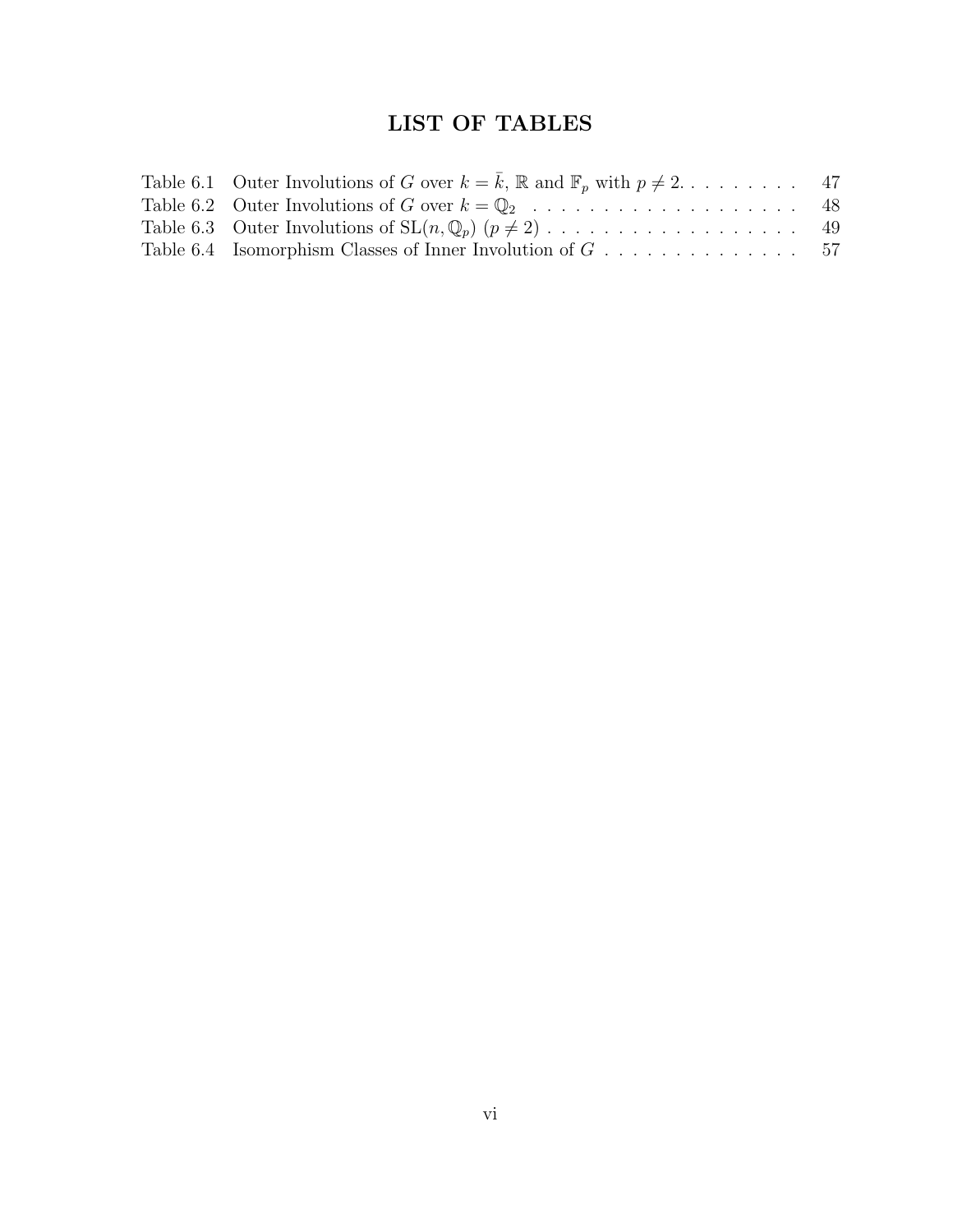## LIST OF FIGURES

| Figure 1.1<br>Figure 1.2                                           | Poset of $H_k$ -conjugacy classes of $\theta$ -stable maximal k-split tori<br>Posets of tori related to $G = SL(4, \mathbb{C})$ with $\theta(A) = (A^T)^{-1}$                                                                                           | 6<br>$\overline{7}$        |
|--------------------------------------------------------------------|---------------------------------------------------------------------------------------------------------------------------------------------------------------------------------------------------------------------------------------------------------|----------------------------|
| Figure 2.1                                                         | Illustration of k-split and $\theta$ -split parts of tori                                                                                                                                                                                               | 13                         |
| Figure 5.1                                                         | Flipping one dimension of a torus $\dots \dots \dots \dots \dots \dots \dots$                                                                                                                                                                           | 45                         |
| Figure 6.1<br>Figure 6.2                                           | Standard Poset for $G = SL(4, \mathbb{C}), \theta = (A^T)^{-1}$<br>Poset of standard tori related to $G = SL(4, \mathbb{R})$ with $\theta(A) = \text{Inn}_{M_1}(A^T)^{-1}$<br>55                                                                        | 50                         |
| Figure 6.3                                                         | Poset of standard tori for $SL(4, k)$ and $\theta = \text{Inn}(I_{2,2})$                                                                                                                                                                                | 61                         |
| Figure 7.1<br>Figure 7.2<br>Figure 7.3<br>Figure 7.4<br>Figure 7.5 | Graph demonstrating how to check for conjugacy $\ldots \ldots \ldots \ldots$<br>Poset of Standard tori for $SL(3, \mathbb{F}_3, \theta = \text{Inn}_{M_1}(A^T)^{-1}$<br>Poset of $H_k$ -conjugacy classes of $\theta$ -stable, maximal k-split tori for | 64<br>65<br>66<br>68<br>69 |
| Figure 7.6                                                         | Poset of standard $\theta$ -stable, maximal k-split tori for $SL(4,\mathbb{C}), \theta(X) =$                                                                                                                                                            | 70                         |
| Figure 7.7                                                         | Poset of $H_k$ conjugacy classes of $\theta$ -stable, maximal k-split tori for                                                                                                                                                                          | 70                         |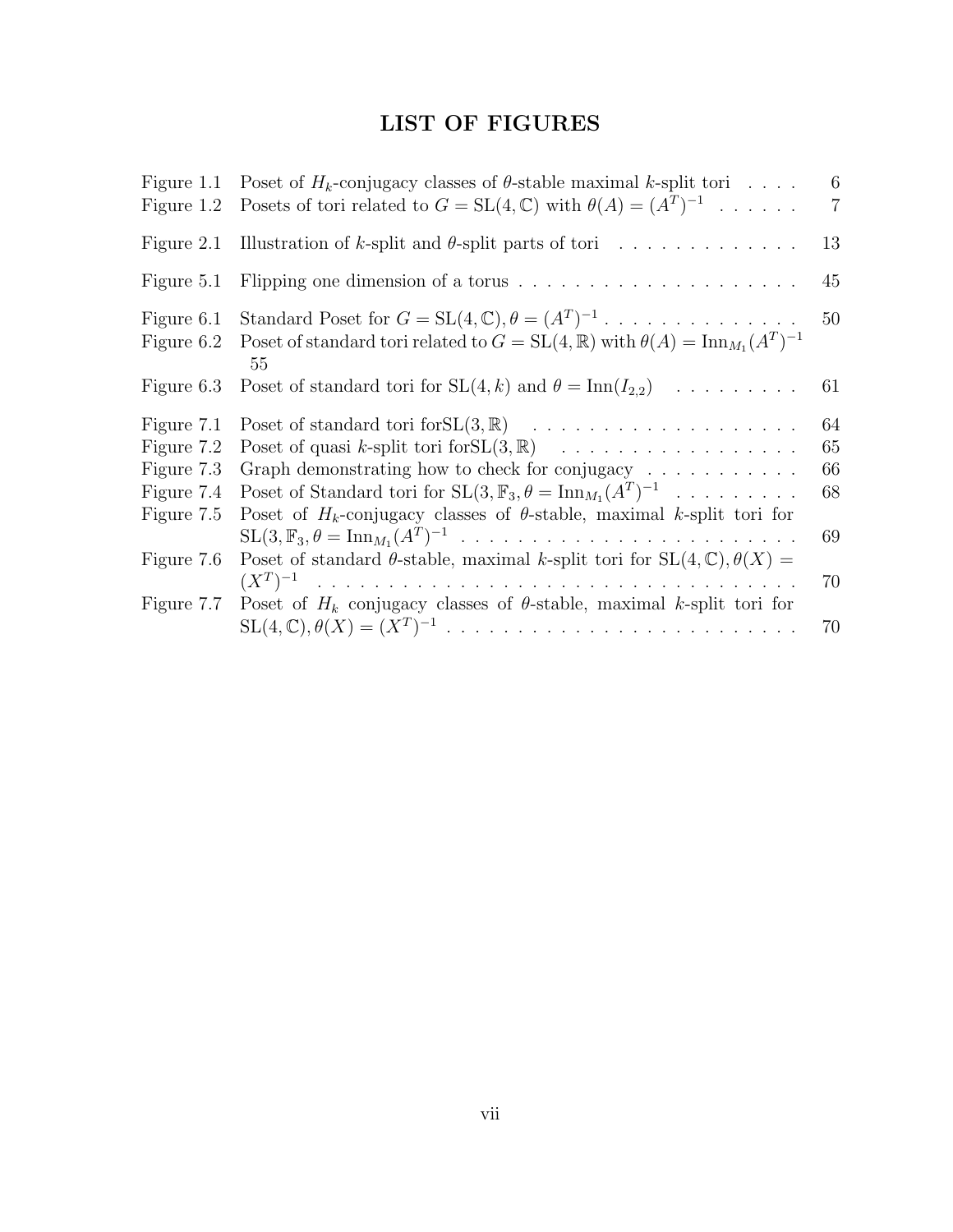# Chapter 1

# Introduction

### 1.1 Symmetric Spaces

Given an involution  $\theta$  and a reductive algebraic group G, we define a *symmetric space* as the space  $G/H$ , where H is the fixed point group of  $\theta$ . A symmetric space is also known as a *symmetric variety*. Symmetric spaces were originally studied by Cartan and arose in the context of Riemannian manifolds and Lie groups. The globally Riemannian symmetric spaces of differential geometry are a special case of the algebraic definition common in Lie theory.

One can also consider a more generalized version of a symmetric space. When considering a symmetric space over a non-algebraically closed field  $k$ , we call this a symmetric k-variety, and it is defined by  $G_k/H_k$ , where  $G_k$  and  $H_k$  are the k-rational points of G and  $H$ , respectively. Real symmetric k-varieties are also called *real reductive symmetric* spaces. The  $p$ -adic symmetric k-varieties are also known as reductive  $p$ -adic symmetric spaces or as simply *p*-adic symmetric spaces.

Symmetric k-varieties over fields other than the real numbers occur in a number of areas of mathematics. These areas include representation theory (see [6], [37] and [38], geometry  $([10],[11],[3])$ , singularity theory  $([28],[24])$ , the study of character sheaves  $([14],$ [29]), and the study of cohomology of arithmetic subgroups  $(36)$ . These symmetric kvarieties are most well known in the area of representation theory.

*Example* 1.1.1. Let  $M_n(k)$  denote the set of  $n \times n$  matrices with entries in k. Then

$$
GL(n,k) = \{A \in M_n(k) \mid \det(A) \neq 0\}
$$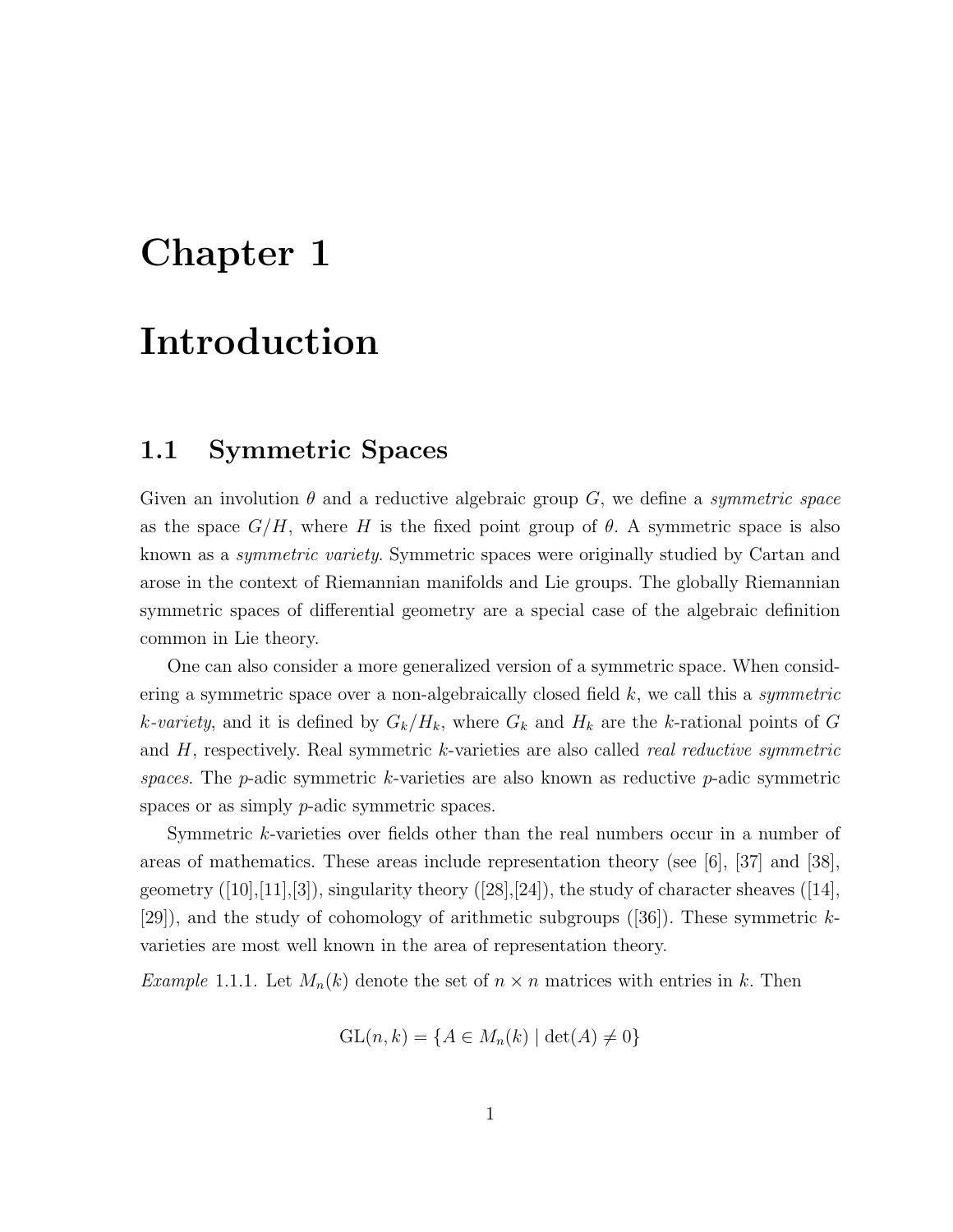is the general linear group. Let  $G = GL(n, k)$  and define an involution  $\theta : G \to G$ by  $\theta(g) = (g^T)^{-1}$ . Then  $H = \{g \in G \mid g^T = g^{-1}\}\$ , the set of  $n \times n$  orthogonal matrices. The quotient  $G/H$  is then contained within the set of symmetric matrices, giving the motivation for the name symmetric space. If  $k = k$ , then  $G/H$  is the set of symmetric matrices. When  $k \neq \bar{k}$ , then the extended symmetric space  $\hat{Q} = \{A \in GL(n,k) \mid \theta(A) =$  $A^{-1}$ } is the set of symmetric matrices.

Representations associated with real reductive symmetric spaces have been studied by many people over the past few decades. Much of the early work was done by Harish-Chandra. Symmetric k-varieties were first introduced in the late 1980's as a way of generalizing the concept of these real reductive symmetric spaces to similar spaces over the p-adic numbers and as a way to study the representations that are associated with these spaces. A number of interesting results have arisen from this research (see [17], [27], [33]). Another case of interest is the representations associated with symmetric k-varieties defined over a finite field (see [29] and [14]).

Expanding on Harish-Chandra's ideas, the representation theory for the general real reductive symmetric spaces has been carried out by a number of mathematicians including Flensted-Jensen, Oshima, Sekiguchi, Matsuki, Brylinski, Delorme, Schlichtkrul, and van ¯ den Ban (see [5], [9], [12],[13], [15], [31], [32]).

For  $\mathbb{Q}_p$ , the *p*-adic numbers, it is natural to study the harmonic analysis of these *p*-adic symmetric spaces. The main aim of harmonic analysis is to decompose unitary representations as explicitly as possible into irreducible components, which is called finding the Plancherel decomposition. Most of the representations occurring in this decomposition are representations induced from a parabolic k-subgroup. This means that the one essential tool in the study of symmetric k-varieties and their representations is a description of the geometry of the orbits of a minimal parabolic k-subgroup acting on the symmetric k-variety. A description of these orbits naturally leads to a description of most of the fine structure of these symmetric k-varieties including the restricted root system of the symmetric *k*-variety.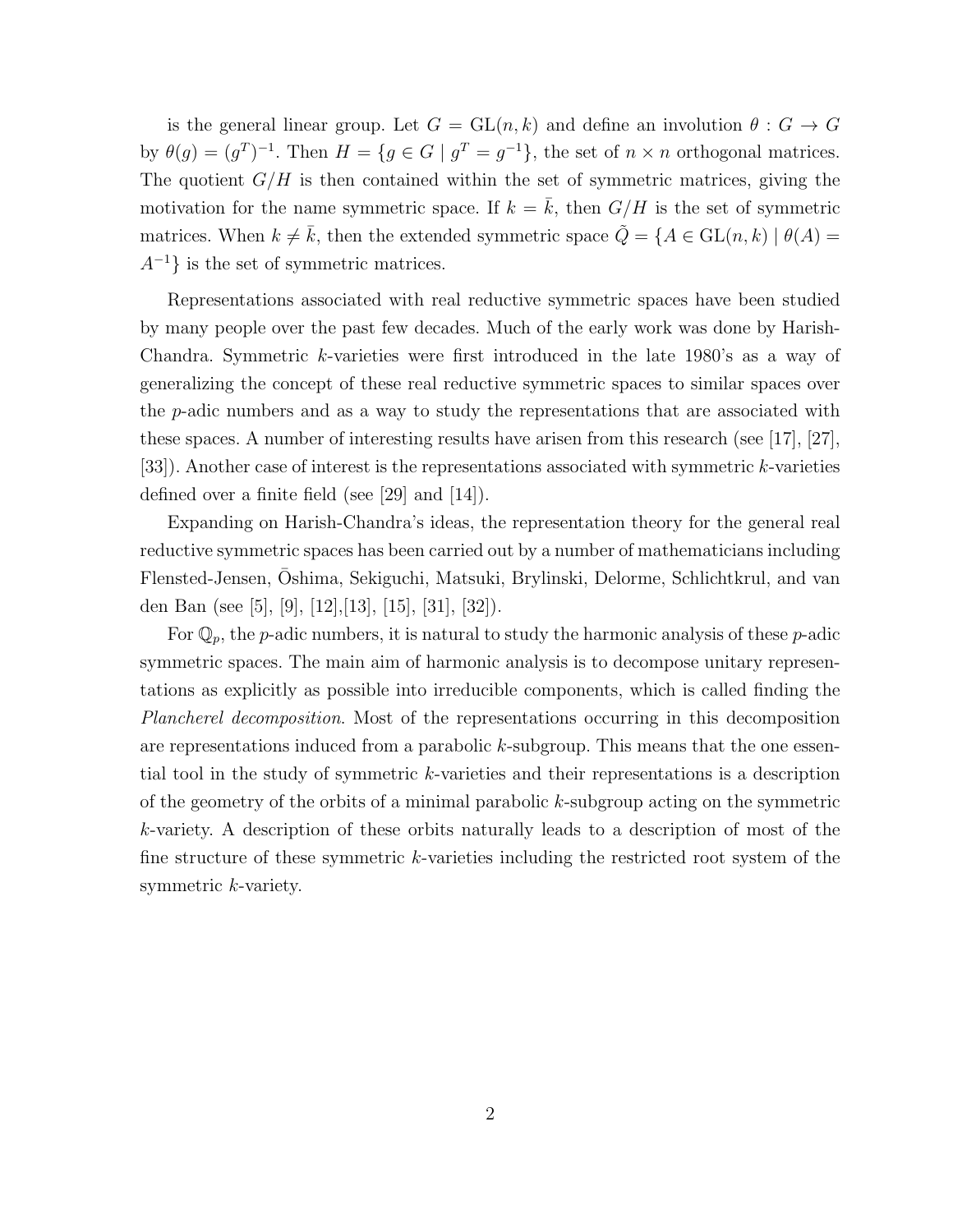## 1.2 Orbits of Parabolic Subgroups on Symmetric Spaces

There are several ways of classifying the orbits of a minimal parabolic k-subgroup  $P_k$  on a symmetric k-variety. One way of classifying these orbits is to consider the  $P_k$ -orbits acting on the symmetric k-variety  $G_k/H_k$  by a process called  $\theta$ -twisted conjugation. For  $x, g \in G_k$ , we define  $g * x := gx\theta(g)^{-1}$ . Another way of viewing these orbits is to identify  $G_k/P_k$  with the set of parabolic k-subgroups of G that are  $G_k$ -conjugate with P, i.e.  $G_k/P_k = \{xPx^{-1} \mid x \in G_k\}$ , and look at the  $H_k$ -orbits on this. Here  $H_k$  acts by conjugation. Lastly, we can consider these orbits as the set  $P_k \setminus G_k / H_k$  of  $(P_k, H_k)$ -double cosets in  $G_k$ . This last characterization is the same as the set of  $P_k \times H_k$ -orbits on the set  $G_k$ .

When we have that  $k = \overline{k}$ , we use a Borel subgroup B in place of a minimal parabolic k-subgroup, because in the case of algebraic closure we have that  $P = B$ . For this case, these orbits were characterized by Springer [35]. Several characterizations of the double cosets  $B \setminus G/H$  were proven by Springer, including the orbits of H, B, and  $B \times H$ . For details, see [35]. For algebraically closed  $k$  and  $P$  a general parabolic subgroup, these orbits were characterized by Brion and Helminck in [8] and [21]. For  $k = \mathbb{R}$  and P a minimal parabolic k-subgroup, characterizations were given by Matsuki [30] and Rossmann [34]. For general fields, these orbits were characterized by Helminck and Wang [22].

Let  $P_k$  be a minimal parabolic k-subgroup of G. The double coset  $P_k \setminus G_k / H_k$  has been characterized in several ways by Helminck and Wang [22], including the orbits of  $H_k, P_k$ , and  $P_k \times H_k$ .

We will first consider the  $H_k$ -orbits on  $G_k/P_k$ . If we let A be a torus of  $G_k$ , then we can denote by  $N_{G_k}(A)$  the normalizer of A in  $G_k$ ,  $Z_{G_k}(A)$  denotes the centralizer of A in  $G_k$ ,  $W_{G_k}(A) = N_{G_k}(A)/Z_{G_k}(A)$  the Weyl group of A in  $G_k$ , and  $W_{H_k}(A) =$  $N_{H_k}(A)/Z_{H_k}(A) = \{w \in W_{G_k}(A) \mid w$  has a representative in  $N_{H_k}(A)\}$ , the Weyl group of A in  $H_k$ . All of the above sets are  $\theta$ -stable if A is  $\theta$ -stable.

Let A' be a  $\theta$ -stable maximal k-split torus of  $G_k$  which is contained in the minimal parabolic k-subgroup P'. Then we will denote by  $C_k$  the set of pairs of  $(P', A')$ .  $\mathcal{P}_k$  will be the space of all minimal parabolic k-subgroups of G. The fixed point group  $H_k$  acts on  $C_k$  and  $\mathcal{P}_k$  by conjugation. We will denote the set of  $H_k$ -orbits in  $C_k$  (respectively  $\mathcal{P}_k$ )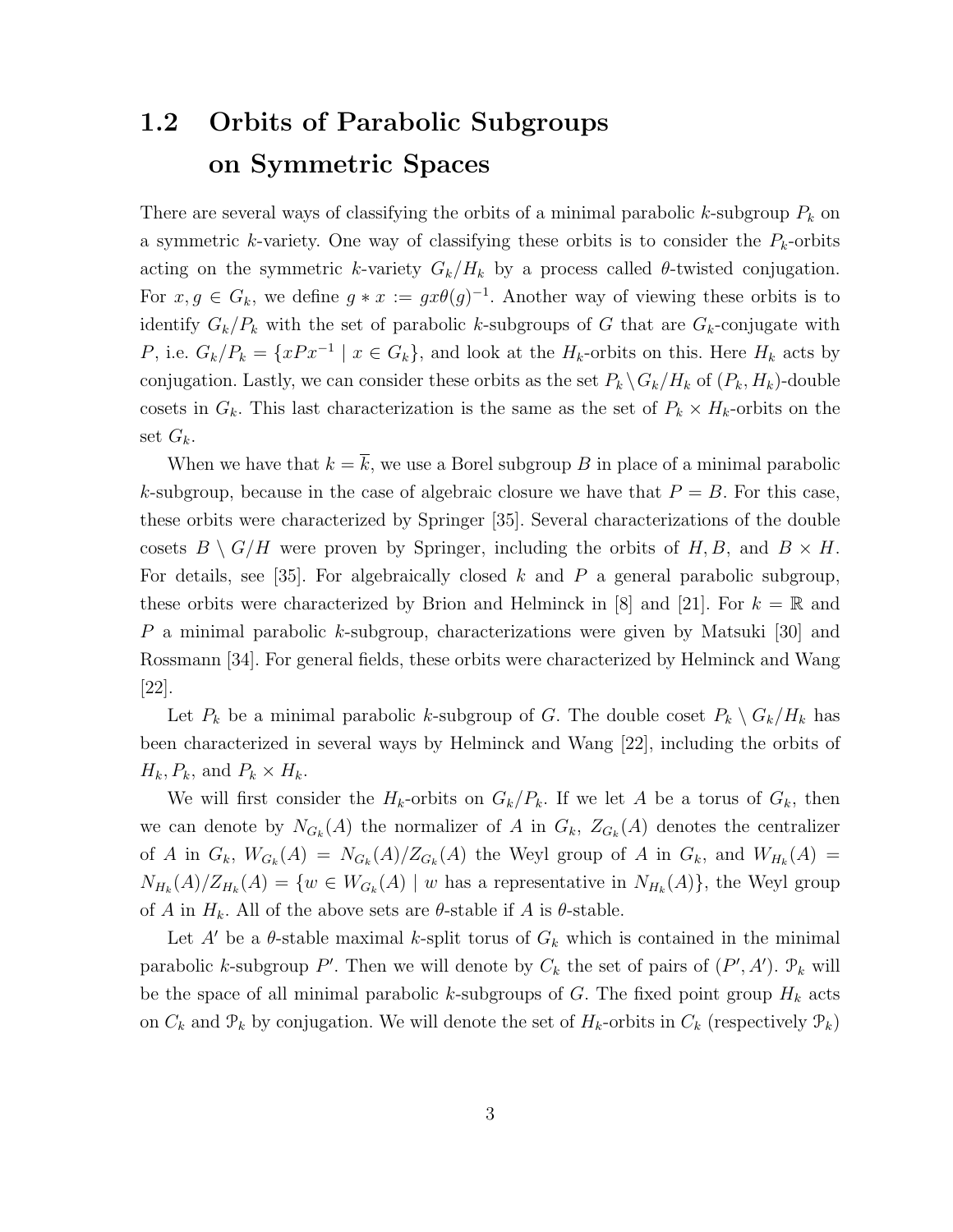by  $H_k \setminus C_k$  (respectively  $H_k \setminus \mathcal{P}_k$ ).

The  $H_k$ -orbits in  $C_k$  can be broken up into two parts. We can first consider the  $H_k$ conjugacy classes of  $\theta$ -stable maximal k-split tori in  $G_k$ . For each  $\theta$ -stable maximal k-split torus that is a representative of these conjugacy classes, we can determine the minimal parabolic k-subgroups containing this torus that are not  $H_k$ -conjugate. Thus, if we define the set  $\{A_i \mid i \in I\}$  as the set of representatives of the  $H_k$ -conjugacy classes of  $\theta$ -stable maximal k-split tori in  $G_k$ , then the  $H_k$ -orbits in  $C_k$  can be identified with the union of Weyl group quotients  $\bigcup_{i\in I} W_{G_k}(A_i)/W_{H_k}(A_i)$ .

For the  $P_k$ -orbits, we identify  $G_k/H_k$  with  $Q_k = \{g\theta(g)^{-1} \mid g \in G_k\}$ .  $P_k$  acts on  $Q_k$  by the  $\theta$ -twisted action previously described. We will denote the set of  $\theta$ -twisted  $P_k$ -orbits on  $Q_k$  by  $P_k \setminus Q_k$ .

In the characterization of the  $P_k \times H_k$ -orbits in  $G_k$ , let A be a  $\theta$ -stable maximal k-split torus of  $P_k$  and  $\mathcal{V}_k = \{x \in G_k \mid \tau(x) \in N_{G_k}(A)\}\$ , where  $\tau(x)$  is defined as follows.

$$
\tau(x) = x\theta(x)^{-1}
$$

The group  $Z_{G_k}(A) \times H_k$  acts on  $\mathcal{V}_k$  by  $(x, z) \cdot y = xyz^{-1}, (x, z) \in Z_{G_k}(A) \times H_k, y \in \mathcal{V}_k$ . Let  $V_k$  be the set of  $(Z_{G_k}(A) \times H_k)$ -orbits on  $\mathcal{V}_k$ .

**Theorem 1.2.1.** [22] Let P be a minimal parabolic k-subgroup of G and let  $\{A_i \mid i \in I\}$ be representatives of the  $H_k$ -conjugacy classes of  $\theta$ -stable maximal k-split tori in  $G_k$ . Then

$$
P_k \backslash G_k / H_k \simeq H_k \setminus \mathcal{P}_k \simeq \bigcup_{A_i \in I} W_{G_k}(A_i) / W_{H_k}(A_i) \simeq H_k \setminus C_k \simeq P_k \setminus Q_k \simeq V_k.
$$

From the previous theorem, we can see that there are several ways to classify the double cosets  $P_k \backslash G_k / H_k$ . Throughout this thesis, we will be interested in the classification

$$
P_k \backslash G_k / H_k \simeq \bigcup_{A_i \in I} W_{G_k}(A_i) / W_{H_k}(A_i).
$$

This classificiation will help us in studying the orbits of minimal parabolic k-subgroups acting on the symmetric  $k$ -variety. From this classification, we see that in order to classify the double coset  $P_k \backslash G_k / H_k$ , we will first need to classify the set of  $H_k$ -conjugacy classes of  $\theta$ -stable, maximal k-split tori. This will give us the set  $\{A_i \mid i \in I\}$ . Once we have done this, we will need to determine the coset  $W_{G_k}(A_i)/W_{H_k}(A_i)$  for each  $\theta$ -stable, maximal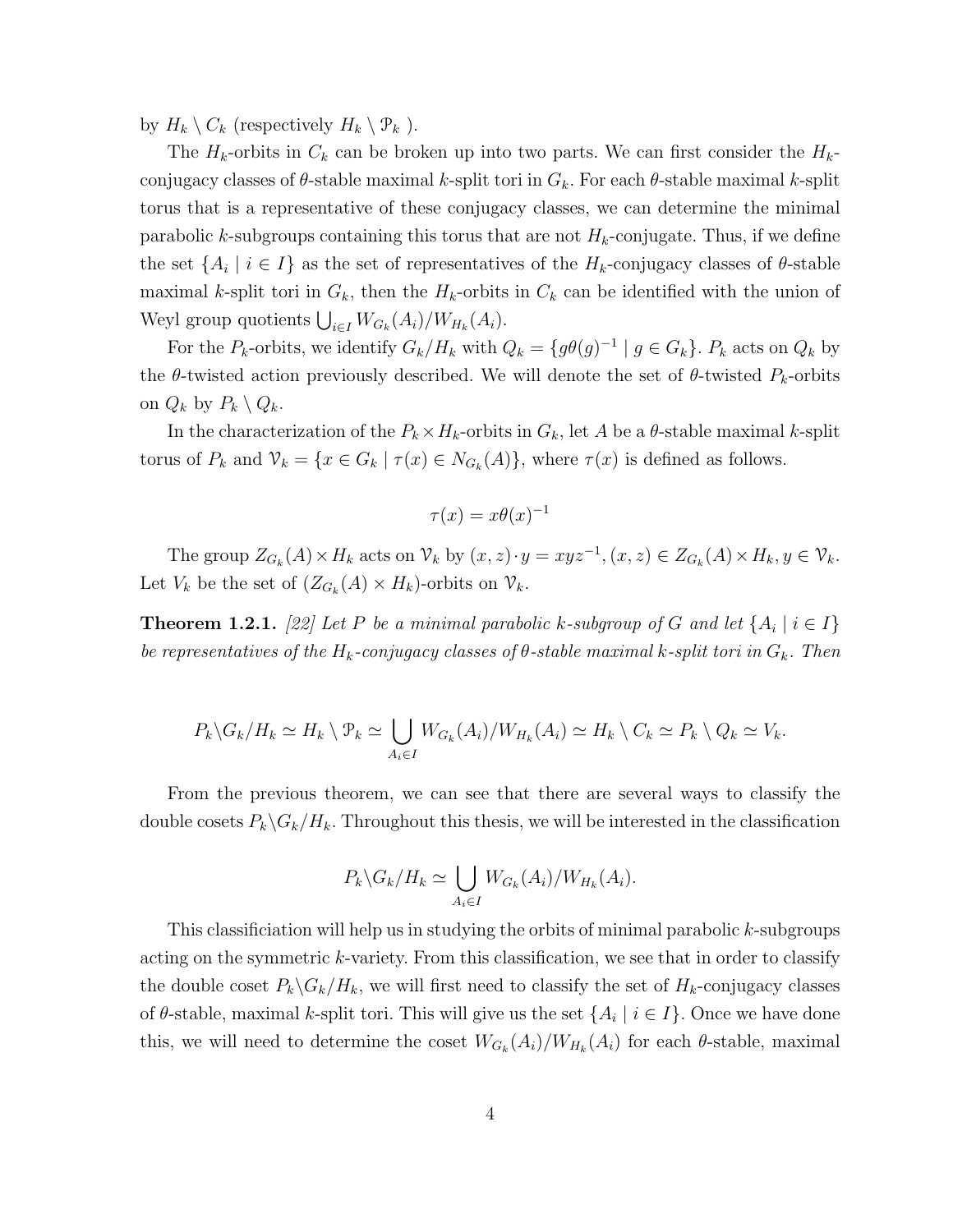$k$ -split tori representative  $A_i$ .

In an algebraically closed field, i.e.  $k = k$ , we have the double cosets  $B \setminus G/H$ . When considering G over a non-algebraically closed field, we look at minimal parabolic k-subgroups instead of Borels and we get  $P_k \setminus G_k / H_k$ . One method of classifying these double cosets is to consider  $P \setminus G/H$  and determining how the algebraically closed orbits break up over the k-rational points. An alternate method is to instead reverse this process via an embedding map  $P_k \backslash G_k / H_k \hookrightarrow P \backslash G / H$  which we call generalized complexification. The surjectivity of the generalized complexification map is then equivalent to all orbits over the algebraic closure contributing to the k-orbits. Given a group N, k-rank(N) denotes the dimension of a maximal k-split torus of  $N$ . When the group  $G$  is k-split we have a characterization of the surjectivity:

**Theorem 1.2.2.** [26] Let G be a k-split group, H the set of fixed points of an involution  $\theta$  and P a minimal parabolic k-subgroup. Then the generalized complexification map

$$
\varphi: P_k \setminus G_k / H_k \to P \setminus G / H, \ \varphi(P_k x H_k) = Px H
$$

is surjective if and only if  $k$ -rank $(H) = k$ -rank $(G)$ .

This embedding process will be the motivation for considering the H-conjugacy classes of  $\theta$ -stable, maximal k-split tori as well as the  $H_k$ -conjugacy classes of  $\theta$ -stable, maximal k-split tori.

## 1.3 H<sub>k</sub>-conjugacy classes of  $\theta$ -stable maximal k-split tori

The classification that we are interested in centers around tori, so we will use the following definitions and results. If we have a torus T of G that is defined over the field  $k$ , then there are subtori  $T_a$  and  $T_s$  of T, where  $T_a$  is the largest anisotropic subtorus of T and  $T_s$ is the largest k-split subtorus of T defined over k. We have that  $T = T_a \cdot T_s$  and  $T_a \cap T_s$ is finite.

Given an involution  $\theta$  of G, we have similar definitions and results for  $\theta$ -stable tori. Let T be a maximal k-split torus. We call T  $\theta$ -stable if  $\theta(T) = (T)$ . If we let  $T^+ = \{t \in$  $T \mid \theta(t) = t$ <sup>o</sup> and  $T^- = \{t \in T \mid \theta(t) = t^{-1}\}$ <sup>o</sup>, then we have that  $T = T^+T^-$  and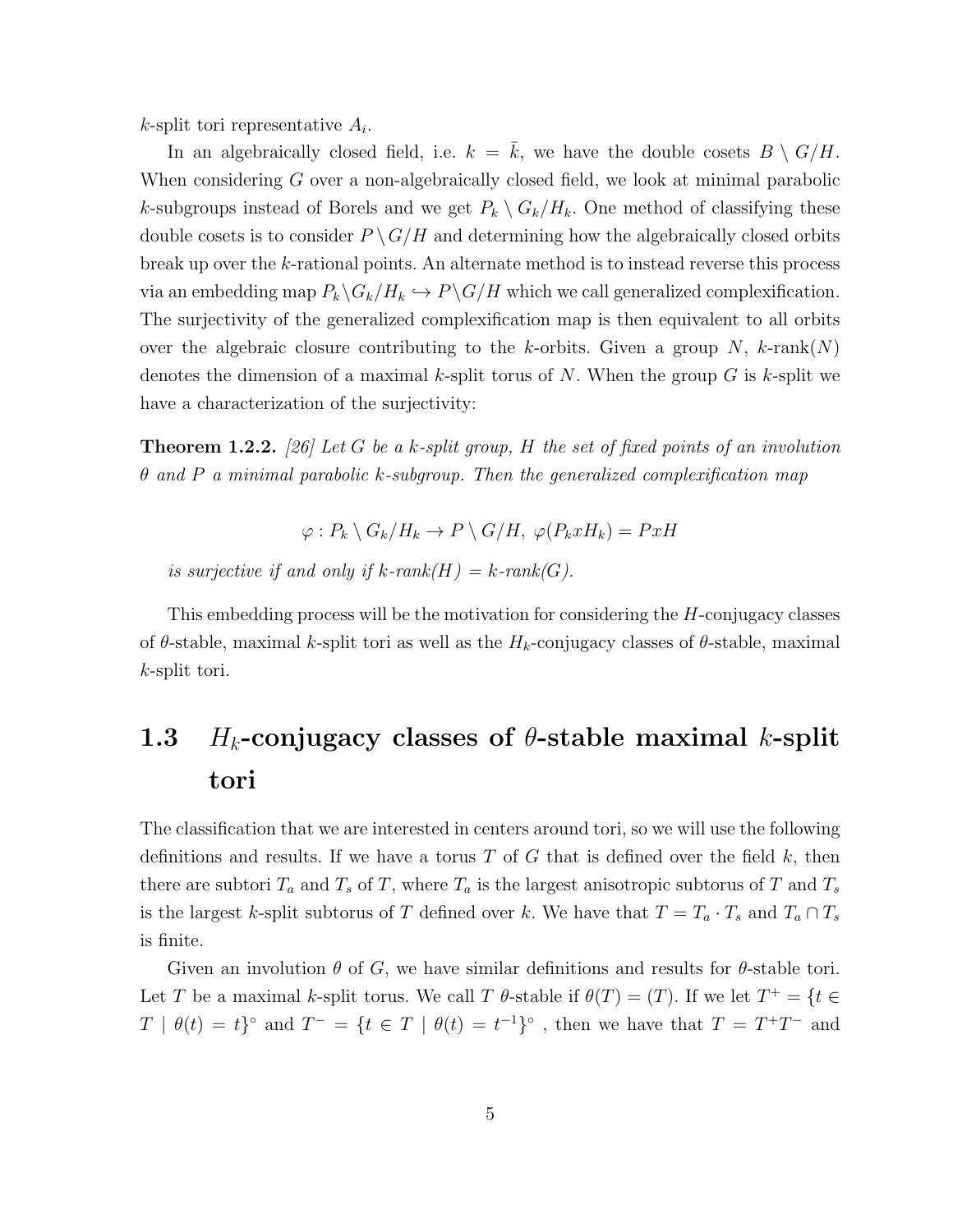$T^+\cap T^-$  is finite. We call the torus  $T^-\theta$ -split. A torus T is called  $(\theta, k)$ -split if it is both k-split and  $\theta$ -split.



Figure 1.1: The poset of  $H_k$ -conjugacy classes of  $\theta$ -stable maximal k-split tori

As we are classifying the  $H_k$ -conjugacy classes of  $\theta$ -stable, maximal k-split tori, we will obtain a poset of tori. Each node in the poset will represent one of the  $H_k$ -conjugacy classes of  $\theta$ -stable, maximal k-split tori. As we have stated previously, each of these representatives  $T_i$  can be written as the product of two subtori,  $T_i = T_i^+ T_i^$  $i^{\text{-}}$ . As we look across each level of the poset, the dimension of  $T_i^+$  $i^{\dagger}$  for each torus  $T_i$  on that level will be equivalent. The same is true for the dimension of  $T_i^$  $i_{i}$ <sup>-</sup> across each level of the poset. We construct the poset in such a way that the top level has tori with a maximal  $\theta$ -split part, i.e.  $T^-$  is maximal. Also, we will have the tori with a maximal  $T^+$  part at the bottom level of the poset. As we move down the poset, we decrease the dimension of the  $\theta$ -split portion of the torus by one and increase the dimension of the  $T^+$  part by one. A representation of this poset can be seen in Figure 1.1.

Once we have constructed the poset of  $H_k$ -conjugacy classes of  $\theta$ -stable, maximal ksplit tori, we can get a second poset by expanding each node. Our motivation for creating the first poset is to classify the Weyl group quotients  $W_{G_k}(T_i)/W_{H_k}(T_i)$ . Since each node represents one of our  $T_i$ 's, we can expand the poset to give us this quotient. The number of nodes in this second lattice will give us  $| P_k \backslash G_k / H_k |$ . Additionally, the lines connecting the nodes in the second lattice correspond to the Bruhat ordering.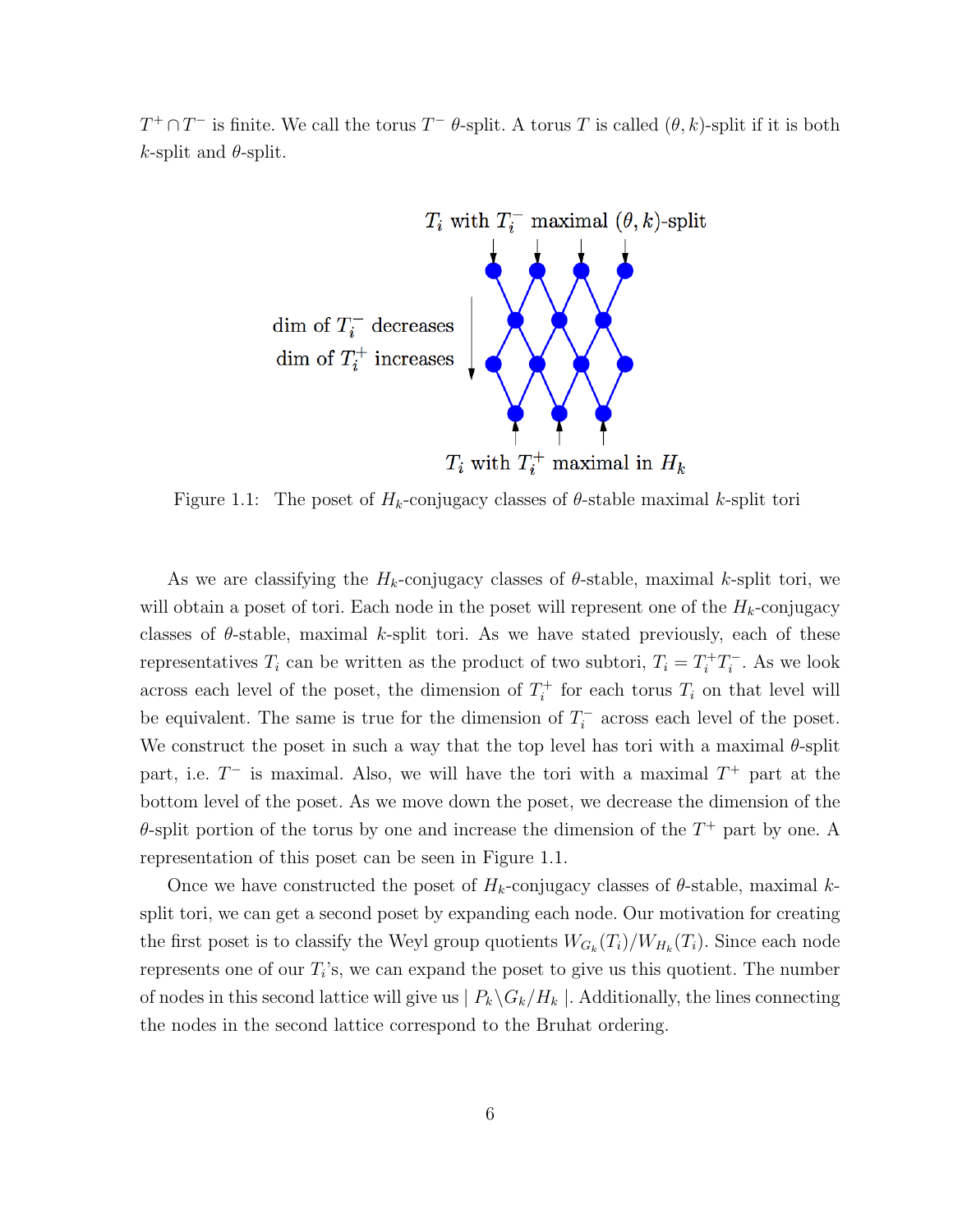

Figure 1.2: Posets of tori related to  $G = SL(4, \mathbb{C})$  with  $\theta(A) = (A^T)^{-1}$ 

*Example* 1.3.1. Let  $G = SL(4, \mathbb{C})$  with  $\theta(A) = (A^T)^{-1}$ . Then the first poset has three levels with one  $H_k$ -conjugacy class of  $\theta$ -stable k-split tori in each level. In the top and bottom levels, we have that  $|W_{G_k}(T_i)/W_{H_k}(T_i)| = 2$ . Then  $|P_k \setminus G_k/H_k| = 4$ . This is shown graphically in Figure 1.2.

In order to determine the poset of  $H_k$ -conjugacy classes of  $\theta$ -stable, maximal k-split tori and the expansion at each node to  $W_{G_k}(T_i)/W_{H_k}(T_i)$ , we will need to consider each algebraic group  $G$  and its involutions individually. Throughout this thesis, we will be considering the group  $G = SL(n, k)$  and the involutions associated with it. We will break up our problem into various subproblems in order to help classify  $P_k \setminus G_k / H_k$ .

- 1. Classify the  $H_k$ -conjugacy classes of the maximal  $(\theta, k)$ -split tori.
- 2. Classify the  $H_k$ -conjugacy classes of maximal k-split tori containing a maximal  $(\theta, k)$ -split torus. These tori are  $\theta$ -stable and the number of conjugacy classes will tell us the number of nodes in the top level of the first poset, whose nodes correspond to the  $H_k$ -conjugacy classes of  $\theta$ -stable, maximal k-split tori.
- 3. Determine the maximal k-split tori in  $H_k$  and classify the  $H_k$ -conjugacy classes of  $\theta$ -stable maximal k-split tori which contain a maximal k-split torus in  $H_k$ . This will give us the bottom level of the first poset, whose nodes are the  $H_k$ -conjugacy classes of  $\theta$ -stable maximal k-split tori.
- 4. Classify the  $H_k$ -conjugacy classes of  $\theta$ -stable maximal k-split tori. This is where we will determine all of the middle levels of the first poset, whose nodes are the  $H_k$ -conjugacy classes of  $\theta$ -stable maximal k-split tori.

In order to determine the middle levels of our poset, we will first consider the poset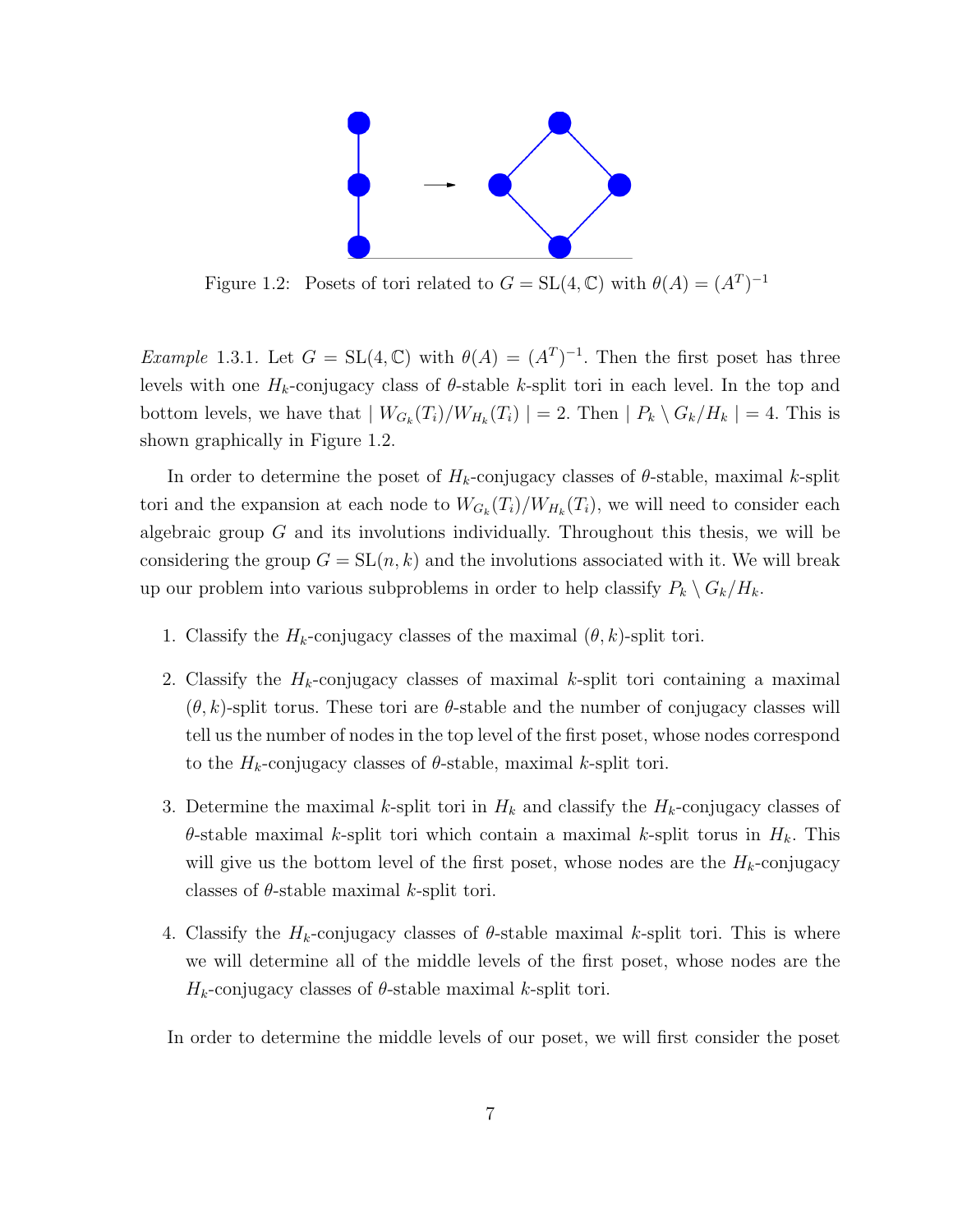of standard tori and see how this poset collapses down under  $H$ -conjugacy and then how it expands when we consider  $H_k$ -conjugacy.

Once the poset of  $H_k$ -conjugacy classes of  $\theta$ -stable, maximal k-split tori has been constructed, we are able to started classifying the Weyl group quotients  $W_{G_k}(T_i)/W_{H_k}(T_i)$ in order to characterize the double cosets  $P_k \setminus G_k / H_k$ .

## 1.4 Summary of Results for  $SL(2, k)$

When looking to classify the  $H_k$ -conjugacy classes of  $\theta$ -stable, maximal k-split tori for  $G = SL(n, k)$ , it is natural to start with the case  $n = 2$ . For  $G = SL(2, k)$ , we have that tori of G are one-dimensional; thus,  $T_i = T_i^+$  $i^+$  or  $T_i = T_i^$  $i$ <sup>-</sup>. There are at most two levels to the poset for  $SL(2, k)$ .

*Remark* 1.4.1.  $SL(2, k)$  is a k-split group. This means that  $SL(2, k)$  contains a maximal torus that is also maximal k-split, namely  $T = \{ \text{diagonal matrices} \} = \{ \text{diag} \}$  $\int a \, 0$ 0  $a^{-1}$  $\setminus$ . In this case, minimal parabolic  $k$ -subgroups are also Borel subgroups. Thus, if we let B be a Borel subgroup,  $T \subseteq B$ , the classification of  $B_k \setminus G_k / H_k$  is identical to the classification of  $P_k \setminus G_k / H_k$ .

The classification of involutions of  $SL(2, k)$  is given by Helminck and Wu. They show all involutions come from bilinear forms. In particular, we have the following theorem for involutions of  $SL(2, k)$ . Note that  $\theta(X) = \text{Inn}_A(X) = A^{-1}XA$  for any  $X \in G$ .

**Theorem 4.1.1** [23] The number of isomorphy classes of involutions over  $G = SL(2, k)$ equals the order of  $k^*/(k^*)^2$ . Furthermore, the involutions over G are of the form  $\theta =$  $\text{Inn } \left(\begin{smallmatrix} 0 & 1 \\ m & 0 \end{smallmatrix}\right)$  for all  $m \in k^*/(k^*)^2$ . Additionally, if m and q are in the same square class, then Inn  $\left(\begin{smallmatrix} 0 & 1 \\ m & 0 \end{smallmatrix}\right)$  is isomorphic to the involution Inn  $\left(\begin{smallmatrix} 0 & 1 \\ q & 0 \end{smallmatrix}\right)$ .

Since all involutions of  $SL(2, k)$  come from bilinear forms, the orbits of minimal parabolic k-subgroups acting on the symmetric k-variety related to the involution can be classified using quadratic forms.

A summary of the main results for  $SL(2, k)$  is found in the following theorem. Note that we use  $\bar{m}$  to denote the entire square class of m and we use  $m \in k^*/(k^*)^2$  to denote that m is the representative of the square class  $\bar{m}$  of k. Also, T is the set of diagonal matrices in  $SL(2, k)$ .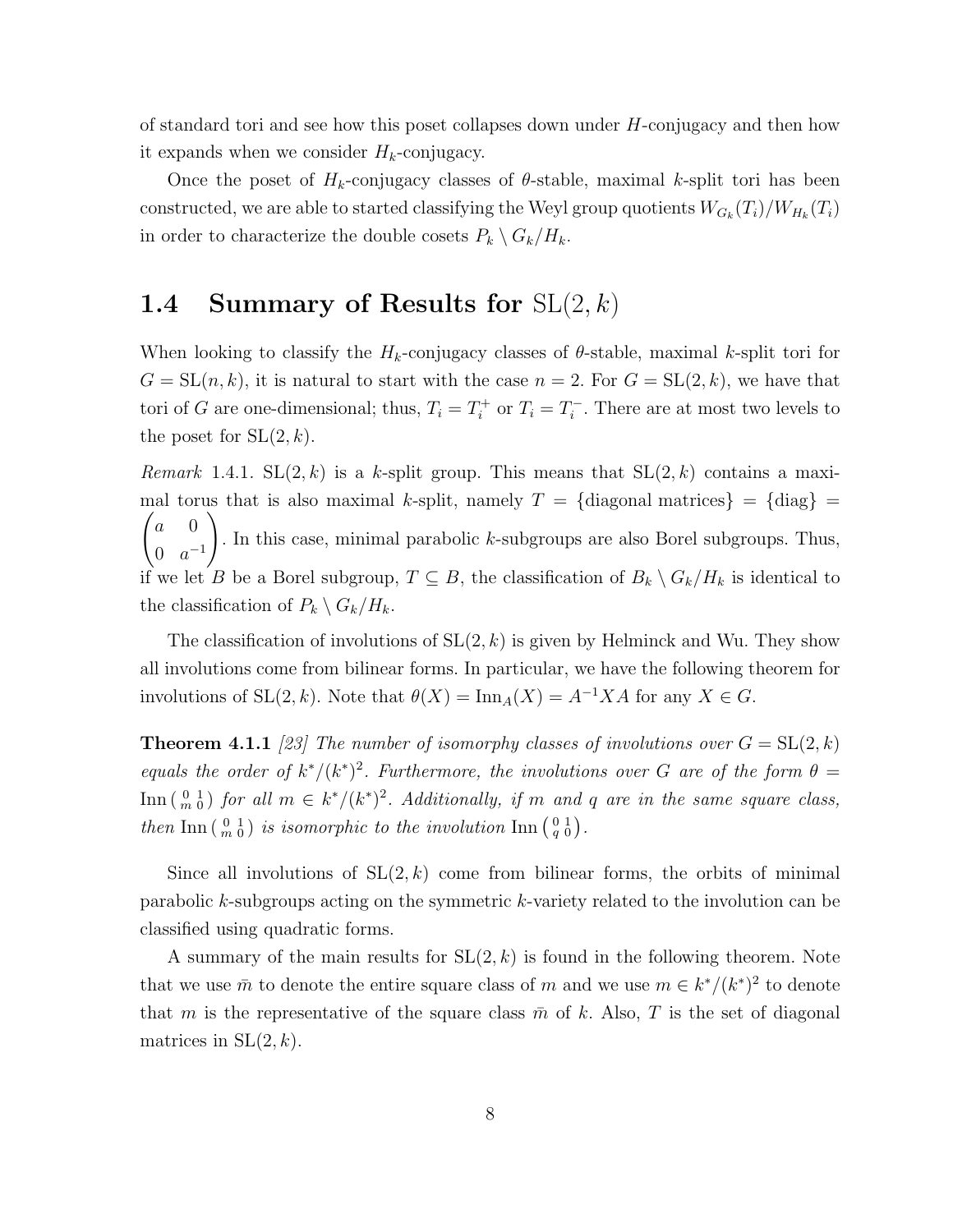**Theorem 1.4.2.** [1] Let  $G_k = SL(2, k)$  and let  $\theta = \text{Inn} \begin{pmatrix} 0 & 1 \\ m & 0 \end{pmatrix}$ .

- 1.  $H_k$  is k-anisotropic if and only if  $m \notin \overline{1}$ . If  $m \in \overline{1}$ , then  $H_k$  is a maximal k-split torus.
- 2. Let  $U = \{q \in k^*/(k^*)^2 \mid x_1^2 m^{-1}x_2^2 = q^{-1}$  has a solution in k }. Then the number of  $H_k$ -conjugacy classes of  $(\theta, k)$ -split maximal tori is  $|U/\{1, -m\}|$ .
- 3. For  $y \in U$ , let  $r, s \in k$  such that  $r^2 m^{-1} = y^{-1}$  and let  $g = \begin{pmatrix} r & sym^{-1} \\ s & ry \end{pmatrix}$ . Then  ${T_y = g^{-1}Tg \mid y \in U}$  is a set of representatives of the  $H_k$ -conjugacy classes of maximal  $(\theta, k)$ -split tori in  $G_k$ .
- 4. Let  $T_i$  be a  $(\theta, k)$ -split maximal torus. Then
	- (a)  $|W_{H_k}(T_i)| = 2$  when  $m \in \overline{1}$  and  $-1 \in (k^*)^2$ .
	- (b)  $|W_{H_k}(T_i)| = 2$  when  $m \in \overline{-1}$  and  $-1 \notin (k^*)^2$ .
	- (c)  $|W_{H_k}(T_i)| = 1$  otherwise.

Parts (1) and (2) give the means of counting the  $H_k$ -conjugacy classes of  $\theta$ -stable maximal k-split tori. Additionally, part (3) provides the necessary information to find the tori representatives of each  $H_k$ -conjugacy class, allowing the calculation of  $W_{H_k}(T_i)$ in part (4). In the cases that  $H_k$  is a maximal k-split torus, we clearly have  $W_{H_k} = id$ , thus  $|W_{G_k}(H_k)/W_{H_k}(H_k)|=2.$ 

The above results give us a detailed description of the double cosets  $B_k \setminus G_k / H_k$  for  $G = SL(2, k)$ . Our goal is to do this in general for  $SL(n, k)$ . The following chapters will help us in this classification.

#### 1.4.3 Summary of Results for  $SL(n, k)$

When classifying the  $H_k$ -conjugacy classes of  $\theta$ -stable maximal k-split tori of  $SL(n, k)$  for various involutions, we will consider  $SL(2, k)$  blocks inside of the larger  $n \times n$  matrices. This will reduce the problem to something we have already considered and make our calculations simpler.

The involutions of G are separated into two groups-the inner involutions and the outer involutions. We will start with outer involutions, specifically  $\theta(X) = (X^T)^{-1}$ . All outer involutions can be written as  $\theta(X) = \text{Inn}_M(X^T)^{-1} = M^{-1}(X^T)^{-1}M$  for all X in G,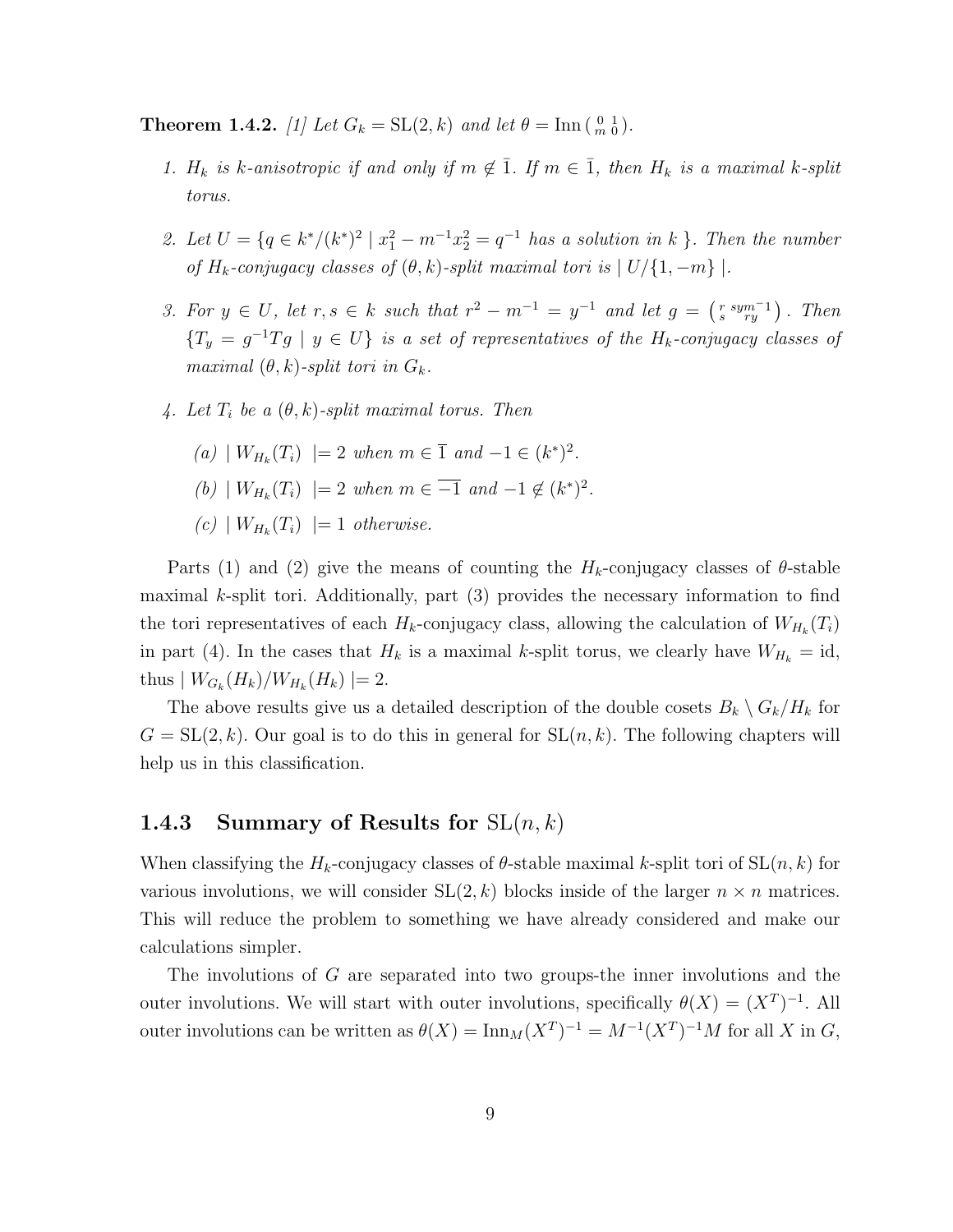where  $M$  comes from a bilinear form. Depending on the field  $k$  and the size of the matrices we are considering, this could give us a large number of involutions to characterize. For example, if  $k = \mathbb{Q}_p$  with  $p \cong 1 \mod 4$  and n is even, then there are a total of  $\frac{n}{2} + 9$ isomorphism classes of involutions.

*Remark* 1.4.4. Like  $SL(2, k)$ ,  $SL(n, k)$  is a k-split group, meaning that  $SL(n, k)$  contains a maximal torus that is also maximal k-split, namely the set of diagonal matrices T. In this case, minimal parabolic k-subgroups are Borel subgroups. Therefore, if we let  $B$ be a Borel subgroup containing T, the classification of  $B_k \setminus G_k / H_k$  is the exact same as  $P_k \setminus G_k / H_k$ .

We will build posets of standard tori in order to classify the conjugacy classes of  $\theta$ -stable, maximal k-split tori. We will first need to consider the  $H_k$ -conjugacy classes of maximal  $(\theta, k)$ -split tori. This will tell us the number of tori on the top level of our poset. The results for this are found in Chapter 5. A summary of the results is below.

**Theorem 5.2.1** Let  $\theta = \text{Inn}_{I_{n-i,i}}^*$  such that  $i < n/2$ . Then there exists only one  $H_k$ conjugacy class of maximal  $(\theta, k)$ -split tori with representative

$$
A_1 = \{ \mathrm{diag}(a_1, \ldots, a_i, a_i^{-1}, \ldots, a_1^{-1}, 1, \ldots, 1) \mid a_i \in k^* \}.
$$

**Theorem 5.2.2** Let  $\theta = \text{Inn}_{I_{n-i,i}}^*$  such that  $i = n/2$ . Note that n must be even. Then the number of H<sub>k</sub>-conjugacy classes of maximal  $(\theta, k)$ -split tori is at most  $\frac{k^*/(k^*)^2}{+1}$  $rac{\frac{1}{k^{2}}}{\pm 1}$ .

Corollary 5.2.3 Let  $\theta = \text{Inn}_{I_{n-i,i}}^*$  such that  $i = n/2$ . Note that n must be even. Additionally, let k be  $\mathbb{C}, \mathbb{R}, \mathbb{F}_p$  with  $p \neq 2$ , or  $\mathbb{Q}_p$ . Then the number of  $H_k$ -conjugacy classes of maximal  $(\theta, k)$ -split tori equals  $\frac{k^*/(k^*)^2}{+1}$  $rac{((k^*)^2}{\pm 1}$ .

**Theorem 5.2.4** Let  $\theta = \text{Inn}_{n,x}$ . Not that n must be even and  $x \in k^*/(k^*)^2$ ,  $x \neq$  $1mod(k^*)^2$ . Then the number of  $H_k$ -conjugacy classes of maximal  $(\theta, k)$ -split tori is at  $most \mid \frac{k^*/(k^*)^2}{1}$  $rac{\left(\frac{1}{k}\right)^2}{\pm 1}$ .

**Theorem 5.2.5** Let  $\theta = \text{Inn}_{J_{2m}}(A^T)^{-1}$  for all  $A \in G$ . Then there exists one  $H_k$ -conjugacy class of maximal  $(\theta, k)$ -split tori with representative

$$
A_2 = \{ \text{diag}(a_1, a_2, \cdots, a_n) \mid a_i \in k \text{ and } a_1 = a_{n/2+1}, a_2 = a_{n/2+2}, \ldots, a_{n/2} = a_n \}.
$$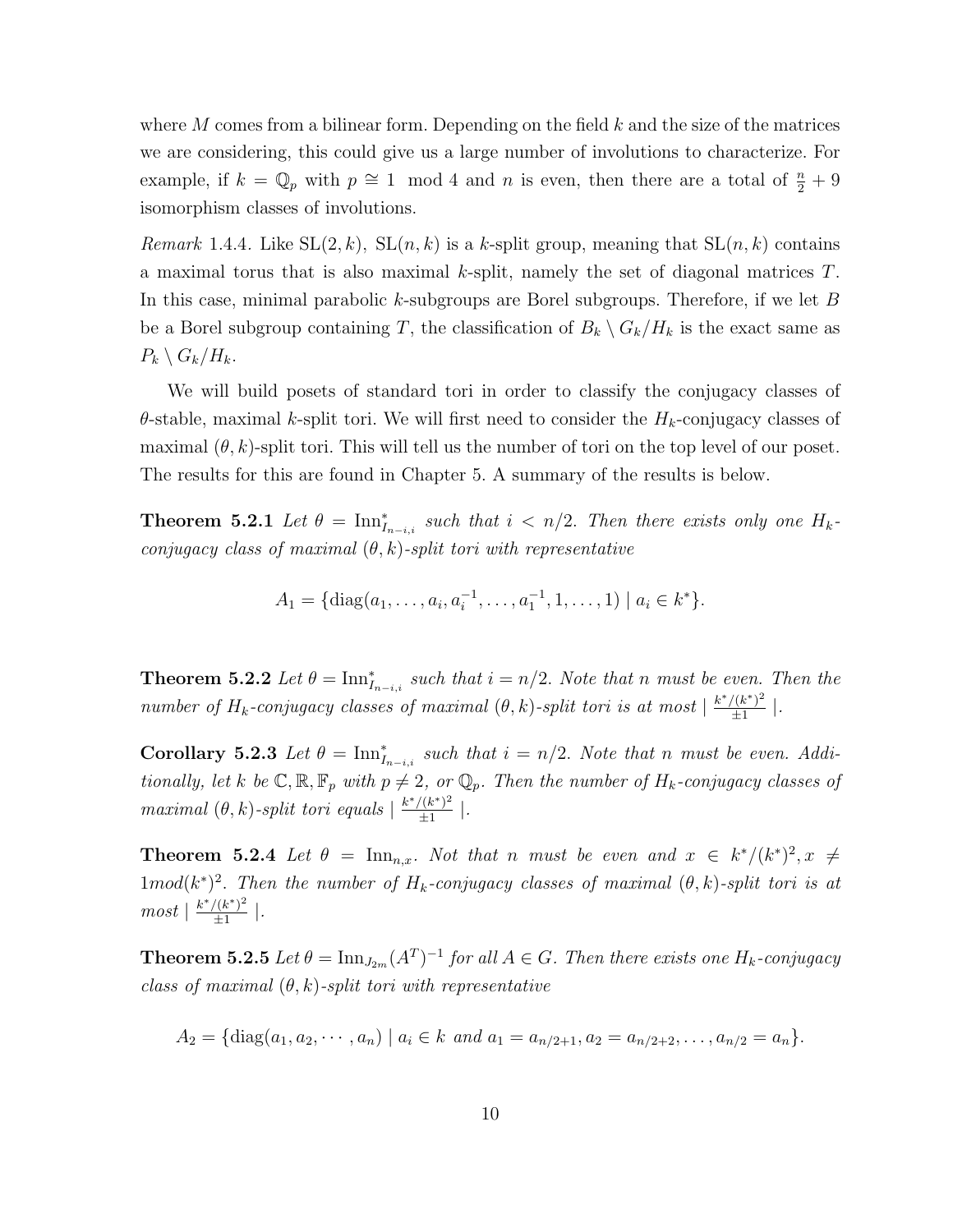Chapter 6 gives the results of classifying the  $(\theta, k)$ -singular roots for each involution  $\theta$ of  $SL(n, k)$ . The set of  $(\theta, k)$ -singular roots will help in constructing the poset of standard tori that are  $\theta$ -stable and maximal k-split. A summary of results for this follows.

**Theorem 6.1.4** Let  $G = SL(n,k)$  and  $\theta = (A^T)^{-1}$ . Then  $\Phi_{\theta}^+$  $_{\theta}^{+}$ , the set of positive  $(\theta, k)$ singular roots, is the set of all positive roots if  $-1 \in (k^*)^2$  and  $\Phi_{\theta}^+$  $_{\theta }^{+}$  is the empty set if  $-1 \notin (k^*)^2$ .

**Theorem 6.1.6** Let  $G = SL(n,k)$  and  $\theta(A) = \text{Inn}_{J_{2m}}(A^T)^{-1}$ . Then  $\Phi_{\theta}^+ = \emptyset$ .

**Theorem 6.1.9** Let  $G = SL(n, \mathbb{R})$  and  $\theta = \text{Inn}_{M_i}(A^T)^{-1}$ . Then  $\Phi_{\theta}^+ = {\alpha_{n-i}}$ , roots containing  $\alpha_{n-i}$  in their sum }.

**Theorem 6.1.13** Let  $G = SL(n, \mathbb{F}_p)$  and  $\theta = \text{Inn}_{M_i}(A^T)^{-1}$ . Then  $\Phi_{\theta}^+ = {\alpha_{n-i}}$ , roots containing  $\alpha_{n-i}$  in their sum }.

**Theorem 6.2.4** *Let* 
$$
G = SL(n,k)
$$
 *and*  $\tilde{\theta} = \text{Inn}\begin{pmatrix} 0 & 0 & 0 & 1 \\ 0 & 0 & 1 & 0 \\ 0 & \cdots & 0 & 0 \\ 1 & 0 & 0 & 0 \end{pmatrix}$ . *Then*  $\Phi_{\theta}^{+} = \Phi_{\tilde{A}_{n-i,i}}.$ 

**Theorem 6.2.6** Let  $G = SL(n,k)$  and  $\theta = \text{Inn}(L_{n,-1})$ . Then  $\Phi_{\theta}^{+} = \Phi(\tilde{A}_{n-i,i})$ .

From there, we will check for  $H_k$ -conjugacy and H-conjugacy among the rows of the poset to help in obtaining representatives of the conjugacy classes. This will get us one step closer to classifying the Weyl group quotients  $W_{G_k}(A_i)/W_{H_k}(A_i)$  and thus the double cosets  $P_k \setminus G_k / H_k$ . We will use the following result to help in checking for conjugacy.

**Theorem 7.2.3** For 
$$
\theta = \text{Inn}\begin{pmatrix} 0 & 1 \\ 1 & 0 \end{pmatrix}
$$
, we have  

$$
\begin{pmatrix} a+b & 0 \\ 0 & a-b \end{pmatrix} = \text{Inn}\begin{pmatrix} x & -y \\ x & y \end{pmatrix} \begin{pmatrix} a & b \\ b & a \end{pmatrix}
$$

where  $a, b, x \in k$  and  $a^2 + b^2 = 1, 2x^2 = 1$ .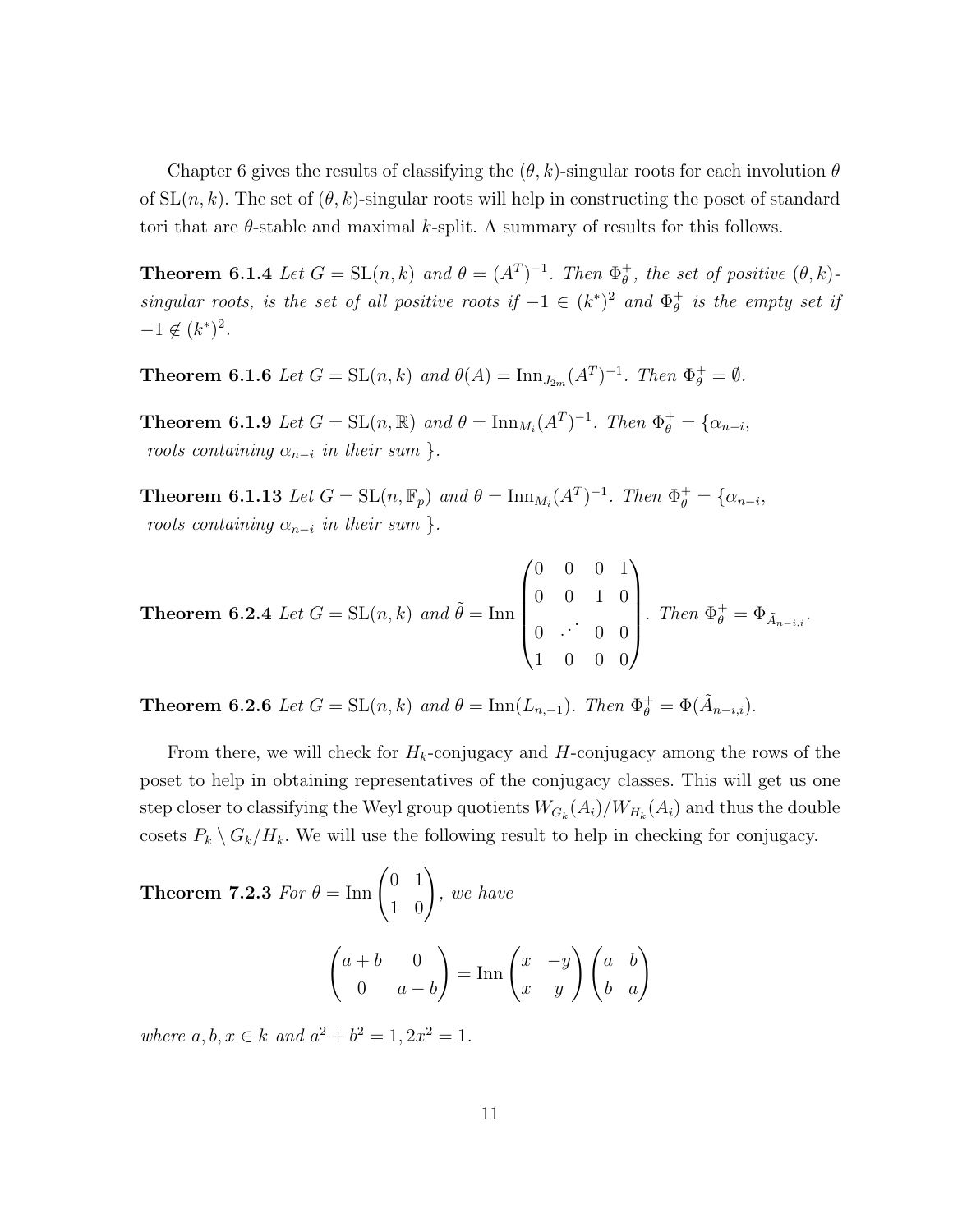# Chapter 2

# Preliminaries

## 2.1 Preliminaries

Throughout this thesis, we will let k be a field with char(k)  $\neq$  0. G will be a reductive algebraic group defined over  $k$ . In particular, we will be interested in the special linear group  $SL(n, k)$ .

**Definition 2.1.1.** Let  $M_n(k)$  denote the set of  $n \times n$  matrices with entries in k. Then

$$
SL(n,k) = \{A \in M_n(k) \mid \det(A) = 1\}
$$

is the special linear group.

Let  $\theta$  be an involution, i.e.  $\theta \in Aut(G)$  and  $\theta^2 = Id$ . When  $k = \overline{k}$ , we denote by  $T_i$ the tori of G. When  $k \neq \overline{k}$ , we denote by  $A_i$  the tori of  $G_k$ .

**Definition 2.1.2.**  $T \subset G$  is a *torus* if it is connected, abelian, and consists of semisimple elements.

The set  $\Phi(T)$  (respectively  $\Phi(A)$ ) is the set of roots of T in G (respectively A in G). When  $T = \{\text{diag}\}\$ , then  $\Phi(T)$  is the set of all positive roots.

**Definition 2.1.3.** T is  $\theta$ -stable if  $\theta(T) = T$ . Then we have  $T = T^+T^-$ , where

- 1.  $T^+ = \{t \in T \mid \theta(t) = t\}^{\circ}$
- 2.  $T^- = \{t \in T \mid \theta(t) = t^{-1}\}^{\circ}$ .  $T^-$  is called  $\theta$ -split.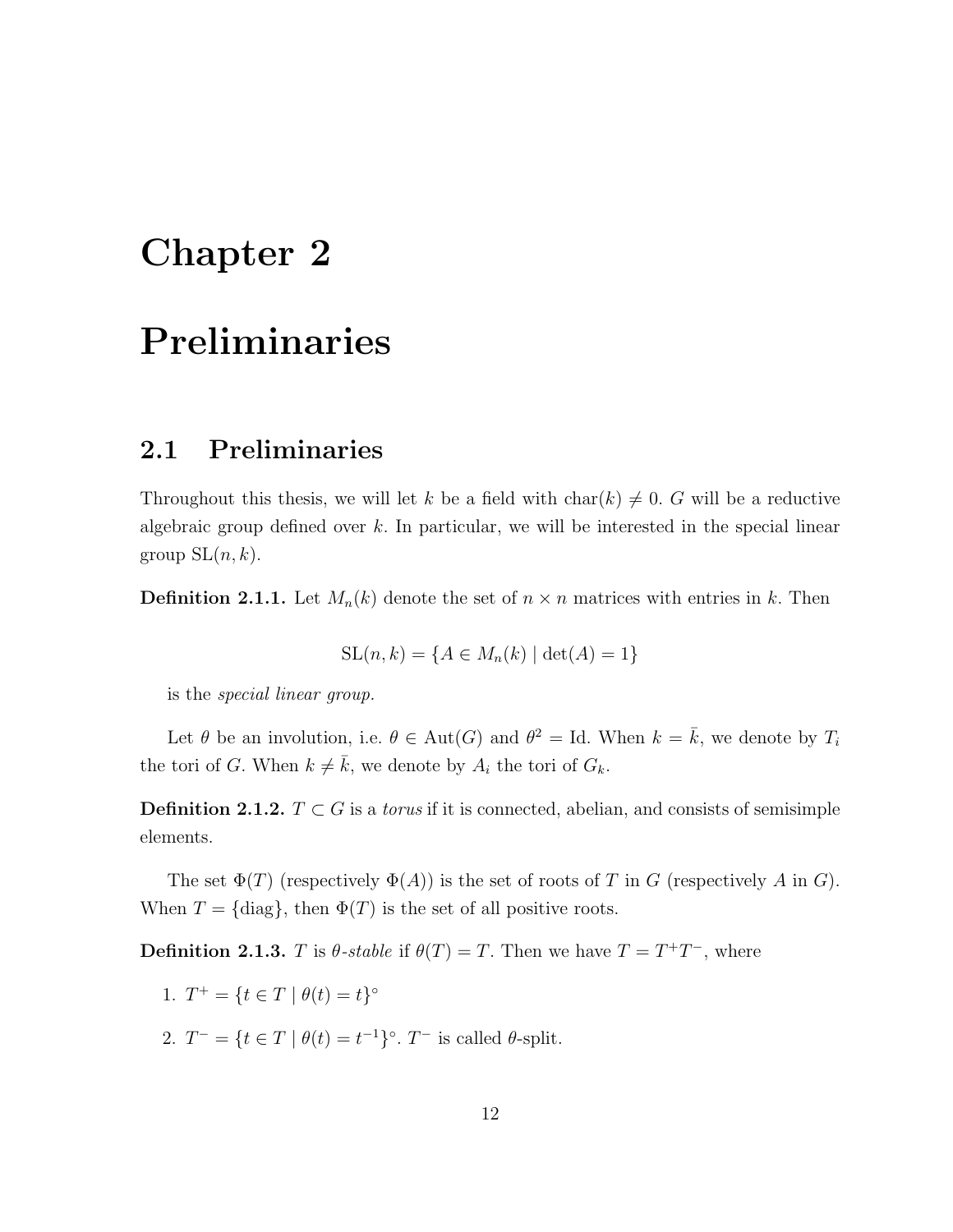Moreover,  $T^+ \cap T^-$  is finite.

For the case when  $n = 2$ , we have that all maximal tori in G are one-dimensional. Thus, for a  $\theta$ -stable maximal torus T in  $G = SL(2, k)$ ,  $T = T^+$  or  $T = T^-$ .

We call a torus  $k$ -split if the torus is able to be diagonalized over the field  $k$ . For  $k = \bar{k}$ , all tori are k-split.

**Definition 2.1.4.** T a torus is called  $(\theta, k)$ -split if T is k-split and  $\theta$ -split.

We are interested in two types of splitting of a torus  $T$ . The first type of splitting involves the involution  $\theta$  and will split the torus T into  $T_{\theta}^+ = \{t \in T \mid \theta(t) = t\}^{\circ}$  and  $T_{\theta}^- = \{t \in T \mid \theta(t) = t^{-1}\}^{\circ}$ . The second type of splitting involves the field k and will divide the torus T into  $T_s$  and  $T_a$ , the k-split part of T and the k-anisotropic part of T, respectively. Note that if  $k = \bar{k}$ , then  $T = T_s$ . Given a maximal  $(\theta, k)$ -split torus A, we can find a maximal torus T containing A in which  $T_{\theta}^ \theta_{\theta}$  is maximal  $\theta$ -split and  $T_s$  is maximal  $k$ -split.



Figure 2.1: Illustration of k-split and  $\theta$ -split parts of tori

Figure 2.1 illustrates the k-split and  $\theta$ -split parts of tori. The top two boxes represent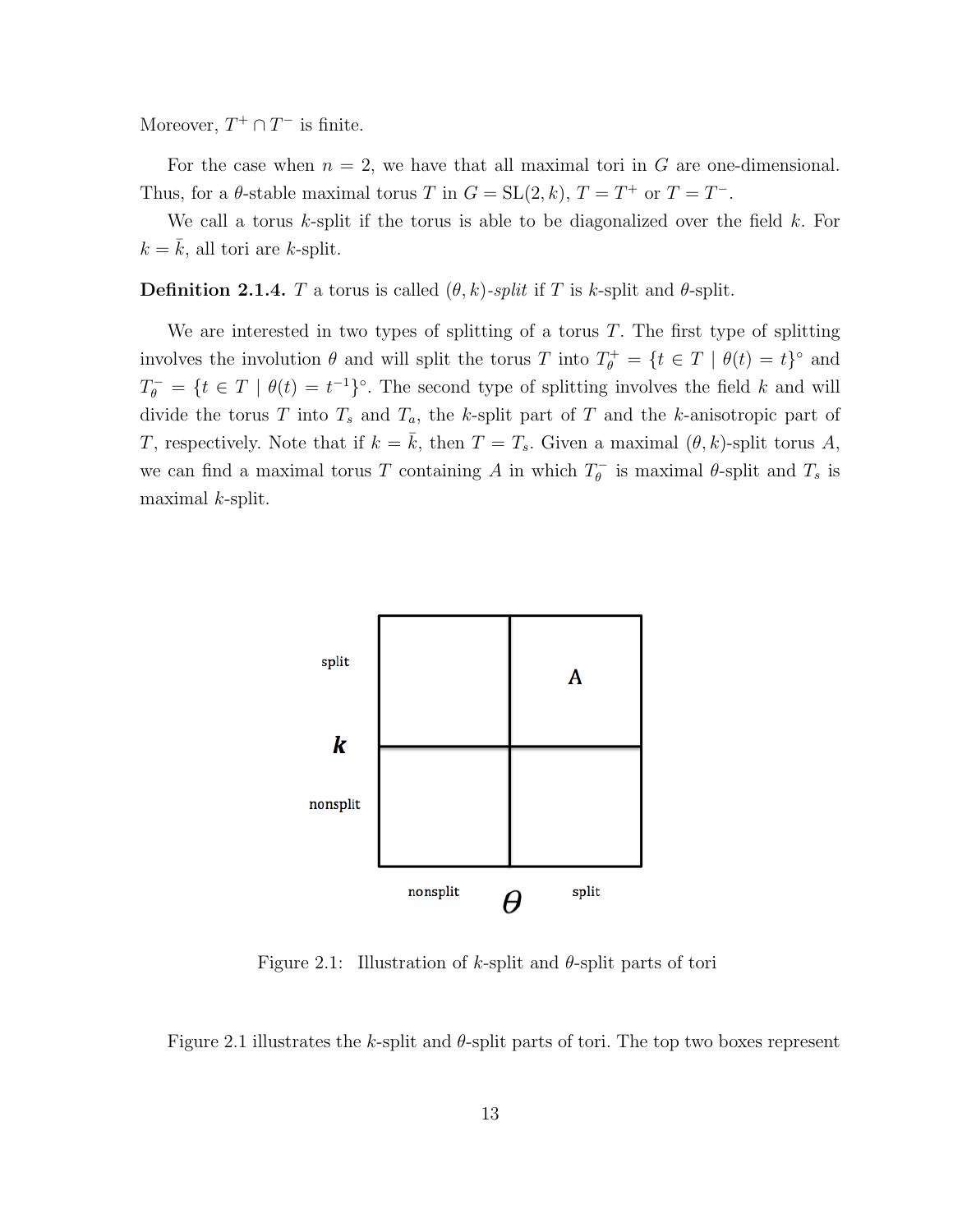$T_s$ . The two boxes on the right represent  $T_{\theta}^ \theta_{\theta}$ . A torus A that is  $(\theta, k)$ -split is represented by the upper right box.

It is interesting to look at how  $H_k$  acts on all of these different tori. There are several questions to consider.

1.  $H_k$ -conjugacy classes of maximal  $(\theta, k)$ -split tori.

- 2.  $H_k$ -conjugacy classes of k-split tori.
- 3.  $H_k$ -conjugacy classes of  $\theta$ -split tori.

Note that if  $k = k$ , then the H-conjugacy classes and  $H_k$ -conjugacy classes are equivalent and all tori are k-split. Our interest lies in the first two questions.

### 2.2 Generalized Symmetric Spaces

We will now cover some basics of symmetric spaces. We will let  $V = \mathbb{R}^n$  be a Euclidean vector space.  $GL(V)$  is the space of invertible matrices and  $GL(V) \simeq GL(n, \mathbb{R})$ . We define a symmetric bilinear form  $B(x, y) = x^T M y$  where M is an  $n \times n$  matrix and  $M = M^T$ . If  $M = Id$ , then  $B(x, y) = x^T y$  is called the dot product. By one of the conditions of the bilinear form, we have that  $B(x, x) > 0$  if  $x \neq 0$ . We denote by A' the adjoint of  $A \in GL(V)$  with respect to B. Then

$$
B(A(x), y) = B(x, A'(y)) \forall x, y \in V
$$

Remark 2.2.1. If  $M = Id$ , then  $A' = A<sup>T</sup>$ .

This can be seen as follows.

$$
B(A(x), y) = B(x, A'(y))
$$

$$
(A(x))^T M y = x^T A^T M y = x^T M A' y
$$

$$
\Rightarrow A^T M = M A'
$$

Thus, if  $M = Id$ , then  $A<sup>T</sup> = A'$ .

Let  $\theta(A) = (A')^{-1}, \theta : GL(V) \to GL(V)$  and  $\theta^2 = Id$ . Then  $\theta$  is an involution. Let  $H = \{A \in GL(V) \mid B(A(x), A(y)) = B(x, y)\}.$  Then  $H = O(V, B) = \{A \in GL(V) \mid$  $\theta(A) = A$ , the set of orthogonal transformations.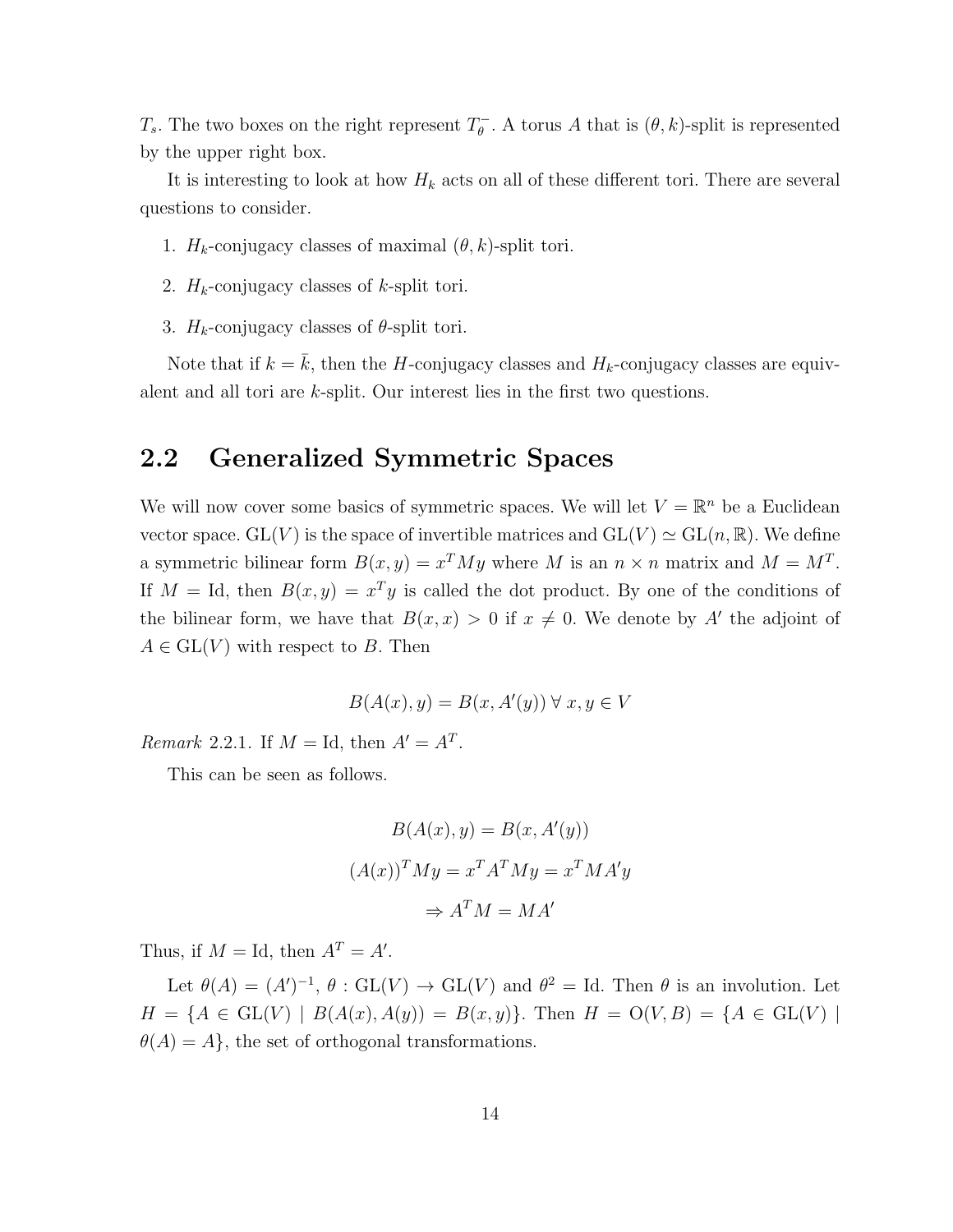**Definition 2.2.2.** Let the set  $Q = \{A\theta(A)^{-1} | A \in GL(V)\} = \{AA' | A \in GL(V)\}.$ Then  $Q$  is a symmetric space.

If  $M = \text{Id}$ , then  $Q = \{AA^T\} \subsetneq \{\text{symmetric matrices}\}.$ 

**Definition 2.2.3.** Let  $\tilde{Q} = \{A \in GL(V) \mid \theta(A) = A^{-1}\}$ . Then  $\tilde{Q}$  is called the extended symmetric space.

**Lemma 2.2.4.** Let Q be a symmetric space and  $\tilde{Q}$  the extended symmetric space, as defined above. Then  $Q \subset \tilde{Q}$ .

*Proof.* Let  $AA' \in Q$ . Then

$$
\theta(AA') = (A')^{-1}((A')')^{-1} = (A')^{-1}(A^{-1}) = (AA')^{-1}
$$

Thus  $AA' \in \tilde{Q}$  and  $Q \subset \tilde{Q}$ .

A torus A is defined to be a subgroup consisting of commuting semisimple elements. As stated previously, we call a torus  $A \subset G$   $\theta$ -split if  $\theta(a) = a^{-1}$  for all  $a \in A$ . In fact, all maximal  $\theta$ -split tori are conjugate under the fixed point group  $H = G^{\theta}$ .

**Definition 2.2.5.** Let G be a real group. Then  $\theta \in \text{Aut}(G)$  is a *Cartan involution* if

1. 
$$
\theta^2 = \text{id}
$$

2.  $H = G^{\theta} = \{x \in G \mid \theta(x) = x\}$  is a (maximal) compact subgroup.

Remark 2.2.6. In this case, compact implies maximal compact, so compact is sufficient.

Any reductive real Lie group has a unique (up to conjugation) Cartan involution. For our cases, in  $SL(n, k)$ , the Cartan involution is  $\theta = (A^T)^{-1}$ .

In the study of symmetric spaces, the two most important questions are

- 1. What is the action of the fixed point group  $H_k$  on  $G_k/H_k$ ? What kind of orbits do we get?
- 2. What is the action of the parabolic k-subgroup on  $G_k/H_k$ ?

We are interested in the second question. For this, we first need to define Borel subgroups and parabolic subgroups.

 $\Box$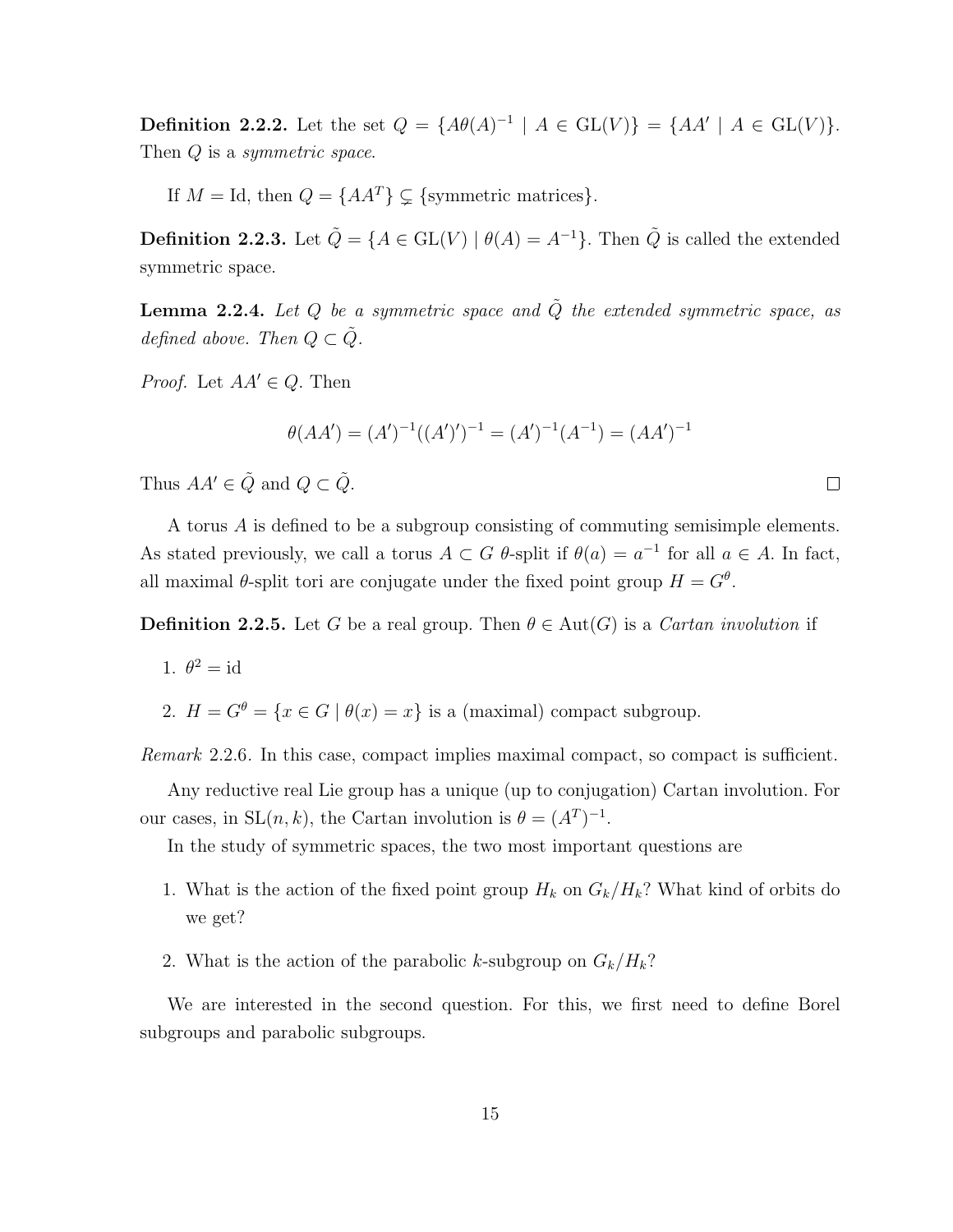**Definition 2.2.7.** A subgroup  $B \subset G$  is called a Borel subgroup if

- 1. B is a maximal solvable subgroup.
- 2. B is connected.

Example 2.2.8. Let  $G = GL(n, k)$ . Then B is the set of upper triangular matrices.

For  $H \subset G$  with H solvable, we have that H can be triangularized simultaneously. In other words, there exists  $x \in G$  such that  $xHx^{-1} \subset \{\text{upper triangular matrices}\}.$ 

**Definition 2.2.9.** A closed subgroup P of G is a parabolic subgroup if the quotient variety  $G/P$  is complete.

A closed subgroup of G is parabolic if and only if it contains a Borel subgroup B. Moreover, parabolic subgroups are connected and self-normalizing:  $N_G(P) = P$ .

Example 2.2.10. Let  $G = GL(2, \mathbb{R})$ . Then we have  $G \supset H = O(2, \mathbb{R})$  is not a connected subgroup and thus not parabolic. If we take the connected component of  $H$ ,  $H^{\circ}$  =  $SO(2,\mathbb{R})$ , then we have a parabolic subgroup of G.

*Example* 2.2.11. We have stated that for  $G = GL(n, k)$ , B is the group of upper triangular matrices.  $P$  the group of matrices with blocks on the diagonal and zeros beneath the blocks. The following matrix is an example of a matrix in the parabolic subgroup but not in the Borel subgroup.

$$
\begin{pmatrix} * & * & * & * \\ * & * & * & * \\ 0 & * & * & * \\ 0 & 0 & * & * \end{pmatrix}
$$

For the case where  $k = \overline{k}$ , we instead look at the action of the Borel subgroups on  $G/H$ , since  $B = P$  in the algebraically closed case.

We have that  $A \subset B \subset P \subset G$ , where G is an algebraic group defined over the field k, P is a minimal parabolic k-subgroup of G, B is the Borel contained in P and A is a maximal  $k$ -split torus.

We will define the centralizer of  $A$  in  $G$  in the following way:

$$
Z_G(A) = \{ g \in G \mid ag = ga \,\forall \, a \in A \}.
$$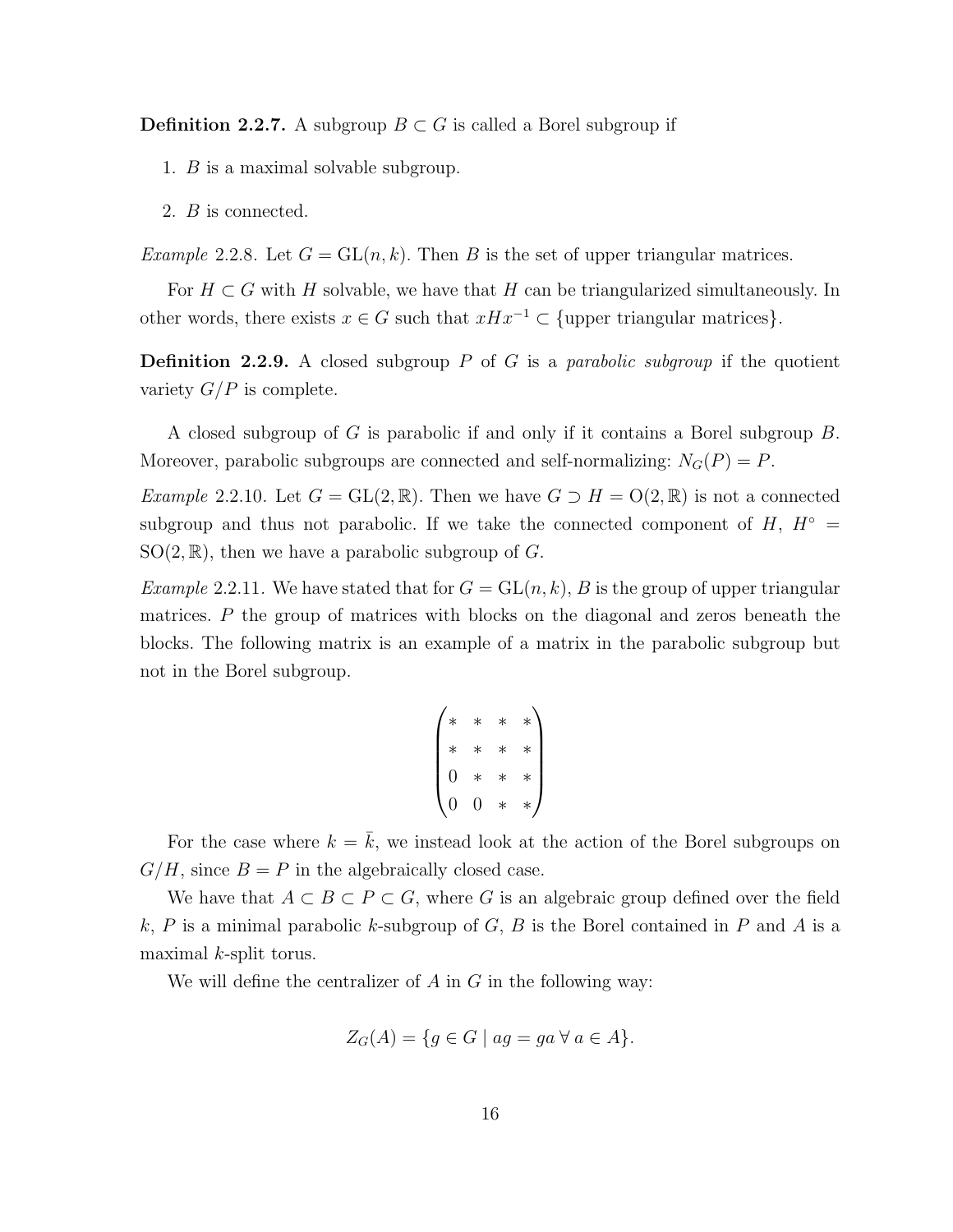We will define the normalizer of  $A$  in  $G$  in the following way:

$$
N_G(A) = \{ g \in G \mid Ag = gA \}.
$$

We have the following facts about Borels and parabolics:

- 1.  $N_G(P) = P$  and  $N_G(B) = B$ .
- 2. For  $B \subset G$  a Borel, then there exists a maximal torus  $T \subset B$ .
- 3. B determines the positive roots.
- 4. Let  $\Phi(T)$  denote the root system of T and let  $\Delta \subset \Phi(T)$  be a basis determined by B. Then there exists a one-to-one correspondence between subsets of  $\Delta$  and parabolic subgroups  $P \supset B$ .
- 5. For  $B \subset G$ , B a Borel subgroup, then we have the Bruhat decomposition  $G =$  $\bigcup_{w \in W(T)} BwB$ . Also,  $B \setminus G/B \simeq W(T)$ .

From the second fact above, it follows that there is a one-to-one correspondence between Borel subgroups containing T and  $W(T) = N_G(T)/Z_G(T) = N_G(T)/T$ .

If  $\theta$  is the Cartan involution and  $P \subset G$  is a minimal parabolic R-subgroup, then we get

$$
| P_{\mathbb{R}} \setminus G_{\mathbb{R}}/H_{\mathbb{R}} | = 1.
$$

Let  $\tau: G \to G$ ,  $g \mapsto g\theta(g)^{-1}$ . Then Im( $\tau$ ) =  $Q \simeq G/H$ . We have  $\mathcal{V} = \{g \in G \mid \tau(g) \in$  $N_G(A)$ .  $Z_G(A) \times H$  acts on  $\mathcal V$  in the following way:  $(a, h) * g = agh$ . Note that  $agh \in \mathcal V$ :

$$
agh\theta(agh)^{-1} = agh\theta(h)^{-1}\theta(g)^{-1}\theta(a)^{-1}
$$

$$
= aghh^{-1}\theta(g)^{-1}\theta(a)^{-1}
$$

$$
= ag\theta(a)^{-1}\theta(t)^{-1}
$$

Since  $g\theta(g)^{-1} \in N_G(A)$ , by definition of  $\mathcal{V}$ , we have that  $\tau(agh) \in N_G(A)$  and thus  $agh \in \mathcal{V}.$ 

We will denote by V the set of  $Z_G(A) \times H$  -orbits in V.

If the torus A is  $\theta$ -stable, then  $Z_G(A)$  and  $N_G(A)$  are also  $\theta$ -stable.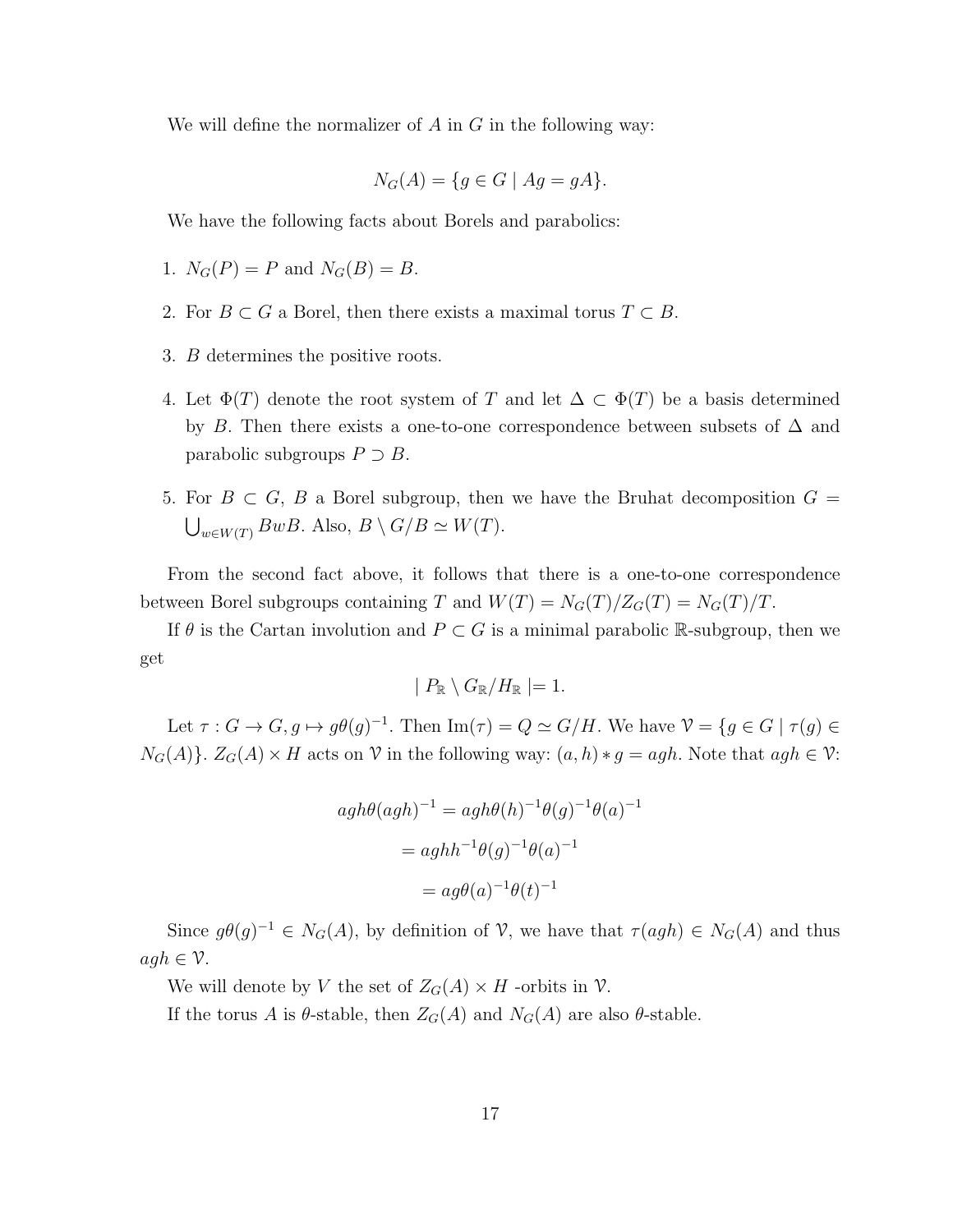**Definition 2.2.12.** Let  $w \in W(A)$ . We call w a twisted involution if  $\theta(w) = w^{-1}$ . We denote by I the set of twisted involutions.

### 2.3 Algebraically Closed vs. Non-algebraically Closed

There are some important differences between the cases of  $k = \bar{k}$  and  $k \neq \bar{k}$ .

When  $k = \bar{k}$ , all maximal tori are conjugate. When  $k \neq \bar{k}$ , we get two types of tori: those that are diagonalizable over  $k$  and those that are not diagonalizable over  $k$ .

*Example* 2.3.1. Let  $G = SL(2, \mathbb{C})$  and  $G_{\mathbb{R}} = SL(2, \mathbb{R})$ . We have  $T_1$  and  $T_2$  defined in the following way:

$$
T_1 = \left\{ \begin{pmatrix} a & 0 \\ 0 & a^{-1} \end{pmatrix} \mid a \in k^* \right\}
$$
\n
$$
T_2 = \left\{ \begin{pmatrix} x & y \\ -y & x \end{pmatrix} \mid x^2 + y^2 = 1 \right\}
$$

 $T_1$  is R-split and  $T_2$  is R-anisotropic. When we calculate the eigenvalues for  $T_2$ , we get  $x \pm iy$ , which is not in R.

If we consider a different field, it is possible that  $T_2$  will not be k-anisotropic. For example, when  $k = \mathbb{F}_5$ , we have that  $-1$  is a square because  $-1 = 4 = 2^2$ . Thus, we do not get imaginary eigenvalues and we are able to diagonalize  $T_2$ , making  $T_2$  a k-split torus. When considering  $\mathbb{F}_p$ , we have that  $-1$  is a square when  $p \equiv 1 \mod 4$  and  $-1$  is not a square when  $p \equiv 3 \mod 4$ .

When  $k = \overline{k}$ , we have a reductive group G, involution  $\theta$ , fixed point group H, and a Borel subgroup B that contains a torus T. We will let  $\mathcal{T}^{\theta}$  be the set of  $\theta$ -stable maximal tori,  $\mathcal{V} = \{g \mid g\theta(g)^{-1} \in N_G(T)\}\$ , and  $V = \{T \times H \text{ orbits on } \mathcal{V}\} \simeq B \setminus G/H$ . We have the map  $\varphi: V \to \mathcal{I}^{\theta}/H$ . We are interested in characterizing  $\mathcal{I}^{\theta}/H$  in order to classify the double cosets  $B \setminus G/H$ .

**Lemma 2.3.2.** [18] Assume  $T_1, T_2 \in \mathcal{T}^{\theta}$  with  $T_i^+$  maximal, i.e.  $T_i^+$  $i_i^+$  is a maximal torus of H. Then there exists an  $h \in H$  such that  $hT_1h^{-1} = T_2$ .

**Lemma 2.3.3.** [18] Assume  $T_1, T_2 \in \mathcal{T}^{\theta}$  with  $T_i^-$  maximal, i.e.  $T_i^$  $i_i^{\text{-}}$  is a maximal  $\theta$ -split torus. Then there exists an  $h \in H$  such that  $hT_1h^{-1} = T_2$ .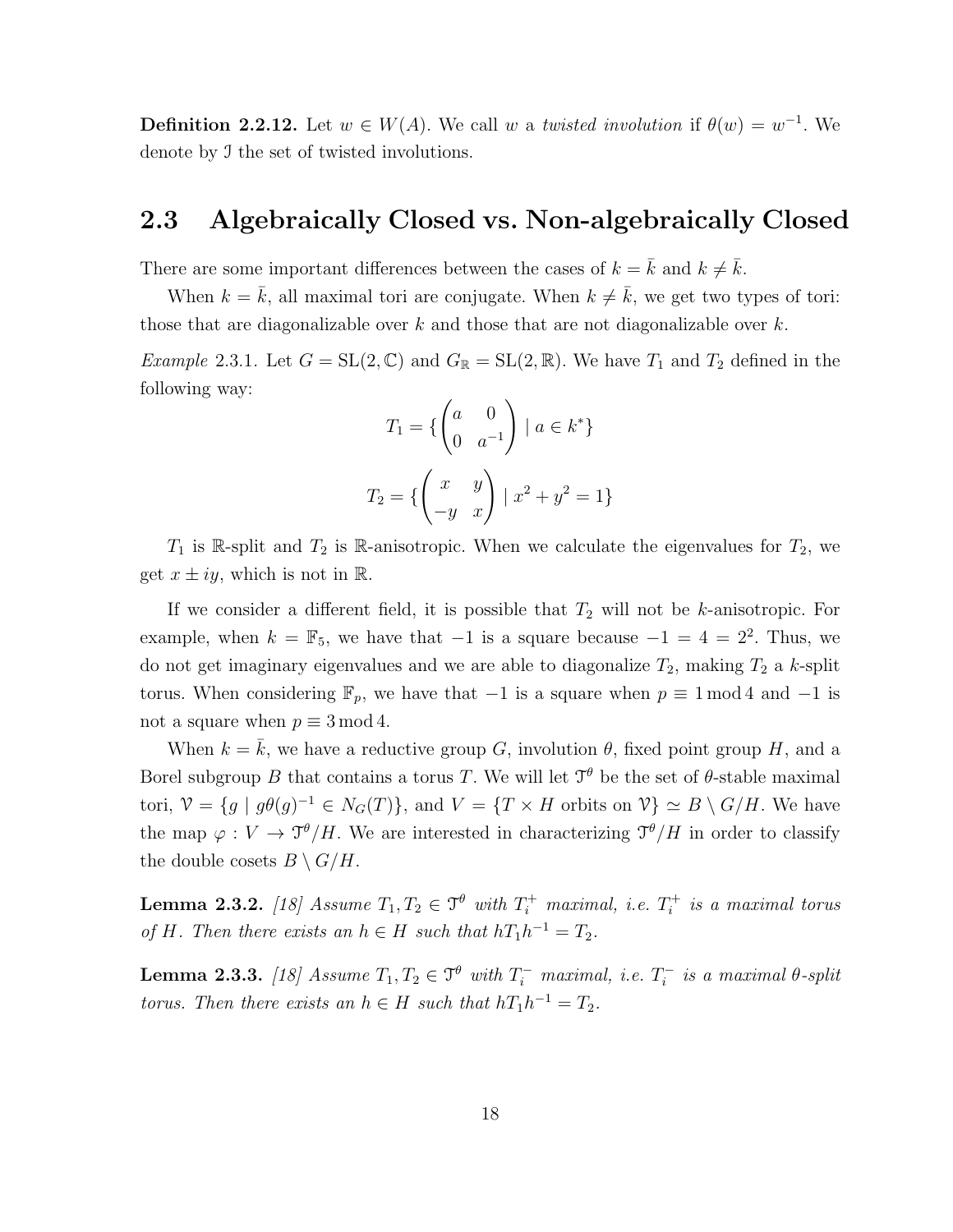When  $k \neq \overline{k}$ , we have a reductive group  $G_k$ , involution  $\theta$ , fixed point group  $H_k$ , and a minimal parabolic subgroup  $P_k$  that contains a torus A. We will let  $\mathcal{A}^{\theta}$  be the set of  $\theta$ -stable maximal k-split tori,  $\mathcal{V} = \{g \mid g\theta(g)^{-1} \in N_G(A)\}$ , and  $V = \{Z_G(A) \times$ H orbits on  $\mathcal{V} \ge P_k \setminus G_k/H_k$ . We have the map  $\varphi : V \to \mathcal{A}^{\theta}/H_k$ . We are interested in characterizing  $\mathcal{A}^{\theta}/H_k$  in order to classify the double cosets  $P_k \setminus G_k/H_k$ .

We have the following modified lemmas for the non-algebraically closed case.

**Lemma 2.3.4.** [18] Assume  $A_1, A_2 \in \mathcal{A}^{\theta}$  with  $A_i^+$  maximal, i.e.  $A_i^+$  $i<sub>i</sub>$  is a maximal torus of H. Then there exists an  $h \in H$  such that  $hT_1h^{-1} = T_2$ . Thus  $A_1$  and  $A_2$  are H-conjugate but not necessarily  $H_k$ -conjugate.

**Lemma 2.3.5.** [18] Assume  $A_1, A_2 \in \mathcal{A}^{\theta}$  with  $A_i^-$  maximal, i.e.  $A_i^ \bar{i}$  is a maximal  $(\theta, k)$ split torus. Then there exists an  $x \in (H.Z_G(A_1))_k$  such that  $xT_1x^{-1} = T_2$ .

From Lemma 2.3.5, we have that there are usually infinitely many  $(\theta, k)$ -split tori but in some cases there is only one  $H_k$ -conjugacy class of  $(\theta, k)$ -split tori. If there is only one  $H_k$ -conjugacy class of  $(\theta, k)$ -split tori, then the lemma for  $k = \bar{k}$  holds for  $k \neq \bar{k}$ .

For algebraically closed G,  $B \subset G$  a Borel subgroup,  $\theta \in Aut(G)$ ,  $\theta^2 = id$ , and  $H = G^{\theta}$  the fixed point group, we can classify  $B \setminus G/H$  in the following ways:

- 1. *H*-orbits on  $G/B \simeq \mathcal{B} = \{gBg^{-1} \mid g \in G\}$ . Then  $B \setminus G/H \simeq \bigcup_{i \in I} W_G(T_i)/W_H(T_i)$ where  $\{T_i \mid i \in I\}$  are the H-conjugacy classes of  $\theta$ -stable maximal tori.
- 2.  $B \times H$ -orbits on  $G$ .
- 3. B-orbits on  $G/H \simeq Q = \{x\theta(x)^{-1} \mid x \in G\}$

If we consider G defined over k with  $k \neq \overline{k}$ , we have  $G_k$  the k-rational points on G,  $P_k$  the minimal parabolic subgroup defined over  $k, P_k \subset G_k$ , and A a  $\theta$ -stable maximal k-split torus with  $A \subset P_k$ . Then we can classify the double cosets  $P_k \setminus G_k / H_k$  in the following way:

$$
P_k \setminus G_k / H_k \simeq \bigcup_{i \in I} W_{G_k}(A_i) / W_{H_k}(A_i)
$$

with  $\{A_i \mid i \in I\}$  the set of representatives of  $H_k$ -conjugacy classes of  $\theta$ -stable maximal k-split tori.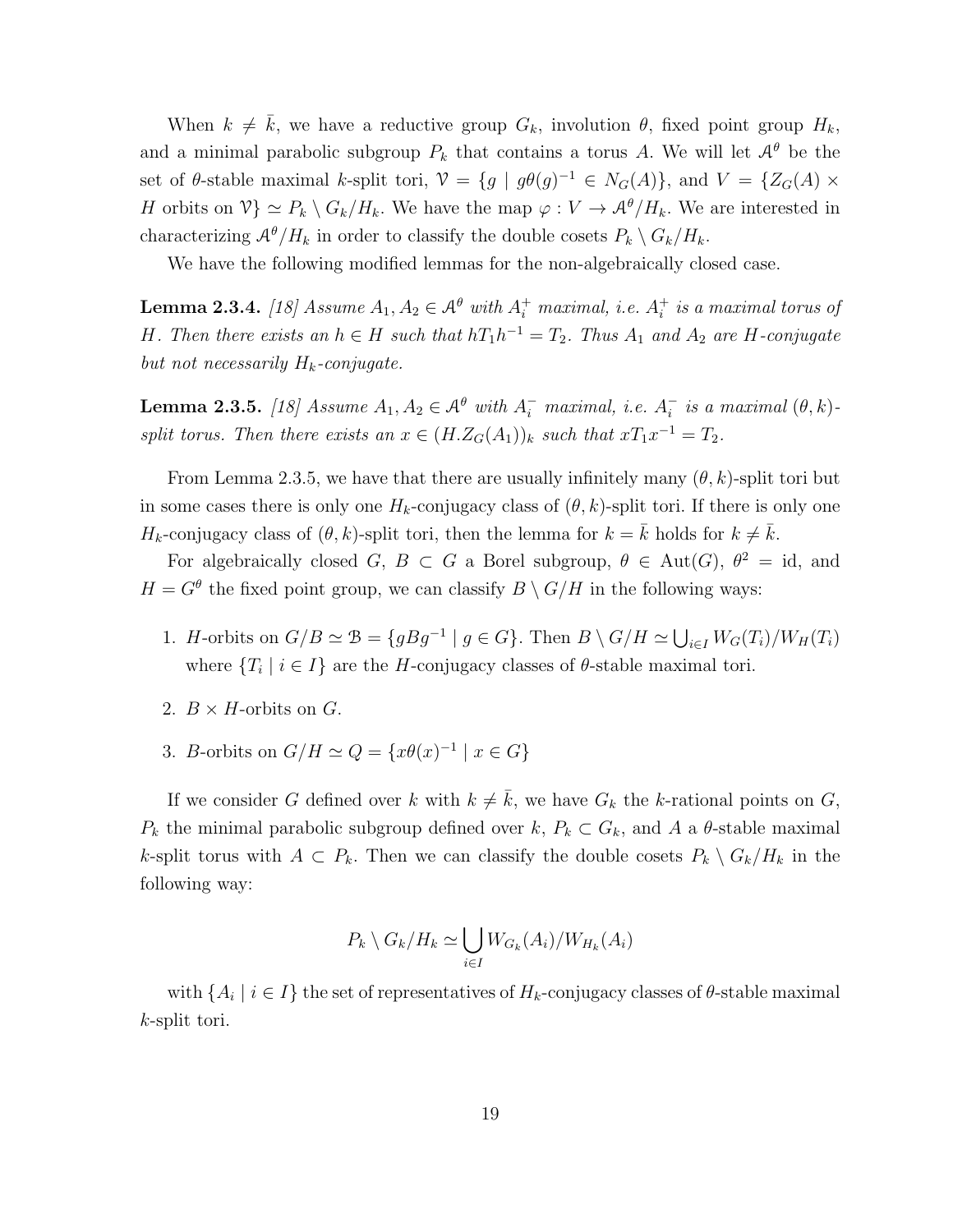Example 2.3.6. Let  $G = SL(2, \mathbb{C}), \ \theta(g) = (g^T)^{-1}, \ H = \{$  $\begin{pmatrix} a & b \\ -b & a \end{pmatrix}$  $|a^2 + b^2 = 1$ . Then  $G_{\mathbb{R}} = SL(2,\mathbb{R})$ . We have that  $P_k = B = \{$ upper triangular matrices} is the minimal parabolic R-subgroup. Then

$$
B \setminus G/H \simeq \bigcup_{i \in I} W_G(T_i)/W_H(T_i)
$$
  

$$
B_{\mathbb{R}} \setminus G_{\mathbb{R}}/H_{\mathbb{R}} \simeq \bigcup_{i \in I} W_{G_{\mathbb{R}}}(A_i)/W_{H_{\mathbb{R}}}(A_i)
$$

The set  $\{T_i \mid i \in I\} = \{T_1, T_2\}$  and  $\{A_i \mid i \in I\} = \{T_1\}$ . The set  $\{A_i \mid i \in I\}$  does not contain  $T_2$  because  $T_2$  cannot be diagonalized over  $\mathbb R$  and thus is not  $\mathbb R$ -split. The Weyl group  $W_G(T_1)$  has representatives in  $H_{\mathbb{R}}$  and since  $H = T_2$ , the group  $W_H(T_2) = \{\text{id}\}.$ So we have

$$
B \setminus G/H \simeq \{W_H(T_1)/W_H(T_1), W_G(T_2)\}
$$

$$
B_{\mathbb{R}} \setminus G_{\mathbb{R}}/H_{\mathbb{R}} \simeq \{\text{id}\}
$$

We get three orbits in the algebraically closed case and only one orbit in the nonalgebraically closed case.

If we consider  $k = \mathbb{Q}$  in the previous example, we have that

$$
B_{\mathbb{Q}} \setminus G_{\mathbb{Q}}/H_{\mathbb{Q}} \simeq \bigcup_{i \in I} W_{G_{\mathbb{Q}}}(A_i)/W_{H_{\mathbb{Q}}}(A_i).
$$

There are infinitely many  $H_{\mathbb{Q}}$ -conjugacy classes of  $\theta$ -split tori. This can be seen in the following example.

*Example* 2.3.7. Let  $G = SL(2, \mathbb{Q}), \theta(x) = (x^T)^{-1}, B = \text{the Borel subgroup of upper}$ triangular matrices and A the group of diagonal matrices. In this case the computations work out nicer if we let  $H = G^{\theta}$  act from the left and define  $\tau(g) = g^{-1}\theta(g)$  and  $\mathcal{V}_{\mathbb{Q}} = \{ g \in G_{\mathbb{Q}} \mid \tau(g) \in N_{G_{\mathbb{Q}}}(A) \}.$  If  $g =$  $\begin{pmatrix} a & b \\ c & d \end{pmatrix}$  $\in$  SL $(2, \mathbb{Q})$ , then  $g^{-1}\theta(g) = \begin{pmatrix} b^2 + d^2 & -ab - cd \\ 1 & -a^2 & -a^2 \end{pmatrix}$  $-ab - cd$   $a^2 + c^2$  $\setminus$  $\in N_{G_0}(A)$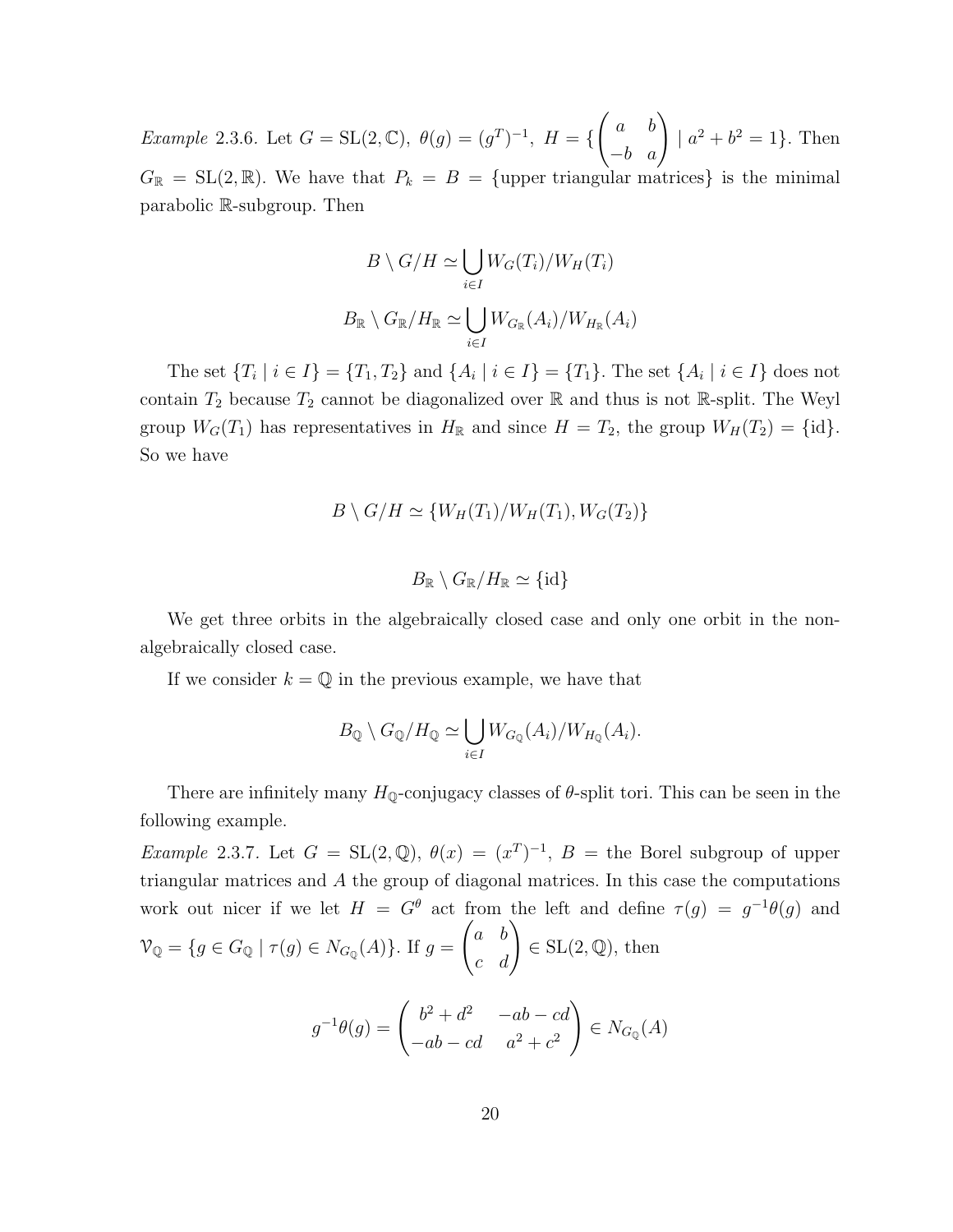if and only if  $ab + cd = 0$ . So  $\tau(\mathcal{V}_{\mathbb{Q}}) \subset A_{\mathbb{Q}}$  and it coincides with the set consisting of  $\begin{pmatrix} r & 0 \\ 0 & 0 \end{pmatrix}$  $0 \rceil r^{-1}$  $\setminus$ with  $r = x^2 + y^2$ ,  $(x, y) \in \mathbb{Q}^2 - \{(0, 0)\}.$  If  $z =$  $\int v u$  $0 \t v^{-1}$  $\setminus$  $\in B$  and  $\tau(g) = \begin{pmatrix} r & 0 \\ 0 & 0 \end{pmatrix}$  $0 \rceil r^{-1}$  $\setminus$ , then 2  $\setminus$ 

$$
z^{-1}\tau(g)\theta(z) = \begin{pmatrix} rv^{-2} + u^2r^{-1} & -uvr^{-1} \\ -uvr^{-1} & v^2r^{-1} \end{pmatrix} \in A_{\mathbb{Q}}
$$

if and only if  $u = 0$ . It follows that  $\begin{pmatrix} r & 0 \\ 0 & 0 \end{pmatrix}$  $0 \rceil r^{-1}$  $\Big)$  and  $\Big( \begin{matrix} s & 0 \\ 0 & 0 \end{matrix} \Big)$  $0 s^{-1}$  $\setminus$ are in the same twisted  $B_{\mathbb{Q}}$  orbit if and only if  $r^{-1}s \in (\mathbb{Q}^*)^2$ . Hence  $V_{\mathbb{Q}} \cong \bigoplus_{p \equiv 1(4)} \mathbb{Z}/2\mathbb{Z}$  and the set  $H_{\mathbb{Q}}\backslash G_{\mathbb{Q}}/B_{\mathbb{Q}}$  is infinite.

### 2.4 Lie Algebras

The work done throughout this thesis focuses on Lie groups. It is possible to do similar work with Lie algebras with some adjustments. In fact, some of the calculations are easier when dealing with Lie algebras so it can be beneficial to go between the two.

Let  $\mathfrak g$  be a Lie algebra. We will denote by  $\mathfrak t$  a maximal toral subalgebra and  $\mathfrak b$  a Borel subalgebra, i.e. b is a maximal solvable subalgebra. To go between the Lie algebras and the Lie groups, we take the exponential of the Lie algebra. Note that for tori the exponential map Exp is surjective,  $T = \text{Exp}(\mathfrak{t})$ , but for most semisimple Lie groups Exp is not surjective.

Since the operation used in the Lie algebra is addition, we will use the additive inverse in place of the multiplicative inverse used in the Lie group. For example, if we let  $\theta$  be an involution of g, we call t  $\theta$ -split if  $\theta(t) = -t$  for all  $t \in \mathfrak{t}$ . This change will apply to all definitions and involutions.

Example 2.4.1. Let  $\theta(A) = (A^T)^{-1}$  be an involution of G. Then for  $\mathfrak{g}, \theta(A) = -A^T$ . Thus, we have that  $\mathfrak{h} = \{X \in \mathfrak{g} \mid -X = X^T\}$ . This fixed point group is much easier to calculate than the fixed point group  $H = \{X \in G \mid A^{-1} = A^{T}\}.$ 

Many of the results from the Lie group hold for the Lie algebra as well. We have that  $\mathfrak{t} = \mathfrak{t}_s \oplus \mathfrak{t}_a$ , where  $\mathfrak{t}_s$  is the k-split part of  $\mathfrak{t}$  and  $\mathfrak{t}_a$  is the k-anisotropic part of  $\mathfrak{t}$ . We also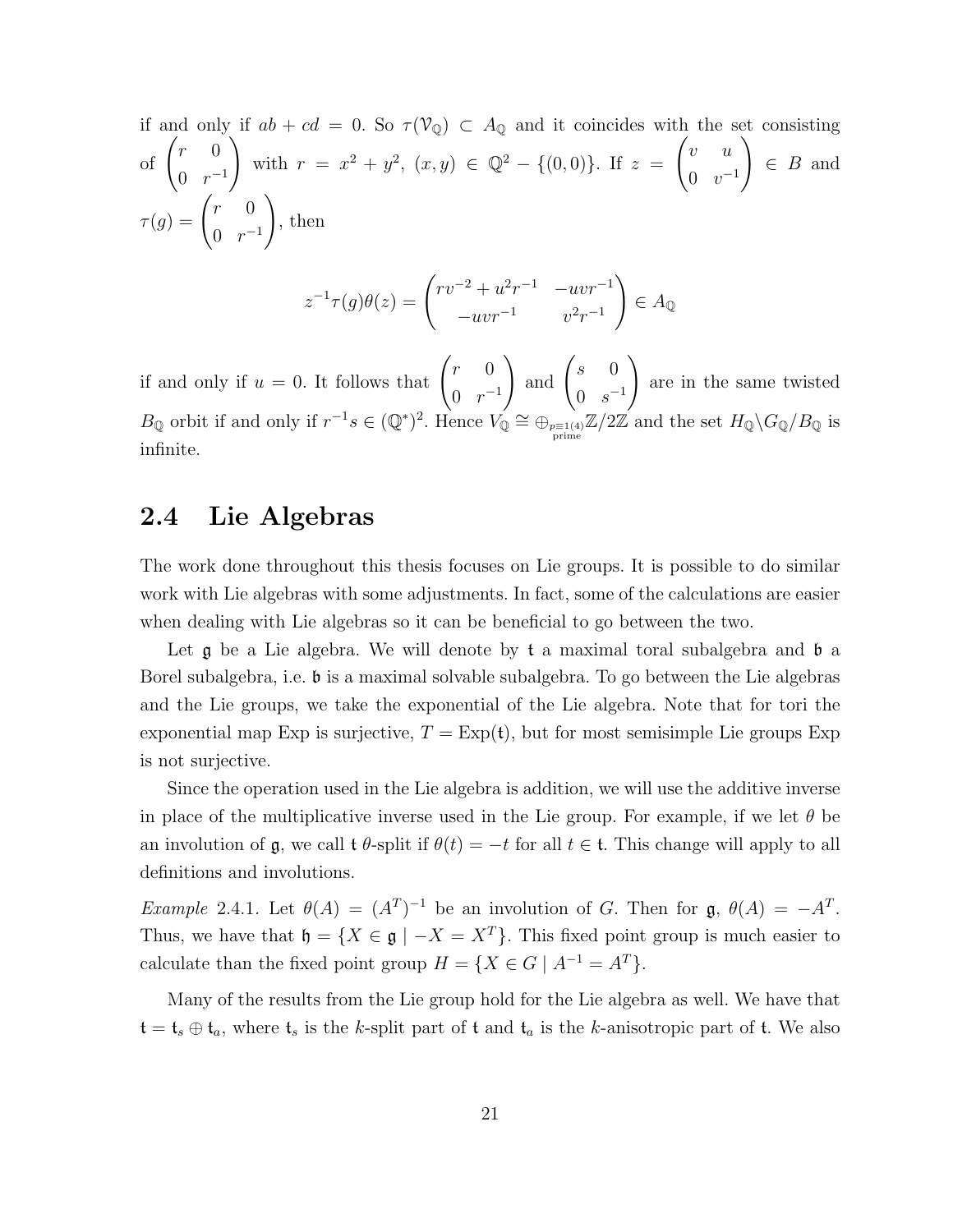have similar definitions for  $\mathfrak{t}^+$  and  $\mathfrak{t}^-$ .

## 2.5  $P_k \setminus G_k / H_k$

The motivation behind this thesis focuses on classifying the double cosets  $P_k \setminus G_k / H_k$ . We have the following definitions.

**Definition 2.5.1.** Given a group G and an involution  $\theta$ , we define the fixed point group H as the group  $H = G^{\theta} = \{g \in G \mid \theta(g) = g\}.$ 

We will let  $G_k$  and  $H_k$  denote the k-rational points of G and H, respectively. We let  $N_G(H)$  (respectively  $N_{G_k}(H_k)$ ) denote the normalizer of H in G (respectively  $H_k$  in  $G_k$ ) and  $Z_G(H)$  (respectively  $Z_{G_k}(H_k)$ ) denote the centralizer of H in G (respectively  $H_k$  in  $G_k$ ).

*Example 2.5.2.* If  $G = SL(2, \mathbb{C})$ , then  $G_{\mathbb{R}}$  will be the  $2 \times 2$  matrices of determinant one with entries in R.

Now that we have established a group G, an involution  $\theta$  of G, and the fixed point group  $H = G^{\theta}$  associated with this involution, we can define a symmetric variety.

**Definition 2.5.3.** A symmetric variety (or symmetric space) is the set  $Q = \{g\theta(g)^{-1} \mid$  $g \in G$   $\simeq G/H$ . A symmetric k-variety is the set  $Q_k = \{g\theta(g)^{-1} \mid g \in G_k\} \simeq G_k/H_k$ .

Helminck and Wang gave the following characterization of  $P_k\backslash G_k/H_k$ :

**Theorem 2.5.4.** [22]  $P_k \backslash G_k / H_k \simeq \bigcup_{A_i \in I} W_{G_k}(A_i) / W_{H_k}(A_i)$ , where I is the set of  $H_k$ conjugacy classes of  $\theta$ -stable maximal k-split tori and the  $A_i$  are representatives of these  $H_{\mathbb{k}}$ -conjugacy classes.

Thus, to classify  $P_k \backslash G_k / H_k$ , we first need to classify the  $H_k$ -conjugacy classes of  $\theta$ -stable maximal k-split tori.

For maximal  $(\theta, k)$ -split tori, Helminck and Wang gave the following result:

**Theorem 2.5.5.** [22] Let  $A_1$  and  $A_2$  be maximal  $(\theta, \mathbb{k})$ -split tori. Let  $T \supset A_1$  be maximal  $\Bbbk$ -split. Then there exists a  $g \in (\overline{H} \cdot \overline{Z_G(T)})_{\Bbbk}$  such that  $gA_1g^{-1} = A_2$ .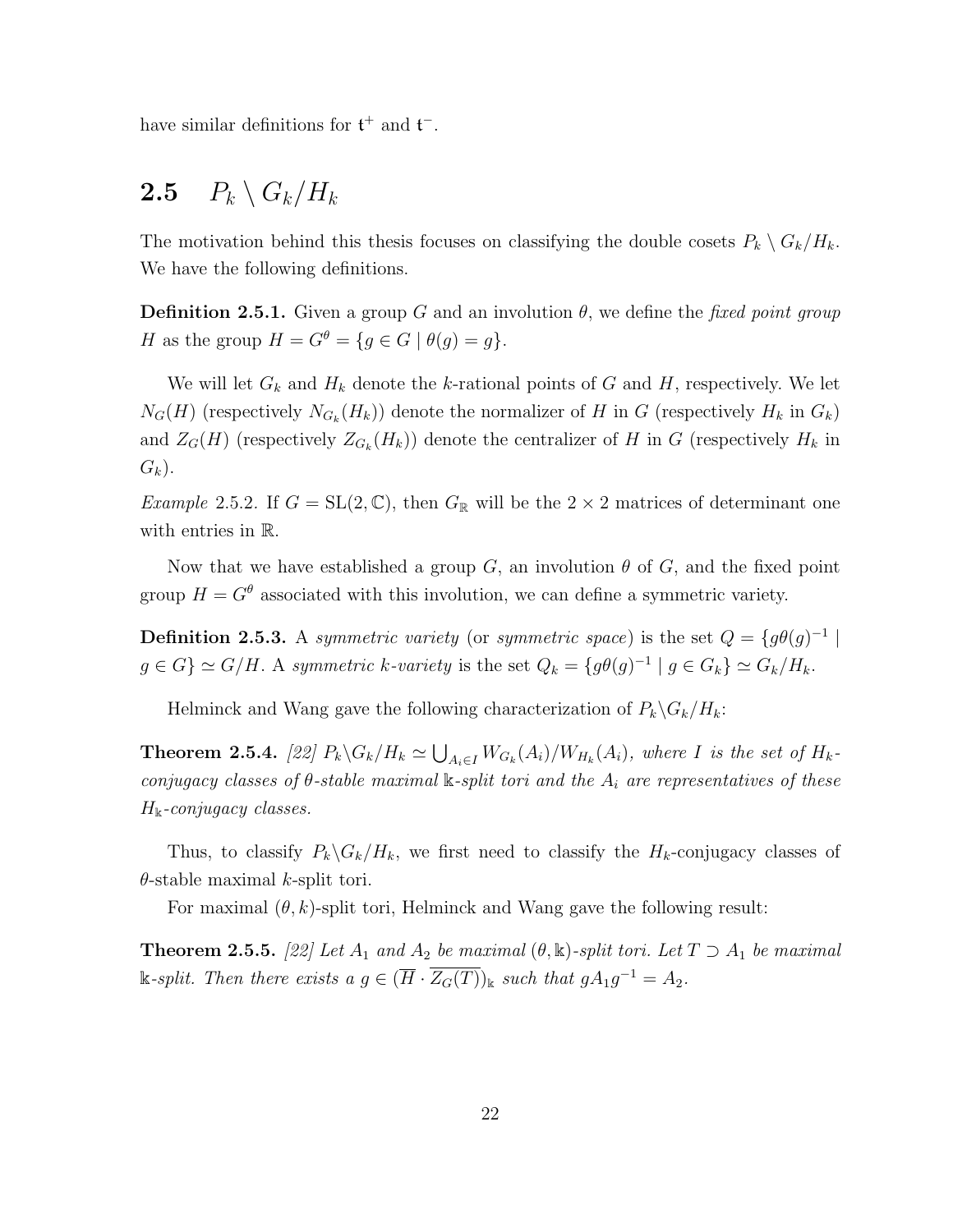*Example* 2.5.6. Let  $G = SL(2, k), k = \bar{k}, \theta(g) = (g^T)^{-1}$ . Then

$$
H = G^{\theta} = \left\{ \begin{pmatrix} a & b \\ -b & a \end{pmatrix} \mid a^2 + b^2 = 1 \right\} = SO(2, k).
$$

Let  $T_1 =$  $\int a \, 0$ 0  $a^{-1}$  $\setminus$ . We have that  $T_1$  is  $\theta$ -split; for  $t \in T_1$ ,  $\theta(t) = (t^T)^{-1} = t^{-1}$ . Thus  $T_1 = (T_1)^{-}_{\theta}$  $\bar{\theta}$ . Let  $T_2 = H = SO(2)$ . Then for  $t \in T_2$ , we have that  $\theta(t) = t$  since  $T_2$ is the fixed point group. This means that  $T_2 = (T_2)^+_{\theta}$  $_{\theta}^{+}$ . Any  $\theta$ -stable maximal torus is H-conjugate to either  $T_1$  or  $T_2$ . Then

$$
B \setminus G/H \simeq W_G(T_1)/W_H(T_1) \cup W_G(T_2)/W_H(T_2)
$$

and we have the following:

$$
W_G(T_1) = \{id, \begin{pmatrix} 0 & 1 \\ -1 & 0 \end{pmatrix} \} = W_H(T_1)
$$

$$
\{id\} = W_H(H) \subsetneq W_G(T_2)
$$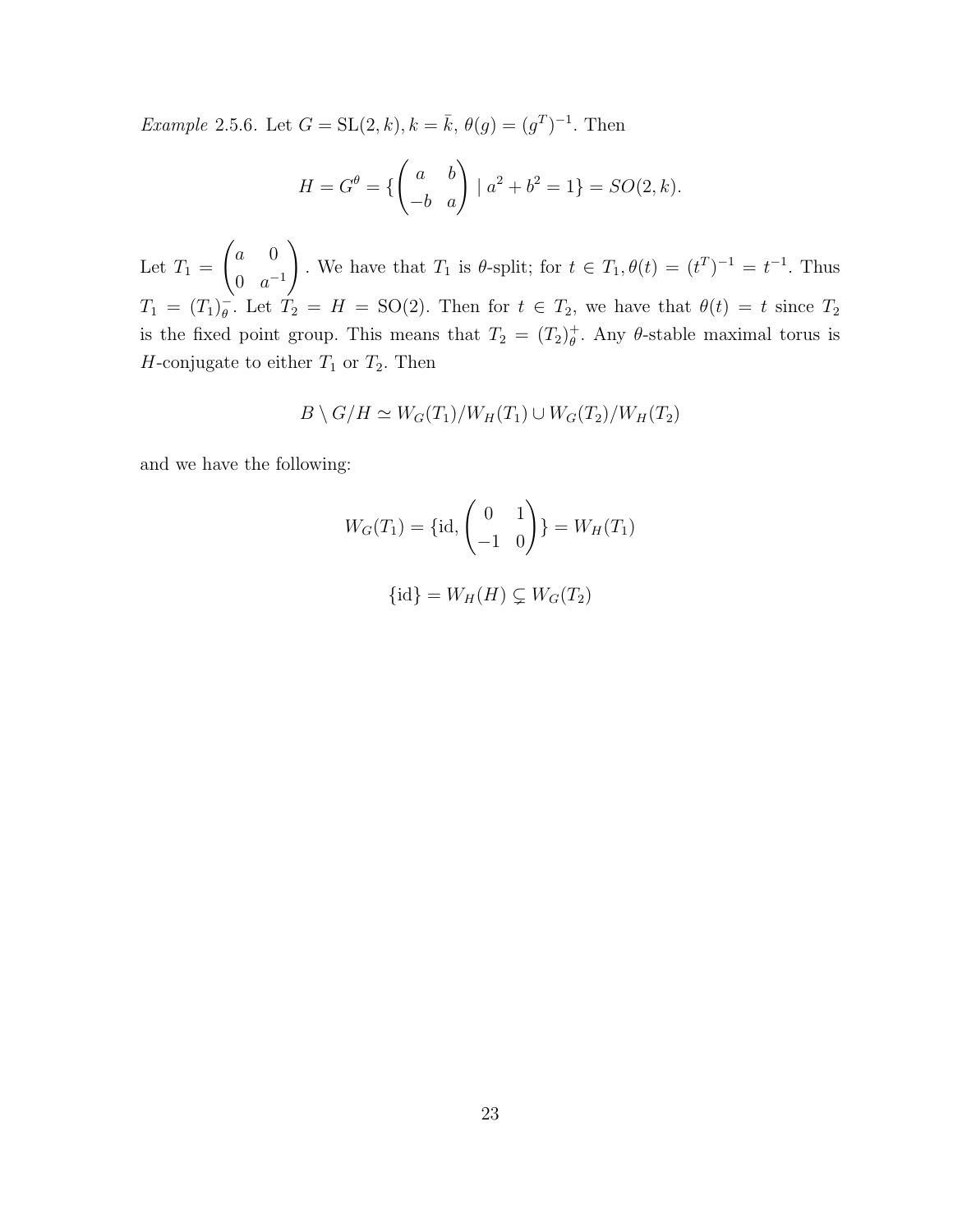# Chapter 3

## Standard Tori

In the process of classifying the  $H_k$ -conjugacy classes of  $\theta$ -stable maximal k-split tori, it is sufficient to consider only standard tori. We will first consider standard k-split tori and then look at quasi  $k$ -split tori and  $H$ -quasi  $k$ -split tori.

### 3.1 Standard k-split tori

Let G be a connected reductive algebraic group,  $\theta$  an involution of G defined over k and  $H = G^{\theta}$ , the fixed point group. Given a  $\theta$ -stable torus A, we will let  $A^{+} = A_{\theta}^{+} = \{X \in$  $A | \theta(X) = X$  and  $A^- = A^-_\theta = \{X \in A | \theta(X) = X^{-1}\}\.$  Let  $\mathcal{A}^{\theta}_k$  denote the set of θ-stable maximal k-split tori of G,  $\mathcal{A}^{\theta}$  denote the set of θ-stable maximal tori of G and  $\mathcal{A}^{\theta}_{0}$  the set of  $\theta$ -stable quasi k-split tori of G, which are H-conjugate to a  $\theta$ -stable maximal k-split torus.

The  $H_k$ -conjugacy classes of  $\theta$ -stable maximal k-split tori are determined by the image and fibers of the map  $\zeta: \mathcal{A}_{k}^{\theta}/H_{k} \to \mathcal{A}^{\theta}/H$ . The image of  $\zeta$  consists of the H-conjugacy classes of  $\theta$ -stable maximal k-split tori.

To be able to give a characterization of these in terms of conjugacy classes of involutions in a Weyl group, we will first show in this section that every conjugacy class contains a standard torus. We will first start with some definitions.

**Definition 3.1.1.** A quasi k-split torus is a torus that is conjugate under G to a k-split torus, i.e.  $A$  is quasi  $k$ -split if

$$
A = gTg^{-1}
$$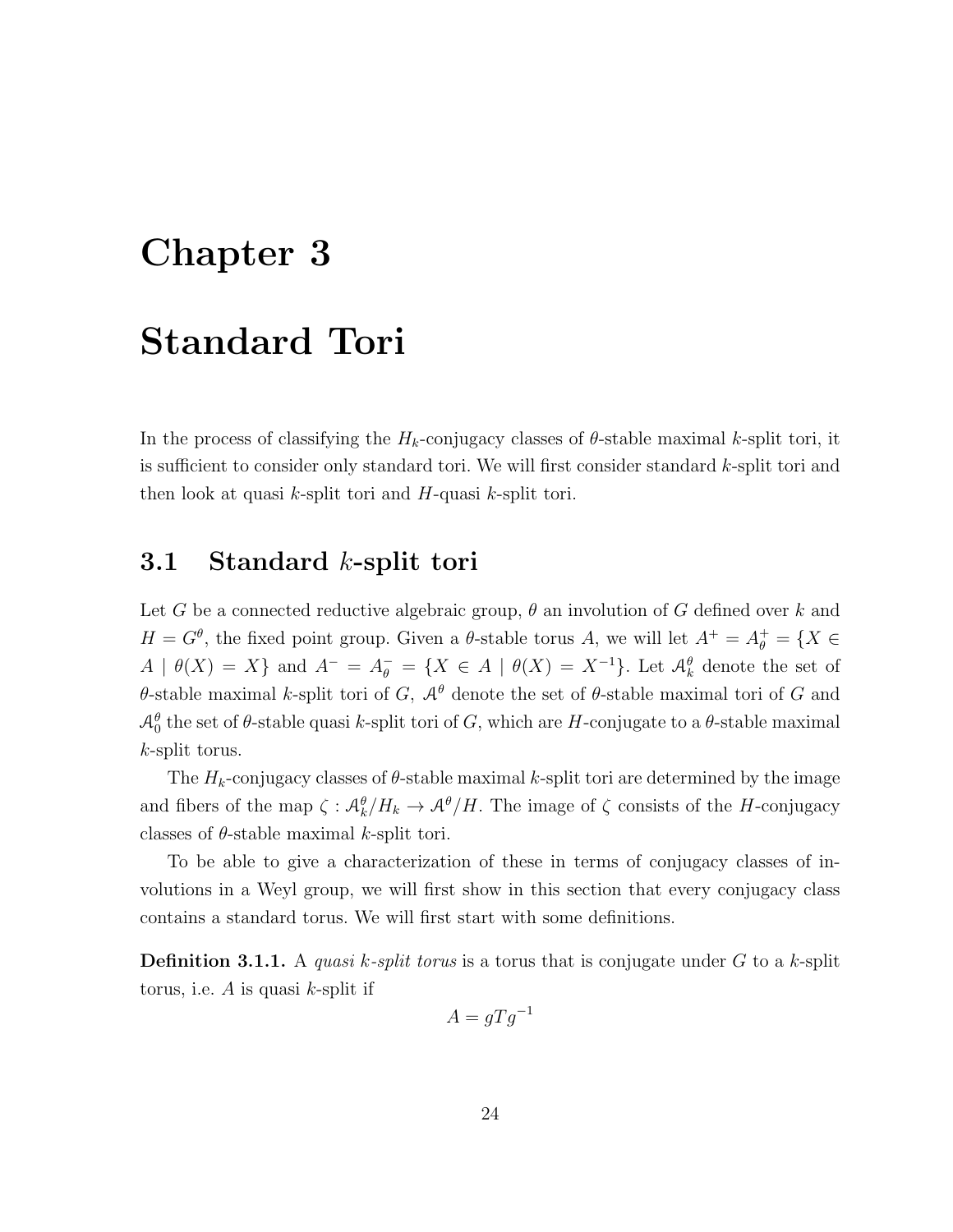with  $g \in G$  and T a k-split torus.

For quasi k-split tori we define singular roots with respect to the involution. Note that k-split tori are also quasi k-split tori, with  $q = id$ . If A is a quasi k-split torus and  $\alpha \in \Phi(A)$ , then we write  $G_{\alpha} = Z_G(\ker(\alpha)^{\circ})$ .

**Definition 3.1.2.** The roots of  $\Phi(A)$  can be divided in four subsets, related to the action of  $\theta$ , as follows.

- (a)  $\theta(\alpha) \neq \pm \alpha$ . Then  $\alpha$  is called *complex* (relative to  $\theta$ ).
- (b)  $\theta(\alpha) = -\alpha$ . Then  $\alpha$  is called *real* (relative to  $\theta$ ).
- (c)  $\theta(\alpha) = \alpha$  and  $\theta | G_{\alpha} \neq id$ . Then  $\alpha$  is called non-compact imaginary (relative to  $\theta$ ).
- (d)  $\theta(\alpha) = \alpha$  and  $\theta|G_{\alpha} = id$ . Then  $\alpha$  is called *compact imaginary* (relative to  $\theta$ ).

**Definition 3.1.3.** If  $\alpha$  is either a real or non-compact imaginary root, then we call it a θ-singular root.

For k-split tori we have to combine the idea of  $\theta$ -singular with the k-structure of the group itself. The  $\theta$ -singular roots can be divided in those which are singular with respect to the k-structure and those which are not. These are defined as follows.

**Definition 3.1.4.** A real  $\theta$ -singular root  $\alpha \in \Phi(A)$  is called  $(\theta, k)$ -singular (respectively  $\theta$ -singular anisotropic) if  $\overline{G}_{\alpha} \cap H$  is isotropic (respectively  $\overline{G}_{\alpha} \cap H$  is anisotropic).

Similarly an imaginary  $\theta$ -singular root is called  $(\theta, k)$ -singular (respectively  $\theta$ -singular anisotropic) if  $\overline{G}_{\alpha}$  has a non-trivial  $(\theta, k)$ -split torus (respectively  $\overline{G}_{\alpha}$  has no non-trivial  $(\theta, k)$ -split tori).

Similar as for quasi k-split tori we have the following result.

**Proposition 3.1.5.** [19] Let A be a  $\theta$ -stable maximal k-split torus of G. Then we have the following.

- (1)  $A^+$  is a maximal k-split torus of H if and only if  $\Phi(A)$  has no  $(\theta, k)$ -singular real roots.
- (2)  $A^-$  is a maximal  $(\theta, k)$ -split torus of G if and only if  $\Phi(A)$  has no  $(\theta, k)$ -singular imaginary roots.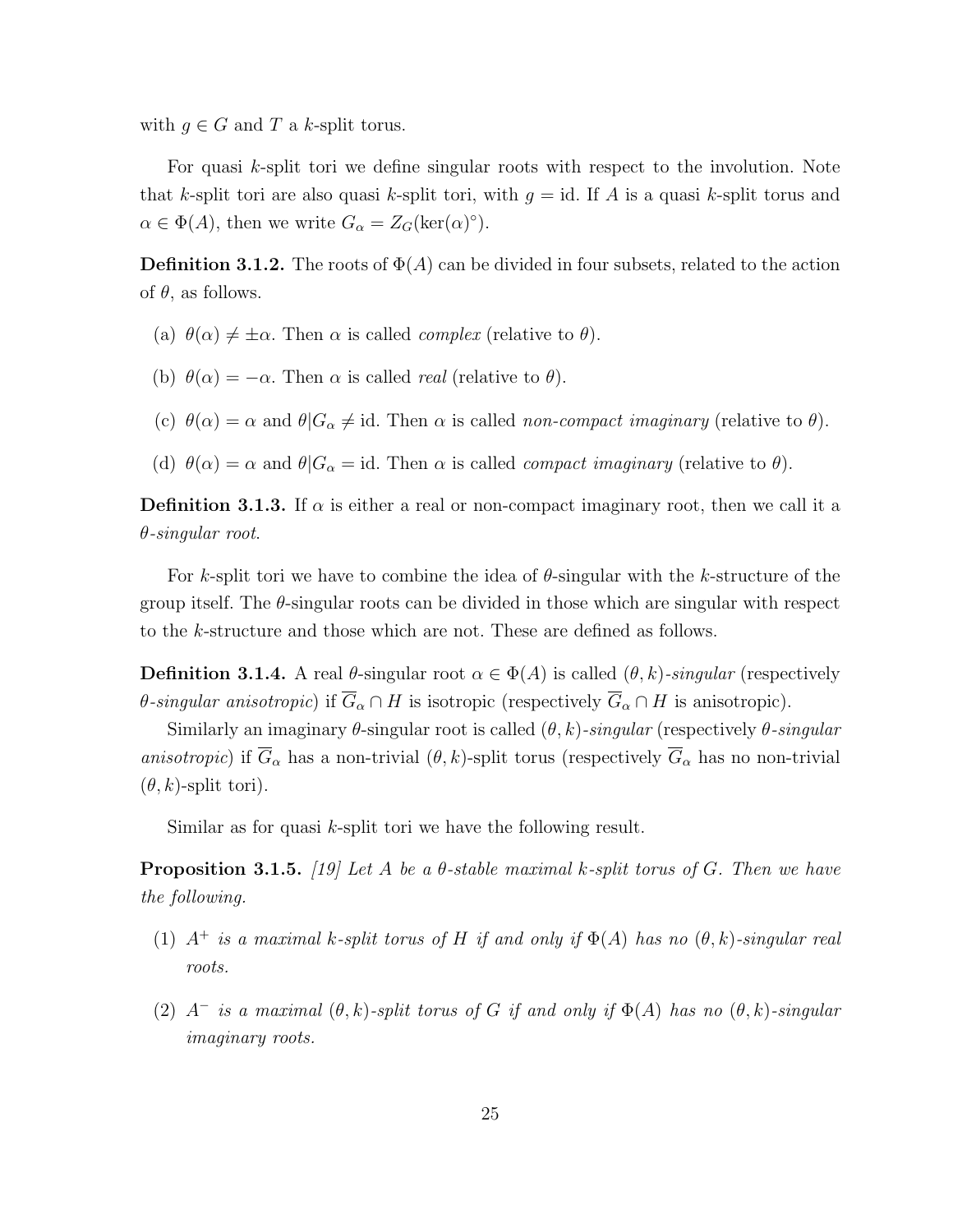Let  $\mathcal{A}^{\theta}$  be the set of  $\theta$ -stable maximal tori of G.

**Definition 3.1.6.** For  $A_1, A_2 \in \mathcal{A}^{\theta}$ , the pair  $(A_1, A_2)$  is called *standard* if  $A_1^- \subset A_2^-$  and  $A_1^+ \supset A_2^+$ . In this case, we also say that  $A_1$  is standard with respect to  $A_2$ .

The  $\theta$ -stable maximal tori of G can be put into standard position. Since every conjugacy class contains a standard torus, it suffices to look at the  $\theta$ -stable, maximal k-split standard tori.

**Lemma 3.1.7.** Let  $A_1, A_2 \in \mathcal{A}$  such that  $A_1^+ \supset A_2^+$  (respectively  $A_1^- \subset A_2^-$ ). Then there exists  $x \in Z_H(A_2^+)$  (respectively  $Z_H(A_1^-)$ ) such that  $(A_1, xA_2x^{-1})$  is standard. In particular, if  $A_1^+$  and  $A_2^+$  (respectively  $A_1^-$  and  $A_2^-$ ) are H-conjugate, so are  $A_1$  and  $A_2$ .

*Proof.* Let  $M Z_G(A_2^+)$ . Then  $A_1^-$  and  $A_2^-$  are  $\theta$ -split tori of  $M$ . Let  $A \subset M$  be a maximal θ-split torus with  $A ⊇ A_1^-$ . Since  $A_2^-$  is a maximal θ-split torus of M, there exists an  $x \in (M \cap H)^\circ$  such that  $xAx^{-1} = A_2^-$  and hence  $xA_1^-x^{-1} \subset A_2^-$ . The proof for the second statement is similar.  $\Box$ 

Any  $\theta$ -stable maximal k-split torus is standard with respect to one containing a maximal  $(\theta, k)$ -split torus (respectively a maximal k-split torus of H).

**Lemma 3.1.8.** [19] Let  $A_1$  be a  $\theta$ -stable maximal k-split torus. Then there exists a standard pair  $(A, S)$  of  $\theta$ -stable maximal k-split tori, with  $A^-$  maximal  $(\theta, k)$ -split,  $S^+$  a maximal k-split torus of H and  $A_1$  is standard with respect to A and S.

*Notation* 3.1.9. Let  $A_0 \in \mathcal{A}_0^{\theta}$  (respectively  $S_0 \in \mathcal{A}_0^{\theta}$ ) be  $\theta$ -stable maximal k-split tori of G, such that  $A_0^-$  (respectively  $S_0^+$ ) is a maximal  $(\theta, k)$ -split torus of G (respectively a maximal k-split torus of  $H$ ). We can choose  $S_0$  to be standard with respect to  $A_0$ . In the following we fix such a standard pair  $(S_0, A_0)$ .

It remains to show that any  $\theta$ -stable maximal k-split torus is H-conjugate with a  $\theta$ -stable maximal k-split torus standard with respect to  $A_0$  and  $S_0$ .

**Proposition 3.1.10.** [19] Let  $(S_0, A_0)$  be a standard pair as above and let  $A_1 \in \mathcal{A}_0^{\theta}$ . Then  $A_1$  is H-conjugate with a  $\theta$ -stable maximal k-split torus, which is standard with respect to  $A_0$  and  $S_0$ .

A standard pair  $(A_1, A_2)$  of  $\theta$ -stable maximal tori of G gives rise to an involution in  $W(T_1)$  (respectively  $W(T_2)$ ).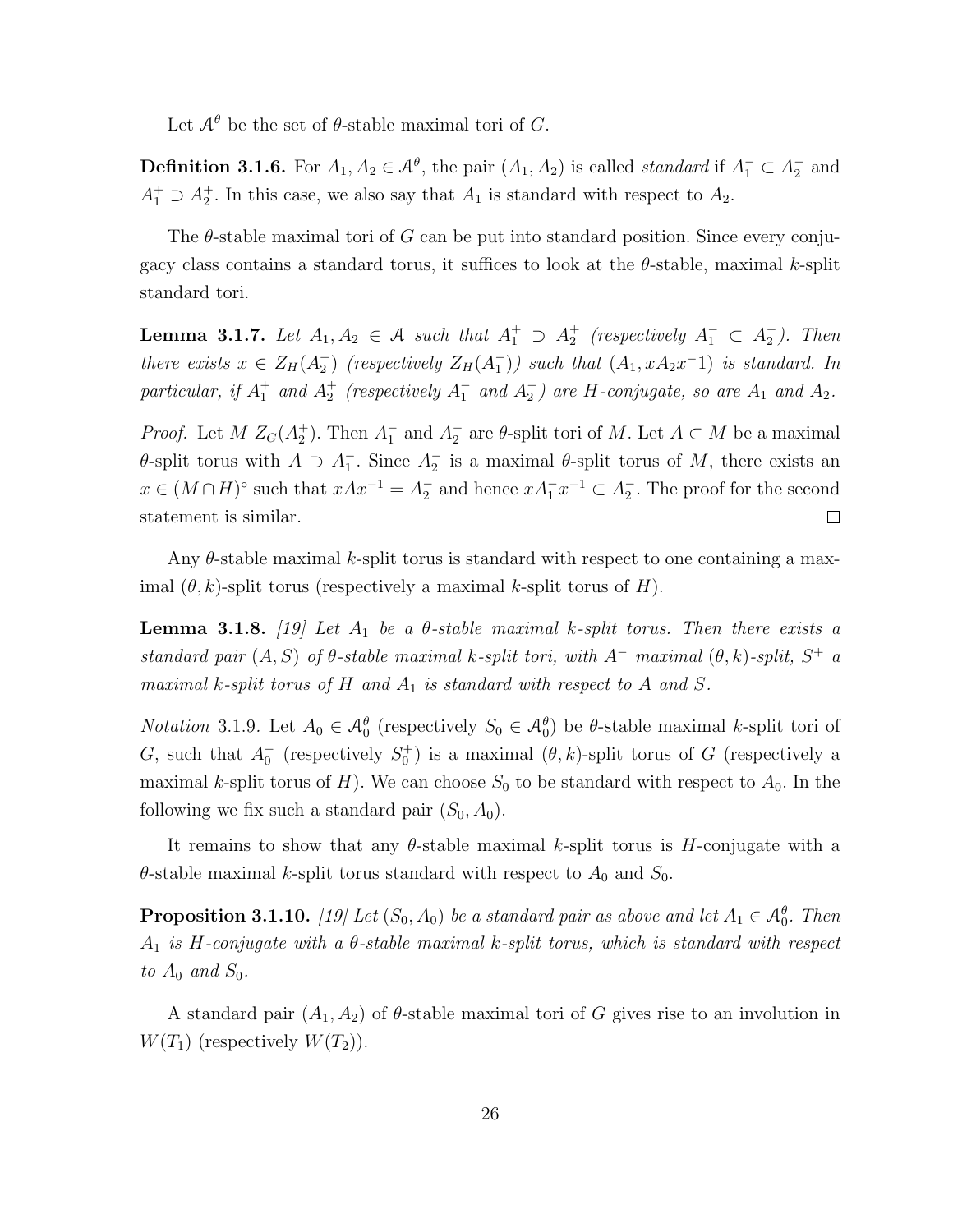**Lemma 3.1.11.** Let  $(A_1, A_2)$  be a standard pair of  $\theta$ -stable maximal k-split tori of G. Then we have the following conditions:

- (i) There exists  $g \in Z_G(A_1^- A_2^+)$  such that  $gA_1g^{-1} = A_2$ .
- (ii) If  $n_1 = \theta(g)^{-1}g$  and  $n_2 = \theta(g)g^{-1}$ , then  $n_1 \in N_G(A_1)$  and  $n_2 \in N_G(A_2)$ .
- (iii) Let  $w_1$  and  $w_2$  be the images of  $n_1$  and  $n_2$  in  $W(A_1)$  and  $W(A_2)$  respectively. Then  $w_1^2 = \text{id}, w_2^2 = \text{id}, \text{ and } (A_1)^+_{w_1} = (A_2)^+_{w_2} = A_1^- A_2^+, \text{ which characterizes } w_1 \text{ and } w_2.$

*Proof.* Since  $A_1$  and  $A_2$  are maximal k-split tori of  $Z_G(A_1^- A_2^+)$ , the first statement is clear. For (*ii*) and (*iii*), consider first  $n_1$ . Since  $g \in Z_G(A_1^-\ A_2^+)$  and  $A_1 = A_1^- A_2^+ (A_1^+ \cap g^{-1} A_2^- g)$ it suffices to look at  $A_1^+ \cap g^{-1}A_2^-g$ . So let  $x \in A_1^+ \cap g^{-1}A_2^-g$  and write  $x = g^{-1}tg$  with  $t \in A_2^-$ . Then  $n_1 x n_1^{-1} = \theta(g^{-1} t^{-1} g) = \theta(x)^{-1} = x^{-1}$ . It follows that

$$
\operatorname{Inn}(n_1)|A_1^-A_2^+=\operatorname{id}, \ \operatorname{Inn}(n_1)|A_1^+\cap g^{-1}A_2^-g=-\operatorname{id}
$$

which implies that  $n_1 \in N_G(A_1)$ ,  $w_1^2 = \text{id}$  and  $(A_1)_{w_1}^+ = A_1^- A_2^+$ .

The assertion for  $n_2$  and  $w_2$  follows with a similar argument.

Remark 3.1.12. By (iii) of Lemma 3.1.11,  $w_1$  and  $w_2$  are independent of the choice of the element  $g \in Z_G(A_1^- A_1^+)$  with  $gA_1 g^{-1} = A_2$ .

 $\Box$ 

The above leads to the following definition of standard involutions:

**Definition 3.1.13.** Let  $A_1, A_2, w_1 \in W(A_1)$  and  $w_2 \in W(A_2)$  be as in Lemma 3.1.11. We call  $w_1$  (respectively  $w_2$ ) the  $A_2$ -standard involution (respectively  $A_1$ -standard involution) of  $W(A_1)$  (resp.  $W(A_2)$ ). Moreover we will call an involution  $w \in W(A_2)$  a k-standard *involution*, if there exists a  $\theta$ -stable maximal k-split torus  $A_3$  standard with respect to  $A_2$  such that w is the  $A_3$ -standard involution in  $W(A_2)$ .

In practice, standard involutions are written as the product of Weyl group elements  $s_{\alpha}$ 's, as we will see in Chapter 7.

Remark 3.1.14. To show that the H-conjugacy classes in  $\mathcal{A}^{\theta}_{0}$  correspond to conjugacy classes of the k-standard involutions, we need to prove first a similar result for  $\mathcal{A}^{\theta}/H$ , the H-conjugacy classes of  $\theta$ -stable maximal quasi k-split tori. Namely if  $A_1, A_2 \in \mathcal{A}_{0}^{\theta}$ standard with respect to  $A_0$  and  $h \in H$  such that  $hA_1h^{-1} = A_2$ , then  $A_3 = hA_0h^{-1}$  and  $A_0$  are  $\theta$ -stable maximal quasi k-split tori with  $A_3^-$  and  $A_0^-$  maximal. To prove that the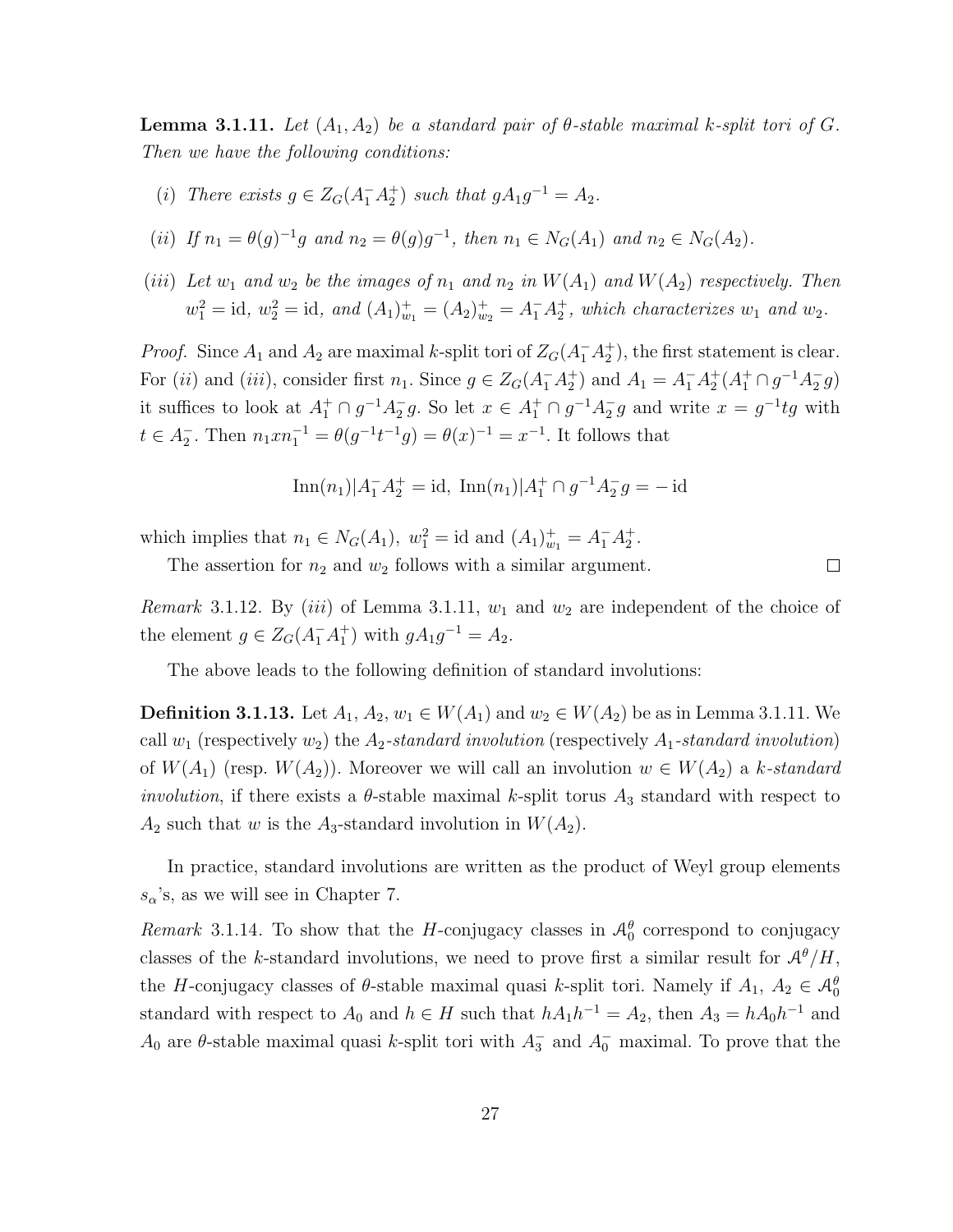$A_1$ -standard involution and the  $A_2$ -standard involution are conjugate under  $W(A_0)$  we will need to show that  $A_3$  and  $A_0$  are actually maximal quasi k-split tori of  $Z_G(A_2^-)$ . This will be shown in the next section, where we have a closer look at the  $H$ -conjugacy classes of  $\theta$ -stable maximal quasi k-split tori.

### 3.2 Standard Quasi k-split tori

In this section we show that, similar as in the case of  $k$ -split tori, every  $H$ -conjugacy class of  $\theta$ -stable maximal quasi k-split tori contains a standard torus. The conjugacy classes in  $\mathcal{A}^{\theta}/H$  are not only of importance for a characterization of the double cosets  $P\backslash G/H$ , but also for a classification of the subset  $\mathcal{A}_0^{\theta}/H$  of  $\mathcal{A}^{\theta}/H$ . The characterization of  $\mathcal{A}^{\theta}/H$ is more complicated then that of  $\mathcal{A}_0^{\theta}/H$ .

Let G be a connected reductive algebraic group,  $\theta$  an involution of G defined over k. Let  $H = G^{\theta}$  be the fixed point group. Let  $\mathcal{A}^{\theta}$  denote the set of  $\theta$ -stable maximal quasi k-split tori of G. Let  $A_0$  denote a  $\theta$ -stable maximal k-split torus with  $A_0^-$  a maximal  $(\theta, k)$ -split torus of G and  $T \supset A_0$  a maximal torus of G, such that  $T_{\theta}^ \int_{\theta}^{\infty}$  is a maximal  $\theta$ -split torus of G. We write  $\mathcal V$  for  $\tau^{-1}(N_G(A_0)).$ 

For k-split tori, we had the concept of two tori being standard with respect to one another. When dealing with quasi k-split tori, we must introduce the idea of almost standard.

**Definition 3.2.1.** For  $A_1, A_2 \in \mathcal{A}^{\theta}$ , the pair  $(A_1, A_2)$  is called *almost standard* if  $A_1^- \subset$  $A_2^-$ . An almost standard pair  $(A_1, A_2)$  is called *standard* if  $A_1^+ \supset A_2^+$ . In these cases, we also say that  $A_1$  is almost standard (respectively standard) with respect to  $A_2$ .

Only the  $-1$  eigenspace is able to be put in standard position when we have that two tori are almost standard. We only get standard if we take the maximal quasi k-split tori in  $H$  to be conjugate.

All  $\theta$ -stable maximal quasi k-split tori of G with  $A^-$  maximal are conjugate under  $H^0$ . This conjugacy of the  $\theta$ -stable maximal quasi k-split tori A with  $A^-$  maximal enables us to show that any  $\theta$ -stable maximal quasi k-split torus is conjugate to one almost standard with respect to  $A_0$ .

**Proposition 3.2.2.** Let  $A_1$  be a  $\theta$ -stable maximal quasi k-split torus of G. Then there exists  $h \in H^0$  such that  $hA_1^-h^{-1} \subset A_0^-$ .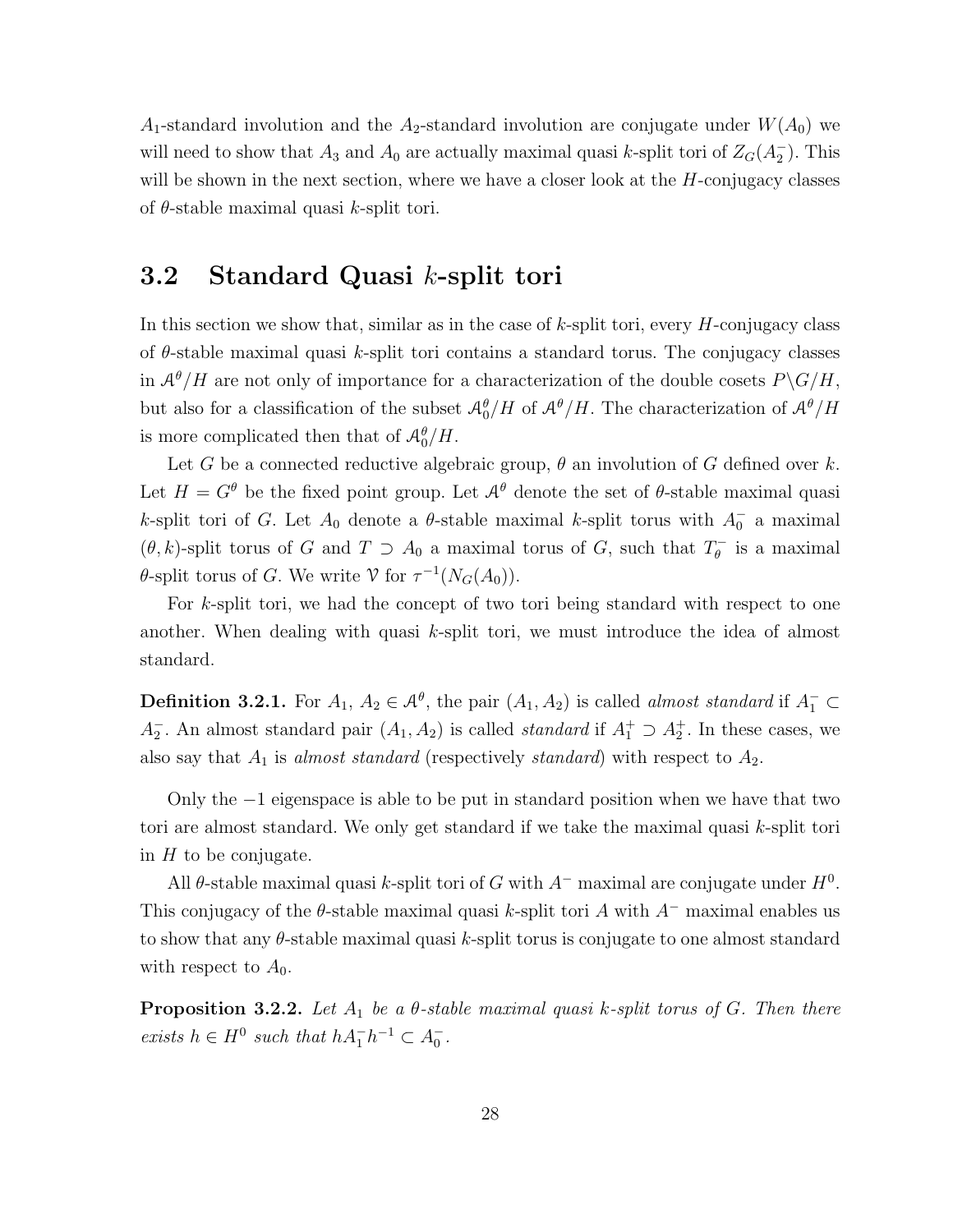*Proof.* We use induction with respect to dim  $A_0^-$  – dim  $A_1^-$ . If dim  $A_0^-$  – dim  $A_1^-$  = 1, then since  $A_1^-$  is not maximal there exists  $\lambda \in \Phi(A_1)$  a  $\theta$ -singular imaginary root. There exists  $g \in Z_G((\ker \lambda)^0)$  such that  $A_2 = gA_1g^{-1}$  is  $\theta$ -stable and dim  $A_2^- = \dim A_1^- + 1 = \dim A_0^-$ . But then  $A_2^-$  is maximal, thus there exists  $h \in H^0$  such that  $hA_2h^{-1} = A_0$ . Since  $A_1^- \subset (\ker \lambda)^0 \subset A_2$  it follows that  $hA_1^-h^{-1} \subset A_0^-$ .

Assume now that  $\dim A_0^- - \dim A_1^- = k > 0$ . Let  $\lambda \in \Phi(A_1)$  be a  $\theta$ -singular imaginary root and  $g \in Z_G((\ker \lambda)^0)$  such that  $A_2 = g A_1 g^{-1}$  is  $\theta$ -stable and dim  $A_2^- = \dim A_1^- + 1 =$  $\dim A_0^-$ . Since  $\dim A_0^- - \dim A_2^- = k - 1$  it follows from the induction hypothesis that there exists  $h \in H^0$  such that  $hA_2^- \subset A_0^-$ . Since  $A_1^- \subset A_2^-$  the result follows.  $\Box$ 

**Lemma 3.2.3.** [19] Let  $A_1$  be a  $\theta$ -stable maximal quasi k-split torus almost standard with respect to  $A_0$ . There exists an involution  $w \in W(A_0)$  with  $(A_0)^-_{w} \subset A_0^-$  and such that  $A_1^- = ((A_0)_w^- \cap A_0^-)^0$ .

The above Lemma enables us to obtain the following result.

**Proposition 3.2.4.** [19] Let  $A_0$  be as above and let  $A_1 \in \mathcal{A}^{\theta}$  be a  $\theta$ -stable maximal quasi k-split torus, almost standard with respect to  $A_0$ . Then we have the following conditions:

- (i) There exists  $g \in Z_G(A_1^-)$  such that  $gA_1g^{-1} = A_0$ .
- (ii) If  $A_1$  is standard with respect to  $A_0$ , then there exists  $g \in Z_G(A_1^-A_0^+)$  such that  $gA_1g^{-1} = A_0.$

Corollary 3.2.5. Any  $\theta$ -stable maximal quasi k-split torus is  $H^0$ -conjugate to one standard with respect to  $A_0$ .

*Proof.* Let  $A_1$  be a  $\theta$ -stable maximal quasi k-split torus of G. From Proposition 3.2.2 it follows that we may assume that  $A_1$  is almost standard with respect to  $A_0$ . Similar as in the proof of Lemma 3.2.3 there exist strongly orthogonal  $\theta$ -singular imaginary roots  $\alpha_1, \ldots, \alpha_n \in \Phi(A_1)$   $(n = \dim A_0^- - \dim A_1^-)$  and  $x \in Z_G((A_1)^{+}_{w})$  such that  $A_2 = xA_1x^{-1}$ is  $\theta$ -stable and dim  $A_2^- = \dim A_1^- + n = \dim A_0^-$ . Here  $w = s_{\alpha_1} \cdots s_{\alpha_n}$ . By Corollary ?? there exists  $h \in H^0$  such that  $hA_2h^{-1} = A_0$ . Let  $A_3 = hA_1h^{-1}$ . Since  $A_1^- \subset (A_1)_w^+ \subset A_2^$ and  $A_2^+ \subset A_1^+$  it follows that  $A_3^- = hA_1^-h^{-1} \subset A_0^-$  and  $A_3^+ = hA_1^+h^{-1} \supset hA_2^+h^{-1} = A_0^+$ . This proves the result.  $\Box$ 

This result reduces the study of  $H^0$ -conjugacy classes of  $\theta$ -stable maximal quasi k-split tori to  $H^0$ -conjugacy classes of  $\theta$ -stable maximal quasi k-split tori standard with respect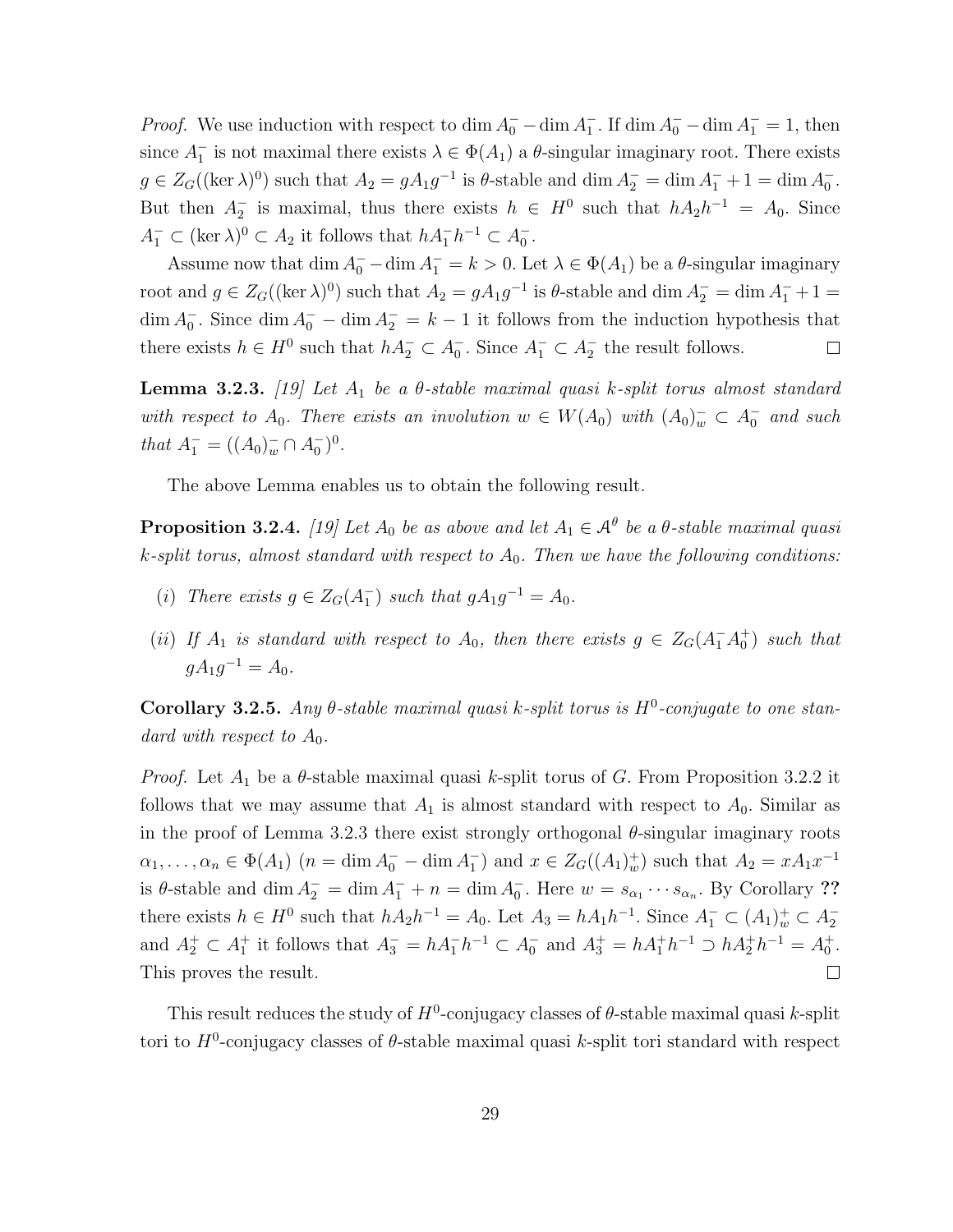to  $A_0$ . As in Lemma 3.1.11 we can associate an involution with a  $\theta$ -stable maximal quasi k-split torus, standard with respect to  $A_0$ .

**Lemma 3.2.6.** [19] Let  $A_0$  be as above and let  $A_1 \in \mathcal{A}^{\theta}$  be a  $\theta$ -stable maximal quasi k-split torus, standard with respect to  $A_0$  and  $g \in Z_G(A_1^- A_0^+)$  such that  $gA_1g^{-1} = A_0$ . Then we have the following conditions:

- (i) If  $n = \theta(g)g^{-1}$ , then  $n \in N_G(A_0)$ .
- (ii) Let w be the image of n in  $W(A_0)$ . Then  $w^2 = e$  and  $(A_0)^+_w = A_1^- A_0^+$ , which characterizes w.

This result follows using a similar argument as in Lemma 3.1.11.

*Remark* 3.2.7. By  $(ii)$  of Lemma 3.2.6, w is independent of the choice of the element  $g \in Z_G(A_1^- A_0^+)$  such that  $gA_1g^{-1} = A_0$ .

This leads to the following definition of standard involutions for the  $\theta$ -stable maximal quasi k-split torus, standard with respect to  $A_0$ :

**Definition 3.2.8.** Let  $A_1 \in \mathcal{A}^{\theta}$  and  $w \in W(A_0)$  be as in Lemma 3.2.6. We call w the A<sub>1</sub>-standard involution of  $W(A_0)$ . Moreover we will call an involution  $w_0 \in W(A_0)$  a standard involution, if there exists a  $\theta$ -stable maximal quasi k-split torus  $A_1$  standard with respect to  $A_0$  such that  $w_0$  is the  $A_1$ -standard involution in  $W(A_0)$ .

For a  $\theta$ -stable k-torus  $A_0$  of G, write  $W(A_0, H)$  for  $N_H(A_0)/Z_H(A_0)$ . We have now the following result.

**Proposition 3.2.9.** Assume that  $A_1, A_2 \in \mathcal{A}^{\theta}$  such that they are standard with respect to  $A_0$ . Let  $w_1$  and  $w_2$  be the  $A_1$ -standard and  $A_2$ -standard involutions in  $W(A_0)$  respectively. If  $A_1$  and  $A_2$  are conjugate under H, then  $w_1$  and  $w_2$  are conjugate under  $W(A_0, H)$ .

*Proof.* Assume  $h \in H^0$  such that  $hA_1h^{-1} = A_2$ . Then  $A_3 = hA_0h^{-1}$  is  $\theta$ -stable with  $A_3^$ maximal. It suffices to show that  $A_3$  and  $A_0$  are conjugate under  $H^0 \cap Z_G(A_1^- A_0^+)$ .

Let  $\alpha \in \Phi(A_1)$  with  $\theta(\alpha) = -\alpha$  and  $\beta$  the corresponding root in  $\Phi(A_2)$ . If  $A_1^-$  does not contain any real roots, then  $A_i^+$  $i<sub>i</sub>$  (*i* = 1, 2) is maximal and in this case both  $w_1$  and  $w_2$ are maximal involutions in  $\Phi_1 = {\alpha \in \Phi(A_0) | \theta(\alpha) = -\alpha}$  and hence conjugate under  $W(\Phi_1) \subset W(A_0, H).$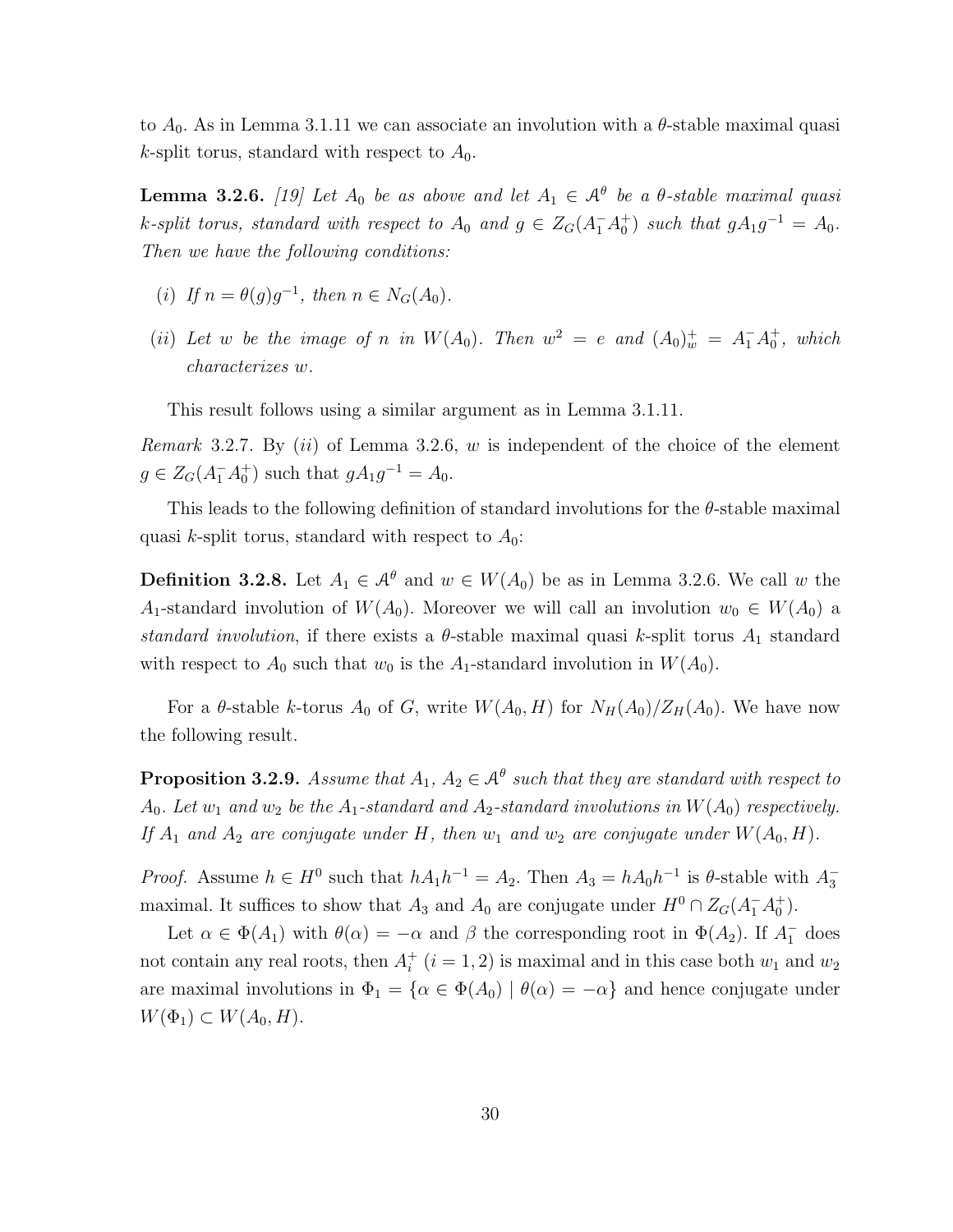Since both  $\alpha$  and  $\beta$  correspond to roots in  $\Phi(A_0)$ , there exists  $w \in W(A_0, H^0)$ such that  $w(\alpha) = \beta$ . Let  $h_1 \in H^0$  be a representative of w and  $A_4 = h_1 A_1 h_1^{-1}$ . Then  $hh_1^{-1}A_4h_1h^{-1} = hA_1h^{-1} = A_2$ ,  $hh_1^{-1}A_0h_1h^{-1} = A_3$  and  $hh_1^{-1} \in Z_H(\beta^{\vee})$ . Using induction it follows that there exists  $h_2 \in Z_G(A_2^- A_0^+) \cap H^0$  such that  $h_2 A_3 h_2^{-1} = A_0$ . Then  $g = h_2 h \in N_H(A_0)$  maps  $w_1$  to  $w_2$ .  $\Box$ 

Remark 3.2.10. The  $\theta$ -stable maximal quasi k-split tori  $A_1$  with  $A_1^+$  maximal are not necessarily conjugate under H can be seen as follows. If T is a  $\theta$ -stable maximal torus with  $T^+$  a maximal torus of H, then  $N_G(T) \neq N_H(T)$ . This means that T can contain several H-conjugacy classes of  $\theta$ -stable maximal quasi k-split tori. These are basically conjugates of the  $A_0^+$  part of these tori.

A consequence of this is that there is not a unique minimal element in the set of H-conjugacy classes of  $\theta$ -stable maximal quasi k-split tori. For the minimal element all we can show is the following:

**Lemma 3.2.11.** [19] Let S be a  $\theta$ -stable maximal quasi k-split torus with  $S^+$  maximal. There exists a  $\theta$ -stable maximal torus T of G with  $T \supset S$  and  $T^+$  is a maximal torus of H.

#### 3.3 Standard H-Quasi k-split tori

Many of the results for quasi k-split tori are also true for  $H$ -quasi k-split tori.

**Definition 3.3.1.** An H-quasi k-split torus is a torus that is H-conjugate to a k-split torus, i.e. A is  $H$ -quasi k-split if

$$
A = hTh^{-1}
$$

with  $h \in H$  and T a k-split torus.

When dealing with maximal  $H$ -quasi  $k$ -split tori, we no longer have to use the definition for almost standard. This is because all maximal  $H$ -quasi tori A with  $A^+$  maximal are conjugate. This gives us a unique bottom to the poset of standard tori.

Since we have a unique top and a unique bottom in the poset of  $\theta$ -stable, maximal  $H$ -quasi k-split standard tori, we are in a much simpler case than in the maximal quasi k-split tori case, where we are not guaranteed a unique bottom to the poset.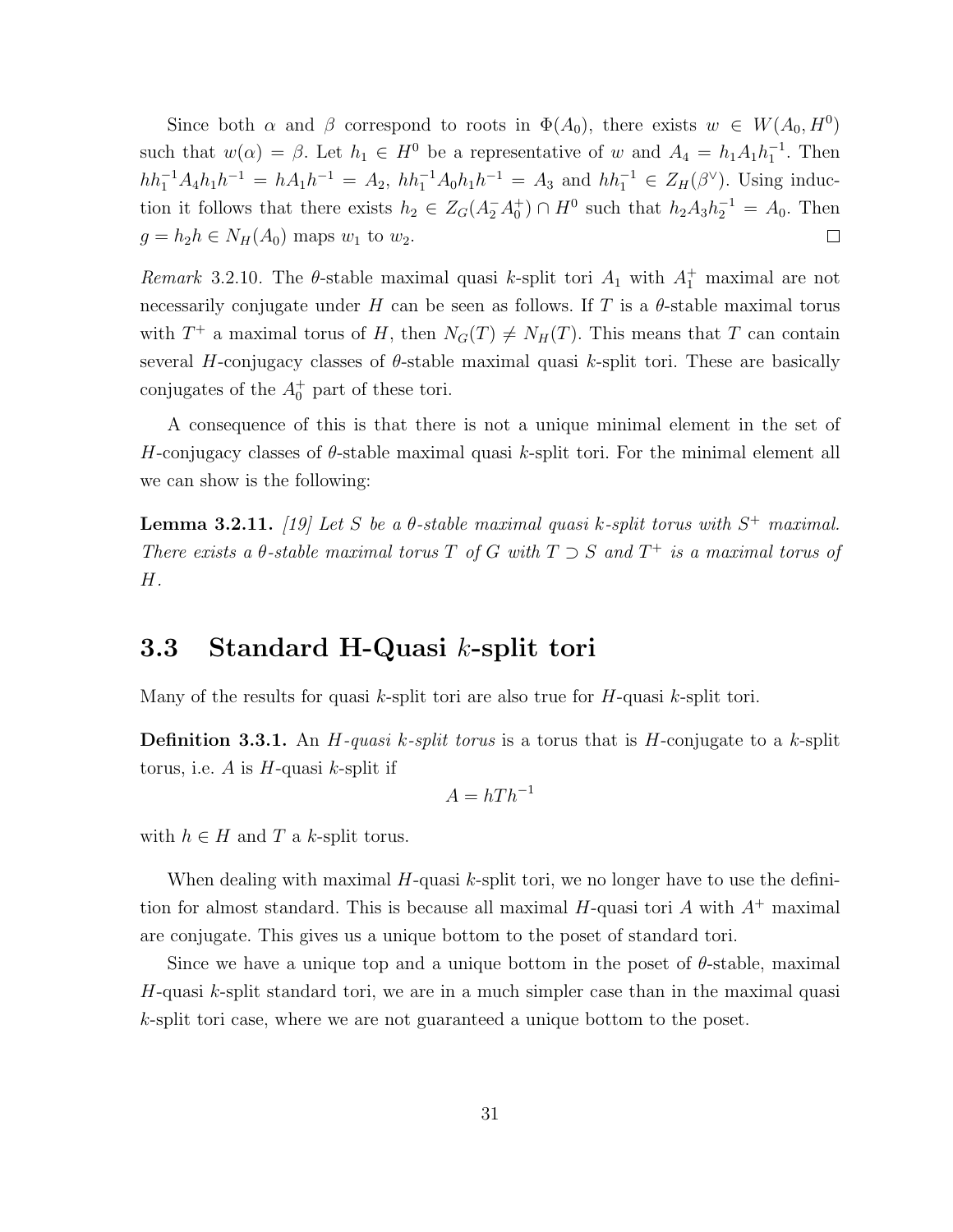## Chapter 4

# $SL(2, k)$

#### 4.1 Introduction to  $SL(2, k)$

In order to help us understand what happens in  $SL(n, k)$ , we will first work on fully understanding  $SL(2, k)$ . Since  $SL(n, k)$  is made up of multiple blocks of  $SL(2, k)$ , our understanding of the  $SL(2, k)$  case will be very beneficial. We have the following theorem to classify the involutions of  $SL(2, k)$ .

We will let  $\text{Inn}\left(\begin{smallmatrix} a & b \\ c & d \end{smallmatrix}\right)$  be conjugation by the matrix  $\left(\begin{smallmatrix} a & b \\ c & d \end{smallmatrix}\right)$ , i.e.

$$
\operatorname{Inn}\begin{pmatrix} a & b \\ c & d \end{pmatrix} (X) = \begin{pmatrix} a & b \\ c & d \end{pmatrix} (X) \begin{pmatrix} a & b \\ c & d \end{pmatrix}^{-1}.
$$

**Theorem 4.1.1.** [23] The number of isomorphy classes of involutions over G equals the order of  $k^*/(k^*)^2$ . Furthermore, the involutions of G are of the form  $\theta = \text{Inn} \left( \begin{smallmatrix} 0 & 1 \\ m & 0 \end{smallmatrix} \right)$  for all  $m \in k^*/(k^*)^2$ . Additionally, if m and q are in the same square class, then  $\text{Inn}\left(\begin{smallmatrix}0&1\\m&0\end{smallmatrix}\right)$ is isomorphic to the involution  $\text{Inn } \begin{pmatrix} 0 & 1 \\ q & 0 \end{pmatrix}$ .

For  $k = \mathbb{C}$ , we have that there is exactly one involution for  $SL(2, k)$ , which is  $\theta =$ Inn  $\binom{0}{1}$ . For  $k = \mathbb{R}$ , we have that there are two involutions for SL(2, k), namely  $\theta_1 =$ Inn  $\left(\begin{smallmatrix} 0 & 1 \\ -1 & 0 \end{smallmatrix}\right)$  and  $\theta_2 = \text{Inn} \left(\begin{smallmatrix} 0 & 1 \\ 1 & 0 \end{smallmatrix}\right)$ . For  $k = \mathbb{F}_p$ , we will have two cases. If  $-1 \in (k^*)^2$ , then for  $k = \mathbb{F}_p$ , there is exactly one involution for  $SL(2, k)$ , which is  $\theta = \text{Inn} \begin{pmatrix} 0 & 1 \\ 1 & 0 \end{pmatrix}$ . If  $-1 \notin$  $(k^*)^2$ , then for  $k = \mathbb{F}_p$ , we have that there are two involutions for  $SL(2, k)$ , namely  $\theta_1 = \text{Inn} \left( \begin{smallmatrix} 0 & 1 \\ s_p & 0 \end{smallmatrix} \right)$  where  $s_p$  is the smallest nonsquare in  $F_p$  and  $\theta_2 = \text{Inn} \left( \begin{smallmatrix} 0 & 1 \\ 1 & 0 \end{smallmatrix} \right)$ . Note that if  $-1$  is not a square in  $F_p$ , we can use  $s_p = -1$  because they are in the same square class.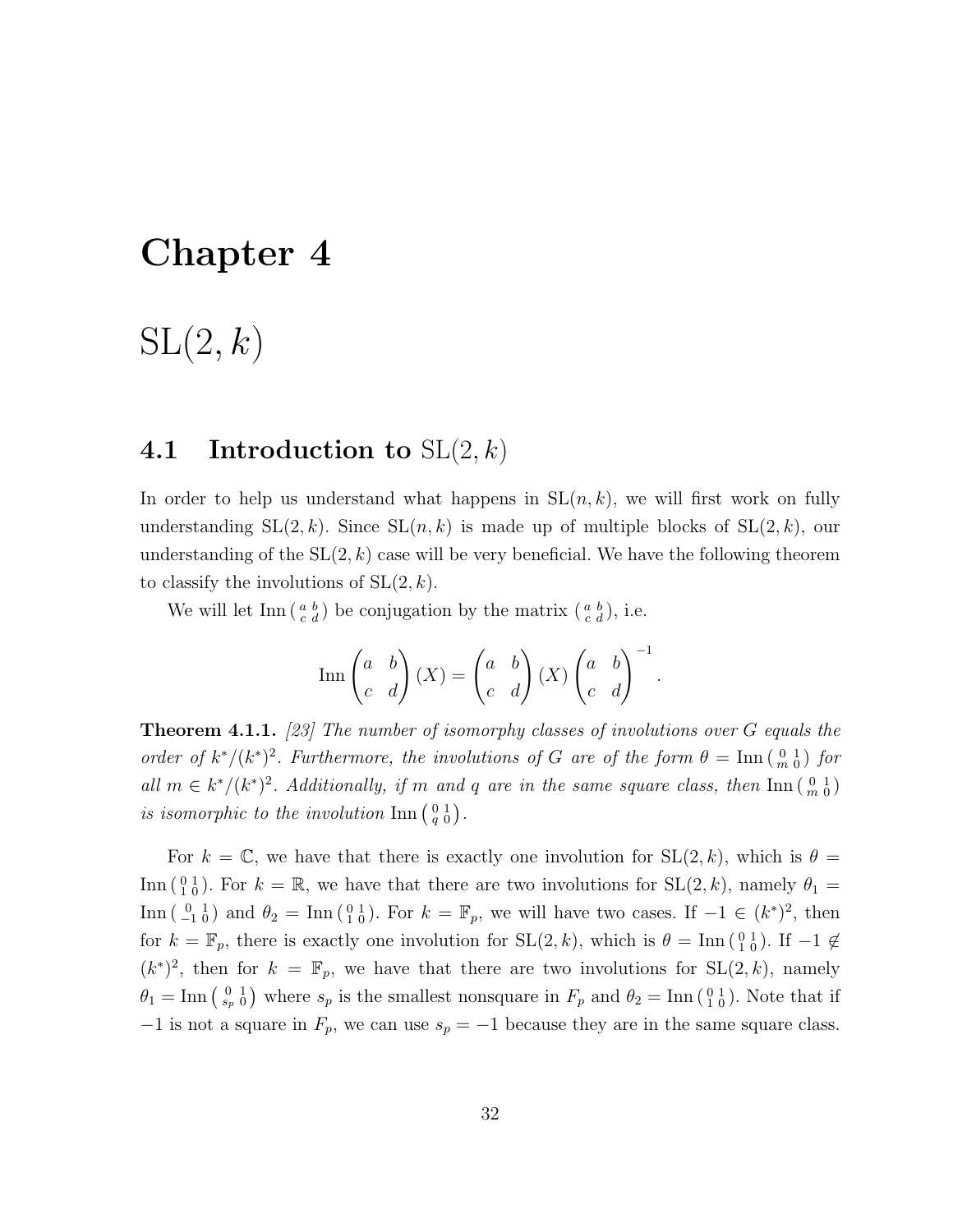#### 4.1.2  $k = \mathbb{C}$

Let us first consider  $k = \mathbb{C}$ . Note that  $\theta(A) = \text{Inn} \left( \begin{smallmatrix} 0 & 1 \\ 1 & 0 \end{smallmatrix} \right) (A) \simeq (A^T)^{-1}$ . We have that the maximal  $(\theta, k)$ -split torus for this involution is  $T = \{\text{diag}\}\ = \left(\begin{smallmatrix} a & 0 \\ 0 & a^{-1} \end{smallmatrix}\right).$ 

**Theorem 4.1.3.** Let  $G = SL(2, k)$ ,  $\theta = (A^T)^{-1}$ . If  $-1 \in (k^*)^2$ , then  $T_1 = \begin{pmatrix} x & 0 \\ 0 & x^{-1} \end{pmatrix}$ and  $T_2 = \begin{pmatrix} a & b \\ -b & a \end{pmatrix}$  are the two  $H_k$ -conjugacy classes of  $\theta$ -stable, maximal k-split tori. If  $-1 \notin (k^*)^2$ , then  $T_1$  is the only  $H_k$ -conjugacy class of  $\theta$ -stable, maximal k-split tori.

*Proof.* For  $\theta = (A^T)^{-1}$ , the maximum  $(\theta, k)$ -split torus is  $T_1 = \begin{pmatrix} x & 0 \\ 0 & x^{-1} \end{pmatrix}$ .  $T_2 = H_k = \begin{pmatrix} a & b \\ -b & a \end{pmatrix}$ is a  $\theta$ -stable torus, but we need to check to see if  $T_2$  is k-split. To check to see if  $T_2$  is diagonalizable, we find its eigenvalues. We get the characteristic equation

$$
(a - \lambda)^2 + b^2 = 0
$$

$$
a^2 - 2a\lambda + \lambda^2 + b^2 = 0
$$

$$
\lambda^2 - 2a\lambda + 1 = 0
$$

$$
\lambda = a \pm \sqrt{a^2 - 1}
$$

$$
\lambda = a \pm \sqrt{-b^2}
$$

$$
\lambda = a \pm b\sqrt{-1}
$$

If  $-1 \in (k^*)^2$ , we have that  $T_2$  is k-split. If  $-1 \notin (k^*)^2$ , then we are not able to go from  $T_1$  to  $T_2$  because  $T_2$  would not be k-split.  $\Box$ 

From this theorem, we have that there are two  $H_k$ -conjugacy classes of  $\theta$ -stable, k-split tori for  $k = \mathbb{C}$ . The two representatives are  $T_1$  and  $T_2$ .

The process of going from  $T_1$  to  $T_2$  is called flipping down the poset. When we move one level down the poset, we are increasing the dimension of the  $T^+$  part of the torus by one and decreasing the dimension of the  $T^-$  part of the torus by one. In the  $SL(2, k)$ case, we are only able to flip a maximum of one time, since there is only one possible root to flip over, namely  $\alpha_1$ . When flipping from  $T_1$  to  $T_2$ , we are flipping over the  $\alpha_1$ position. This terminology will help in future examples. In cases of  $SL(n, k)$  where n is larger than two, it could be possible to flip down the poset more than once. This will be seen in later chapters. For now, we will move on to the case for  $SL(2,\mathbb{R})$ .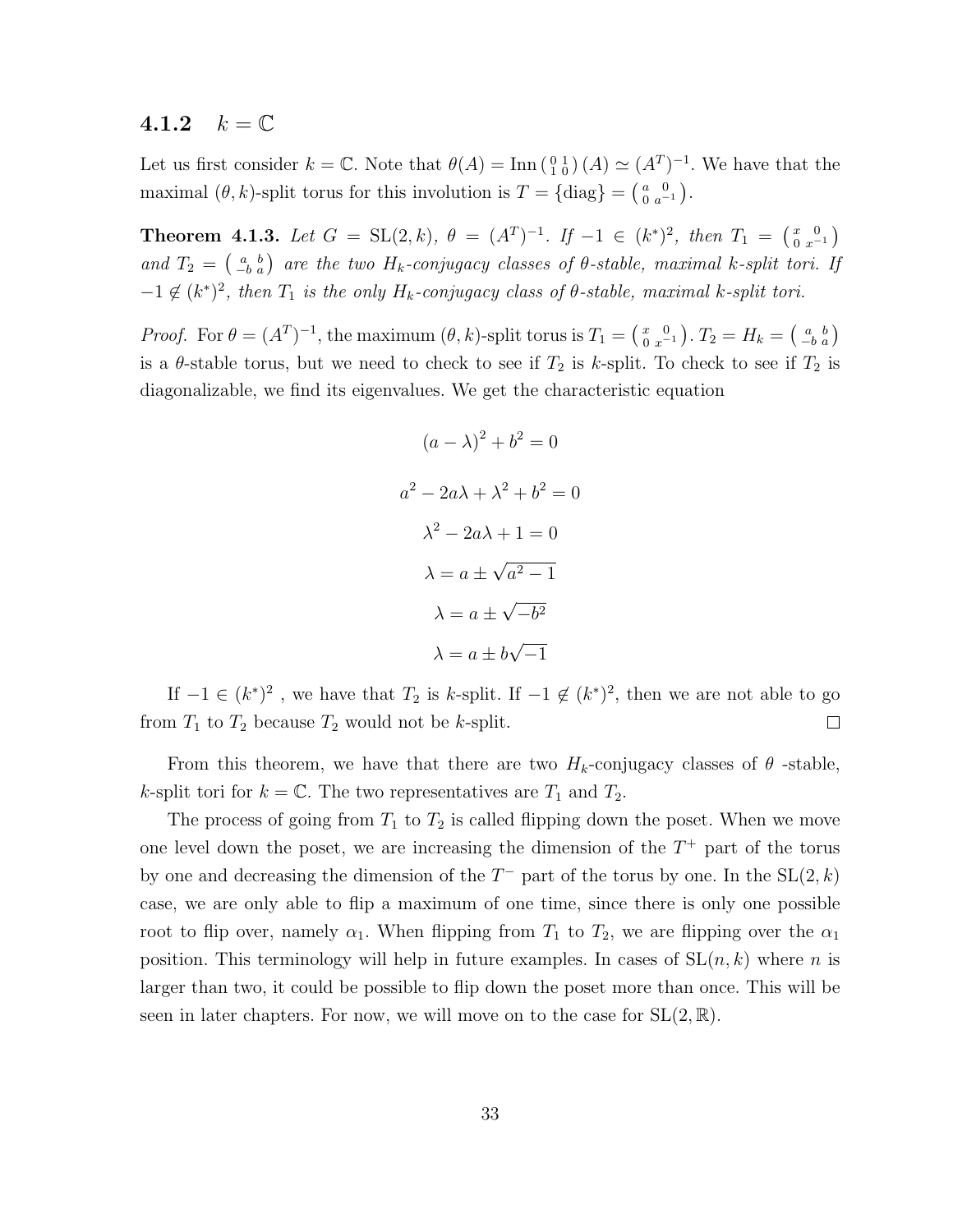#### 4.1.4  $k = \mathbb{R}$

If we consider  $k = \mathbb{R}$ , then we have two involutions because there are two square classes for the real numbers. Our two involutions are  $\theta_1 = \text{Inn} \begin{pmatrix} 0 & 1 \\ -1 & 0 \end{pmatrix}$  and  $\theta_2 = \text{Inn} \begin{pmatrix} 0 & 1 \\ 1 & 0 \end{pmatrix}$ . Note that  $\theta_1 \simeq (A^T)^{-1}$ . From Theorem 4.1.3, we have that there is one  $H_k$ -conjugacy class of  $\theta_1$  -stable, k-split tori for  $k = \mathbb{R}$  with representative  $T_1$  because  $-1$  is not a square in  $\mathbb{R}$ .

For  $\theta_2$ , we have that there are two  $H_k$ -conjugacy classes of  $\theta$ -stable, k-split tori for  $k = \mathbb{R}$ . The two representatives are  $T = \{\text{diag}\}\$ and  $H = G^{\theta_2}$ . If we work through the characteristic equation, we get the following, noting that  $a^2 - b^2 = 1$ :

$$
(a - \lambda)^2 - b^2 = 0
$$

$$
a^2 - 2a\lambda + \lambda^2 - b^2 = 0
$$

$$
\lambda^2 - 2a\lambda + 1 = 0
$$

$$
\lambda = a \pm \sqrt{a^2 - 1}
$$

$$
\lambda = a \pm \sqrt{b^2}
$$

$$
\lambda = a \pm b
$$

Thus we get eigenvalues  $a + b$  and  $a - b$ , both contained in R, so H is R-split.

For  $k = \mathbb{R}$ , we see that for  $\theta_1$ , we are not able to flip down the poset and for  $\theta_2$  we are able to flip. If we are unable to flip, then we get that  $H_k$  is k-anisotropic.

**Definition 4.1.5.**  $H_k$  is k-anisotropic if it does not contain any non-trivial k-split tori.

For  $\theta = \text{Inn}(\begin{smallmatrix} 0 & 1 \\ m & 0 \end{smallmatrix})$ , we have that  $H_k$  is k-anisotropic if and only if  $m \notin \overline{1}$ . If  $m \in \overline{1}$ , then  $H_k$  contains a maximal k-split torus.

#### 4.1.6  $k = \mathbb{F}_p$

When considering  $SL(2, \mathbb{F}_p)$ , we have two cases. If  $-1$  is a square, then  $SL(2, \mathbb{F}_p)$  is similar to the case of  $SL(2,\mathbb{C})$ . If  $-1$  is not a square, then we are in a similar case to  $SL(2,\mathbb{R})$ . We have that  $-1$  is a square when  $p = 1 \mod 4$  and  $-1$  is not a square when  $p = 3$ mod 4.

*Example* 4.1.7. For  $SL(2, \mathbb{F}_5)$ , we have that  $-1 \in (\mathbb{F}_5^*)^2$ . This gives us only one involution and we are able to flip down the poset for  $\theta(A) = (A^T)^{-1}$ . For  $SL(2, \mathbb{F}_3)$ , we have that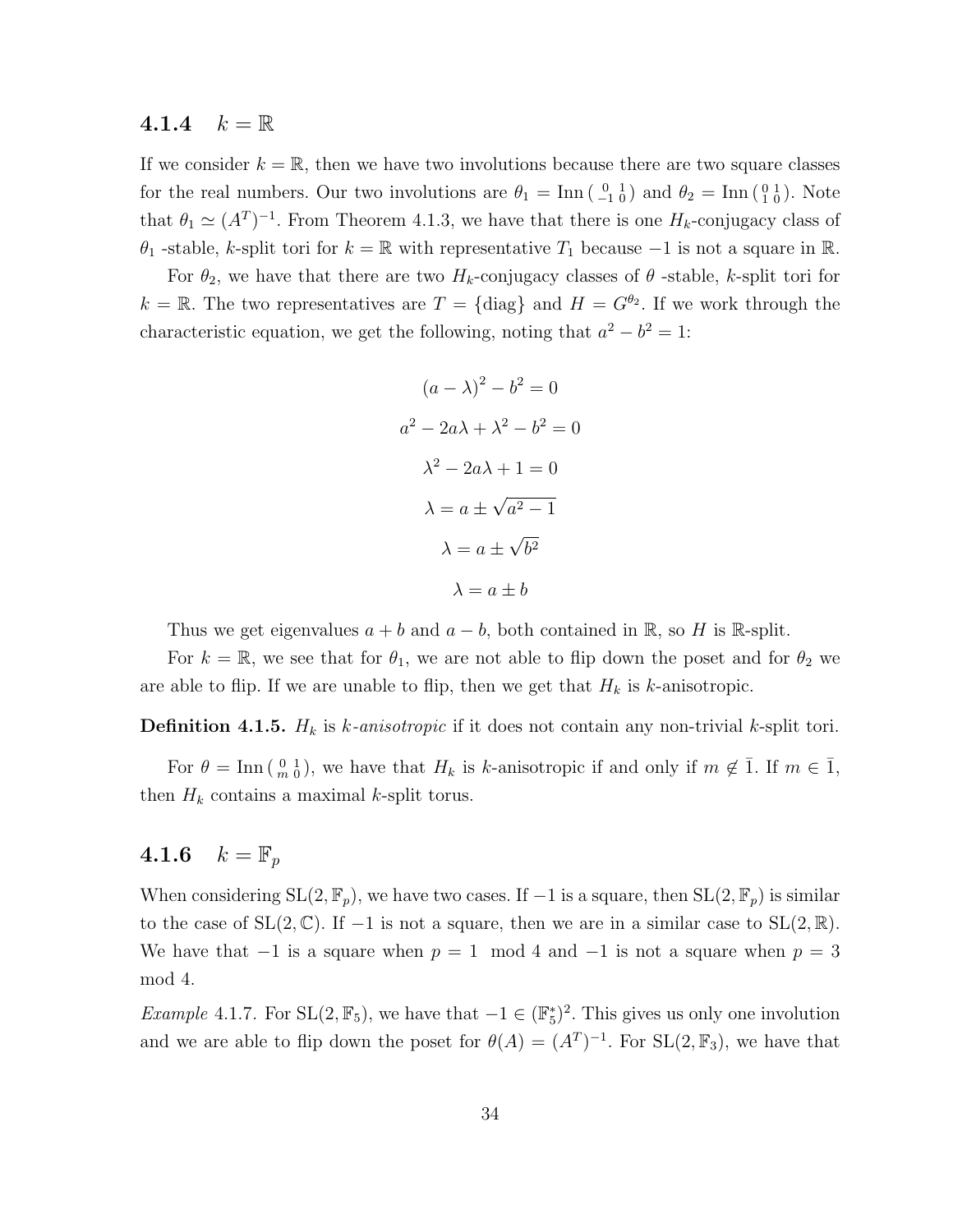$-1 \notin (\mathbb{F}_3^*)^2$ . This will give us two involutions. We are not able to flip down the poset for  $\theta(A) = (A^T)^{-1}$ , but we are able to flip down the poset when  $\theta = \text{Inn} \begin{pmatrix} 0 & 1 \\ s_p & 0 \end{pmatrix}$ .

From these results, we get an idea of what the poset of  $\theta$ -stable,  $H_k$ -conjugate tori looks like for  $SL(2, k)$  given an involution. For  $k = \mathbb{C}$ , the poset will contain two levels, with  $T = \{\text{diag}\}\$ at the top and  $H = G^{\theta}$  at the bottom. For  $k = \mathbb{R}$ , for  $\theta_1$ , we have that there is only one level to the poset, with  $T = \{\text{diag}\}\$ the only torus in the poset. For  $\theta_2$ , we have two levels to the poset, with  $T = \{\text{diag}\}\$ at the top and  $H = G^{\theta}$  at the bottom. For  $k = \mathbb{F}_p$ , we get a similar situation to either  $k = \mathbb{C}$  or  $k = \mathbb{R}$ , depending on whether or not  $-1$  is a square.

#### 4.2 Orbit Decompositions of  $SL(2, k)$

We have considered three fields for  $SL(2, k)$ . The full classification of the double cosets  $P_k\backslash G_k/H_k$  for  $G = SL(2, k)$  is given in [16]. Since the dimension of a maximal torus is one, any  $\theta$ -stable maximal k-split torus is either contained in H or is  $(\theta, k)$ -split. Before we characterize the  $(\theta, k)$ -split tori we need some more notation. For  $m \in k$  we will use  $\overline{m}$  to denote the entire square class of m in  $k^*/(k^*)^2$ . By abuse of notation, we will use  $m \in k^*/(k^*)^2$  to denote that m is the representative of the square class  $\overline{m}$  of k. Recall from Theorem 4.1.1 that we may assume that  $\theta = \text{Inn}(A)$  with  $A = \begin{pmatrix} 0 & 1 \\ m & 0 \end{pmatrix}$ .

**Theorem 4.2.1.** [16] Let  $G = SL(2, k)$ , T the diagonal matrices in G, and  $U = \{q \in$  $k^*/(k^*)^2 \mid x_1^2 - m^{-1}x_2^2 = q^{-1}$  has a solution in k}. Then we have the following.

- 1. The number of  $H_k$ -conjugacy classes of  $(\theta, k)$ -split maximal tori is  $|U/\{1, -m\}|$ .
- 2. For  $y \in U$ , let  $r, s \in k$  such that  $r^2 m^{-1}s^2 = y^{-1}$  and let  $g = \begin{pmatrix} r & sym^{-1} \\ s & ry \end{pmatrix}$ . Then  ${T_y = g^{-1}Tg \mid y \in U}$  is a set of representatives of the  $H_k$ -conjugacy classes of maximal  $(\theta, k)$ -split tori in G.

As for the maximal  $k$ -split tori contained in  $H$  we have:

**Proposition 4.2.2.** [1] Let G,  $\theta$  be as above. Then  $H_k$  is k-anisotropic if and only if  $m \notin \overline{1}$ . If  $m \in \overline{1}$ , then H is a maximal k-split torus of G.

It remains to determine which Weyl group elements of θ-stable maximal k-split tori have representatives in  $H_k$ . For this we have the following results.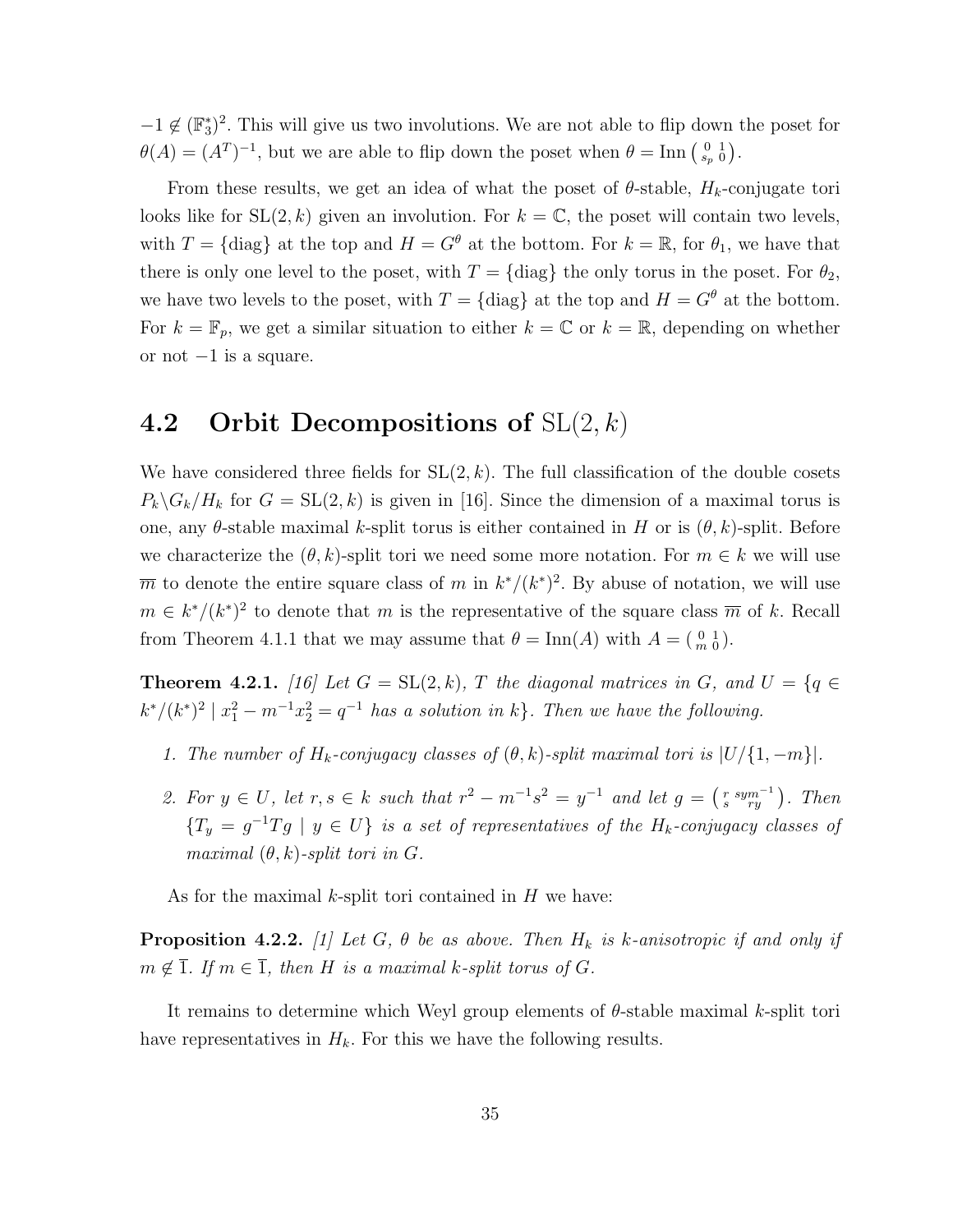**Lemma 4.2.3.** [1] Let  $T_i$  be a  $(\theta, k)$ -split maximal torus. Then,

- 1.  $|W_{H_k}(T_i)| = 2$  when  $m \in \overline{1}$  and  $-1 \in (k^*)^2$ .
- 2.  $|W_{H_k}(T_i)| = 2$  when  $m \in \overline{-1}$  and  $-1 \notin (k^*)^2$ .
- 3.  $|W_{H_k}(T_i)| = 1$  otherwise.

Finally in the case that H is a maximal k-split torus we clearly have  $W_{H_k}(H) = \{\text{id}\},\$ thus  $|W_{G_k}(H)/W_{H_k}(H)| = 2$ . The above results give us a detailed description of the double cosets  $P_k \backslash G_k / H_k$  for  $G = SL(2, k)$ . We illustrate the results with the following example.

*Example* 4.2.4. Let  $G_k = SL(2, k)$  with  $k = \mathbb{Q}_p$ ,  $p \neq 2$ . Then  $\mathbb{Q}_p^*/(\mathbb{Q}_p^*)^2 = \{1, s_p, p, ps_p\}$ where  $s_p$  is the smallest nonsquare in  $\mathbb{F}_p$ . Let  $m \in k^*/(k^*)^2$  such that  $\theta = \text{Inn}(A)$  with  $A = \begin{pmatrix} 0 & 1 \\ m & 0 \end{pmatrix}$ . The number of  $H_k$ -conjugacy classes of  $(\theta, k)$ -split maximal tori is equal to

- 1. 1 for  $m = p, ps_p$ .
- 2. 1 for  $p \cong 1 \mod 4$  and  $m = s_p$ .
- 3. 2 for  $p \cong 3 \mod 4$  and  $m = s_p$ .
- 4. 2 for  $p \cong 3 \mod 4$  and  $m = 1$ .
- 5. 4 for  $p \cong 1 \mod 4$  and  $m = 1$ .

Moreover for  $m = 1$  we also have a maximal k-split torus in H. So this leads to either 2 or 6 orbits:

- 1.  $|P_k \backslash G_k / H_k| = 2$  for  $m = s_p$ ,  $m = p$ , and  $m = ps_p$ .
- 2.  $|P_k \backslash G_k / H_k| = 6$  for  $m = 1$ .

This example illustrates that maximal  $(\theta, k)$ -split tori in G do not need to be conjugate under  $H_k$  and that for the open orbit  $HP$  in G the set of k-rational points  $(HP)_k$  consist of multiple k-orbits.

We have now considered the tori of  $SL(2, k)$  of various involutions and over various fields as well as calculating the orbits of parabolic subgroups on the symmetric k-variety  $G_k/H_k$ . Using this information, we can now consider what will happen in  $SL(n, k)$  in cases where  $n > 2$ .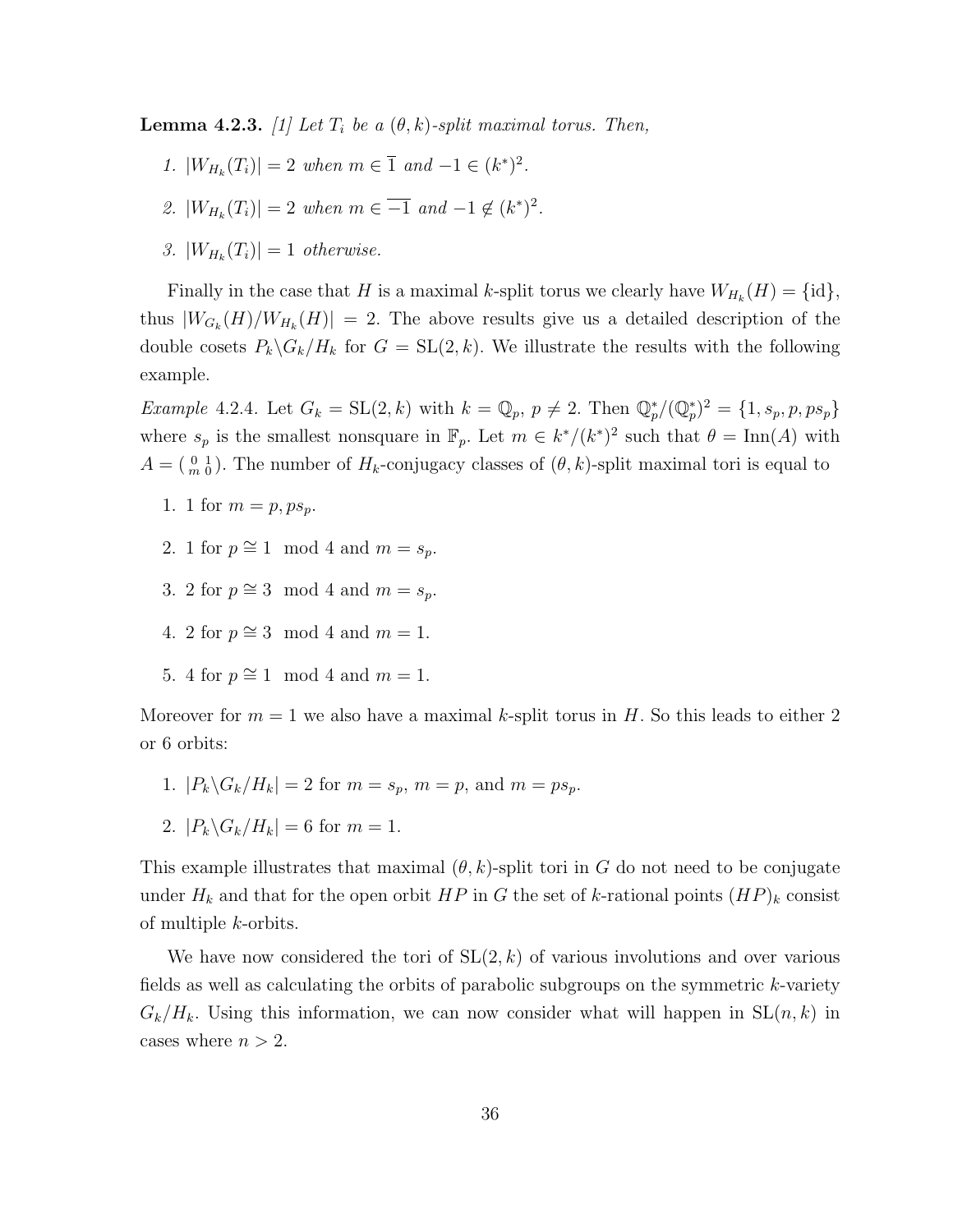## Chapter 5

## Building the Poset of Tori

We will now start the process of building the posets of standard tori. In order to build our standard posets, we will need to find the maximal  $(\theta, k)$ -split tori that will make up the top of our poset.

### 5.1 Computing the maximal  $(\theta, k)$ -split tori

For each of the different types of involutions over the algebraically closed field  $\bar{k}$  we will compute the maximal  $(\theta, k)$ -split torus A. In the following let T be the maximal k-split torus consisting of all the diagonal matrices. Since  $T$  is a nice torus to work with, we would like our representative maximal  $(\theta, k)$ -split torus to be contained in T for each involution  $\theta$ .

We will first need to define the following matrices.  $J_{2m}$  is the  $(2m) \times (2m)$  matrix, where  $n = 2m$  and

$$
J_{2m} = \begin{pmatrix} 0 & I_{m \times m} \\ -I_{m \times m} & 0 \end{pmatrix}.
$$

We will denote by  $I_{n-i,i}$  the matrix

$$
I_{n-i,i} = \begin{pmatrix} I_{n-i \times n-i} & 0 \\ 0 & -I_{i \times i} \end{pmatrix}.
$$

We will denote by diag  $a_1, a_2, \cdots a_n$  the matrix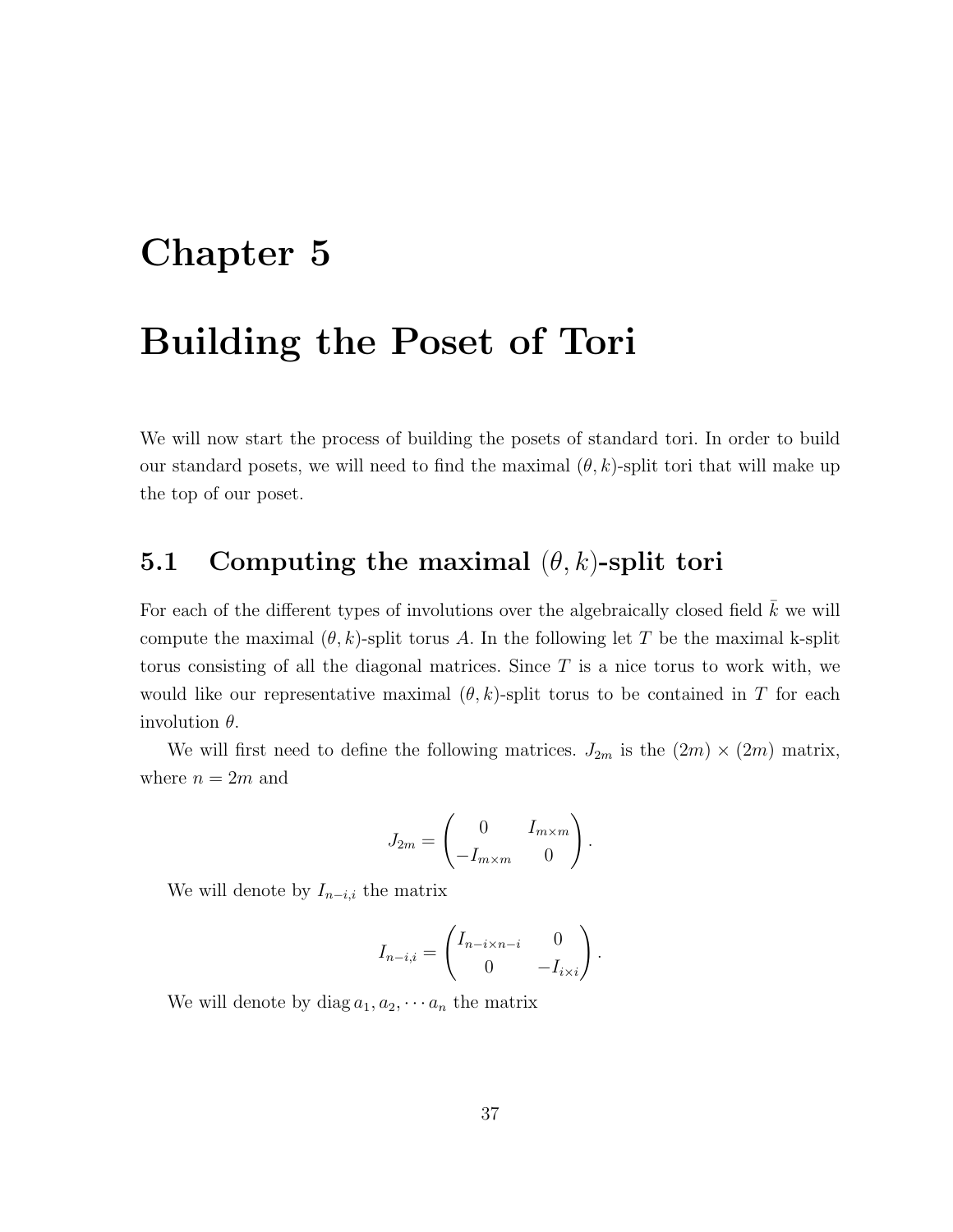$$
\begin{pmatrix} a_1 & & & \\ & a_2 & & \\ & & \ddots & \\ & & & a_n \end{pmatrix}.
$$

We have the following results from [2].

- 1. If  $\sigma$  is the Cartan involution, then the maximal  $(\sigma, k)$ -split torus is  $S_1 = T_{\sigma}^- = \{t \in$  $T | \sigma(t) = t^{-1}$ } = T.
- 2. If  $\theta = \sigma \text{Inn}_{J_{2m}}$ , where  $\sigma$  is the Cartan involution, then let  $T' = B^{-1}TB$  with  $B \in$ SL $(n, k)$ . We need to choose B such that  $S_2 = T_{\theta}^- = \{B^{-1}tB \mid t \in T, \theta(B^{-1}tB) =$  $(B^{-1}tB)^{-1}$ <sup>°</sup> has maximal dimension. Note that

$$
\theta(B^{-1}tB) = (B^{-1}tB)^{-1} \Rightarrow \theta \operatorname{Inn}_{J_{2m}}(B^{-1}tB) = B^{-1}t^{-1}B
$$
  

$$
\Rightarrow J_{2m}^{-1}(B^{-1}tB)J_{2m} = \theta(B^{-1}t^{-1}B) = B^{T}t(B^{T})^{-1}
$$
  

$$
\Rightarrow BJ_{2m}B^{T}t = tBJ_{2m}B^{T}.
$$

For  $B = I$ , the dimension of  $A_2$  is maximal and equal to  $\frac{n}{2}$ . In particular the maximal  $(\theta, k)$ -split torus is:

$$
A_2 = \{ \text{diag}(a_1, a_2, \ldots, a_n) \mid a_1 = a_2, a_3 = a_4, \ldots a_{n-1} = a_n \}.
$$

3. If  $\theta = \text{Inn}_A$  with A one of  $I_{n-i,i}$ ,  $i = 1, 2, \ldots, \lceil \frac{n-1}{2} \rceil$  $\frac{-1}{2}$ , then let  $T' = B^{-1}TB$  with  $B \in SL(n,k)$ . We need to choose B such that  $S_{n-i,i} = T_{\sigma}^- = \{B^{-1}tB \mid t \in$  $T, \theta(B^{-1}tB) = (B^{-1}tB)^{-1}\}^0$  has maximal dimension.

For the maximal  $(\theta, k)$ -split torus and their dimensions, we have

#### **Lemma 5.1.1.**  $[2]$

The maximal  $(\theta, k)$ -split torus for  $I_{n-i,i}$ ,  $i = 1, 2, \ldots, \lceil \frac{n-1}{2} \rceil$  $\frac{-1}{2}$  can be chosen as:

$$
A_{n-i,i} = \{B^{-1} \text{diag}(a_1, \ldots, a_i, a_i^{-1}, \ldots, a_1^{-1}, 1, \ldots, 1)B\},\,
$$

where B satisfies  $BAB^{-1} =$  $\int J = 0$ 0  $I_{n-2i}$  $\setminus$ . The dimension of the maximal  $(\theta, k)$ -split torus is of course i.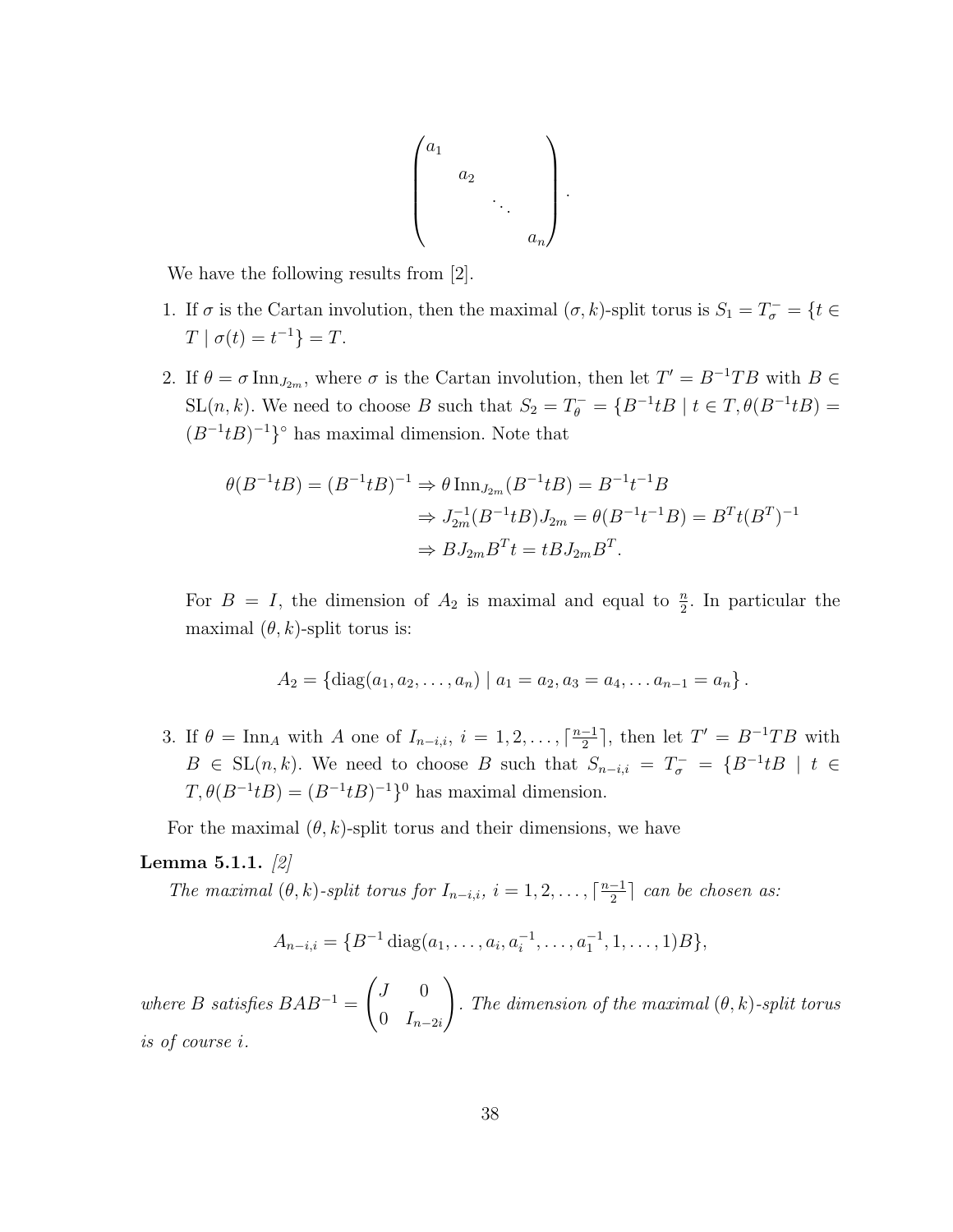For the Cartan involution  $\sigma$  and  $\theta = \sigma \text{Inn}_{J_{2m}}$ , we have that the maximal  $(\theta, k)$ -split torus for these involutions is contained in  $T = \{diag\}$ , the torus of diagonal matrices.

For the third category of involutions mentioned above, we will modify the involution in order to change the maximal  $(\theta, k)$ -split torus into something contained within  $T =$ {diag}.

Proposition 5.1.2. [1] Let  $I_{n-i,i}^* =$  $\int A$  0 0  $I_{(n-2i)\times(n-2i)}$  $\setminus$ , where  $A =$  $\begin{pmatrix} 0 & \cdots & 0 & 0 & 1 \end{pmatrix}$  $\begin{array}{c} \begin{array}{c} \begin{array}{c} \begin{array}{c} \end{array} \\ \end{array} \end{array} \end{array}$  $0 \cdots 0 1 0$ . . . . . .  $0 \quad 1 \quad 0 \quad \cdots \quad 0$  $1 \quad 0 \quad 0 \quad \cdots \quad 0$  $\setminus$  $\begin{array}{c} \hline \end{array}$  $a \; 2i \times 2i \; matrix.$ 

Let  $\theta = \text{Inn}_{I_{n-i,i}}$  and  $\tilde{\theta} = \text{Inn}_{I_{n-i,i}}^*$ . Then  $\theta \approx \tilde{\theta}$ . Moreover,

$$
A_1 = \{ \text{diag}(a_1, \ldots, a_i, a_i^{-1}, \ldots, a_1^{-1}, 1, \ldots, 1) \mid a_i \in k^* \}
$$

is a maximal  $(\tilde{\theta}, k)$ -split torus.

We will now use  $\tilde{\theta} = \text{Inn}_{I_{n-i,i}}^*$  in place of  $\theta = \text{Inn}_{I_{n-i,i}}$  since it gives a representative maximal  $(\theta, k)$ -split torus contained in  $T = \{\text{diag}\}.$ 

We will define the matrix  $L_{n,x}$  as follows:

$$
L_{n,x} = \begin{pmatrix} 0 & 1 & \dots & 0 & 0 \\ x & 0 & \dots & 0 & 0 \\ \vdots & \vdots & \ddots & \vdots & \vdots \\ 0 & 0 & \dots & 0 & 1 \\ 0 & 0 & \dots & x & 0 \end{pmatrix}
$$

.

Proposition 5.1.3. [1] Let  $\theta = {\rm Inn}_{L_{n,x}}$  . Then

$$
A_1 = \{ \text{diag}(a_1, a_1^{-1}, \cdots, a_{n/2}, a_{n/2}^{-1}) \mid a_i \in k^* \}
$$

is a maximal  $(\theta, k)$ -split torus.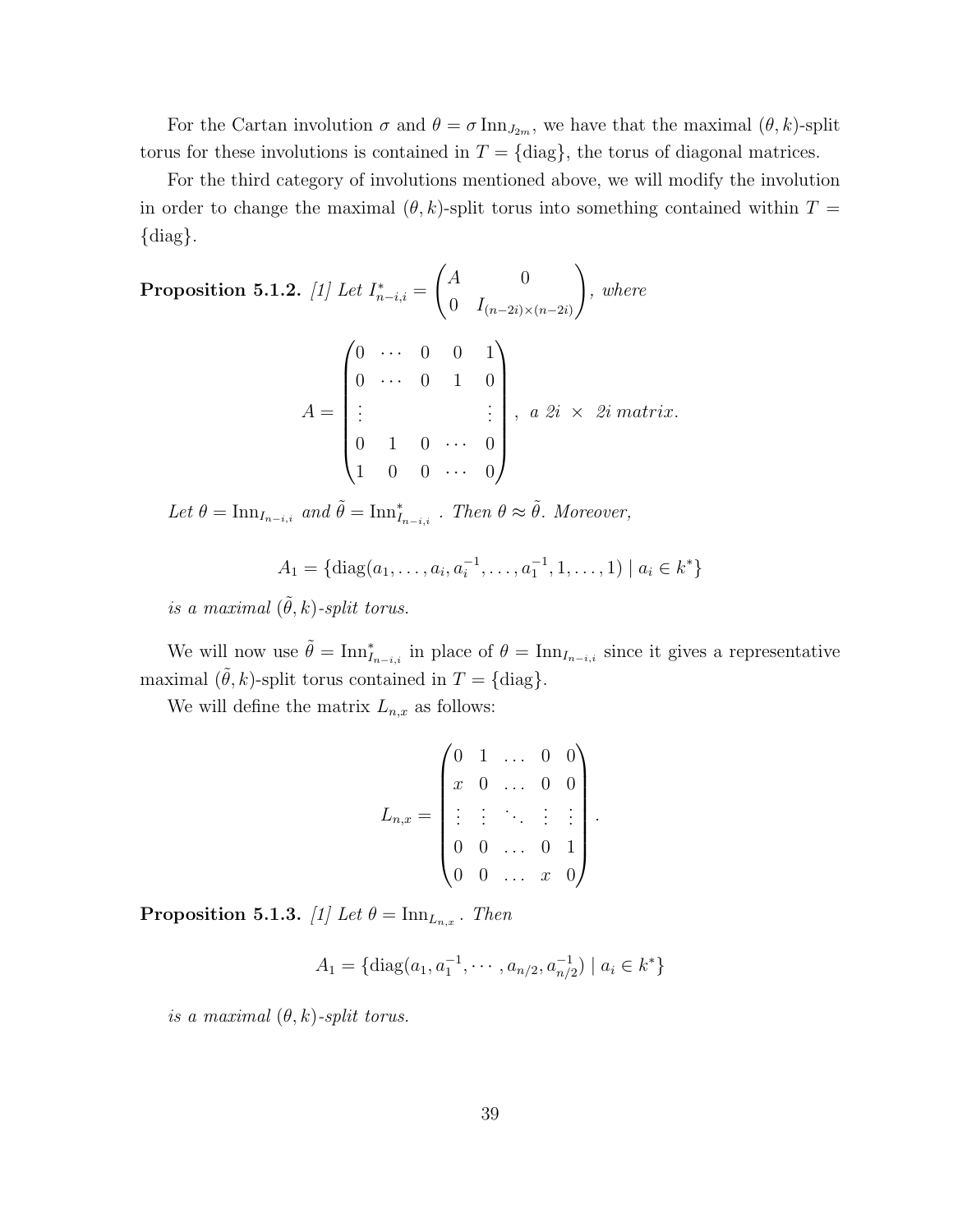Let  $M_{n,x,y,z}$  be the following matrix.

$$
M_{n,x,y,z} = \begin{pmatrix} I_{n-3 \times n-3} & 0 & 0 & 0 \\ 0 & x & 0 & 0 \\ 0 & 0 & y & 0 \\ 0 & 0 & 0 & z \end{pmatrix}
$$

**Proposition 5.1.4.** [1] Let  $\theta$  be one of the following:

1.  $\theta(A) = (A^T)^{-1}$  for all  $A \in G$ 2.  $\theta(A) = \text{Inn}_{I_{n-i,i}}(A^T)^{-1}$  for all  $A \in G$ 3.  $\theta(A) = \text{Inn}_{M_{n,x,y,z}}(A^T)^{-1}$  for all  $A \in G$ 

Then T is a maximal  $(\theta, k)$ -split torus.

**Theorem 5.1.5.** [1] Let  $\theta = \text{Inn}_{J_{2m}}(A^T)^{-1}$  for all  $A \in G$ . Then a maximal  $(\theta, k)$ -split torus is

$$
A_2 = \{ \text{diag}(a_1, a_2, \cdots, a_n) \mid a_i \in k \text{ and } a_1 = a_{n/2+1}, a_2 = a_{n/2+2}, \ldots, a_{n/2} = a_n \}.
$$

### 5.2 H<sub>k</sub>-conjugacy classes of  $(\theta, k)$ -split maximal tori

Now that we know how to find the maximal  $(\theta, k)$ -split tori for each involution of  $SL(n, k)$ , we can consider the  $H_k$ -conjugacy classes for each of these maximal  $(\theta, k)$ -split tori. We have the following results from [1].

**Theorem 5.2.1.** [1] Let  $\theta = \text{Inn}_{I_{n-i,i}}^*$  such that  $i \lt n/2$ . Then there exists only one  $H_k$ -conjugacy class of maximal  $(\theta, k)$ -split tori with representative

$$
A_1 = \{ \mathrm{diag}(a_1, \ldots, a_i, a_i^{-1}, \ldots, a_1^{-1}, 1, \ldots, 1) \mid a_i \in k^* \}.
$$

**Theorem 5.2.2.** [1] Let  $\theta = \text{Inn}_{I_{n-i,i}}^*$  such that  $i = n/2$ . Note that n must be even. Then the number of  $H_k$ -conjugacy classes of maximal  $(\theta, k)$ -split tori is at most  $\frac{k^*/(k^*)^2}{+1}$  $rac{(k^{\ast})^2}{\pm 1}$ .

Corollary 5.2.3. [1] Let  $\theta = \text{Inn}_{I_{n-i,i}}^*$  such that  $i = n/2$ . Note that n must be even. Additionally, let k be  $\mathbb{C}, \mathbb{R}, \mathbb{F}_p$  with  $p \neq 2$ , or  $\mathbb{Q}_p$ . Then the number of  $H_k$ -conjugacy classes of maximal  $(\theta, k)$ -split tori equals  $\frac{k^*/(k^*)^2}{+1}$  $rac{\frac{1}{k^2}}{\pm 1}$ .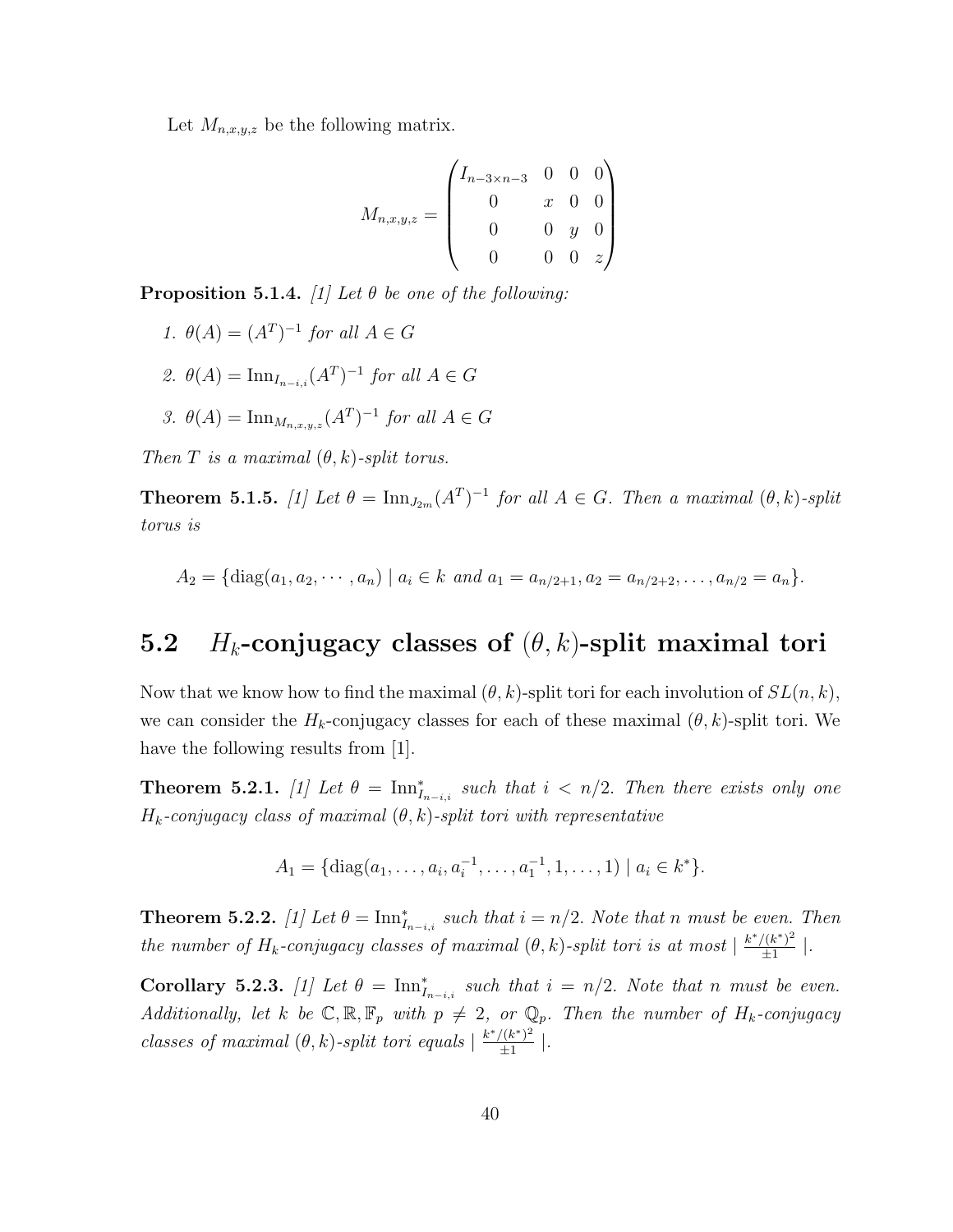**Theorem 5.2.4.** [1] Let  $\theta = \text{Inn}_{L_{n,x}}$ . Note that n must be even and  $x \in k^*/(k^*)^2$ ,  $x \neq 1$ mod  $(k^*)^2$ . Then the number of  $H_k$ -conjugacy classes of maximal  $(\theta, k)$ -split tori is at  $most \mid \frac{k^*/(k^*)^2}{+1}$  $rac{((k^*)^2}{\pm 1}$ .

**Theorem 5.2.5.** [1] Let  $\theta = \text{Inn}_{J_{2m}}(A^T)^{-1}$  for all  $A \in G$ . Then there exists one  $H_k$ conjugacy class of maximal  $(\theta, k)$ -split tori with representative

 $A_2 = \{diag(a_1, a_2, \dots, a_n) \mid a_i \in k \text{ and } a_1 = a_{n/2+1}, a_2 = a_{n/2+2}, \dots, a_{n/2} = a_n\}.$ 

Knowing the number of  $H_k$ -conjugacy classes of maximal  $(\theta, k)$ -split tori will tell us the number of tori in the top level of the poset.

### 5.3 Restricting  $\theta$  to  $G_{\alpha}$

Now that we know what happens in the  $SL(2, k)$  case, we can use that information to help us understand  $SL(n, k)$ . We will do this by restricting the involution to blocks of  $SL(2, k)$  inside of  $SL(n, k)$  and seeing how these blocks behave. We will also make use of our knowledge of the maximal  $(\theta, k)$ -split tori for each involution and their conjugacy classes.

First, we will need to define the matrix  $G_{\alpha}$ .

For  $\alpha \in \Phi$ , let  $A_{\alpha} = \{a \in A \mid s_{\alpha}(a) = a\}^{\circ}$ . Then we have the following definition.

**Definition 5.3.1.**  $G_{\alpha} = Z_G(A_{\alpha})$  and  $\bar{G}_{\alpha} = [G_{\alpha}, G_{\alpha}]$ .

If  $\alpha$  is either real or imaginary, then  $G_{\alpha}$  is  $\theta$ -stable.

When applying this definition to  $G = SL(n, k)$  for the root  $\alpha_i$ , we have that  $G_{\alpha_i}$  is the  $n \times n$  matrix with an  $SL(n, k)$  block in the  $\alpha_i$  position along the diagonal and all other diagonal entries equal to 1. All non-diagonal entries equal 0. When considering  $G_{\alpha_i+\alpha_j}$ , we will again have an  $SL(2, k)$  block, but it will be more broken up. We can see this more explicitly in the following example.

Example 5.3.2.  $G = SL(3, k)$ ,  $\Phi = {\alpha_1, \alpha_2, \alpha_1 + \alpha_2}$ . Then we have

$$
G_{\alpha_1} = \begin{pmatrix} a & b & 0 \\ c & d & 0 \\ 0 & 0 & 1 \end{pmatrix}, G_{\alpha_2} = \begin{pmatrix} 1 & 0 & 0 \\ 0 & a & b \\ 0 & c & d \end{pmatrix}, \text{ and } G_{\alpha_1 + \alpha_2} = \begin{pmatrix} a & 0 & b \\ 0 & 1 & 0 \\ c & 0 & d \end{pmatrix}.
$$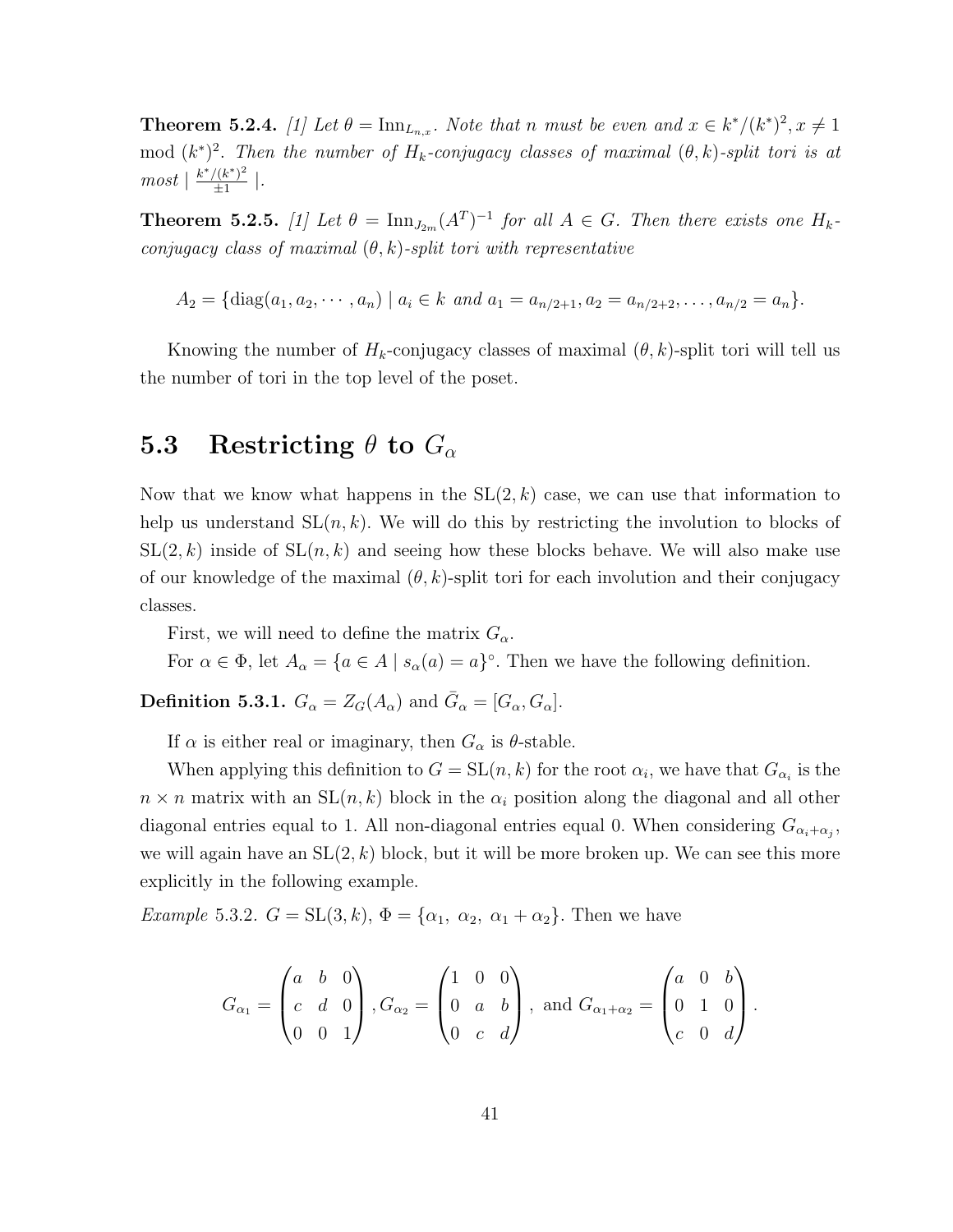Example 5.3.3. 
$$
G = SL(4, k), \Phi = \{\alpha_1, \alpha_2, \alpha_3, \alpha_1 + \alpha_2, \alpha_2 + \alpha_3, \alpha_1 + \alpha_2 + \alpha_3\}
$$
. Then  
\nwe have  $G_{\alpha_1} = \begin{pmatrix} a & b & 0 & 0 \\ c & d & 0 & 0 \\ 0 & 0 & 1 & 0 \\ 0 & 0 & 0 & 1 \end{pmatrix}$ ,  $G_{\alpha_2} = \begin{pmatrix} 1 & 0 & 0 & 0 \\ 0 & a & b & 0 \\ 0 & c & d & 0 \\ 0 & 0 & 0 & 1 \end{pmatrix}$ ,  $G_{\alpha_3} = \begin{pmatrix} 1 & 0 & 0 & 0 \\ 0 & 1 & 0 & 0 \\ 0 & 0 & a & b \\ 0 & 0 & c & d \end{pmatrix}$ ,  
\n $G_{\alpha_1 + \alpha_2} = \begin{pmatrix} a & 0 & b & 0 \\ 0 & 1 & 0 & 0 \\ c & 0 & d & 0 \\ 0 & 0 & 0 & 1 \end{pmatrix}$ ,  $G_{\alpha_2 + \alpha_3} = \begin{pmatrix} 1 & 0 & 0 & 0 \\ 0 & a & 0 & b \\ 0 & 0 & 1 & 0 \\ 0 & 0 & 1 & 0 \\ 0 & c & 0 & d \end{pmatrix}$ , and  $G_{\alpha_1 + \alpha_2 + \alpha_3} = \begin{pmatrix} a & 0 & 0 & b \\ 0 & 1 & 0 & 0 \\ 0 & 0 & 1 & 0 \\ c & 0 & 0 & d \end{pmatrix}$ .

Restricting  $\theta$  to these matrices will help us determine if  $\alpha$  is a  $(\theta, k)$ -singular root. Once we determine the set of  $(\theta, k)$ -singular roots,  $\Phi_{\theta}^+$ , we will be one step closer to constructing the poset of standard tori.

We will only consider roots that are in  $\Phi(A) \cap \Phi(A_1)$ , where A is the maximal  $(\theta, k)$ split torus and  $A_1$  is the maximal k-split torus. In the case where  $A = \{\text{diag}\}\$ , we have that  $\Phi(A) \cap \Phi(A_1)$  is the set of all positive roots.

Example 5.3.4. For

$$
A = \begin{pmatrix} a & & \\ & b & \\ & & c \\ & & & d \end{pmatrix}
$$

we have that  $\Phi(A) \cap \Phi(A_1) = \{\alpha_1, \alpha_2, \alpha_3, \alpha_1 + \alpha_2, \alpha_2 + \alpha_3, \alpha_1 + \alpha_2 + \alpha_3\}.$ 

For

$$
A = \begin{pmatrix} a & & & \\ & b & & \\ & & b^{-1} & \\ & & & a^{-1} \end{pmatrix}
$$

we have that  $\Phi(A) \cap \Phi(A_1) = \{\alpha_2, \alpha_1 + \alpha_2 + \alpha_3\}.$ 

From the set  $\Phi(A) \cap \Phi(A_1)$ , we will only be interested in the  $(\theta, k)$ -singular roots.

The roots of  $\Phi(A)$  can be divided in four subsets, related to the action of  $\theta$ , as follows.

(a)  $\theta(\alpha) \neq \pm \alpha$ . Then  $\alpha$  is called *complex* (relative to  $\theta$ ).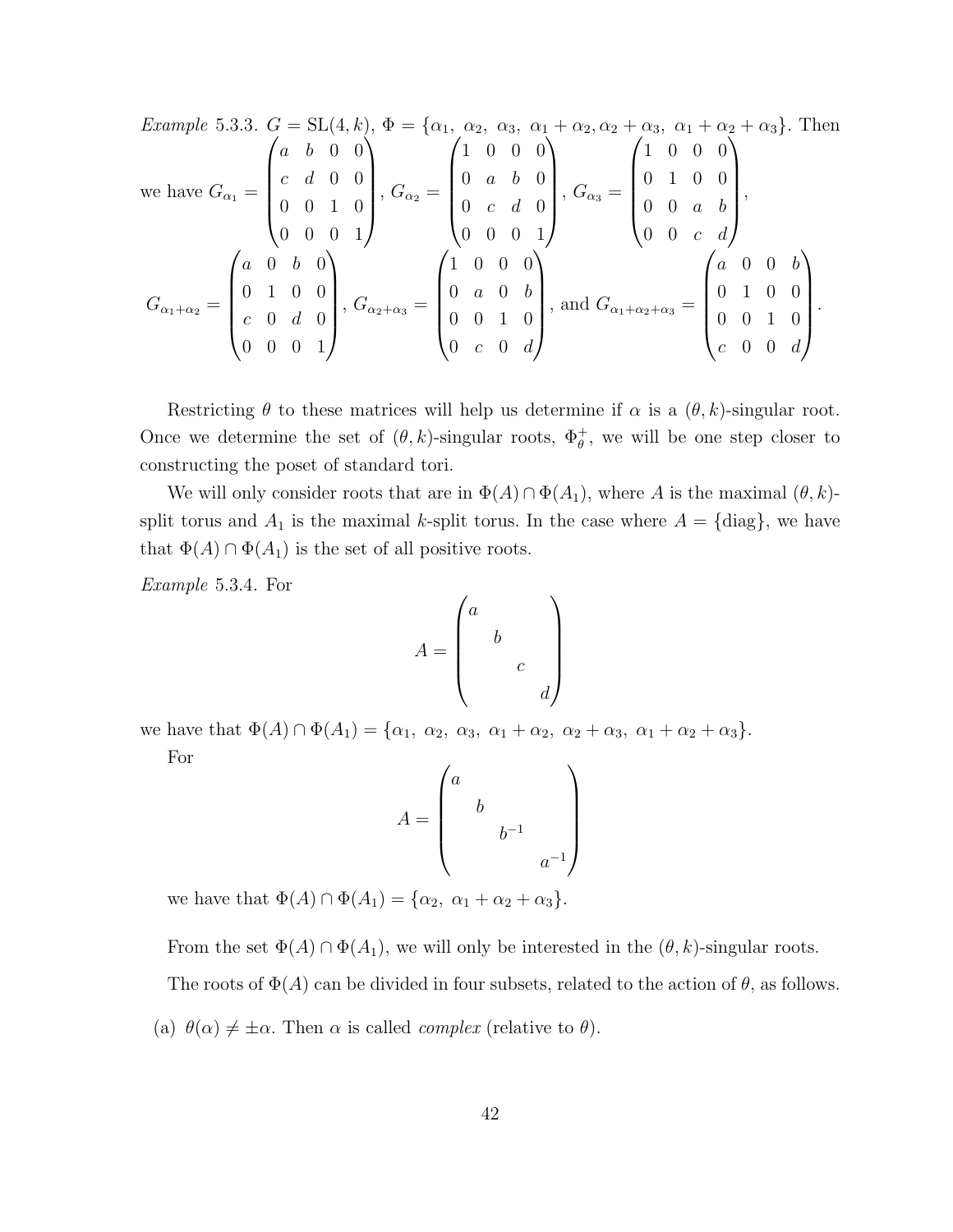- (b)  $\theta(\alpha) = -\alpha$ . Then  $\alpha$  is called *real* (relative to  $\theta$ ).
- (c)  $\theta(\alpha) = \alpha$  and  $\theta|G_{\alpha} \neq id$ . Then  $\alpha$  is called non-compact imaginary (relative to  $\theta$ ).
- (d)  $\theta(\alpha) = \alpha$  and  $\theta|G_{\alpha} = id$ . Then  $\alpha$  is called *compact imaginary* (relative to  $\theta$ ).

If  $\alpha$  is either a real or non-compact imaginary, then  $G_{\alpha}$  is  $\theta$ -stable and we call  $\alpha$  a  $\theta$ -singular root.

**Definition 5.3.5.** Let A be a  $\theta$ -stable maximal k-split torus of G. For  $\alpha \in \Phi(A)$  let  $A_{\alpha} = \{a \in A \mid s_{\alpha}(a) = a\}^0$ ,  $G_{\alpha} = Z_G(A_{\alpha})$  and  $\overline{G}_{\alpha} = [G_{\alpha}, G_{\alpha}]$ . A root  $\alpha \in \Phi(A)$ with  $\theta(\alpha) = \pm \alpha$  is called  $\theta$ -singular (respectively  $\theta$ -compact) if  $\overline{G}_{\alpha} \not\subset H$  (respectively  $\overline{G}_{\alpha} \subset H$ ).

If  $\alpha$  is a complex root, then we have that  $\theta \mid_{G_{\alpha}} \simeq id$ .

The set of  $\theta$ -singular roots can be divided into two subsets: those that are singular with respect to the *k*-structure and those that are not.

**Definition 5.3.6.** A real  $\theta$ -singular root  $\alpha \in \Phi(A)$  is called  $(\theta, k)$ -singular (respectively  $\theta$ -singular anisotropic) if  $\overline{G}_{\alpha} \cap H$  is isotropic (respectively  $\overline{G}_{\alpha} \cap H$  is anisotropic).

Similarly an imaginary  $\theta$ -singular root is called  $(\theta, k)$ -singular (respectively  $\theta$ -singular anisotropic) if  $\overline{G}_{\alpha}$  has a non-trivial  $(\theta, k)$ -split torus (respectively  $\overline{G}_{\alpha}$  has no non-trivial  $(\theta, k)$ -split tori).

What we get from this definition is that if  $\alpha$  is a  $(\theta, k)$ -singular root, then the torus that results after flipping over the  $SL(2, k)$  block in the  $\alpha$  position will be a k-split torus. Flipping over roots that are only  $\theta$ -singular but not k-singular will result in a torus that does not split over k.

Corollary 5.3.7. For  $G_k = SL(n,k)$ , if  $\theta |_{G_\alpha} \simeq \begin{pmatrix} 0 & 1 \ -1 & 0 \end{pmatrix}$ , then  $T_1 = {\text{diag}}$  can not be flipped over  $\alpha$  unless  $-1 \in (k^*)^2$ . For  $G_k = SL(n,k)$ , if  $\theta |_{G_\alpha} \simeq \begin{pmatrix} 0 & 1 \\ 1 & 0 \end{pmatrix}$ , then  $T_1 = \{ \text{diag} \}$ can be flipped over  $\alpha$ .

*Proof.* This follows from the  $SL(2, k)$  case. If  $-1$  is not a square, once we flip down the poset, we get a torus that is not k-split. If  $-1$  is a square, then the new torus obtained  $\Box$ by flipping is  $k$ -split.

**Theorem 5.3.8.** For  $G = SL(n,k)$ ,  $\theta = (A^T)^{-1}$ , if  $-1$  is a square, then  $T_1 = {\text{diag}}$ can be flipped over each root  $\alpha_i$  to obtain a torus with a  $T^+$  part that is one dimension larger than  $T_1^+$ . If  $-1$  is not a square, then  $T_1$  cannot be flipped.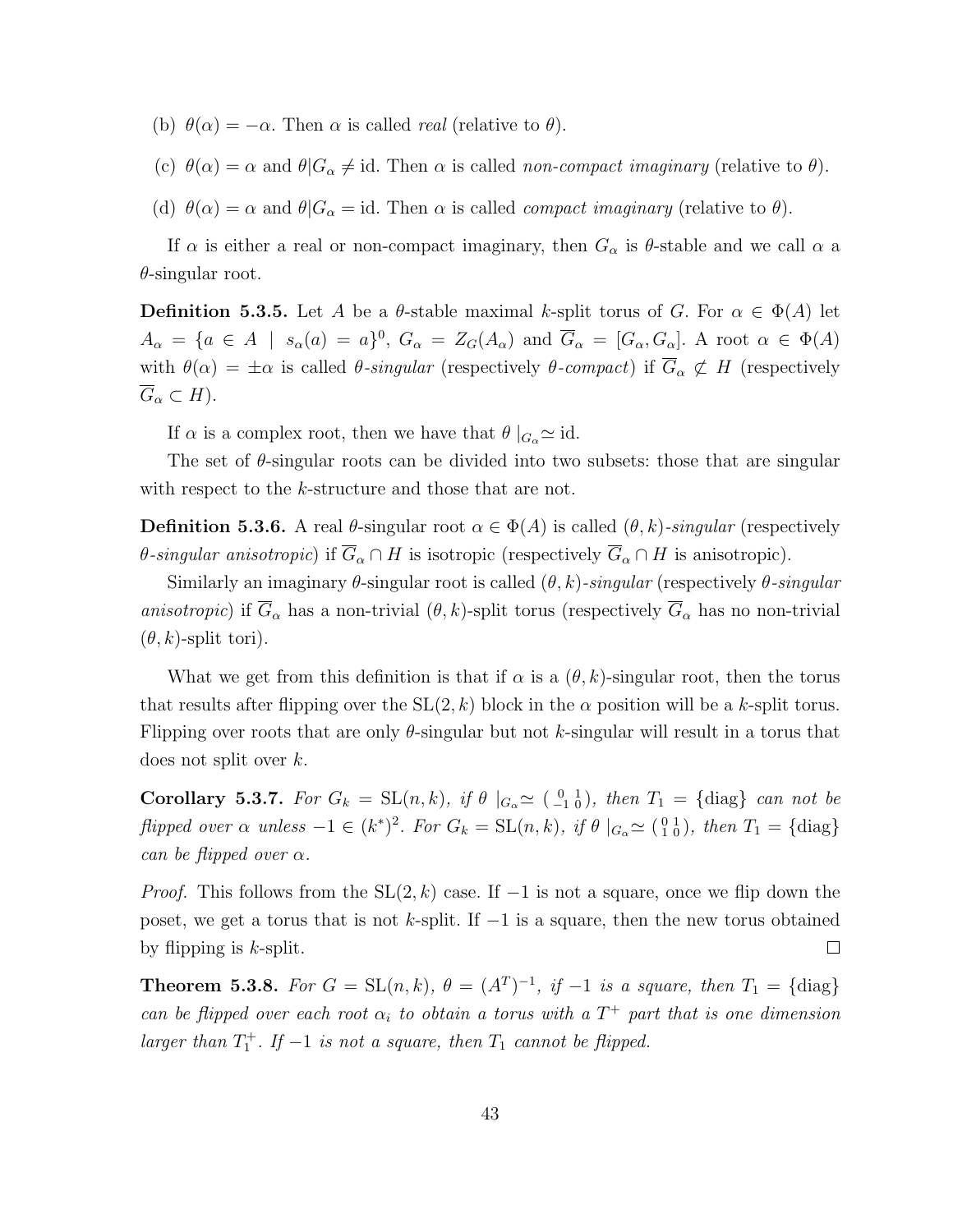*Proof.* Because  $\theta \mid_{G_\alpha} \simeq (\begin{smallmatrix} 0 & 1 \\ -1 & 0 \end{smallmatrix})$ , this fact follows from the previous corollary.

By examining the  $SL(2, k)$  blocks inside of  $SL(n, k)$  and comparing how they behave to what happened in the previous chapter, we can get an idea of which roots we can flip over and which roots do not allow us to move down the poset. We call the set of roots that we can flip over  $\Phi_{\theta}^+$ , the  $(\theta, k)$ -singular roots.

We have that the  $(\theta, k)$ -singular roots are precisely the roots  $\alpha$  such that  $\theta |_{G_{\alpha}} \simeq$  $\text{Inn} \left( \begin{smallmatrix} 0 & 1 \\ 1 & 0 \end{smallmatrix} \right)$ .

Once we have the set of  $(\theta, k)$ -singular roots  $\Phi_{\theta}^+$ , we need to find the maximal orthogonal subset of  $\Phi_{\theta}^{+}$ ,  $(\Phi_{\theta}^{+})^{\perp}$ . This will tell us how many levels there are in the poset of tori. For example, if there is one root in  $(\Phi_{\theta}^{+})^{\perp}$ , then we can flip one time and there will be two levels to the poset. If there are n roots in  $(\Phi_{\theta}^{+})^{\perp}$ , then we can flip n times and there will be  $n+1$  levels to the poset.

In Figure 5.1, we can see an illustration of what is happening when we flip down the poset. Note that A is standard with respect to  $A_j$ . We wish to take a one-dimensional slice of  $A_i^ \bar{j}$  and flip it down to  $A^+$ . In this way, as we move down the poset, the dimension of the  $\theta$ -split part of the torus will decrease by one while the dimension of the  $A_j^+$  part will increase by one. We continue to flip down the poset until we get a torus with a maximal  $A_i^+$  part.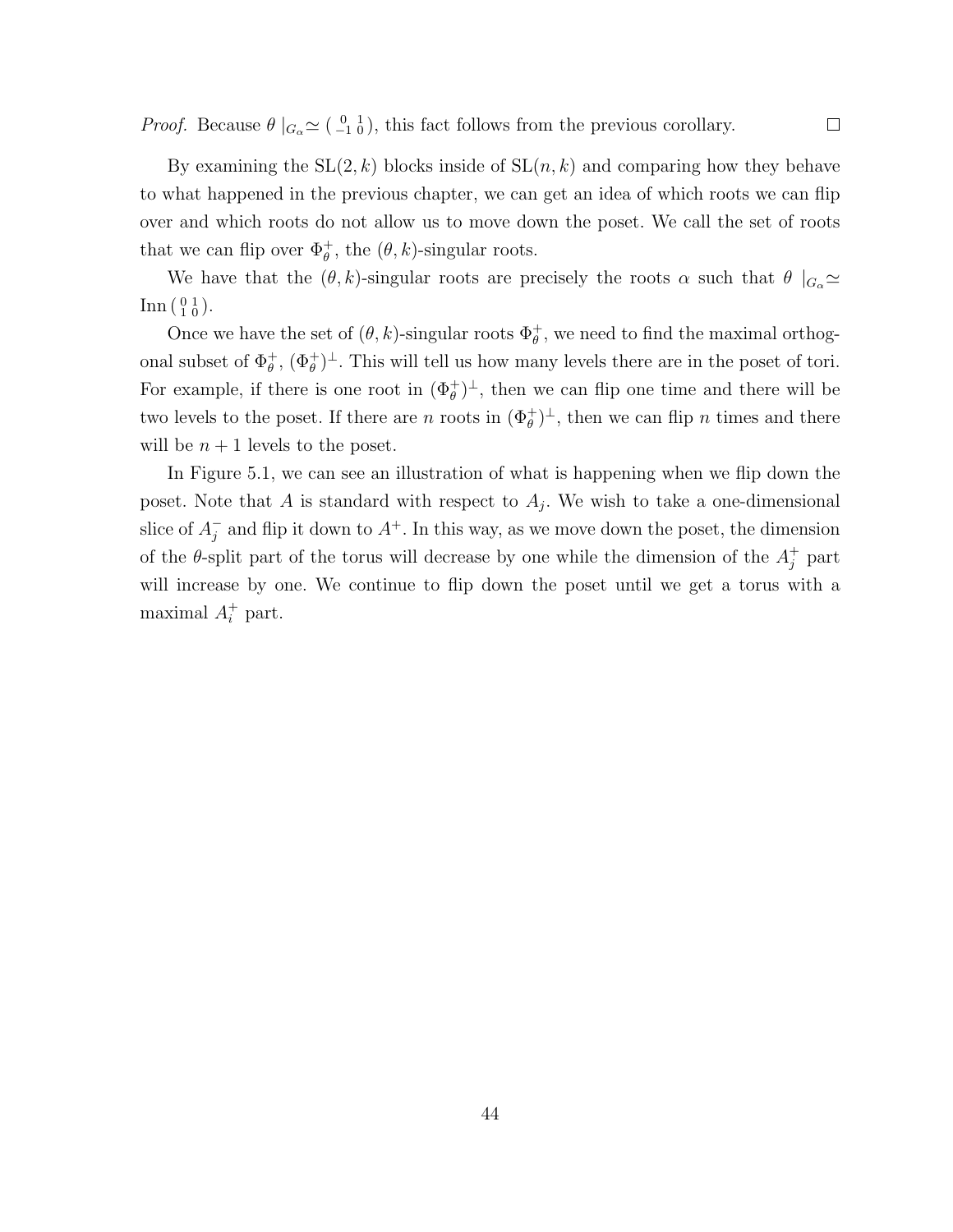

Figure 5.1: Flipping one dimension of a torus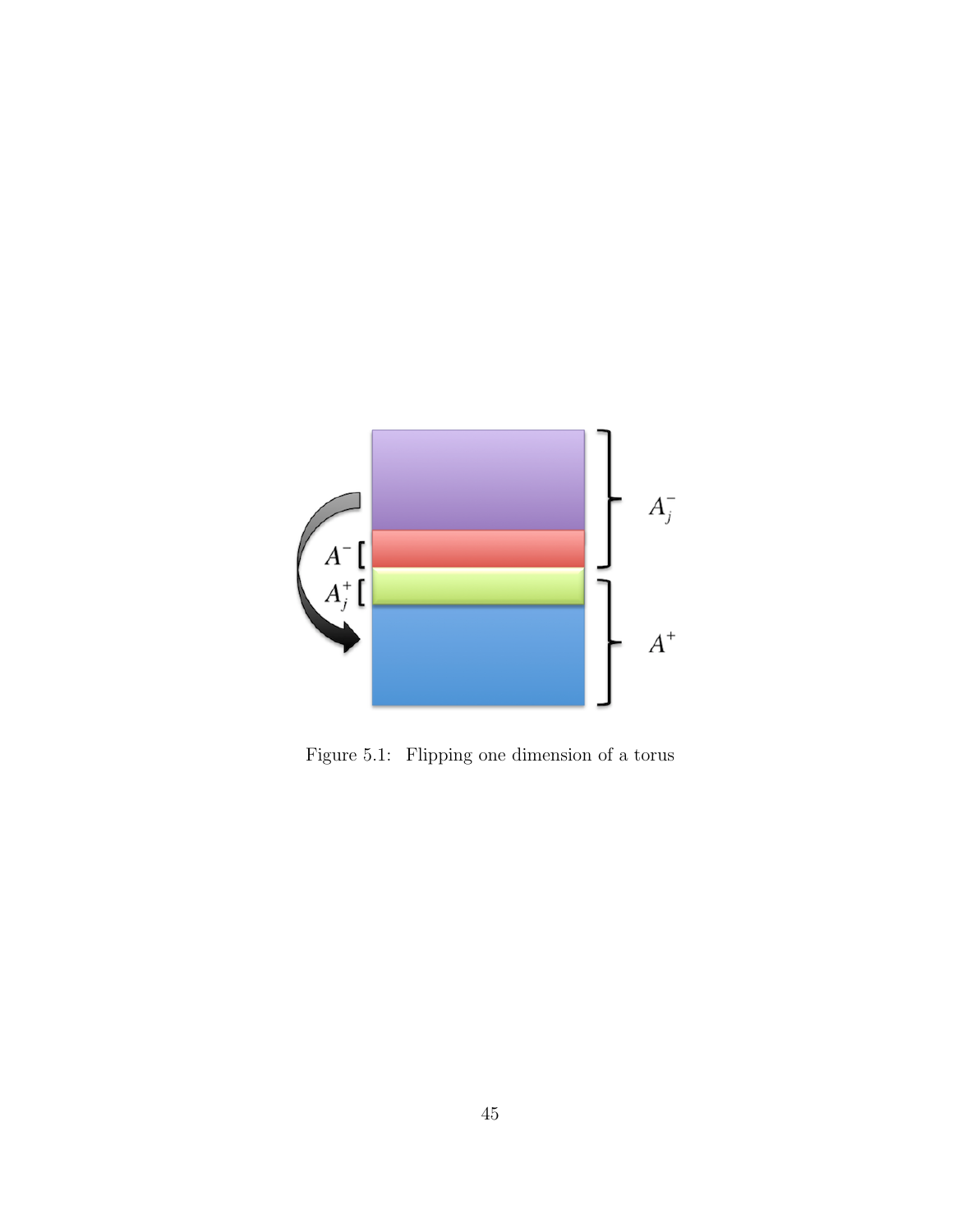# Chapter 6

# $(\theta, k)$ -singular roots of Involutions of  $SL(n, k)$

We will now start our classification of  $(\theta, k)$ -singular roots of involutions of  $SL(n, k)$ . Using our knowledge of the behavior of  $SL(2, k)$ , we will be able to create posets of standard tori for each involution.

#### 6.1 Outer Involutions

We will first consider outer involutions of  $SL(n, k)$  with  $n > 2$ . The tables for outer involutions over various fields are included in the following pages for completeness.

#### $6.1.1$  $)^{-1}$

The first involution we will consider is  $\theta = (A^T)^{-1}$ , which is the Cartan involution for SL $(n, k)$ . All other outer involutions are based around  $(A<sup>T</sup>)<sup>-1</sup>$ , so it is logical to start with this involution.

We will first consider the case where  $k = \mathbb{C}$ . Our maximal  $(\theta, k)$ -split torus is the diagonal matrix T. To create our set  $\Phi_{\theta}^{+}$ , we will restrict  $\theta$  to each root and see how the involution behaves, as explained in the previous chapter.

*Example* 6.1.2. Let  $G = SL(3, \mathbb{C}), \theta = (A^T)^{-1}$ . If we restrict  $\theta$  to  $G_{\alpha_1}$ , we have that  $\theta$   $|_{G_{\alpha_1}} \simeq \text{Inn} \left( \begin{array}{c} 0 & 1 \\ -1 & 0 \end{array} \right)$ . Since we are in the field  $k = \mathbb{C}$ , we know that we are able to flip down the poset over  $\alpha_1$ . Similarly, we get that we are able to flip over  $\alpha_2$  and  $\alpha_1 + \alpha_2$ .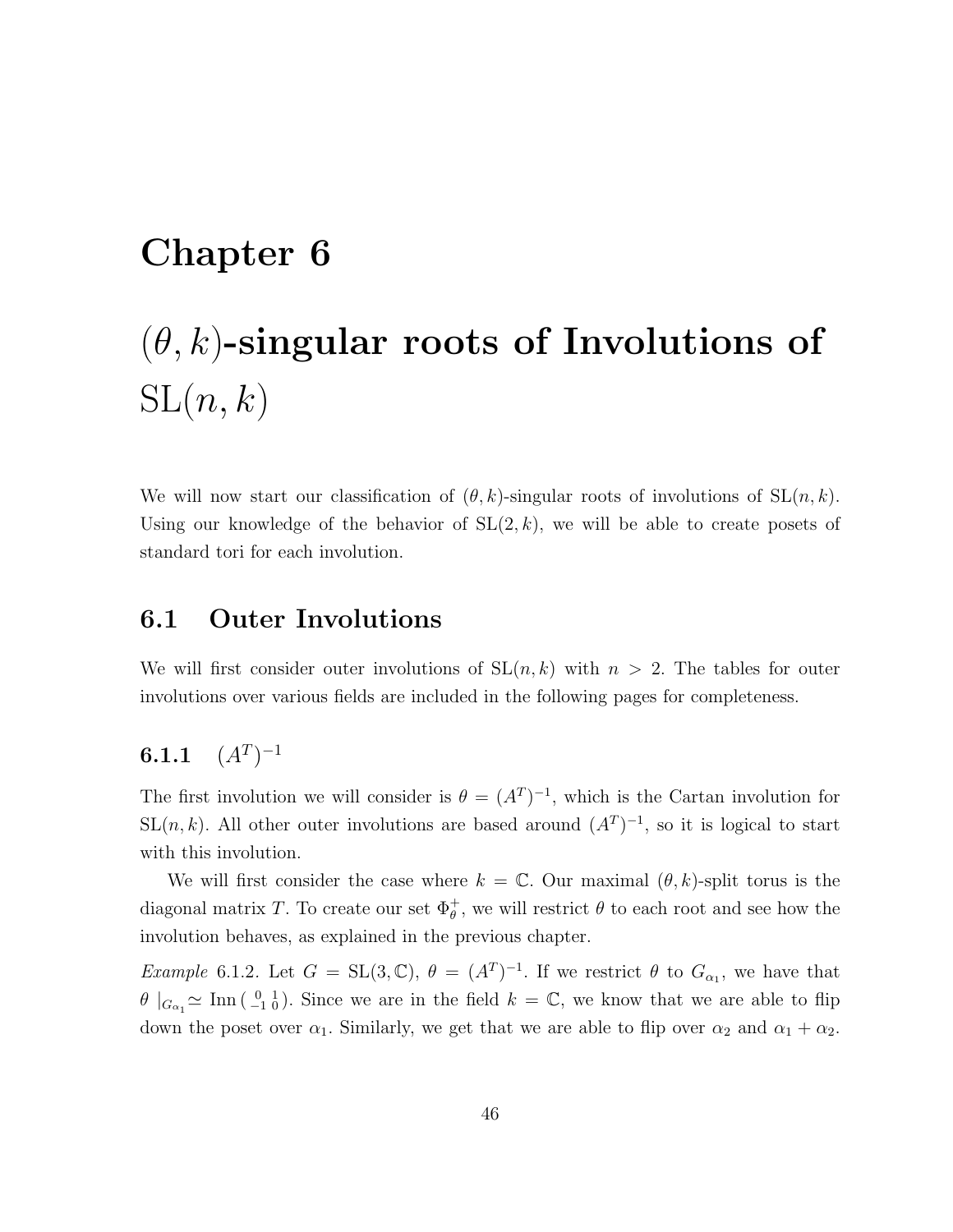| Field                      | Semi-Congruence Class $M$                                                 | Involution Class on $G$                                   |
|----------------------------|---------------------------------------------------------------------------|-----------------------------------------------------------|
| $k = k$                    |                                                                           |                                                           |
| $n$ odd                    | $M = I_{n \times n}$                                                      | $heta(A) = (A^T)^{-1}$                                    |
| $n$ even                   | $M_1 = I_{n \times n}$                                                    | $\theta_1(A) = (A^T)^{-1}$                                |
|                            | $M_2 = J_{2m}$ $(n = 2m)$                                                 | $\theta_2(A) = \text{Inn}_{J_{2m}}(A^T)^{-1}$             |
| $k=\mathbb{R}$             |                                                                           |                                                           |
| $n$ odd                    | $M_i = I_{n-i,i}$                                                         | $\theta_i(A) = \text{Inn}_{M_i}(A^T)^{-1}$                |
|                            | $i=0,1,2,\ldots,\frac{n-1}{2}$                                            |                                                           |
|                            | $M_i = I_{n-i,i}$                                                         | $\theta_i(A) = \text{Inn}_{M_i}(A^T)^{-1}$                |
| $n$ even                   | $i=0,1,2,\ldots,\frac{n}{2}$                                              |                                                           |
|                            | $M_{\frac{n}{2}+1} = J_{2m}$                                              | $heta_{\frac{n}{2}+1}(A) = \text{Inn}_{J_{2m}}(A^T)^{-1}$ |
| $k=\mathbb{F}_p$ $p\neq 2$ |                                                                           |                                                           |
|                            | $M_1 = I_{n \times n}$                                                    | $\theta_1(A) = (A^T)^{-1}$                                |
| $n$ odd                    | $M_2 = \begin{pmatrix} I_{(n-1)\times(n-1)} & 0 \\ 0 & S_n \end{pmatrix}$ | $\theta_2(A) = \text{Inn}_{M_2}(A^T)^{-1}$                |
|                            |                                                                           |                                                           |
|                            |                                                                           |                                                           |
|                            | $M_1 = I_{n \times n}$                                                    | $\theta_1(A) = (A^T)^{-1}$                                |
| $\boldsymbol{n}$ even      | $M_2 = \begin{pmatrix} I_{(n-1)\times(n-1)} & 0 \\ 0 & S_n \end{pmatrix}$ | $\theta_2(A) = \text{Inn}_{M_2}(A^T)^{-1}$                |
|                            |                                                                           | $\theta_3(A) = \text{Inn}_{M_3}(A^T)^{-1}$                |
|                            | $M_3 = J_{2m}$                                                            |                                                           |

Table 6.1: Outer Involutions of G over  $k = \bar{k}$ , R and  $\mathbb{F}_p$  with  $p \neq 2$ .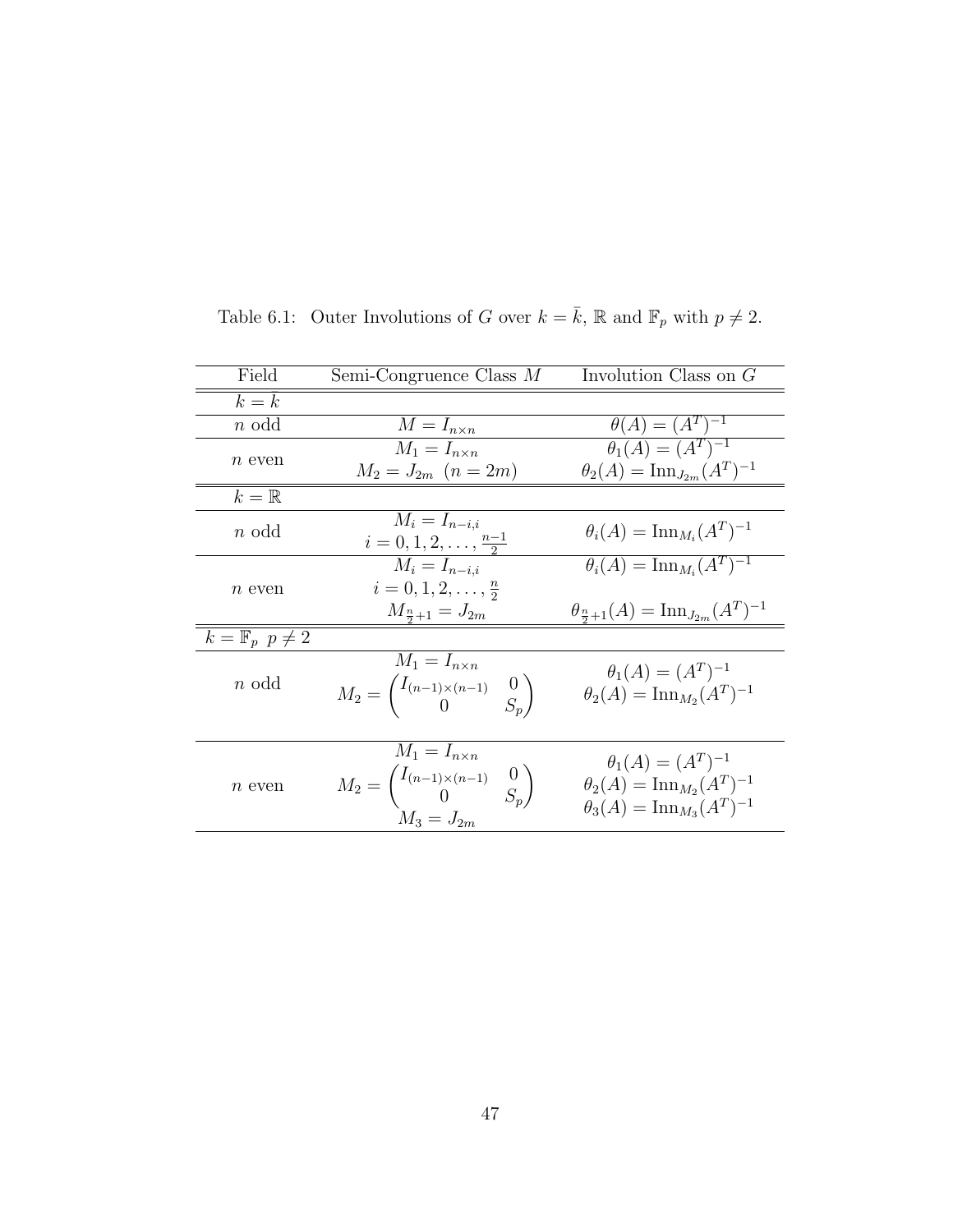|              | Dual Value $d_{\alpha,c}$ of the | Matrix $M$ such                           |
|--------------|----------------------------------|-------------------------------------------|
| $\dim(V)$    | Semi-Congruence Class            | that $\theta(A) = \text{Inn}_M(A^T)^{-1}$ |
|              | $d_{1,1}$                        | $M_1 = I_{n \times n}$                    |
|              | $d_{1,-1}$                       | $M_{n,2,3,6}$                             |
|              | $d_{-1,1}$                       | $M_{n,1,1,-1}$                            |
|              | $d_{2,1}$                        | $M_{n,1,1,2}$                             |
| $n = 4k$     | $d_{-2,1}$                       | $M_{n,1,1,-2}$                            |
|              | $d_{3,1}$                        | $M_{n,1,1,3}$                             |
|              | $d_{-3,1}$                       | $M_{n,1,1,-3}$                            |
|              | $d_{6,1}$                        | $M_{n,1,1,6}$                             |
|              | $d_{-6,1}$                       | $M_{n,1,1,-6}$                            |
|              |                                  | $M = J_{2m}$                              |
| $n = 4k + 1$ | $d_{1,\underline{1}}$            | $M = I_{n \times n}$                      |
|              | $d_{1,1}$                        | $\overline{M}_1 = I_{n \times n}$         |
|              | $d_{-1,1}$                       | $M_{n,1,1,-1}$                            |
|              | $d_{-1,-1}$                      | $M_{n,2,3,-6}$                            |
|              | $d_{2,1}$                        | $M_{n,1,1,2}$                             |
| $n = 4k + 2$ | $d_{-2,1}$                       | $M_{n,1,1,-2}$                            |
|              | $d_{3,1}$                        | $M_{n,1,1,3}$                             |
|              | $d_{-3,1}$                       | $M_{n,1,1,-3}$                            |
|              | $d_{6,1}$                        | $M_{n,1,1,6}$                             |
|              | $d_{-6,1}$                       | $M_{n,1,1,-6}$                            |
|              |                                  | $M = J_{2m}$                              |
| $n = 4k + 3$ | $d_{1,1}$                        | $M = I_{n \times n}$                      |
|              | $d_{1,-1}$                       | $M_{n,2,3,6}$                             |

Table 6.2: Outer Involutions of G over  $k=\mathbb{Q}_2$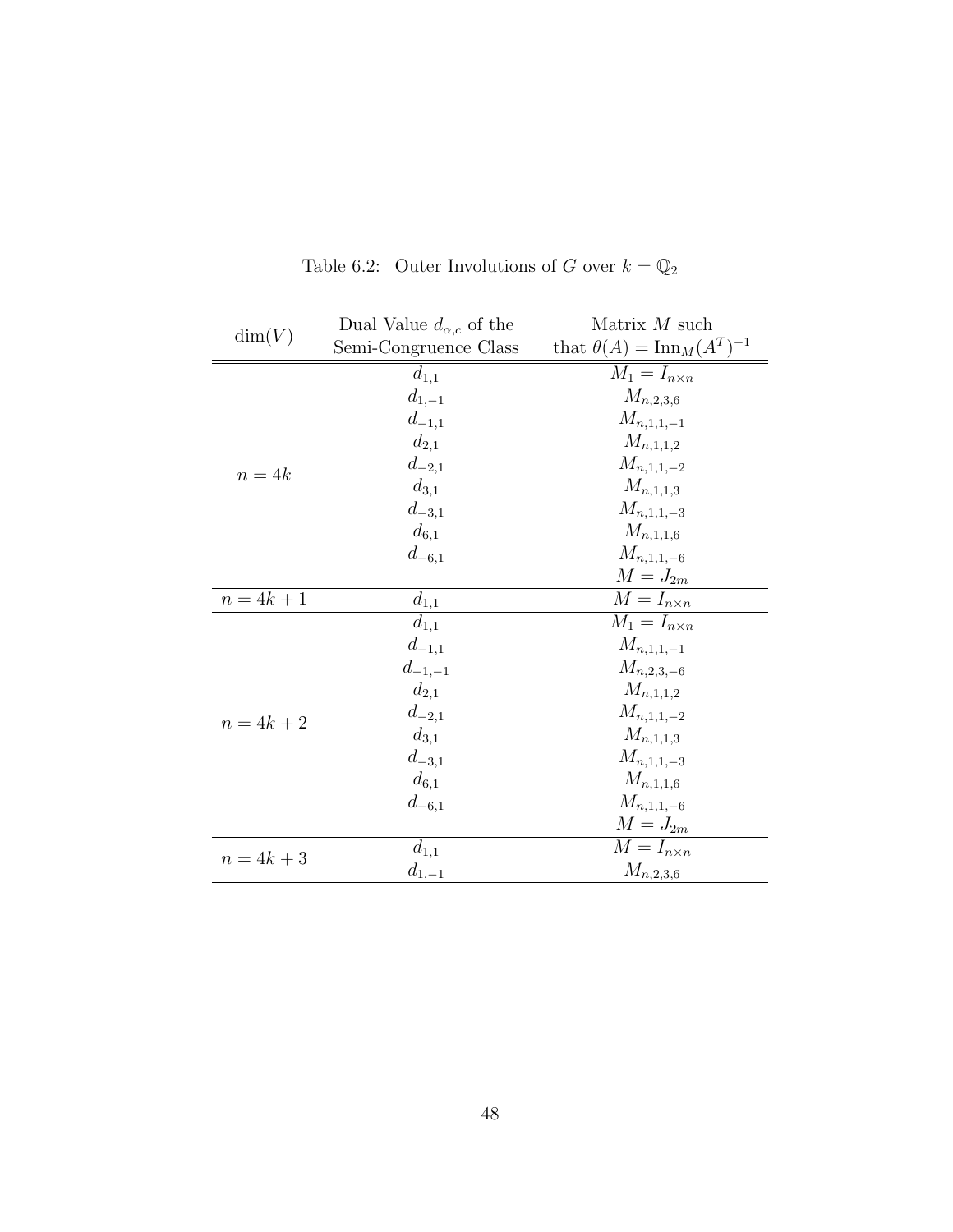| Dual Value $d_{\alpha,c}$ of the<br>Matrix Ms.t.                                  |  |
|-----------------------------------------------------------------------------------|--|
| dim(V)<br>$\theta(A) = \text{Inn}_M(A^T)^{-1}$<br>Semi-Congruence Class           |  |
| $-1 \notin (\mathbb{Q}_p^*)^2$                                                    |  |
| $\overline{M}_1 = I_{n \times n}$<br>$d_{1,1}$                                    |  |
| $d_{1,-1}$<br>${\cal M}_{n,p,S_p,pS_p}$                                           |  |
| $d_{p,1}$<br>$M_{n,1,1,p}$<br>$n = 4k$                                            |  |
| $d_{\mathcal{S}_p,1}$<br>${\mathcal M}_{n,1,1,S_p}$                               |  |
| $M_{n,1,1,pS_p}$<br>$d_{pS_p,1}$                                                  |  |
| $M = J_{2m}$                                                                      |  |
| $\overline{M} = I_{n \times n}$<br>$n = 4k + 1$<br>$d_{1,1}$                      |  |
| $\overline{M_1} = I_{n \times n}$<br>$d_{1,1}$                                    |  |
| $M_{n,1,1,p}$<br>$d_{\mathfrak{p},1}$                                             |  |
| $d_{S_p,1}$<br>$M_{n,1,p,pS_p}$<br>$n = 4k + 2$                                   |  |
| ${\mathcal M}_{n,1,1,S_p}$<br>$d_{S_p,-1}$                                        |  |
| $d_{pS_p,1}$<br>$M_{n,1,1,pS_p}$                                                  |  |
| $M = J_{2m}$                                                                      |  |
| $\overline{M} = I_{n \times n}$<br>$d_{1,1}$<br>$n = 4k + 3$                      |  |
| $M_{n,p,S_p,\underline{pS_p}}$<br>$d_{1,-1}$                                      |  |
| $-1 \in (\mathbb{Q}_p^*)^2$                                                       |  |
| $\overline{M_1} = I_{n \times n}$<br>$d_{1,1}$                                    |  |
| $\mathcal{M}_{n,1,p,p}$<br>$d_{1,-1}$                                             |  |
| $d_{p,1}$<br>${\mathcal M}_{n,1,1,p}$<br>$n = 4k$                                 |  |
| $d_{\mathcal{S}_p,1}$<br>$M_{n,1,1,S_p}$                                          |  |
| $M_{n,1,1,pS_p}$<br>$d_{pS_p,1}$<br>$M = J_{2m}$                                  |  |
| $\overline{M_1} = I_{n \times n}$<br>$d_{1,1}$                                    |  |
| $d_{1,-1}$                                                                        |  |
| ${\mathcal M}_{n,p,{\mathcal S}_p,p{\mathcal S}_p}$<br>$d_{p,1}$<br>$M_{n,1,1,p}$ |  |
| $n = 4k + 2$<br>$M_{n,1,1,S_p}$<br>$d_{S_p,1}$                                    |  |
| $d_{pS_p,1}$<br>${\cal M}_{n,1,1,pS_p}$                                           |  |
| $\mathcal{M}=\mathcal{J}_{2m}$                                                    |  |
| $\overline{M} = I_{n \times n}$<br>$d_{1,1}$                                      |  |
| $n$ odd<br>$M_{n,\underline{p},S_p,pS_p}$<br>$d_{1,-1}$                           |  |

Table 6.3: Outer Involutions of  $SL(n, \mathbb{Q}_p)$   $(p \neq 2)$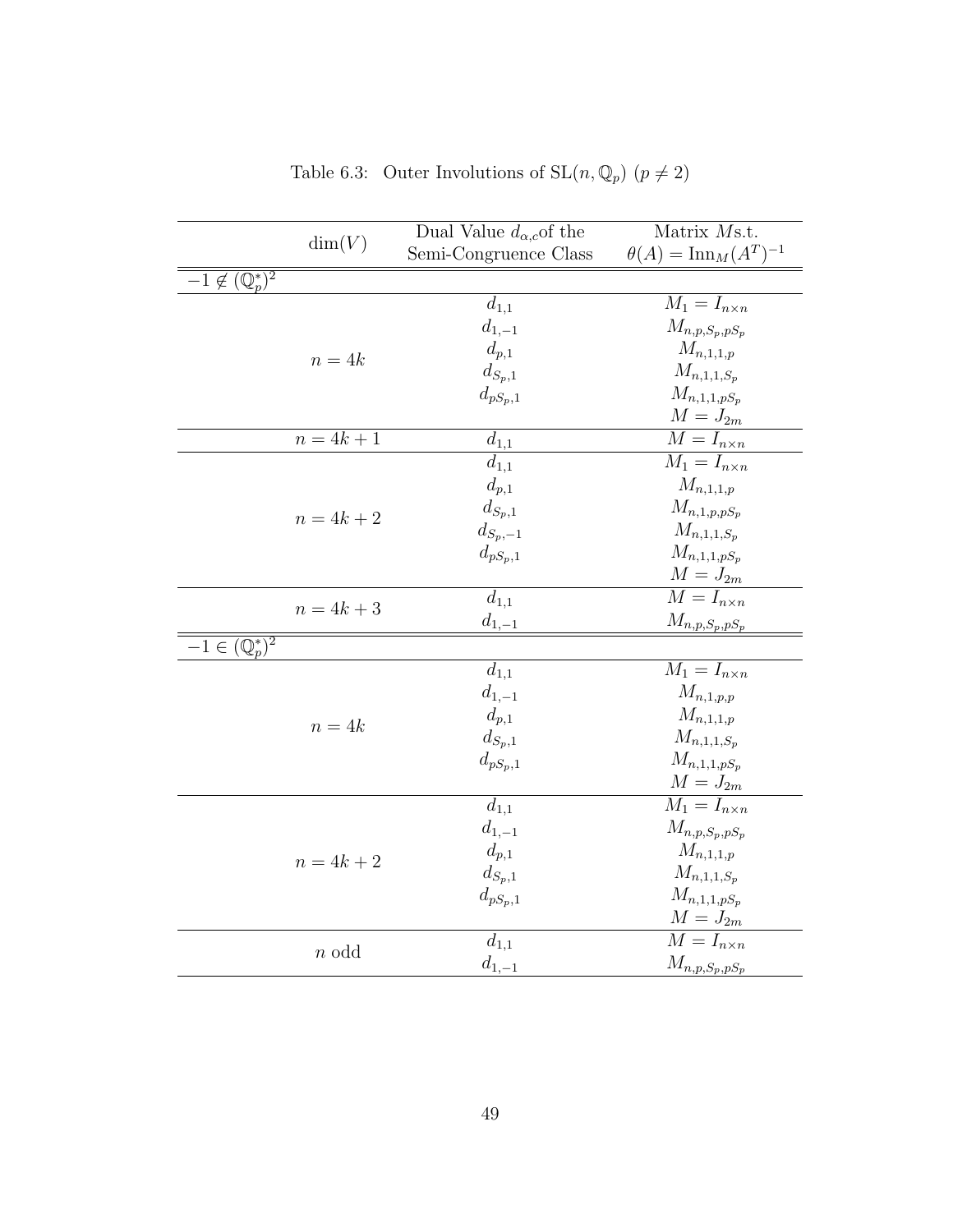Thus,  $\Phi_{\theta}^{+} = {\alpha_1, \alpha_2, \alpha_1 + \alpha_2}.$  The largest orthogonal subset of  $\Phi_{\theta}^{+}$  contains only one root, so we are only able to flip down the poset one time, giving us two levels. Thus, the standard poset for  $G = SL(3, \mathbb{C}), \theta = (A^T)^{-1}$  has two levels with  $T = \{\text{diag}\}\$ as the top level and three posets on the second level obtained from flipping over  $\alpha_1, \alpha_2$ , and  $\alpha_1 + \alpha_2$ , respectively.

*Example* 6.1.3. In Figure 6.1, we have the poset of standard tori for  $G = SL(4, \mathbb{C}), \theta =$  $(A<sup>T</sup>)<sup>-1</sup>$ . We are able to flip over each positive root because  $-1 \in (k^*)^2$  in C. Each subset  $(\Phi_{\theta}^{+})^{\perp}$  of perpendicular  $(\theta, k)$ −singular roots has cardinality two. Therefore, we are able to flip twice down the poset and we have three levels to the poset. The numbers in the poset correspond to the roots we are flipping over, with the poset at the top of the poset  $T = \{diag\}$ . For example, the 1 signifies the torus obtained by flipping over  $\alpha_1$ , 12 signifies the torus obtained by flipping over  $\alpha_1 + \alpha_2$ , and so on.



Figure 6.1: Standard Poset for  $G = SL(4, \mathbb{C}), \theta = (A^T)^{-1}$ 

As seen in the previous example, we are able to flip over every root for  $G = SL(n, \mathbb{C})$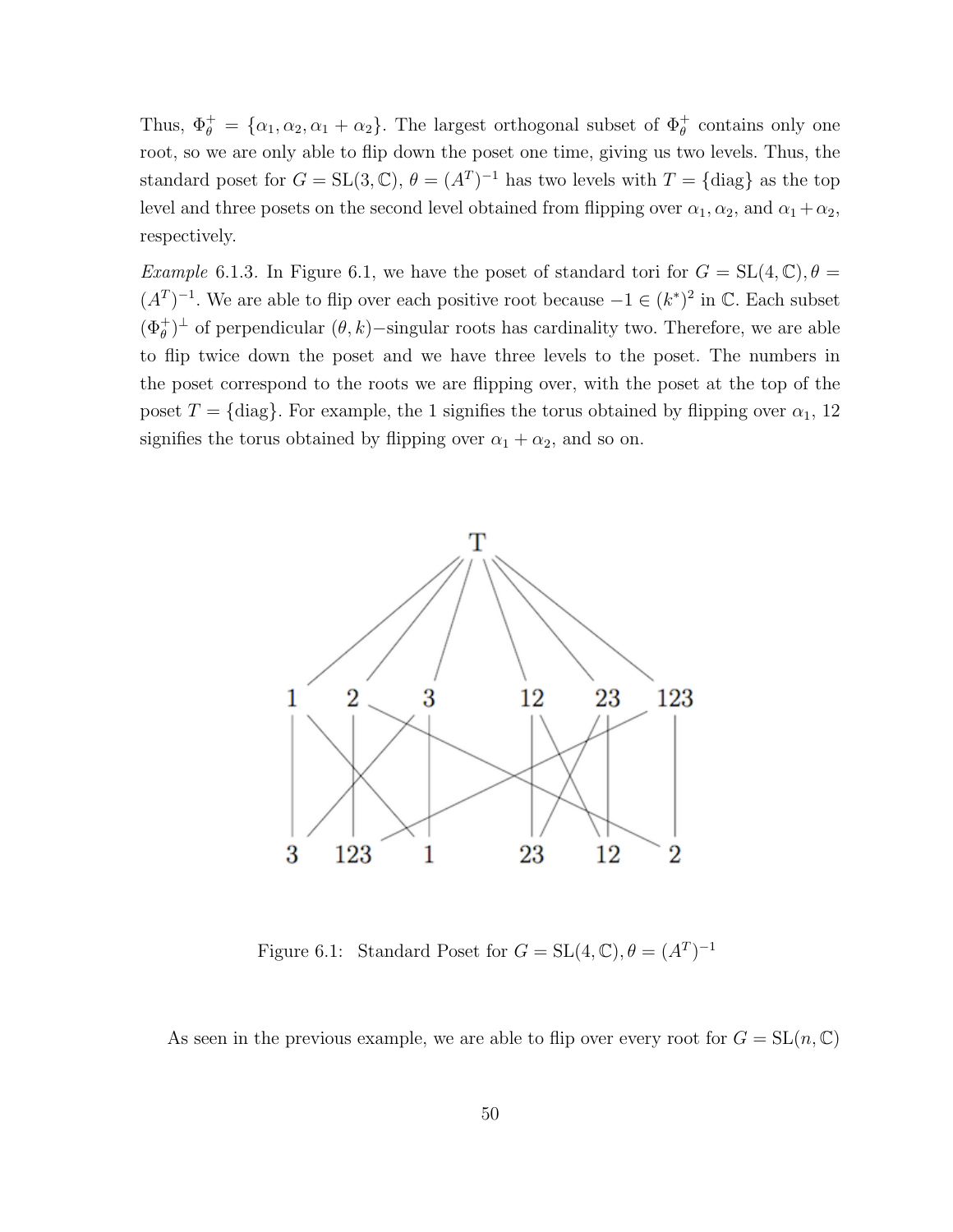and  $\theta = (A^T)^{-1}$ . This is because  $-1 \in (k^*)^2$  when  $k = \mathbb{C}$ . As we saw in the chapter on  $SL(2, k)$ , when  $-1 \in (k^*)^2$  and  $\theta = (A^T)^{-1}$ , we are able to flip down the poset. This will hold true for any n. Thus, for  $SL(n, \mathbb{C})$  and  $\theta = (A^T)^{-1}$ , every positive root is contained within  $\Phi_{\theta}^+$ .

When we consider the field  $k = \mathbb{R}$ , then we have that  $-1$  is not a square. Thus, we are unable to flip down the poset over any root, since all  $G_{\alpha}$ 's restricted to  $\theta$  will be isomorphic to  $(A^T)^{-1}$ . Posets of standard tori for  $SL(n, \mathbb{R})$  will only contain one torus, the maximal  $(\theta, k)$ -split torus  $T = \{\text{diag}\}.$ 

When considering  $k = \mathbb{F}_p$ , we have a similar situation to our previous two cases. If  $-1$ is a square, then we are able to flip over all positive roots, so we would have a situation similar to  $k = \mathbb{C}$ . If  $-1$  is not a square, then we are in a situation like  $k = \mathbb{R}$  and we are unable to flip over any roots, leaving us with a poset of only one torus. Recall that for  $\mathbb{F}_p$ , if  $p \equiv 1 \mod 4$ , then  $-1 \in (k^*)^2$  and if  $p \equiv 3 \mod 4$ , then  $-1 \notin (k^*)^2$ .

**Theorem 6.1.4.** Let  $G = SL(n,k)$  and  $\theta = (A^T)^{-1}$ . Then  $\Phi_{\theta}^+$  $_{\theta }^{+}$  is the set of all positive roots if  $-1 \in (k^*)^2$  and  $\Phi_{\theta}^+$  $\frac{1}{\theta}$  is the empty set if  $-1 \notin (k^*)^2$ .

 $\begin{pmatrix} 0 & 1 \\ -1 & 0 \end{pmatrix}$ Let us first define the matrix  $X_{\alpha}$ . Let  $X_{\alpha}$  be the  $n \times n$  matrix with the  $2 \times 2$  matrix in the  $\alpha$  position, all other diagonal entries  $= 1$  and all other non-diagonal  $entries = 0.$ 

*Proof.* We will consider  $\theta \mid_{G_\alpha}$ . We have that  $(A^T)^{-1} \simeq \text{Inn} \begin{pmatrix} 0 & 1 \\ -1 & 0 \end{pmatrix}$ for  $SL(2, k)$ . If we first consider  $\alpha_1$ , we have

$$
\theta |_{G_{\alpha_1}} \simeq \text{Inn} \begin{pmatrix} 0 & 1 & & & \\ -1 & 0 & & & \\ & & \ddots & & \\ & & & 1 & \\ & & & & 1 \end{pmatrix}
$$

Thus,  $\theta |_{G_{\alpha_1}}$  is conjugation by the matrix  $X_{\alpha_1}$ , where  $X_{\alpha_1}$  is the  $n \times n$  matrix with the  $2 \times 2$  matrix  $\begin{pmatrix} 0 & 1 \\ -1 & 0 \end{pmatrix}$ in the  $\alpha_1$  position, all other diagonal entries = 1 and all other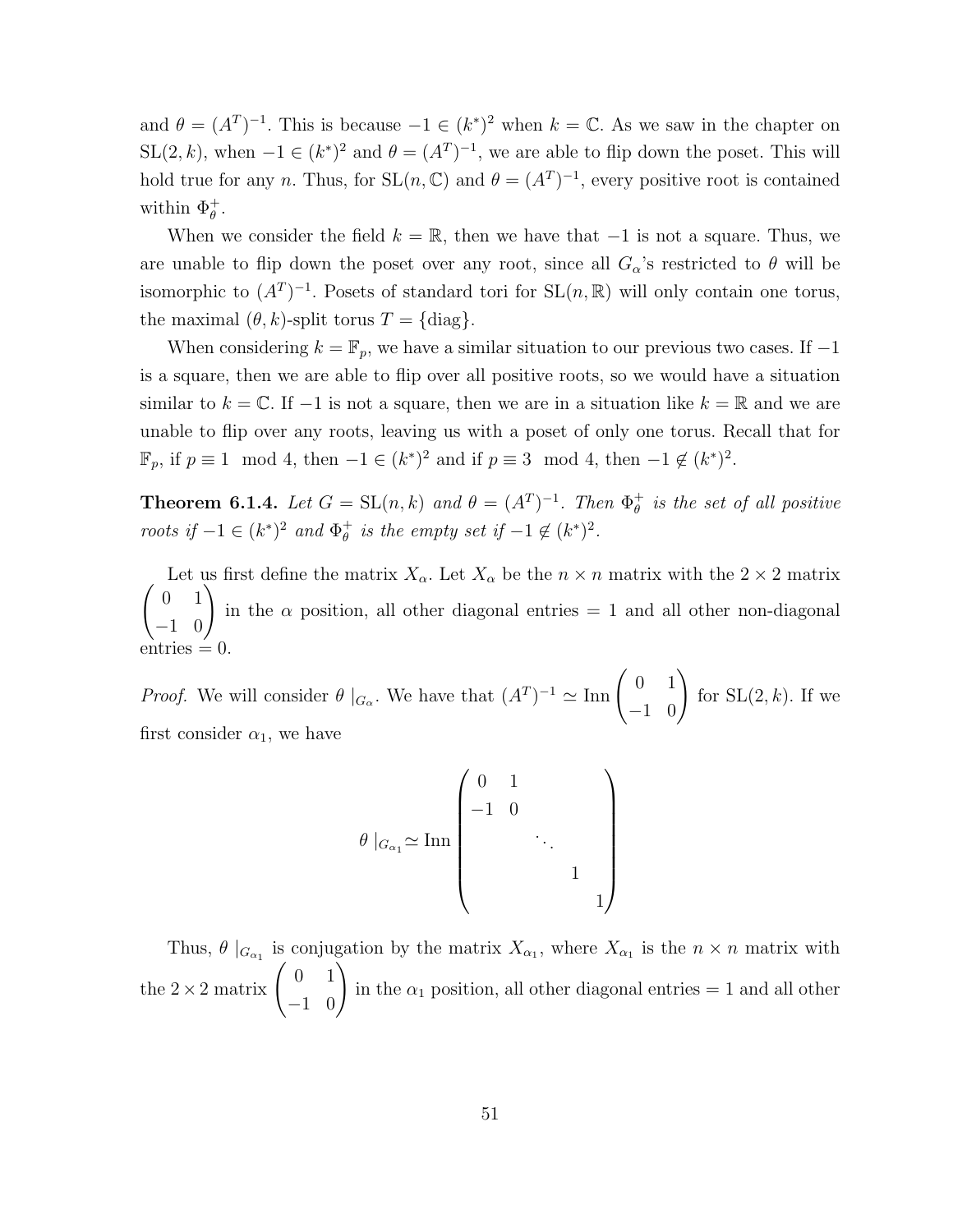non-diagonal entries  $= 0$ . From this, it is clear to see that

$$
\theta \mid_{G_{\alpha_1}} \simeq \operatorname{Inn}\begin{pmatrix} 0 & 1 \\ -1 & 0 \end{pmatrix}.
$$

Applying this to all positive roots  $\alpha$ , we see that  $\theta \mid_{G_{\alpha}} \simeq \text{Inn } X_{\alpha} \simeq \text{Inn } \begin{pmatrix} 0 & 1 \\ -1 & 0 \end{pmatrix}$ . Thus, as stated in the SL(2, k) case, we have that  $\alpha$  is  $(\theta, k)$ -singular if  $-1 \in (k^*)^2$  and  $\alpha$  is not  $(\theta, k)$ -singular if  $-1 \notin (k^*)^2$ . Therefore,  $\Phi_{\theta}^+$  is the set of all positive roots if  $-1 \in (k^*)^2$  and  $\Phi_{\theta}^+$  is the empty set if  $-1 \notin (k^*)^2$ .  $\Box$ 

## $\mathbf{6.1.5} \quad {\rm Inn}_{J_{2m}} (A^T)^{-1}$

We will now consider the involution  $\theta(A) = \text{Inn}_{J_{2m}}(A^T)^{-1}$  where  $J_{2m}$  is the  $(2m) \times (2m)$ matrix, where  $n = 2m$  and

$$
J_{2m} = \begin{pmatrix} 0 & I_{m \times m} \\ -I_{m \times m} & 0 \end{pmatrix}.
$$

We will first look at the maximal  $(\theta, k)$ -split torus for this involution. In a result from [2], we have that the maximal  $(\theta, k)$ -split torus A is defined as

$$
A = \{ \text{diag}(a_1, a_2, \cdots, a_n) \mid a_1 = a_2, a_3 = a_4, \cdots a_{n-1} = a_n \}.
$$

This torus has dimension  $\frac{n}{2}$ . If we consider  $\Phi(A)$ , we have that there are no roots contained within this torus. Thus  $\Phi(A) \cap \Phi(T) = \emptyset$ . Since there are no roots in this intersection, we do not have any roots available to restrict  $\theta$  to. Thus, we are unable to flip down the poset with this involution for any field.

**Theorem 6.1.6.** Let  $G = SL(n,k)$  and  $\theta(A) = \text{Inn}_{J_{2m}}(A^T)^{-1}$ . Then  $\Phi_{\theta}^+ = \emptyset$ .

*Proof.* Since  $\Phi(A) = \emptyset$ , there are no roots to consider for  $\Phi_{\theta}^{+}$ . Thus  $\Phi_{\theta}^{+} = \emptyset$ .  $\Box$ 

## $\mathbf{6.1.7} \quad {\rm Inn}_{M_i}(A^T)^{-1}$

We will define  $M_i = I_{n-i,i}$ , with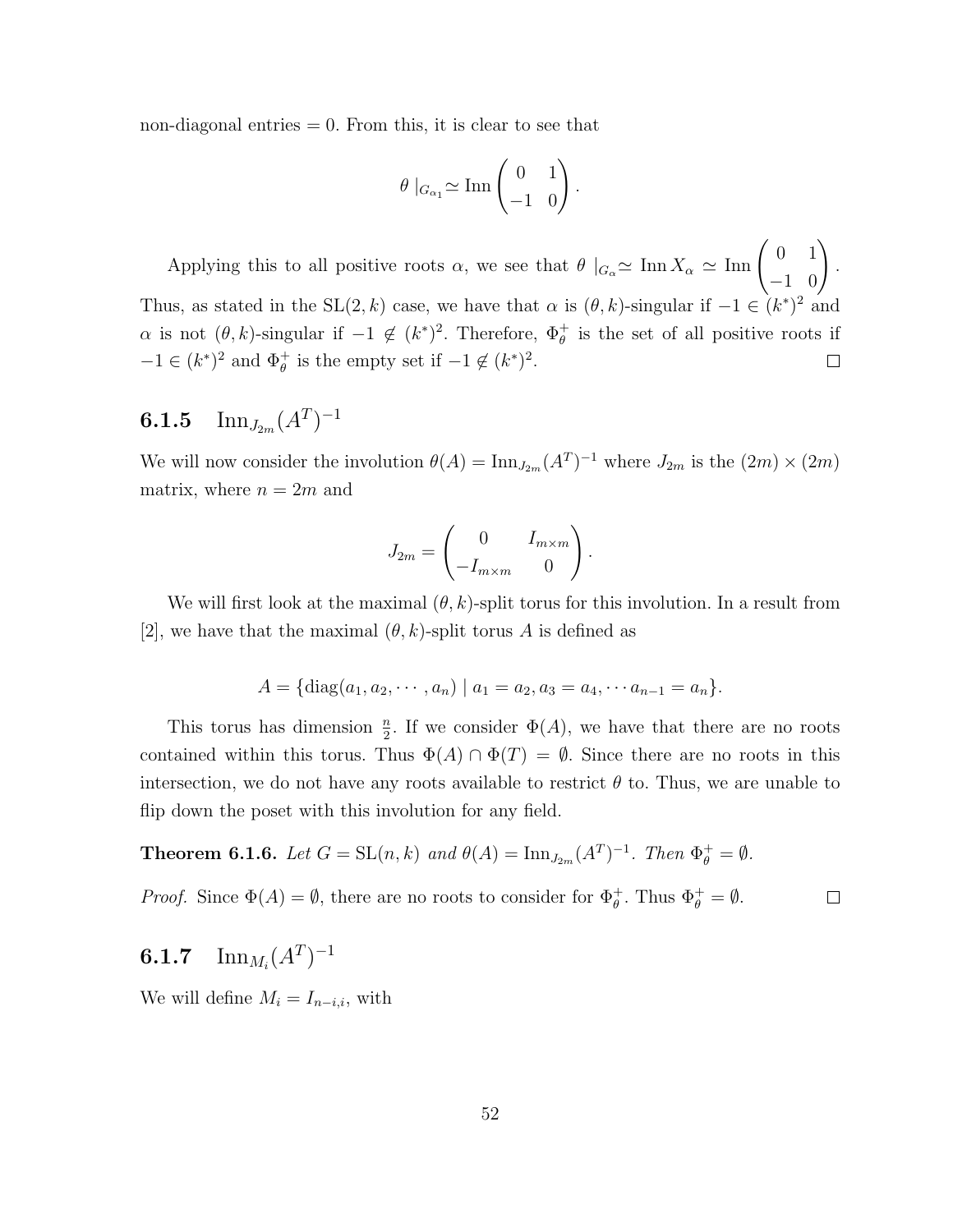$$
I_{n-i,i} = \begin{pmatrix} I_{n-i \times n-i} & 0 \\ 0 & -I_{i \times i} \end{pmatrix}.
$$

We will first consider  $\theta = \text{Inn}_{M_i}(A^T)^{-1}$  over R. When restricting  $\theta$  to  $G_\alpha$ , we will use the fact that  $(A^T)^{-1} = \text{Inn}\begin{pmatrix} 0 & 1 \\ -1 & 0 \end{pmatrix}$ in the  $SL(2, k)$  case, as we did previously. Let us start with an example.

*Example* 6.1.8. Let  $G = SL(3, k)$ ,  $\theta = \text{Inn}_{M_1}(A^T)^{-1}$ . Then  $A = T = \{\text{diag}\}\$  and  $\Phi(T)^{+} =$  $\{\alpha_1, \alpha_2, \alpha_1 + \alpha_2\}$ . First we will consider  $\alpha_1$  as a possible  $(\theta, k)$ -singular root.

$$
\theta |_{G_{\alpha_1}} = \text{Inn} \begin{pmatrix} 1 & 0 & 0 \\ 0 & 1 & 0 \\ 0 & 0 & -1 \end{pmatrix} \begin{pmatrix} 0 & 1 & 0 \\ -1 & 0 & 0 \\ 0 & 0 & 1 \end{pmatrix} = \text{Inn} \begin{pmatrix} 0 & 1 & 0 \\ -1 & 0 & 0 \\ 0 & 0 & -1 \end{pmatrix} \simeq \begin{pmatrix} 0 & 1 & 0 \\ -1 & 0 & 0 \\ 0 & 0 & 1 \end{pmatrix}
$$

Therefore,  $\alpha_1 \notin \Phi_{\theta}^+$  $_{\theta}^{+}$ . We can do a similar calculation for the remaining positive roots to see that  $\Phi_{\theta}^{+} = {\alpha_2, \alpha_1 + \alpha_2}.$  Since conjugating by  $\sqrt{ }$  $\overline{ }$ 1 0 0 0 1 0  $0 \t 0 \t -1$  $\setminus$ will only affect the

last row and last column, it will only affect the root  $\alpha_2$  and any roots that contain  $\alpha_2$  in its sum.

The roots  $\alpha_2$  and  $\alpha_1 + \alpha_2$  are not orthogonal, so there will only be two levels to the standard poset, the top containing  $T$  and the bottom containing the two tori obtained by flipping over  $\alpha_2$  and  $\alpha_1 + \alpha_2$ .

We can extend this process to larger n to see that for  $\theta = \text{Inn}_{M_i}(A^T)^{-1}$ , the  $(\theta, k)$ singular roots will be  $\alpha_{n-i}$  and any roots containing  $\alpha_{n-i}$  in its sum.

**Theorem 6.1.9.** Let  $G = SL(n, \mathbb{R})$  and  $\theta = \text{Inn}_{M_i}(A^T)^{-1}$ . Then  $\Phi_{\theta}^+ = {\alpha_{n-i}}$ , roots containing  $\alpha_{n-i}$  in their sum }.

*Proof.* Let us first note that  $\Phi(A) = \Phi$ , all positive roots. We will first consider  $\theta =$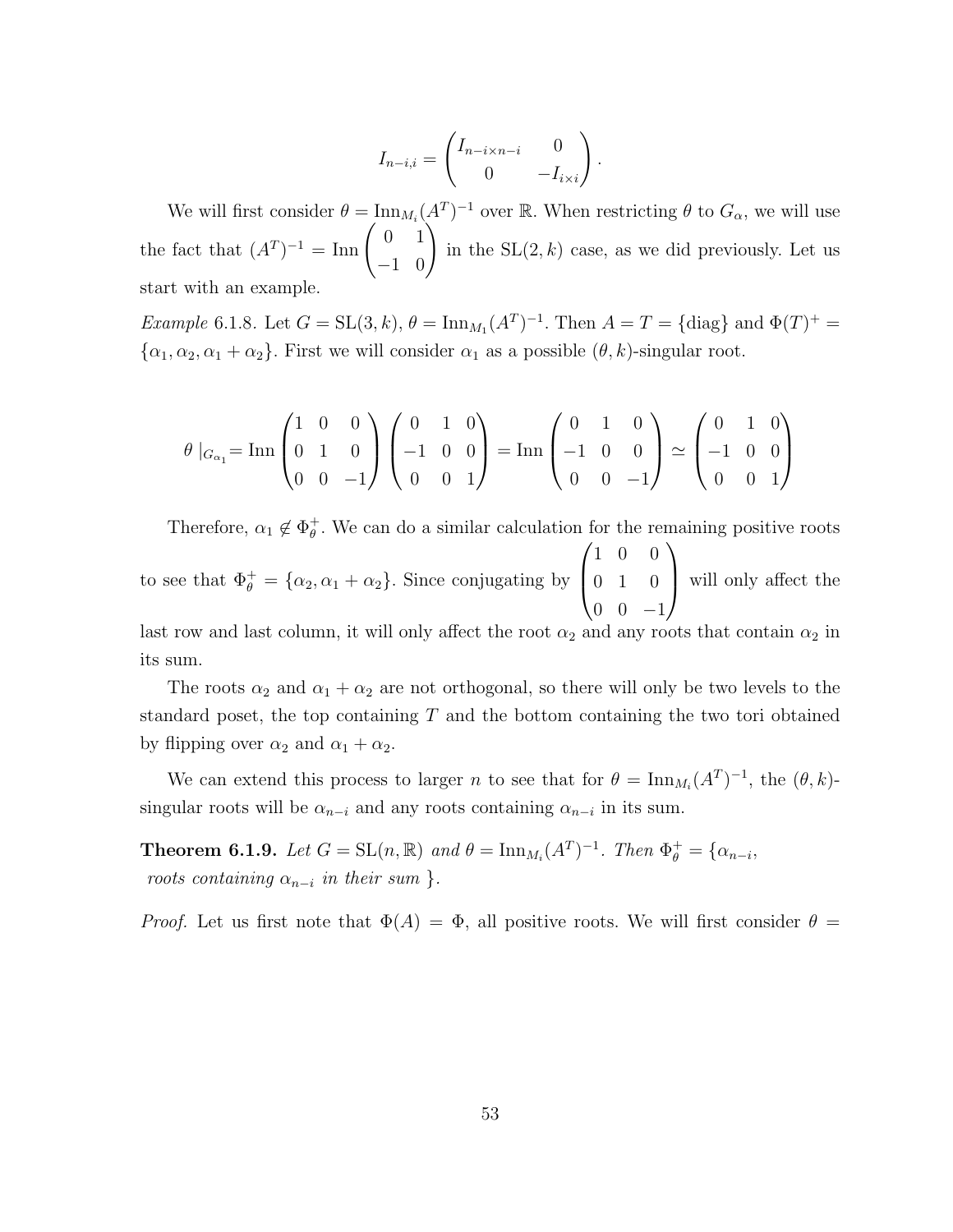$\text{Inn}_{M_1}(A^T)^{-1}$ . Then

$$
\theta |_{G_{\alpha_1}} = {\rm Inn}\left(\begin{array}{cccc} 1 & & & & \\ & 1 & & & \\ & & \ddots & & \\ & & & 1 & \\ & & & & -1 \end{array}\right) \left(\begin{array}{cccc} 0 & 1 & & & \\ -1 & 0 & & & \\ & & \ddots & & \\ & & & 1 & \\ & & & & 1 \end{array}\right) = {\rm Inn}\left(\begin{array}{cccc} 0 & 1 & & & \\ -1 & 0 & & & \\ & & \ddots & & \\ & & & 1 & \\ & & & & -1 \end{array}\right).
$$

Thus, we have that  $\theta|_{G_{\alpha_1}} \simeq \text{Inn}\begin{pmatrix} 0 & 1 \ -1 & 0 \end{pmatrix}$ . It is easy to see that  $\theta|_{G_{\alpha}} \simeq \text{Inn}\begin{pmatrix} 0 & 1 \ -1 & 0 \end{pmatrix}$ for any root  $\alpha$  that is not in the lower right position. Let us consider  $\alpha_{n-1}$ .

$$
\theta |_{G_{\alpha_{n-1}}} = \text{Inn} \begin{pmatrix} 1 & & & & \\ & 1 & & & \\ & & \ddots & & \\ & & & 1 & \\ & & & -1 \end{pmatrix} \begin{pmatrix} 1 & & & & \\ & 1 & & & \\ & & \ddots & & \\ & & & -1 & 0 \end{pmatrix}
$$

$$
= \text{Inn} \begin{pmatrix} 1 & & & & \\ & 1 & & & \\ & & \ddots & & \\ & & & 0 & 1 \\ & & & & 1 & 0 \end{pmatrix} \simeq \text{Inn} \begin{pmatrix} 0 & 1 \\ 1 & 0 \end{pmatrix}.
$$

Because the  $\alpha_{n-1}$  block is in a position that is affected by the −1 in the n, n entry, we get that  $\theta \mid_{G_{\alpha_{n-1}}} \simeq \text{Inn} \begin{pmatrix} 0 & 1 \\ 1 & 0 \end{pmatrix}$ . Thus, we have that  $\alpha_{n-1}$  is a  $(\theta, k)$ −singular root.

Any other root that has a component in the lower right position will also be affected. This will include  $\alpha_{n-1}$  and all roots that contain  $\alpha_{n-1}$  in their sum. Thus, the set of  $(\theta, k)$ −singular roots will be  $\alpha_{n-1}$  and all roots that contain  $\alpha_{n-1}$  in their sum.

We can easily extend this to  $\theta = \text{Inn}_{M_i}(A^T)^{-1}$ . The root  $\alpha$  that is in the position affected by the  $\begin{pmatrix} 1 & 0 \\ 0 & 0 \end{pmatrix}$  $0 -1$  $\setminus$ block will be a  $(\theta, k)$ −singular root, as well as all roots containing  $\alpha$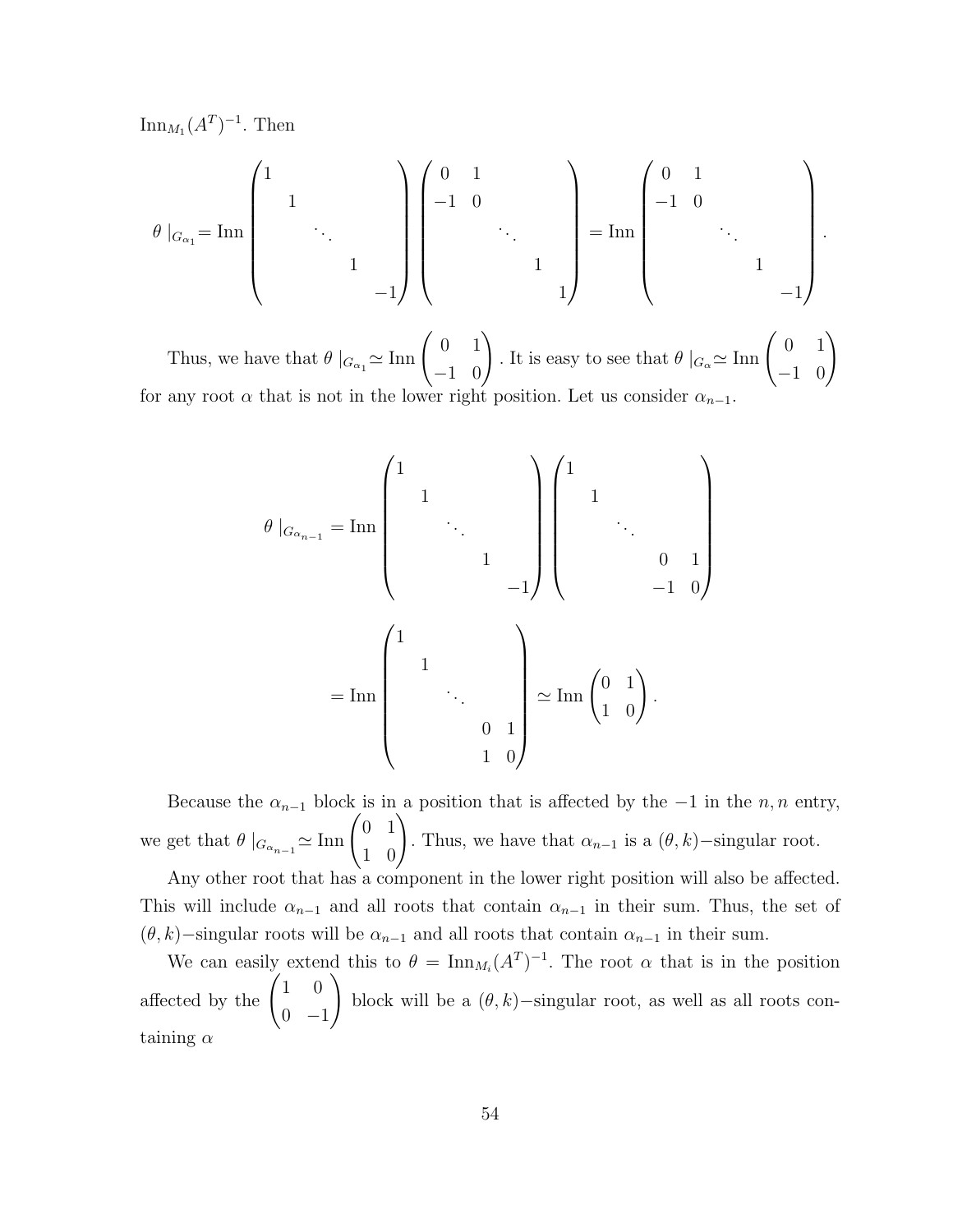in their sum.



Figure 6.2: Poset of standard tori related to  $G = SL(4, \mathbb{R})$  with  $\theta(A) = \text{Inn}_{M_1}(A^T)^{-1}$ 

*Example* 6.1.10. For  $SL(5, \mathbb{R})$ ,  $Inn(M_1)(A^T)^{-1}$ , we have  $\Phi_s^{\theta} = {\alpha_4, \alpha_3 + \alpha_4, \alpha_2 + \alpha_3 + \alpha_4}$  $\alpha_4, \alpha_1 + \alpha_2 + \alpha_3 + \alpha_4$ .

*Example* 6.1.11. For  $SL(5, \mathbb{R})$ ,  $\text{Inn}(M_2)(A^T)^{-1}$ , we have  $\Phi_s^{\theta} = {\alpha_3, \alpha_3 + \alpha_4, \alpha_2 + \alpha_3, \alpha_2 + \alpha_3}$  $\alpha_3 + \alpha_4, \alpha_1 + \alpha_2 + \alpha_3, \alpha_1 + \alpha_2 + \alpha_3 + \alpha_4$ .

Let us now consider  $k = \mathbb{F}_p$ . For  $k = \mathbb{F}_p$ , we will look at two cases. First, we redefine  $M_i = I_{n-i,i}$ , as

$$
I_{n-i,i} = \begin{pmatrix} I_{n-i \times n-i} & 0 \\ 0 & s_p I_{i \times i} \end{pmatrix}
$$

where  $s_p$  is the smallest nonsquare in  $\mathbb{F}_p$ . If  $-1$  is not a square, then we can let  $s_p = -1$ .

This gives us a similar case to  $k = \mathbb{R}$  and have  $\Phi_{\theta}^{+} = \{\alpha_{n-i}, \text{ roots containing } \alpha_{n-i} \text{ in their sum }\}.$ If  $-1$  is a square, then we have to consider what happens with the  $s_p$ .

*Example* 6.1.12. Let  $G = SL(4, F_p)$ ,  $\theta = \text{Inn}_{M_1}(A^T)^{-1}$ . Then we have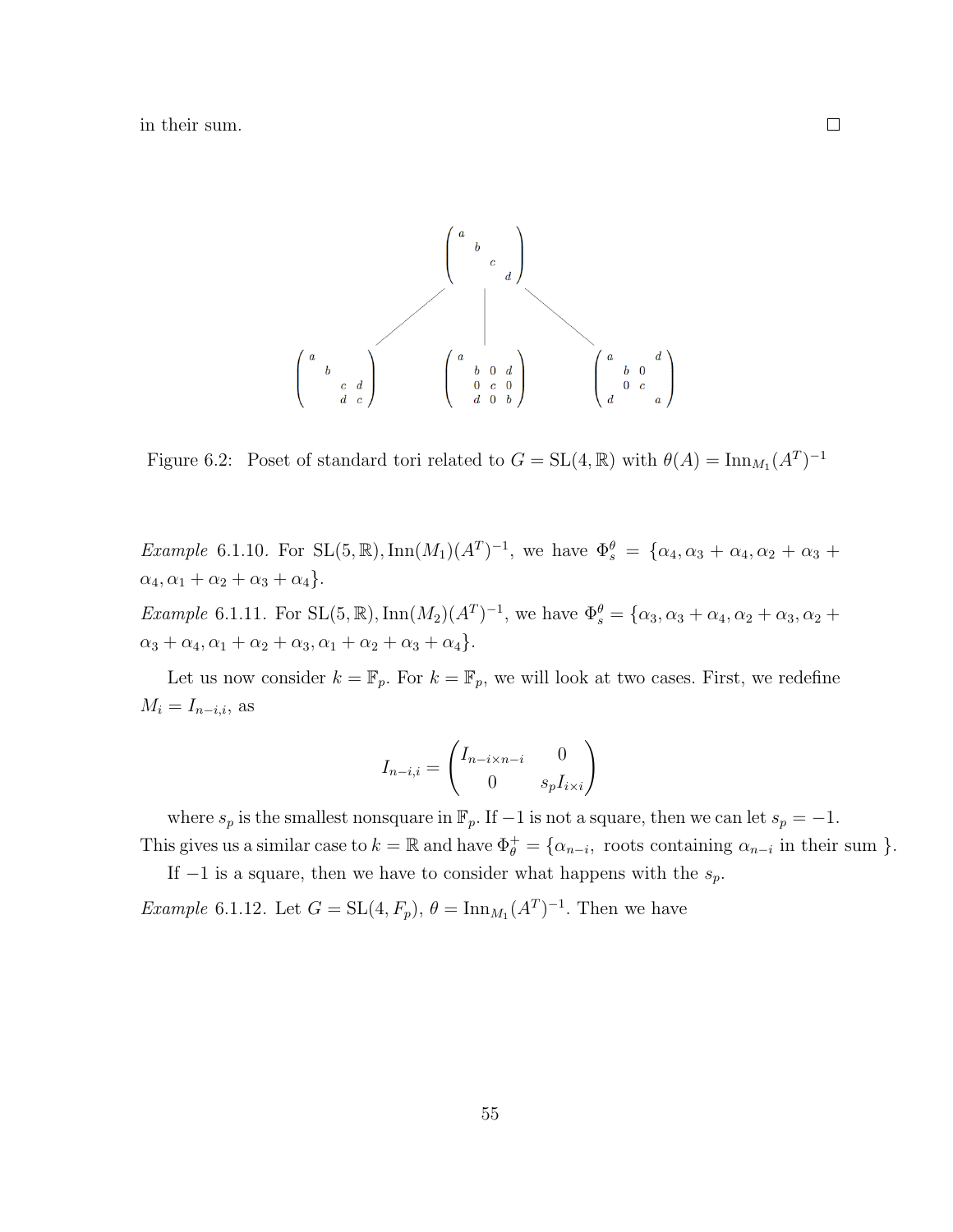$$
\theta |_{G_{\alpha_1}} = \text{Inn} \left( \begin{pmatrix} 1 & 0 & 0 & 0 \\ 0 & 1 & 0 & 0 \\ 0 & 0 & 1 & 0 \\ 0 & 0 & 0 & s_p \end{pmatrix} \begin{pmatrix} 0 & 1 & 0 & 0 \\ s_p & 0 & 0 & 0 \\ 0 & 0 & 1 & 0 \\ 0 & 0 & 0 & 1 \end{pmatrix} \right) = \begin{pmatrix} 0 & 1 & 0 & 0 \\ s_p & 0 & 0 & 0 \\ 0 & 0 & 1 & 0 \\ 0 & 0 & 0 & s_p \end{pmatrix} \simeq \text{Inn} \begin{pmatrix} 0 & 1 \\ s_p & 0 \end{pmatrix}
$$

Thus, we are unable to flip over the positive root  $\alpha_1$  because  $s_p$  is not a square. If we consider the root  $\alpha_3$ , we get

$$
\theta |_{G_{\alpha_3}} = \mathrm{Inn} \left( \begin{pmatrix} 1 & 0 & 0 & 0 \\ 0 & 1 & 0 & 0 \\ 0 & 0 & 1 & 0 \\ 0 & 0 & 0 & s_p \end{pmatrix} \begin{pmatrix} 1 & 0 & 0 & 0 \\ 0 & 1 & 0 & 0 \\ 0 & 0 & 0 & 1 \\ 0 & 0 & s_p & 0 \end{pmatrix} \right) = \begin{pmatrix} 1 & 0 & 0 & 0 \\ 0 & 1 & 0 & 0 \\ 0 & 0 & 0 & 1 \\ 0 & 0 & (s_p)^2 & 0 \end{pmatrix} \simeq \mathrm{Inn} \begin{pmatrix} 0 & 1 \\ 1 & 0 \end{pmatrix}
$$

because  $(s_p)^2$  is a square. Thus, we are able to flip over the root  $\alpha_3$ .

Through similar calculations, we will see that the  $(\theta, k)$ -singular roots are  $\alpha_3, \alpha_2 + \alpha_3$ , and  $\alpha_1 + \alpha_2 + \alpha_3$ .

From the previous example, we see that we get similar results for  $\mathbb{F}_{p}$  when  $-1$  is not a square as we get for R.

**Theorem 6.1.13.** Let  $G = SL(n, \mathbb{F}_p)$  and  $\theta = \text{Inn}_{M_i}(A^T)^{-1}$ . Then  $\Phi_{\theta}^+ = {\alpha_{n-i}}$ , roots containing  $\alpha_{n-i}$  in their sum }.

*Proof.* The proof is similar to the R case.

 $\Box$ 

#### 6.2 Inner Involutions

We will now classify  $(\theta, k)$ -singular roots for inner involutions of  $SL(n, k)$ . A table containing the list of inner involutions for  $SL(n, k)$  over various fields is shown in Figure 6.4. There are two inner involutions to consider.

#### 6.2.1 Inn $(I_{n-i,i})$

When considering  $\theta = \text{Inn}(I_{n-i,i})$ , we first need to find the maximal  $(\theta, k)$ -split torus.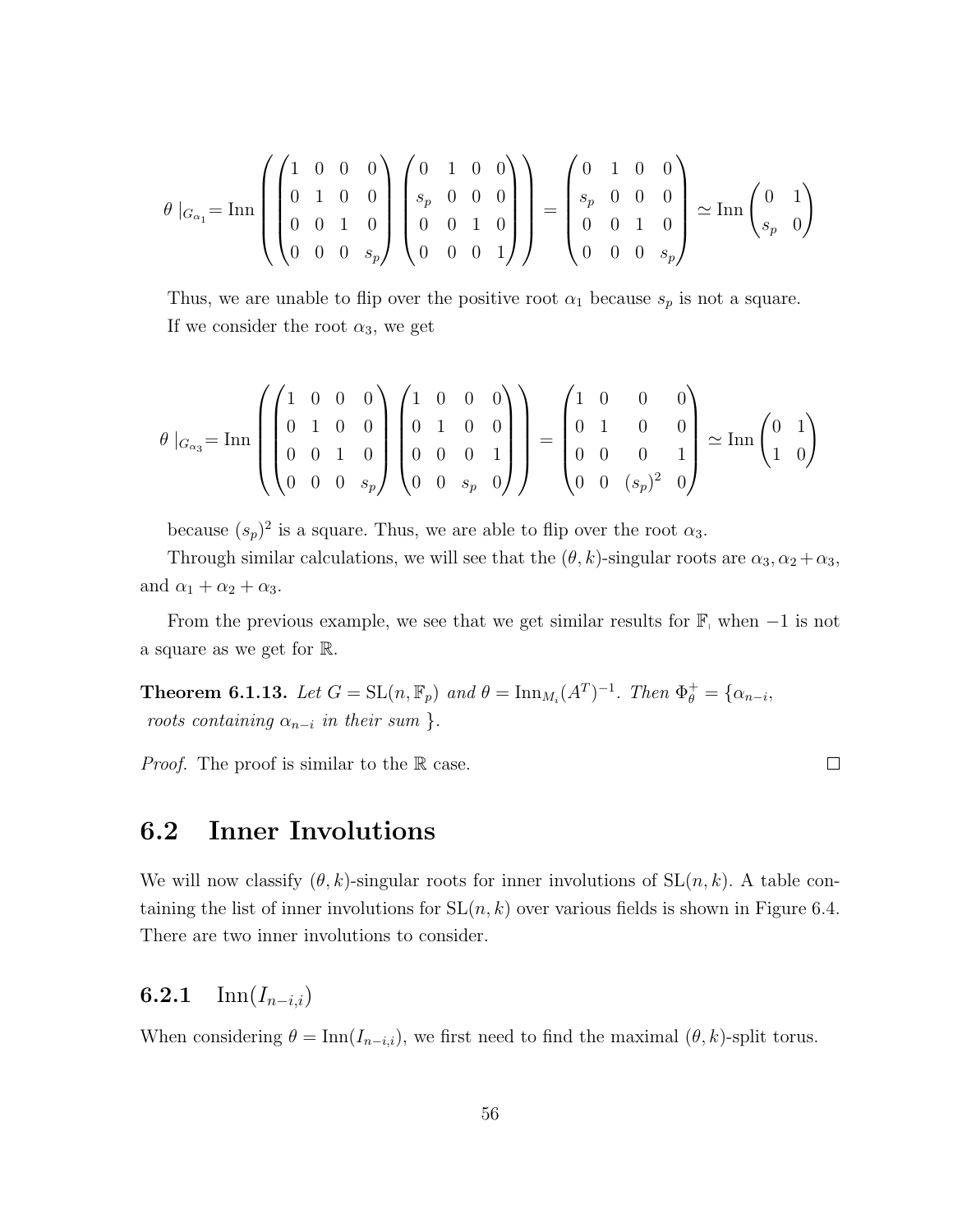| Field                              | Number of<br>Inner Involutions | Representative Matrix Y<br>such that $\theta = \text{Inn}_Y$                                                   |
|------------------------------------|--------------------------------|----------------------------------------------------------------------------------------------------------------|
| $n$ odd,<br>$k = \text{any field}$ | $\frac{n-1}{2}$                | $Y = I_{n-i,i}$ $i = 1, 2, \ldots, \frac{n-1}{2}$                                                              |
| $n$ even                           |                                |                                                                                                                |
| $k=k$                              | $\frac{n}{2}$                  | $Y = I_{n-i,i}$ $i = 1, 2, \ldots, \frac{n}{2}$                                                                |
| $k=\mathbb{R}$                     | $\frac{n}{2}+1$                | $Y = I_{n-i,i}$ $i = 1, 2, \ldots, \frac{n}{2}$<br>$Y = L_{n,-1}$                                              |
| $k = \mathbb{Q}$                   | $\infty$                       | $Y = I_{n-i,i}$ $i = 1, 2, \ldots, \frac{n}{2}$<br>$Y = L_{n,\alpha}$ $\alpha \neq 1 \mod (\mathbb{Q}^*)^2$    |
| $k=\mathbb{F}_p$ $p\neq 2$         | $rac{n}{2}+1$                  | $Y = I_{n-i,i}$ $i = 1, 2, \ldots, \frac{n}{2}$<br>$Y=L_{n,S_n}$                                               |
| $k=\mathbb{Q}_2$                   | $rac{n}{2}+7$                  | $Y = I_{n-i,i}$ $i = 1, 2, \ldots, \frac{n}{2}$<br>$Y = L_{n,\alpha}$ $\alpha \in \{-1, \pm 2, \pm 3, \pm 6\}$ |
| $k = \mathbb{Q}_p$ $p \neq 2$      | $\frac{n}{2}+3$                | $Y = I_{n-i,i}$ $i = 1, 2, \ldots, \frac{n}{2}$<br>$Y = L_{n,\alpha}$ $\alpha \in \{p, S_p, pS_p\}$            |

Table 6.4: Isomorphism Classes of Inner Involution of G

**Lemma 6.2.2.** [[2]] The maximal  $(\theta, k)$ -split torus for  $I_{n-i,i}$ ,  $i = 1, 2, \ldots, \lceil \frac{n-1}{2} \rceil$  $\frac{-1}{2}$  can be chosen as:

$$
A_{n-i,i} = \{B^{-1} \operatorname{diag}(a_1, \ldots, a_i, a_i^{-1}, \ldots, a_1^{-1}, 1, \ldots, 1)B\},\,
$$

where B satisfies  $BAB^{-1} =$  $\int J = 0$ 0  $I_{n-2i}$  $\setminus$ . The dimension of the maximal  $(\theta, k)$ -split torus is of course i.

Proof. Note that

$$
\theta(B^{-1}tB) = (B^{-1}tB)^{-1} \Rightarrow \operatorname{Inn}_A(B^{-1}tB) = B^{-1}t^{-1}B
$$

$$
\Rightarrow A^{-1}(B^{-1}tB)A = B^{-1}t^{-1}B
$$

$$
\Rightarrow tBAB^{-1} = BAB^{-1}t^{-1}.
$$

Since t is conjugate to  $t^{-1}$ , then highest possible dimension can only be less or equal to  $\frac{n}{2}$ . Also, if  $t = diag(a_1, \ldots, a_i, a_i^{-1}, \ldots, a_1^{-1}, 1, \ldots, 1)$ , and  $tY = Yt^{-1}$ , then we have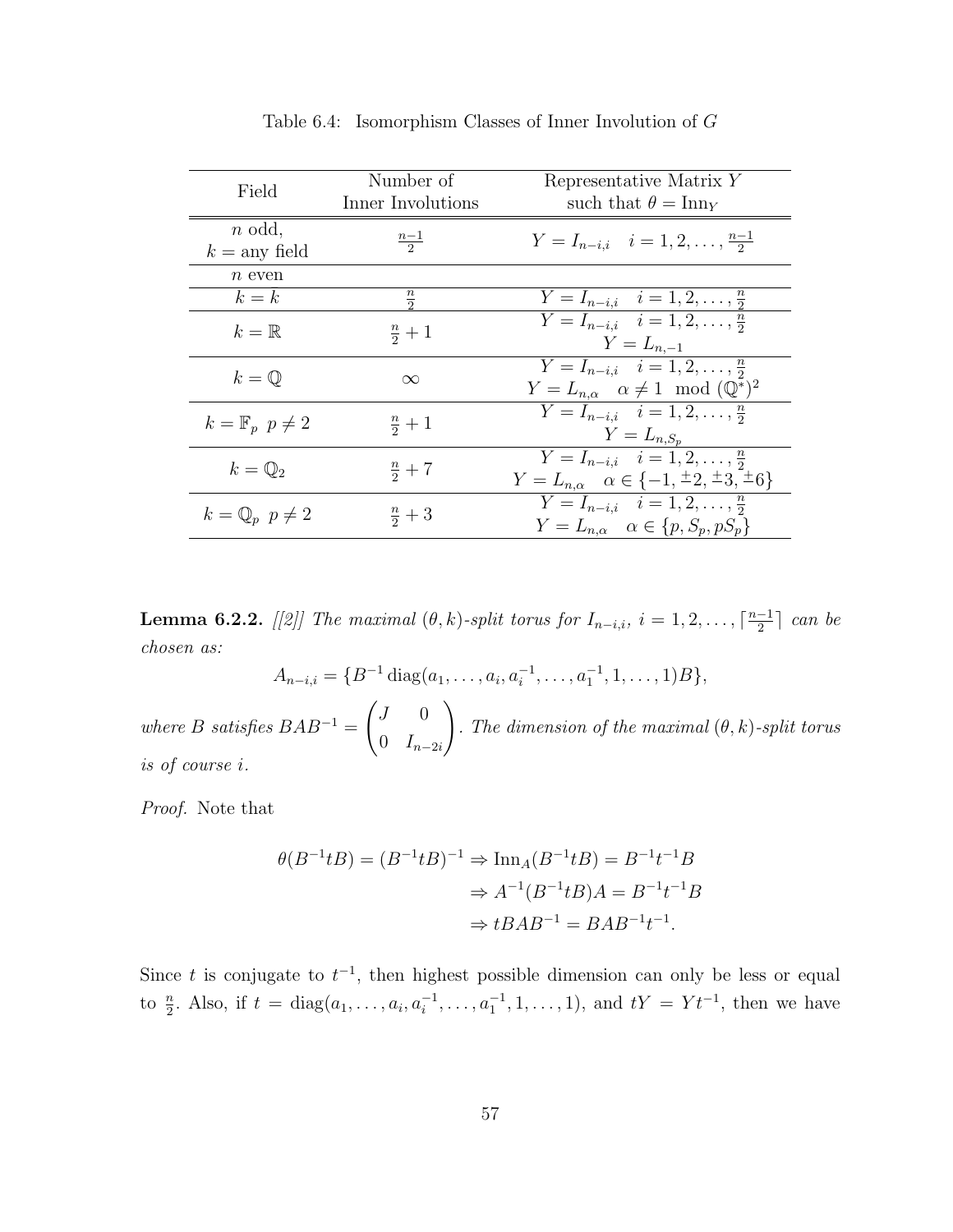$\int J = 0$  $\setminus$  $Y =$ , therefore, if the  $(\theta, k)$ -split tori has dimension of i, the corresponding 0  $Y_{n-2i}$  $I_{n-j,j}$  has to be conjugate to  $\begin{pmatrix} J & 0 \\ 0 & J \end{pmatrix}$  $\setminus$ . Hence a  $(\theta, k)$ -split torus has dimension i if 0  $Y_{n-2i}$ and only if the corresponding  $\hat{I}_{n-j,j}$  such that  $j \geq i$ , i.e. the maximal  $(\theta, k)$ -split tori has dimension j for  $I_{n-j,j}$ .  $\Box$ 

We will consider the maximal  $(\theta, k)$ -split torus  $\tilde{A}_{n-i,i}$  as defined below:

$$
\tilde{A}_{n-i,i} = \text{diag}(a_1, \dots, a_i, a_i^{-1}, \dots, a_1^{-1}, 1, \dots, 1)
$$
\nThen our new involution,  $\tilde{\theta}$  becomes  $\text{Inn}\begin{pmatrix} 0 & 0 & 0 & 1 \\ 0 & 0 & 1 & 0 \\ 0 & \cdots & 0 & 0 \\ 1 & 0 & 0 & 0 \end{pmatrix}$ , i.e. the matrix with 1's on the matrix.

the reverse diagonal and all other entries equaling zero. This will make our calculations simpler.

When considering the maximal  $(\theta, k)$ -split torus  $\tilde{A}_{n-i,i}$ , we have that  $\Phi(\tilde{A}_{n-i,i}) =$  $\{\alpha_i, \alpha_{i-1} + \alpha_i + \alpha_{i+1}, \cdots \alpha_1 + \alpha_2 + \ldots + \alpha_i + \ldots \alpha_{n-1}\}.$  Essentially,  $\Phi(\tilde{A}_{n-i,i})$  contains the positive root  $\alpha_i$  and all roots with  $\alpha_i$  in the center of the sum.

When we restrict  $G_{\alpha}$  with  $\alpha \in \Phi(\tilde{A}_{n-i,i})$  to  $\tilde{\theta}$ , we see that all roots in  $\Phi(\tilde{A}_{n-i,i})$  are  $(\theta, k)$ -singular. We get the following result

$$
\tilde{\theta} \mid_{G_{\alpha}} \simeq \text{Inn} \begin{pmatrix} 0 & 1 \\ 1 & 0 \end{pmatrix}
$$

for all  $\alpha \in \Phi(\tilde{A}_{n-i,i})$ . Thus we are able to flip over all positive roots in  $\Phi(\tilde{A}_{n-i,i})$ .

Example 6.2.3. Let  $G = SL(4, k)$  and  $\theta = \text{Inn}(I_{2,2})$ . We will consider

$$
\tilde{\theta} = \text{Inn} \begin{pmatrix} 0 & 0 & 0 & 1 \\ 0 & 0 & 1 & 0 \\ 0 & 1 & 0 & 0 \\ 1 & 0 & 0 & 0 \end{pmatrix}.
$$

Our maximal  $(\theta, k)$ -split torus is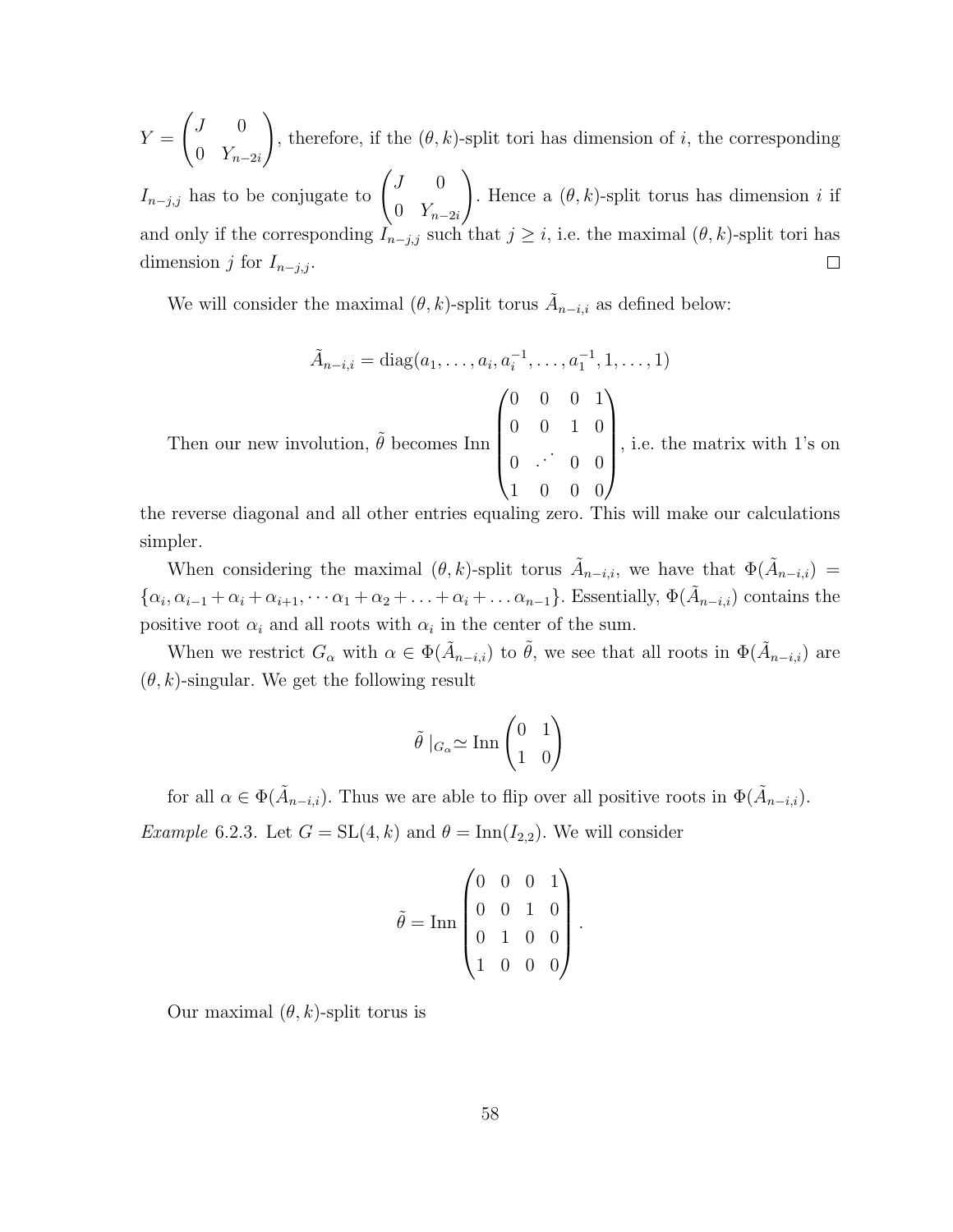$$
\tilde{A}_{2,2} = \begin{pmatrix} a & 0 & 0 & 0 \\ 0 & b & 0 & 0 \\ 0 & 0 & b^{-1} & 0 \\ 0 & 0 & 0 & a^{-1} \end{pmatrix}
$$

Thus, the only roots in  $\Phi(\tilde{A}_{2,2})$  are  $\alpha_2$  and  $\alpha_1 + \alpha_2 + \alpha_3$ . For  $G_{\alpha_2}$ , we have

$$
\tilde{\theta}(G_{\alpha_2}) = \begin{pmatrix} 0 & 0 & 0 & 1 \\ 0 & 0 & 1 & 0 \\ 0 & 1 & 0 & 0 \\ 1 & 0 & 0 & 0 \end{pmatrix} \begin{pmatrix} 1 & 0 & 0 & 0 \\ 0 & a & b & 0 \\ 0 & c & d & 0 \\ 0 & 0 & 0 & 1 \end{pmatrix} \begin{pmatrix} 0 & 0 & 0 & 1 \\ 0 & 0 & 1 & 0 \\ 0 & 1 & 0 & 0 \\ 1 & 0 & 0 & 0 \end{pmatrix}
$$

$$
= \begin{pmatrix} 1 & 0 & 0 & 0 \\ 0 & d & c & 0 \\ 0 & b & a & 0 \\ 0 & 0 & 0 & 1 \end{pmatrix} \simeq \text{Inn} \begin{pmatrix} 0 & 1 \\ 1 & 0 \end{pmatrix}
$$

Thus we are able to flip over the  $SL(2, k)$  block in the  $\alpha_2$  position. We get similar results when we consider  $\alpha_1 + \alpha_2 + \alpha_3$ :

$$
\tilde{\theta}(G_{\alpha_1+\alpha_2+\alpha_3}) = \begin{pmatrix} 0 & 0 & 0 & 1 \\ 0 & 0 & 1 & 0 \\ 0 & 1 & 0 & 0 \\ 1 & 0 & 0 & 0 \end{pmatrix} \begin{pmatrix} a & 0 & 0 & b \\ 0 & 1 & 0 & 0 \\ 0 & 0 & 1 & 0 \\ c & 0 & 0 & d \end{pmatrix} \begin{pmatrix} 0 & 0 & 0 & 1 \\ 0 & 0 & 1 & 0 \\ 0 & 1 & 0 & 0 \\ 1 & 0 & 0 & 0 \end{pmatrix}
$$

$$
= \begin{pmatrix} d & 0 & 0 & c \\ 0 & 1 & 0 & 0 \\ 0 & 0 & 1 & 0 \\ d & 0 & 0 & a \end{pmatrix} \simeq \text{Inn} \begin{pmatrix} 0 & 1 \\ 1 & 0 \end{pmatrix}
$$

From this, we see that we are able to flip over both of the roots in  $\Phi(\tilde{A}_{2,2})$ . Since the two roots  $\alpha_2$  and  $\alpha_1 + \alpha_2 + \alpha_3$  are perpendicular to each other, we are able to flip down the poset twice, obtaining 3 levels to the poset of standard tori.

An illustration of the poset from the previous example can be seen in Figure 6.3 .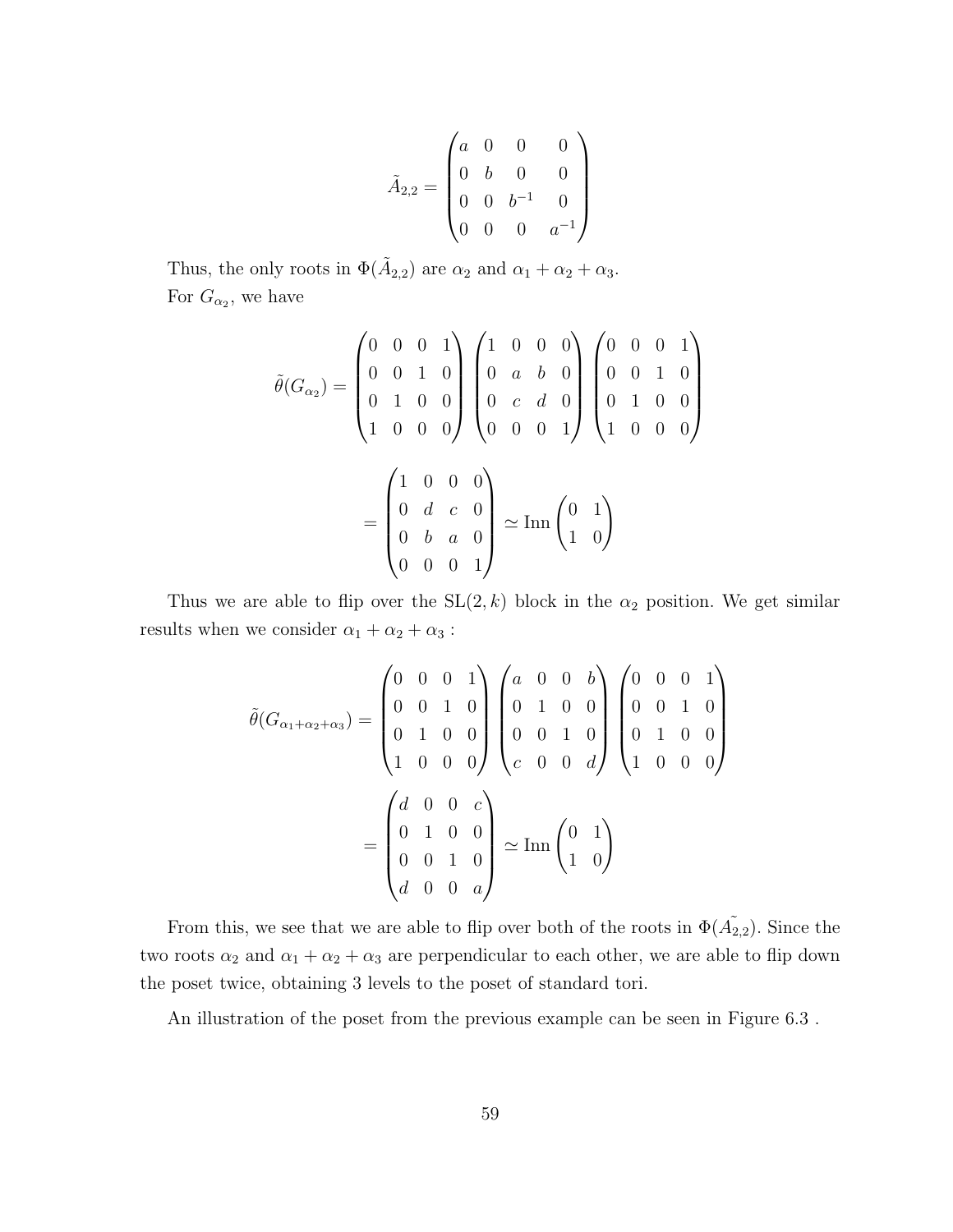**Theorem 6.2.4.** Let  $G = SL(n, k)$  and  $\tilde{\theta} = \text{Inn}$  $\sqrt{ }$  $\overline{\phantom{a}}$ 0 0 0 1 0 0 1 0  $0 \quad \cdots$ 0 0 1 0 0 0  $\setminus$  $\begin{array}{c} \hline \end{array}$ . Then  $\Phi_{\theta}^+ = \Phi(\tilde{A}_{n-i,i}).$ 

*Proof.* We have that  $\Phi(\tilde{A}_{n-i,i})$  is the set of positive roots  $\alpha_i$  and all positive roots containing  $\alpha_i$  at the center of its sum. This is easy to compute since we have that

$$
\tilde{A}_{n-i,i} = \begin{pmatrix} a & & & \\ & b & & \\ & & \ddots & \\ & & & b^{-1} \\ & & & & a^{-1} \end{pmatrix}.
$$

The SL(2, k) block in the  $\alpha$  position, with  $\alpha \in \Phi(\tilde{A}_{n-i,i})$ , will be a square block that shares a center with the center of the larger  $n \times n$  matrix. When we restrict  $\tilde{\theta}$  to  $G_{\alpha}$  with  $\alpha \in \Phi(\tilde{A}_{n-i,i}),$  we have

$$
\begin{pmatrix} 0 & 0 & 0 & 1 \ 0 & 0 & 1 & 0 \ 0 & \cdots & 0 & 0 \ 1 & 0 & 0 & 0 \end{pmatrix} G_{\alpha} \begin{pmatrix} 0 & 0 & 0 & 1 \ 0 & 0 & 1 & 0 \ 0 & \cdots & 0 & 0 \ 1 & 0 & 0 & 0 \end{pmatrix}.
$$

The matrix  $G_{\alpha}$  will have an  $SL(2, k)$  block in a central position, as stated previously. Thus

$$
\begin{pmatrix} 0 & 0 & 0 & 1 \ 0 & 0 & 1 & 0 \ 0 & \cdot & 0 & 0 \ 1 & 0 & 0 & 0 \end{pmatrix} G_{\alpha} \begin{pmatrix} 0 & 0 & 0 & 1 \ 0 & 0 & 1 & 0 \ 0 & \cdot & 0 & 0 \ 1 & 0 & 0 & 0 \end{pmatrix} \simeq \begin{pmatrix} 0 & 1 \ 1 & 0 \end{pmatrix} \begin{pmatrix} a & b \ c & d \end{pmatrix} \begin{pmatrix} 0 & 1 \ 1 & 0 \end{pmatrix} \simeq \text{Inn} \begin{pmatrix} 0 & 1 \ 1 & 0 \end{pmatrix} \begin{pmatrix} a & b \ c & d \end{pmatrix}.
$$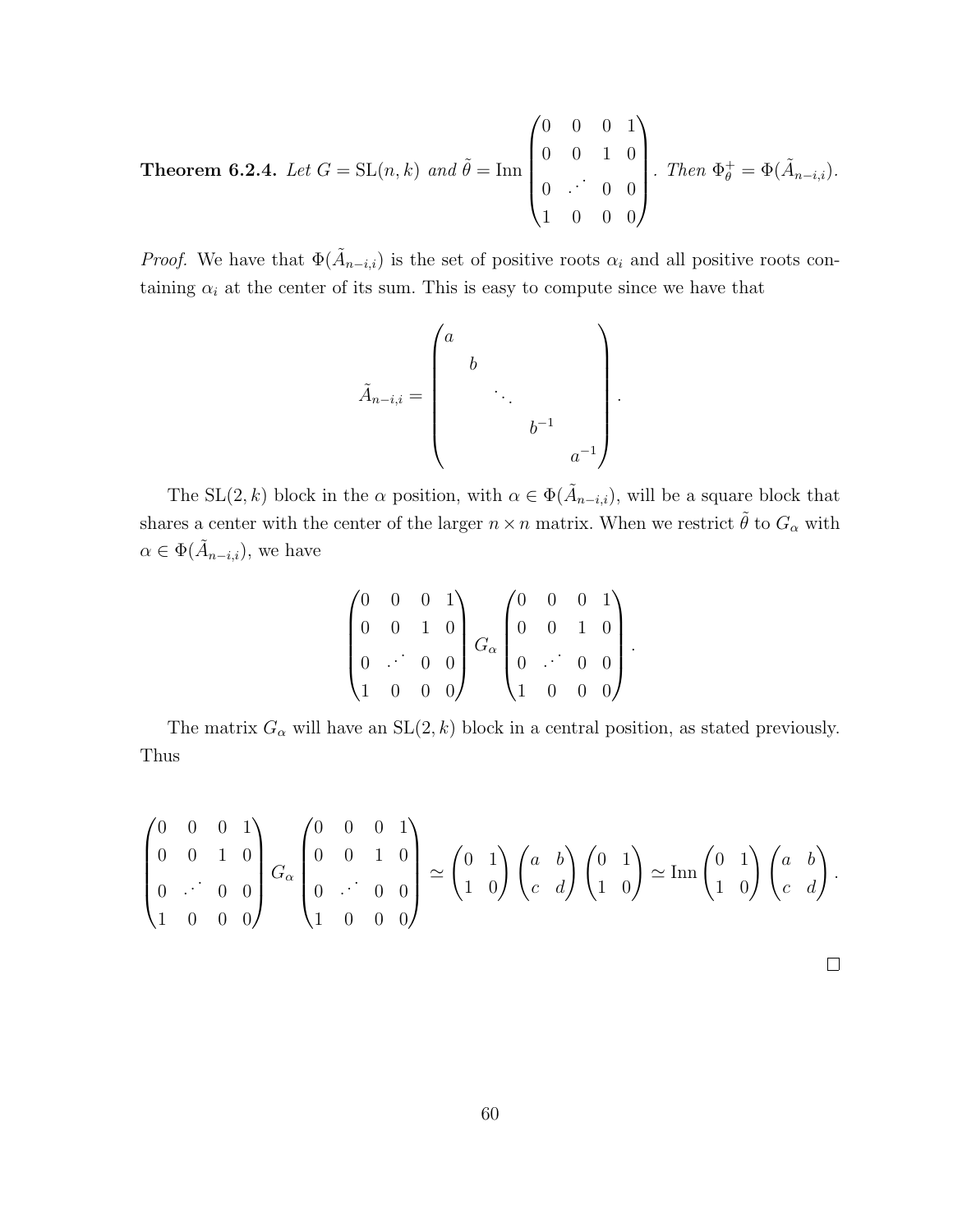

Figure 6.3: Poset of standard tori for  $SL(4, k)$  and  $\theta = \text{Inn}(I_{2,2})$ 

### 6.2.5 Inn $(L_{n,-1})$

We will define the matrix  $L_{n,x}$  as follows:

$$
L_{n,x} = \begin{pmatrix} 0 & 1 & \dots & 0 & 0 \\ x & 0 & \dots & 0 & 0 \\ \vdots & \vdots & \ddots & \vdots & \vdots \\ 0 & 0 & \dots & 0 & 1 \\ 0 & 0 & \dots & x & 0 \end{pmatrix}
$$

.

For  $x = -1$ , we have that  $\text{Inn}(J_{2m}) \simeq \text{Inn}(L_{n,-1})$ . (Similarly, if  $x = s_p$ , we have that  $\text{Inn}(J_{2m}) \simeq \text{Inn}(L_{n,s_p}).$  If we consider the case  $n = 2$ , we have that  $n = 2m$  and  $m = 1$ . Thus we have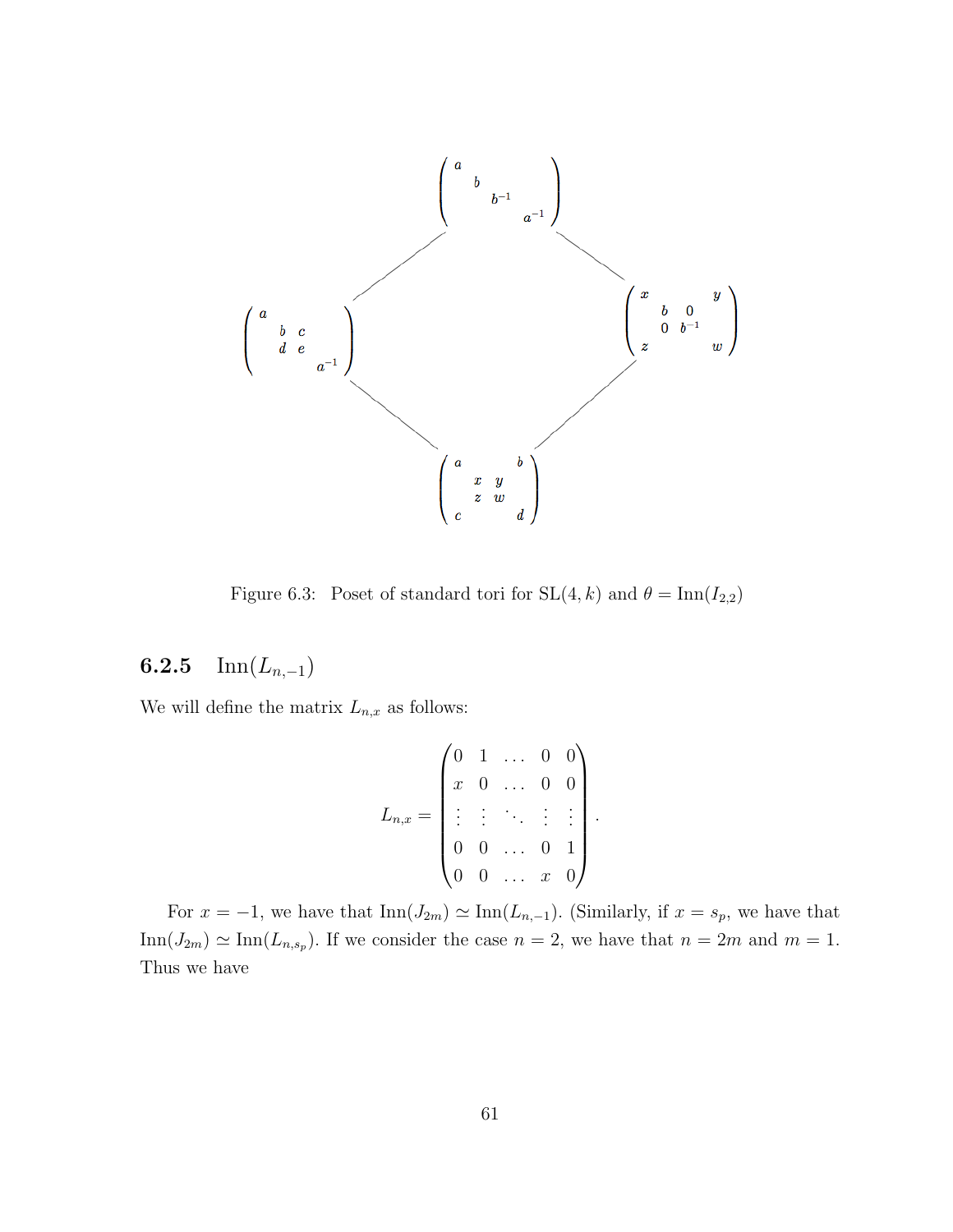$$
J_2 = \begin{pmatrix} 0 & 1 \\ -1 & 0 \end{pmatrix}
$$

$$
L_{2,-1} = \begin{pmatrix} 0 & 1 \\ -1 & 0 \end{pmatrix}
$$

If we diagonalize  $J_2$ , we get eigenvalues  $\lambda = \pm i$ . Thus  $\begin{pmatrix} 0 & 1 \\ -1 & 0 \end{pmatrix}$  $\simeq$  $\int i = 0$  $0 -i$  $\setminus$ . When we consider  $\text{Inn}\begin{pmatrix} i & 0 \\ 0 & i \end{pmatrix}$  $0 -i$ ), this is equivalent to Inn  $\begin{pmatrix} 1 & 0 \\ 0 & 0 \end{pmatrix}$  $0 -1$  $\setminus$ because the scalar  $i$  will cancel out.

From the previous calculations, we have that  $\text{Inn}(L_{2,-1}) \simeq \text{Inn} \begin{pmatrix} 1 & 0 \\ 0 & 1 \end{pmatrix}$  $0 -1$  $\setminus$  $\simeq$  Inn<sub>I<sub>1,1</sub></sub>. We can expand this from  $n = 2$  to a general n and obtain

$$
\text{Inn}_{L_{n,-1}} = \text{Inn}_{J_{2m}} \simeq \text{Inn}_{I_{n-i,i}}
$$

We have previously done the calculations for  $\text{Inn}_{I_{n-i,i}}$ . We get the same results for Inn<sub>L<sub>n,−1</sub></sub>. We will again be able to flip over all positive roots in  $\Phi(\tilde{A}_{n-i,i})$ .

**Theorem 6.2.6.** Let  $G = SL(n,k)$  and  $\theta = \text{Inn}(L_{n,-1})$ . Then  $\Phi_{\theta}^{+} = \Phi(\tilde{A}_{n-i,i})$ .

*Proof.* This follows from the fact that  $\text{Inn}_{L_{n,-1}} = \text{Inn}_{J_{2m}} \simeq \text{Inn}_{I_{n-i,i}}$ .  $\Box$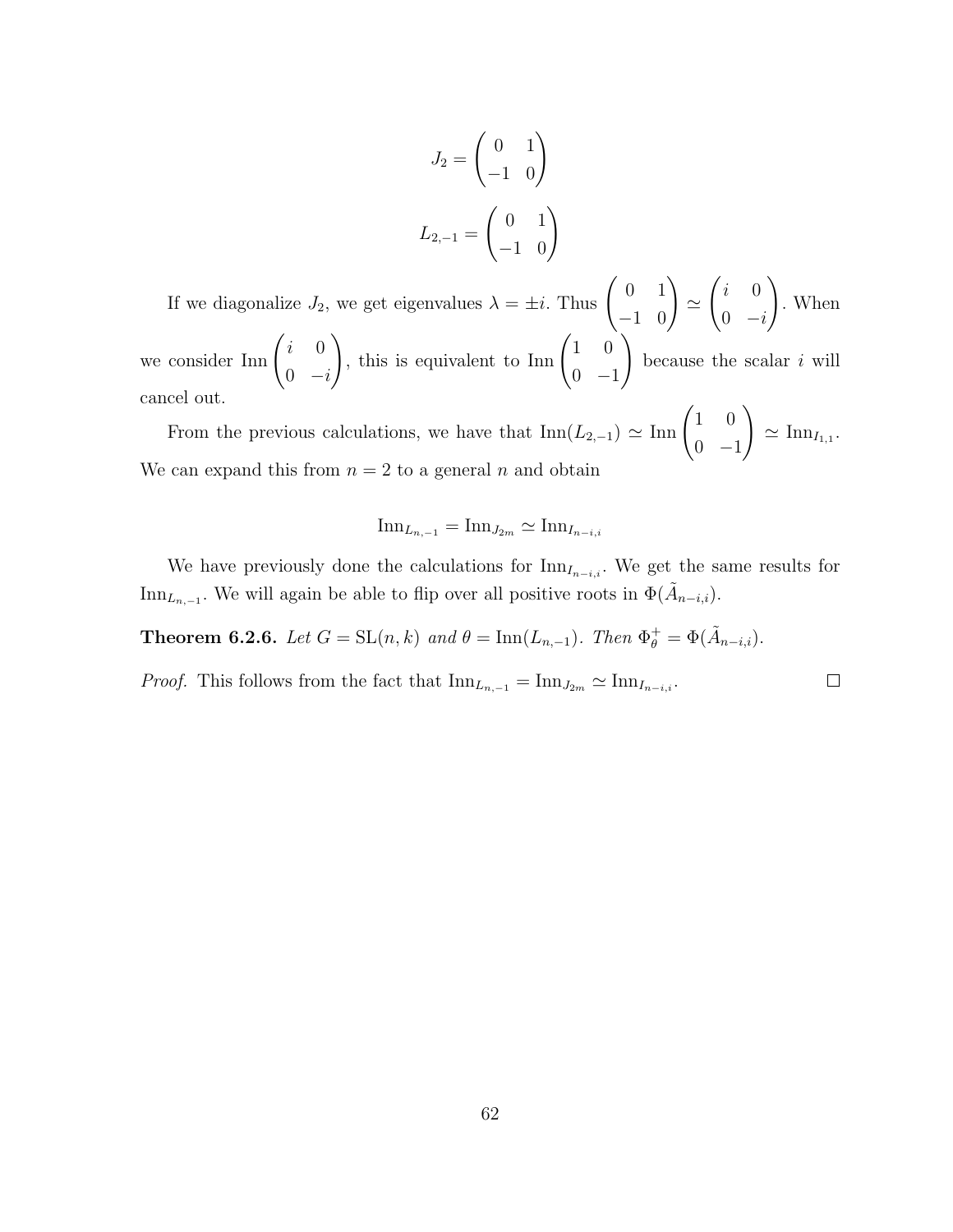## Chapter 7

# Conjugacy Classes of Maximal  $\theta$ -stable, k-split Tori

Now that we have a method for buildling the posets of standard tori for each of the involutions of  $SL(n, k)$  over various fields, we can now check for conjugacy among the rows of the poset. We can check for H-conjugacy first to see how the poset collapses and then we can check for  $H_k$ -conjugacy to see how the collapsed poset expands.

#### 7.1 Quasi k-split tori

Given a maximal  $(\theta, k)$ -split torus A, we have a maximal k-split torus  $A_1$  such that  $A \subset A_1$ . We also have T, a maximal torus, with  $A_1 \subset T$ . We have been considering positive roots  $\alpha \in \Phi(A) \cap \Phi(A_1)$  and determining if  $\alpha$  is a  $(\theta, k)$ -singular root. If  $\alpha$  is a  $(\theta, k)$ -singular root, we are able to flip down the poset over  $\alpha$  and obtain a new torus with a +-part that is one dimension larger. If  $\alpha$  is not a  $(\theta, k)$ -singular root, we are unable to flip down the poset over  $\alpha$ .

If we consider the roots  $\alpha \in \Phi(A) \cap \Phi(A_1)$  which are not  $(\theta, k)$ -singular, we are able to flip over the algebraic closure of k. The resulting torus will not be k-split. In fact, it will contain a one-dimensional anisotropic subtorus. The process of flipping over a non- $(\theta, k)$ -singular root will result in a quasi k-split torus.

**Definition 7.1.1.** A quasi k-split torus is a torus that is  $G$ -conjugate to a k-split torus, i.e. A is quasi k-split if

$$
A = gTg^{-1}
$$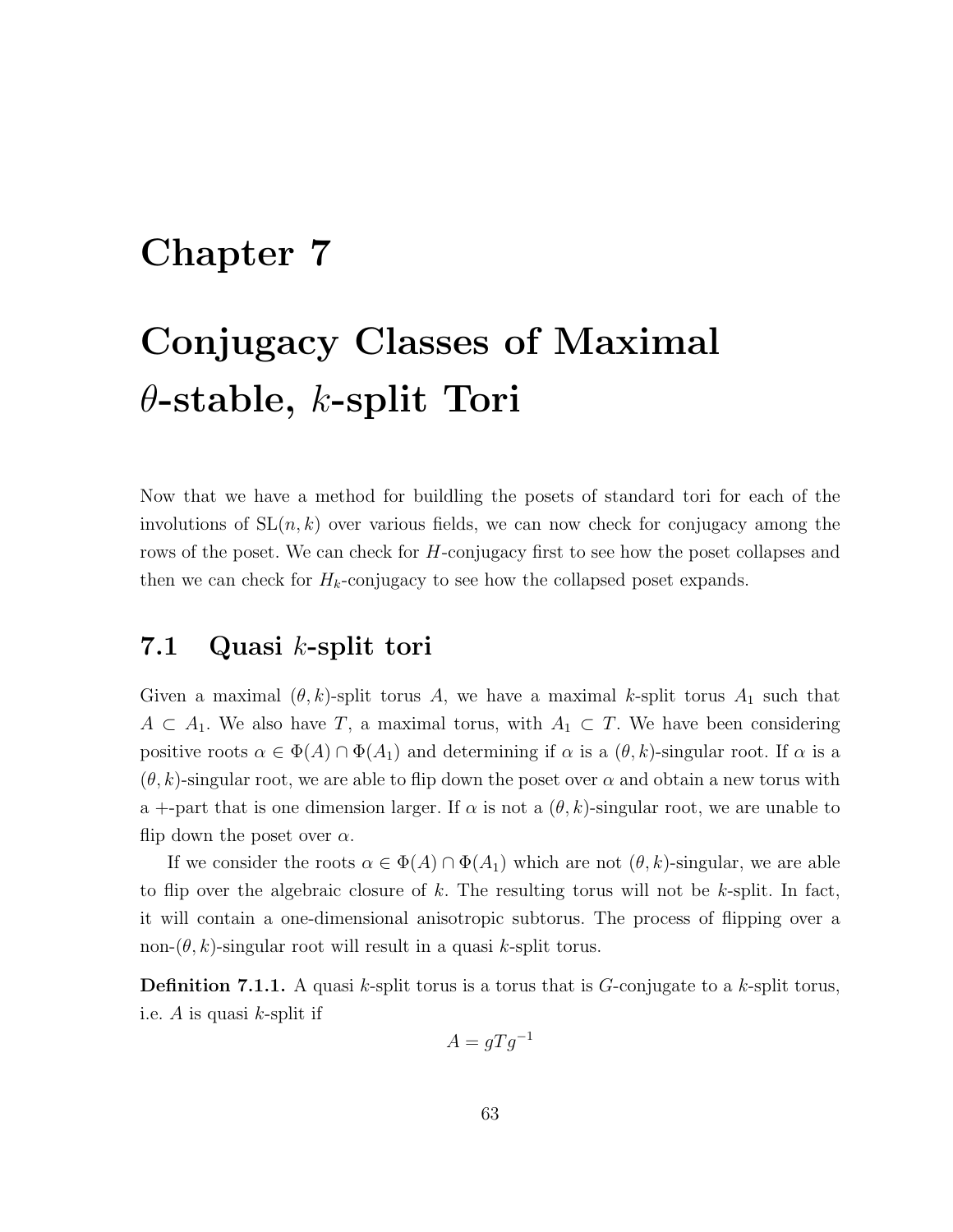

Figure 7.1: Poset of standard tori for  $SL(3, \mathbb{R})$ 

with  $g \in G$  and T a k-split torus.

Quasi k-split tori split over G but not over  $G_k$  with  $k \neq \overline{k}$ . If we consider quasi k-split tori, we will be able to flip down the poset more than if we only consider  $k$ -split tori, obtaining more tori for our poset.

*Example 7.1.2.* Let 
$$
G = SL(3, \mathbb{R}), \theta = \text{Inn} \begin{pmatrix} 1 & 0 \ 0 & 1 \end{pmatrix} (A^T)^{-1}
$$
. We have that  $\Phi^+ = -1$ .

 ${\alpha_1, \alpha_2, \alpha_1 + \alpha_2}$ . From previous calculations, we know that the set of  $(\theta, k)$ −singular roots are  $\Phi_{\theta}^{+} = {\alpha_2, \alpha_1 + \alpha_2}.$  Thus we get the poset as seen in Figure 7.1.

If we want to create a poset of quasi  $k$ -split tori, then we are able to flip over all three roots in  $\Phi^+$ . Thus we get the poset as seen in Figure 7.2. As we can see from these two posets, we are able to get more tori when allowing quasi k-split tori.

## 7.2  $H_k$ -Conjugacy

We already discused the  $H_k$  conjugacy classes of maximal  $(\theta, k)$ -split tori, which will make up the top of the poset. For tori  $A_1$  and  $A_2$  with  $A_i^-$  maximal  $(\theta, k)$ -split, there exists  $g \in (H.Z_G(A_1))_k$  such that

$$
gA_1g^{-1} = A_2
$$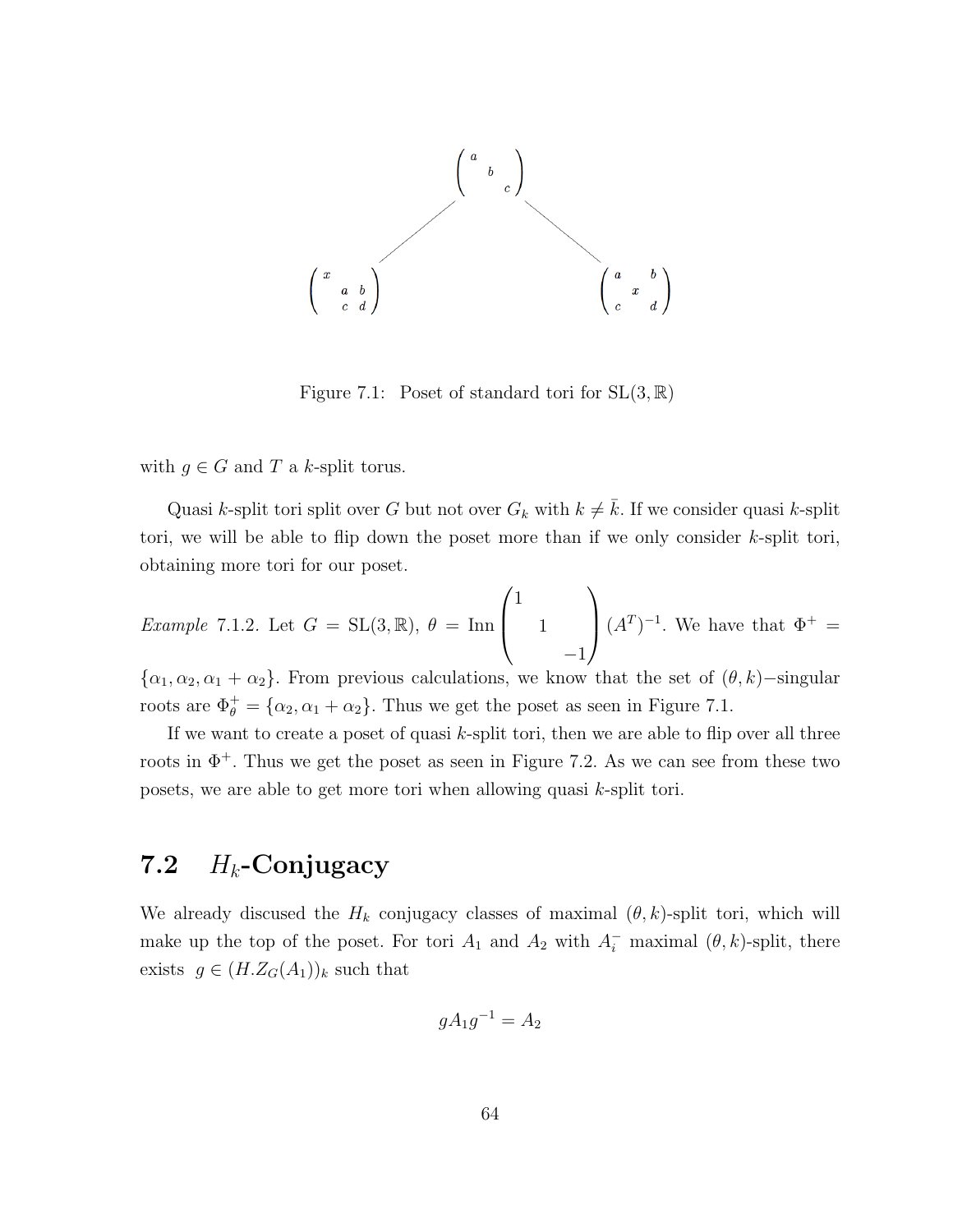

Figure 7.2: Poset of quasi k-split tori for  $SL(3, \mathbb{R})$ 

**Corollary 7.2.1.** Let  $g = h.z$  such that  $gA_1g^{-1} = A_2$ . Then  $hA_1h^{-1} = A_2$ .

*Proof.* Since  $z \in Z_G(A_1)$ , we have

.

.

$$
gA_1g^{-1} = h.zA_1z^{-1}h^{-1} = hA_1h^{-1} = A_2
$$

 $\Box$ 

Thus, all maximal  $(\theta, k)$ -split tori are H-conjugate, which gives us a single element at the top of our poset of H-conjugacy classes of tori.

Given the above, we now have the following result when considering the bottom level of the H-conjugate poset:

**Theorem 7.2.2.** Let  $A_1$  and  $A_2$  be  $\theta$ -stable, k-split tori with  $A_i^+$  maximal. Then  $A_1$ and  $A_2$  are  $H$ -conjugate, i.e. the bottom of the poset of standard tori collapses to one H-conjugacy class.

*Proof.*  $A_1^+$  and  $A_2^+$  are maximal k-split in H. Then  $\exists h \in H_k$  such that

$$
hA_1^+h^{-1} = A_2^+
$$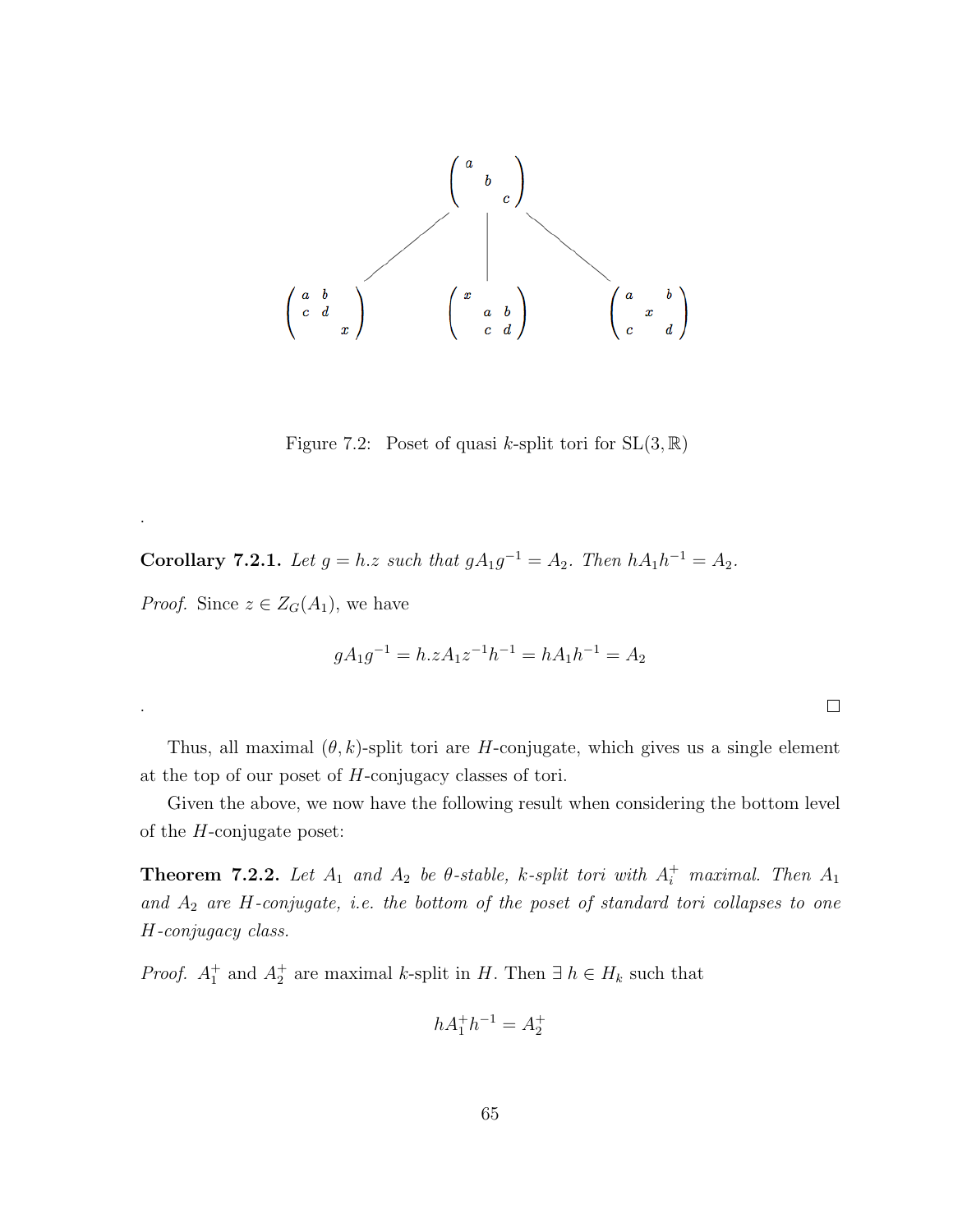because all maximal k-split tori are H-conjugate. In  $Z_G(A_1^+)$ , both  $A_1^-$  and  $A_2^-$  are maximal  $(\theta, k)$ -split. Thus  $A_1^-$  and  $A_2^-$  are conjugate under  $H \cap Z_G(A_1^+)$ , which implies  $A_1$ and  $A_2$  are H-conjugate.  $\Box$ 

Our process of checking for conjugacy among each row of the poset is shown graphically in Figure 7.3. If we wish to check for conjugacy among  $T_{\alpha_1}$  and  $T_{\alpha_2}$ , we will look at the matrix  $(c_1)^{-1}$ hc<sub>2</sub>. If this matrix is an element of H, then  $T_{\alpha_1}$  and  $T_{\alpha_2}$  is H-conjugate. If  $(c_1)^{-1}$ *hc*<sub>2</sub> is an element of  $H_k$ , then  $T_{\alpha_1}$  and  $T_{\alpha_2}$  is  $H_k$ -conjugate. We use the following theorem to help us identify  $c_i$ .



Figure 7.3: Graph demonstrating how to check for conjugacy

**Theorem 7.2.3.** For  $\theta = \text{Inn}\begin{pmatrix} 0 & 1 \\ 1 & 0 \end{pmatrix}$ , we have  $\int a - b = 0$ 0  $a + b$  $\bigg) = \mathrm{Inn}\begin{pmatrix} x & -x \\ x & x \end{pmatrix}\begin{pmatrix} a & b \\ b & a \end{pmatrix}$ 

with  $a^2 - b^2 = 1$  and  $2x^2 = 1$  and  $a, b, x \in k$ .

*Proof.* Since  $2x^2 = 1$ , we have the following:

$$
\operatorname{Inn}\begin{pmatrix} x & -x \\ x & x \end{pmatrix} \begin{pmatrix} a & b \\ b & a \end{pmatrix} = \begin{pmatrix} x & -x \\ x & x \end{pmatrix} \begin{pmatrix} a & b \\ b & a \end{pmatrix} \begin{pmatrix} x & x \\ -x & x \end{pmatrix}
$$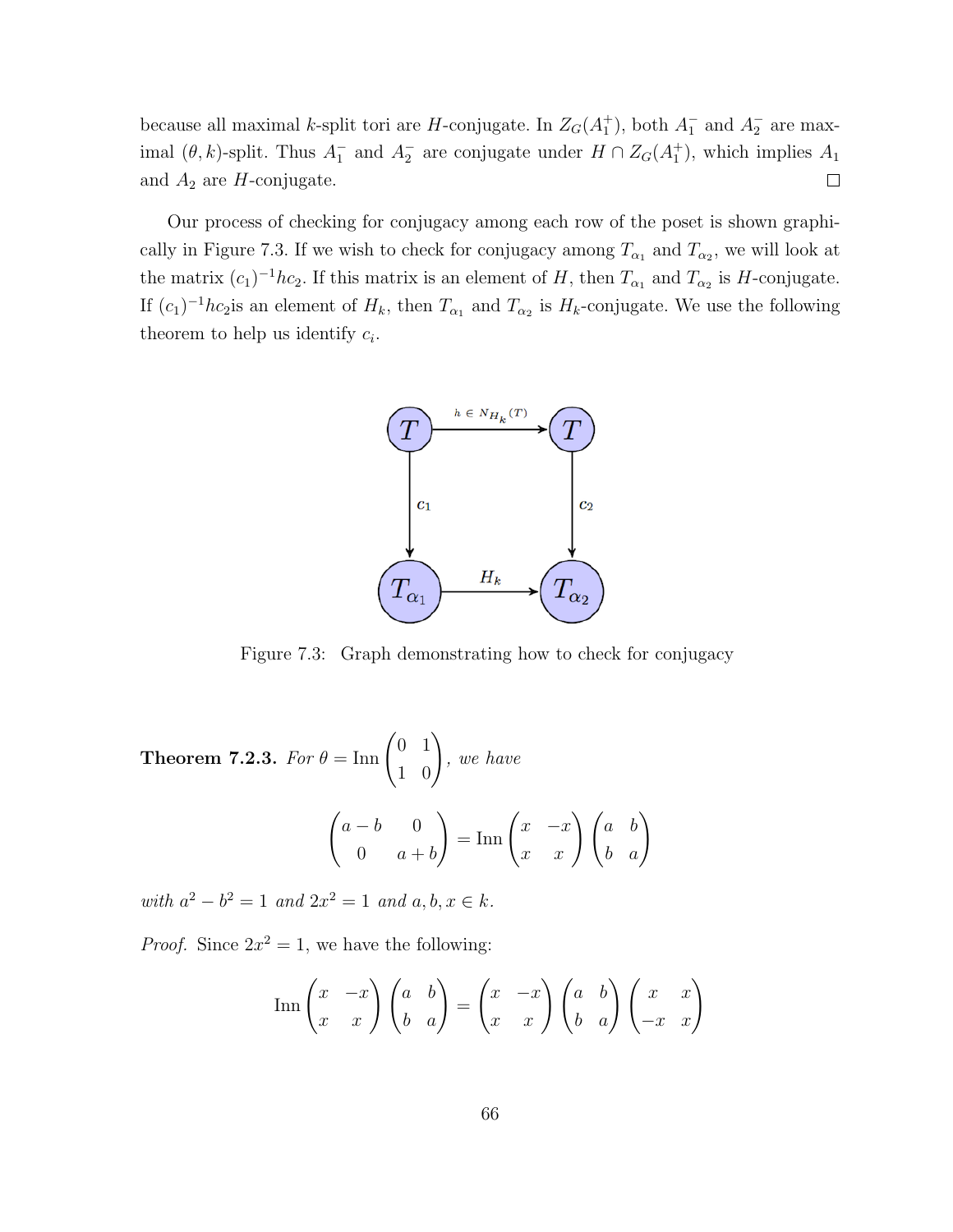$$
= \begin{pmatrix} (ax^2 - bx^2 - bx^2 + ax^2) & (ax^2 - bx^2 + bx^2 - ax^2) \\ (ax^2 + bx^2 - bx^2 - ax^2) & (ax^2 + bx^2 + bx^2 + ax^2) \end{pmatrix}
$$

$$
= \begin{pmatrix} a - b & 0 \\ 0 & a + b \end{pmatrix}
$$

We can choose the matrix  $\begin{pmatrix} x & -x \\ x & x \end{pmatrix}$ depending on our field. For example, if  $k = \mathbb{R}$ , we choose the matrix  $\frac{\sqrt{2}}{2}$ 2  $\begin{pmatrix} 1 & -1 \\ 1 & 1 \end{pmatrix}$ .

**Theorem 7.2.4** ([19]). If A is standard with respect to  $A_j$ , then there exists an involution  $\omega \in W(A_j)$  that is  $(\theta, k)$ -singular such that

$$
(A_j)_{\omega}^- \cdot A^- = A_j^-
$$

Moreover, we can move from  $A$  to  $A_j$  in r-steps if

$$
\omega = s_{\alpha_1} s_{\alpha_2} ... s_{\alpha_r}
$$

$$
\alpha_1 \perp \alpha_2 \perp ... \perp \alpha_r
$$

where  $\alpha_i$  are perpendicular  $(\theta, k)$ -singular roots.

The previous theorem gives us an explicit method for checking for conjugacy.

*Example* 7.2.5. Let  $G = SL(3, \mathbb{F}_3), \theta = \text{Inn} \begin{pmatrix} 1 & 1 \ 1 & 2 \end{pmatrix}$  $\left( A^{T}\right) ^{-1}$ . Then we have that  $\Phi_{\theta}^{+} =$  $\{\alpha_2, \alpha_1 + \alpha_2\}$ . We get the poset of standard tori as seen in Figure 7.4.

Now we need to check for conjugacy among the two tori on the bottom level of the poset. We will consider  $\text{Inn}(c_2N_{\alpha_1}c_1^{-1})$ . From Theorem 7.2.3, we will choose the matrix  $c_1$  and  $c_2$  as follows.

$$
c_1 = \begin{pmatrix} -1 & 0 & 0 \\ 0 & 1 & 2 \\ 0 & 1 & 1 \end{pmatrix}, c_2 = \begin{pmatrix} 1 & 0 & 2 \\ 0 & -1 & 0 \\ 1 & 0 & 1 \end{pmatrix}
$$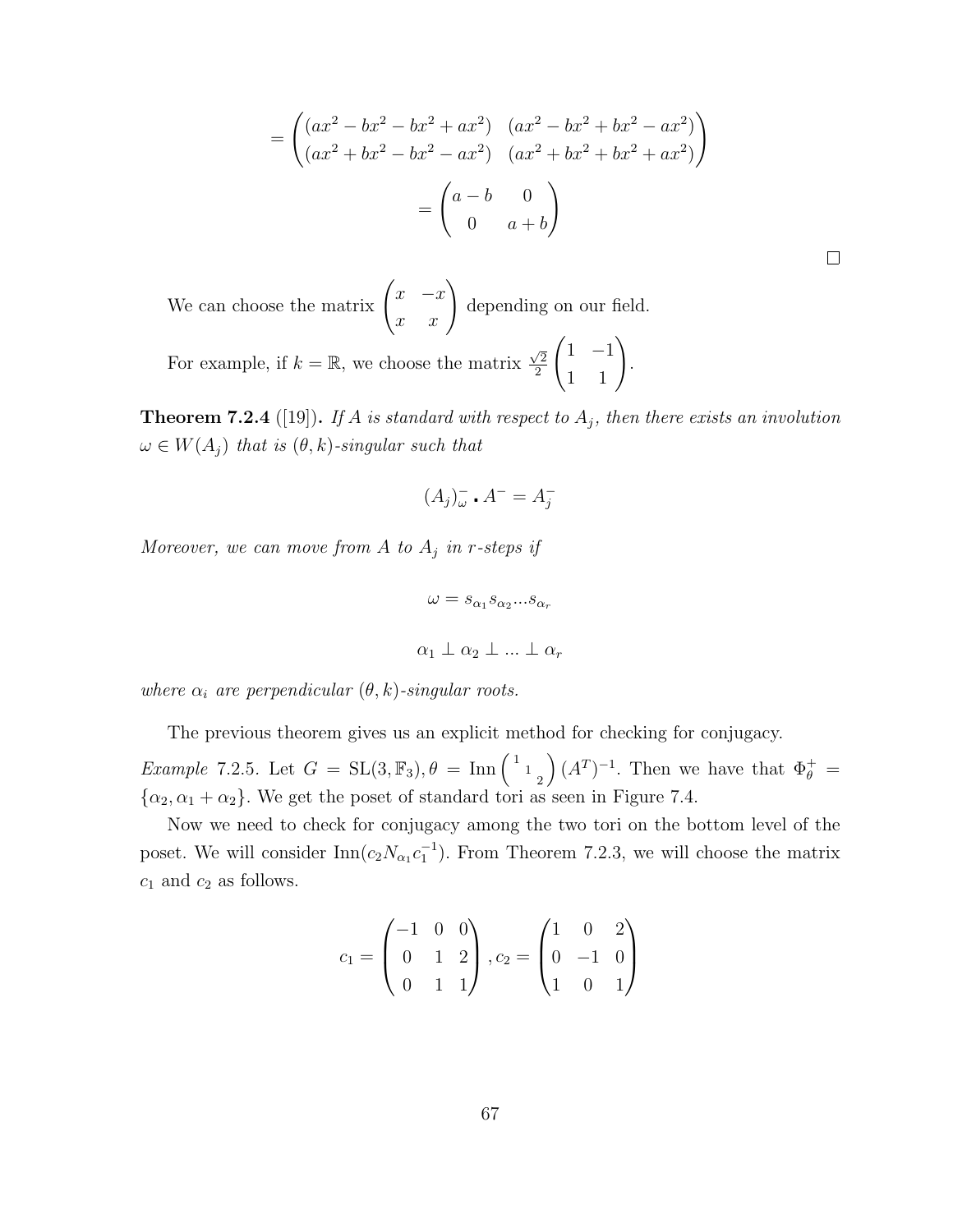

Figure 7.4: Poset of Standard tori for  $SL(3, \mathbb{F}_3)$ ,  $\theta = \text{Inn}_{M_1}(A^T)^{-1}$ 

The matrix  $c_1$  takes the diagonal matrix  $T$  to the matrix  $\sqrt{ }$  $\left\lfloor \right\rfloor$ x 0 0  $0 \quad a \quad b$  $0 \quad c \quad d$  $\setminus$ and  $c_2$  takes  $T$ 

to the matrix  $\sqrt{ }$  $\left\lfloor \right\rfloor$ a 0 b  $0 \quad x \quad 0$  $c \quad 0 \quad d$  $\setminus$  $\cdot$ 

We find  $N_{\alpha_1}$  by first noting that  $s_{\alpha_1}(\alpha_2) = \alpha_1 + \alpha_2$ . Then we have the matrix  $N_{\alpha_1}$  as follows

$$
N_{\alpha_1} = \begin{pmatrix} 0 & 1 & 0 \\ 2 & 0 & 0 \\ 0 & 0 & 1 \end{pmatrix}.
$$

From this, we have that

$$
\operatorname{Inn}(c_2 N_{\alpha_1} c_1^{-1}) = \operatorname{Inn}\begin{pmatrix} 0 & 1 & 0 \\ 2 & 0 & 0 \\ 0 & 0 & 1 \end{pmatrix}.
$$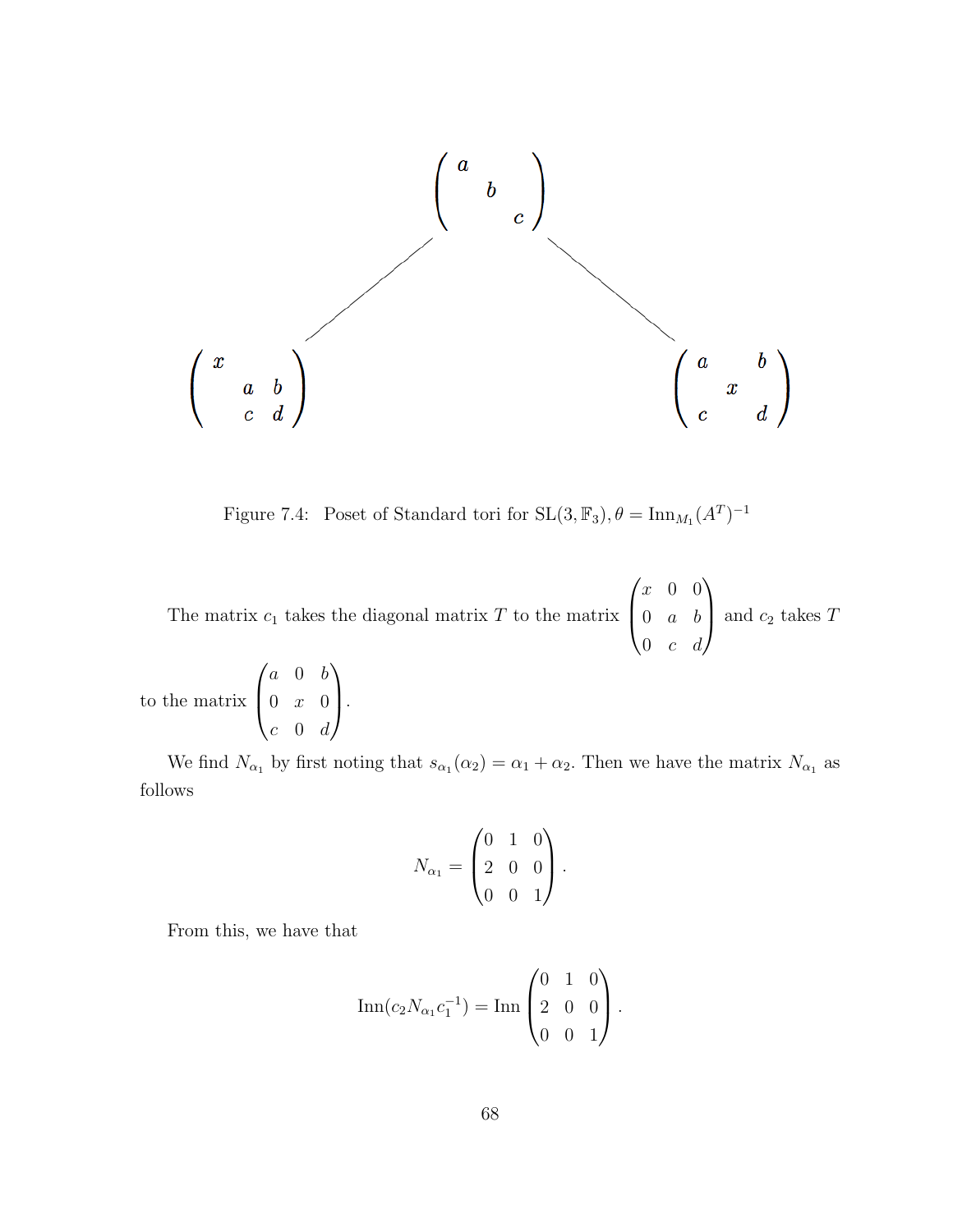Through simple calculations, we can see that the matrix  $\sqrt{ }$  $\left\lfloor \right\rfloor$ 0 1 0 2 0 0 0 0 1  $\setminus$ is in  $H_k$  (and

thus in  $H$ ). Thus the bottom of the poset collapses to a single torus and we get two conjugacy classes for  $G = SL(3, \mathbb{F}_3)$ ,  $\theta = \text{Inn} \begin{pmatrix} 1 & 1 \end{pmatrix}$  $\left( \right) (A^{T})^{-1}$ . This can be seen in Figure 7.5.



Figure 7.5: Poset of  $H_k$ -conjugacy classes of  $\theta$ -stable, maximal k-split tori for  $\mathrm{SL}(3,\mathbb{F}_3), \theta = \mathrm{Inn}_{M_1}(A^T)^{-1}$ 

*Example* 7.2.6. Let  $G = SL(4, \mathbb{C}), \theta(X) = (X^T)^{-1}$ . We have  $A = \{\text{diag}\}\$ . Then  $\Phi_{\theta}^+ =$  $\Phi(A)$ , all positive roots. We get the poset of standard tori seen in Figure 7.6. When we check for  $H_k$ -conjugacy among the rows of the poset, through similar calculations from the previous example, this poset collapses down to the poset seen in Figure 7.7. Thus we have three  $H_k$ -conjugacy classes of  $\theta$ -stable, maximal k-split tori.

It is not always the case that the poset of standard tori will collapse completely. Sometimes the poset of standard tori will collapse and sometimes it will not. Once we have checked for conjugacy, we are able to compute the Weyl group quotients  $W_{G_k}(A_i)/W_{H_k}(A_i)$ in order to classify the double cosets  $P_k \setminus G_k / H_k$ .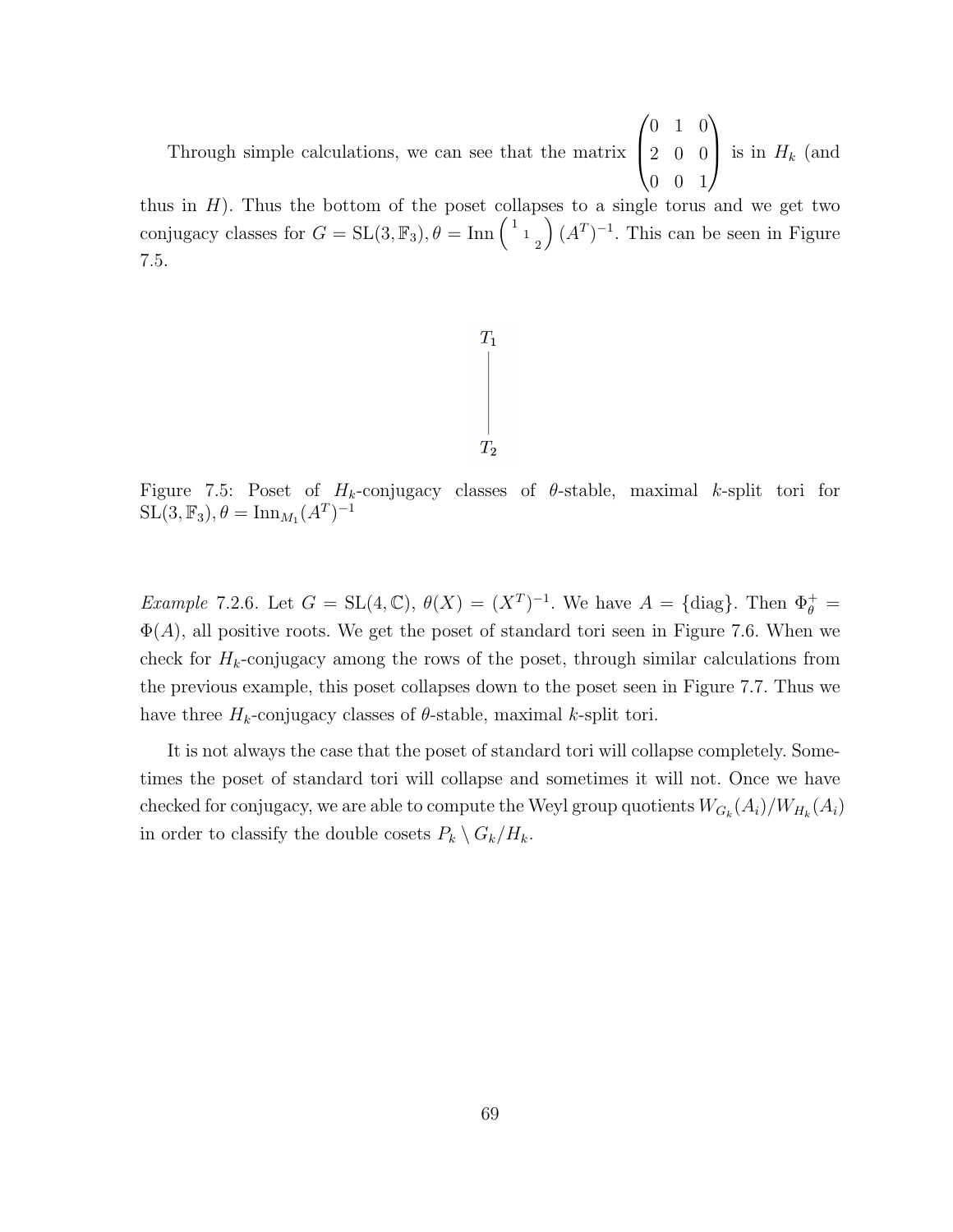

Figure 7.6: Poset of standard  $\theta$ -stable, maximal k-split tori for  $SL(4,\mathbb{C}), \theta(X) = (X^T)^{-1}$ 



Figure 7.7: Poset of conjugacy classes of  $\theta$ -stable, maximal k-split tori for  $\operatorname{SL}(4,\mathbb{C}), \theta(X) = (X^T)^{-1}$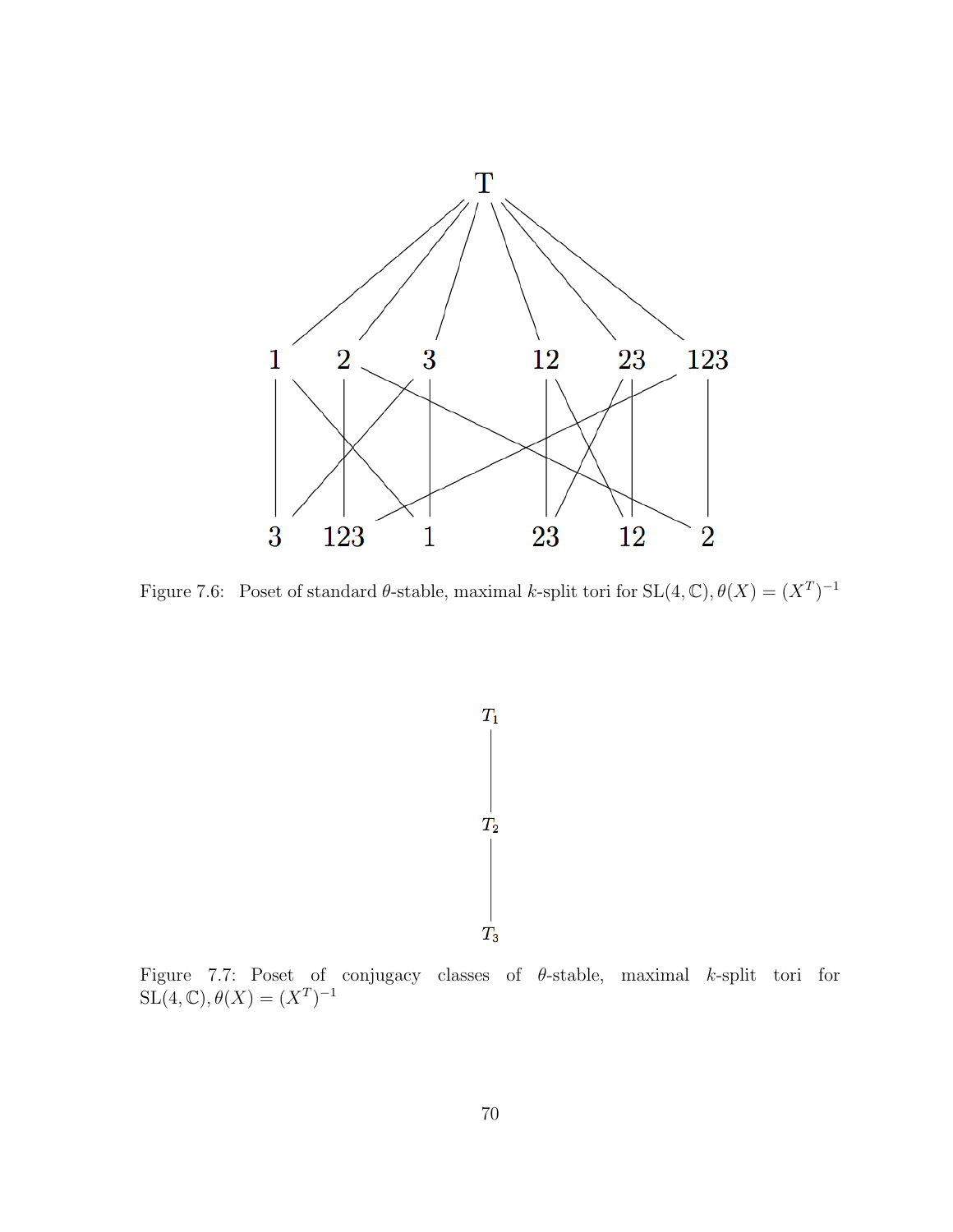## REFERENCES

- [1] Stacy Beun, On the Classification of Orbits of Minimal Parabolic k-Subgroups Acting on Symmetric k-Varieties of  $SL(n, k)$ . PhD thesis, North Carolina State University, 2008
- [2] A. G. Helminck, Ling Wu and Christopher Dometrius, *Involutions of*  $SL(n, k)$ ,  $(n >$ 2). Acta Appl. Math, Vol. 90, No. 1-2, 91-119, 2006.
- [3] Silvana Abeasis, On a remarkable class of subvarieties of a symmetric variety, Adv. in Math, Vol. 71, no. 1, 113-129, 1988.
- [4] Michael Artin, Algebra, Prentice Hall Inc., Englewood Cliffs, NJ, 1991.
- [5] E. O. van den Ban and H. Schlichtkrull, The most continuous part of the Plancherel decomposition for a reductive symmetric space, Ann. of Math.  $(2)$  145 (1997), no. 2, 267-364.
- [6] Alexandre Beilinson and Joseph Bernstein, Localisation de g-modules, C. R. Acad. Sci. Paris Ser. I Math. 292 (1981), no. 1, 15-18.
- [7] Armand Borel, Linear algebraic groups, Second, Graduate Texts in Mathematics, Vol. 126, Springer-Verlag, New York, 1991.
- [8] Michel Brion and A. G. Helminck, On orbit closures of symmetric subgroups in flag varieties, Canad. J. Math. 52 (2000), no. 2, 265-292.
- [9] Jean-Luc Brylinski and Patrick Delorme, Vecteurs distributions H-invariants pour les séries principales généralisées d'espaces symétriques réductifs et prolongement méremorphe d'intégrales d'Eisenstein, Invent. Math.  $109$  (1992), no. 3, 619-664.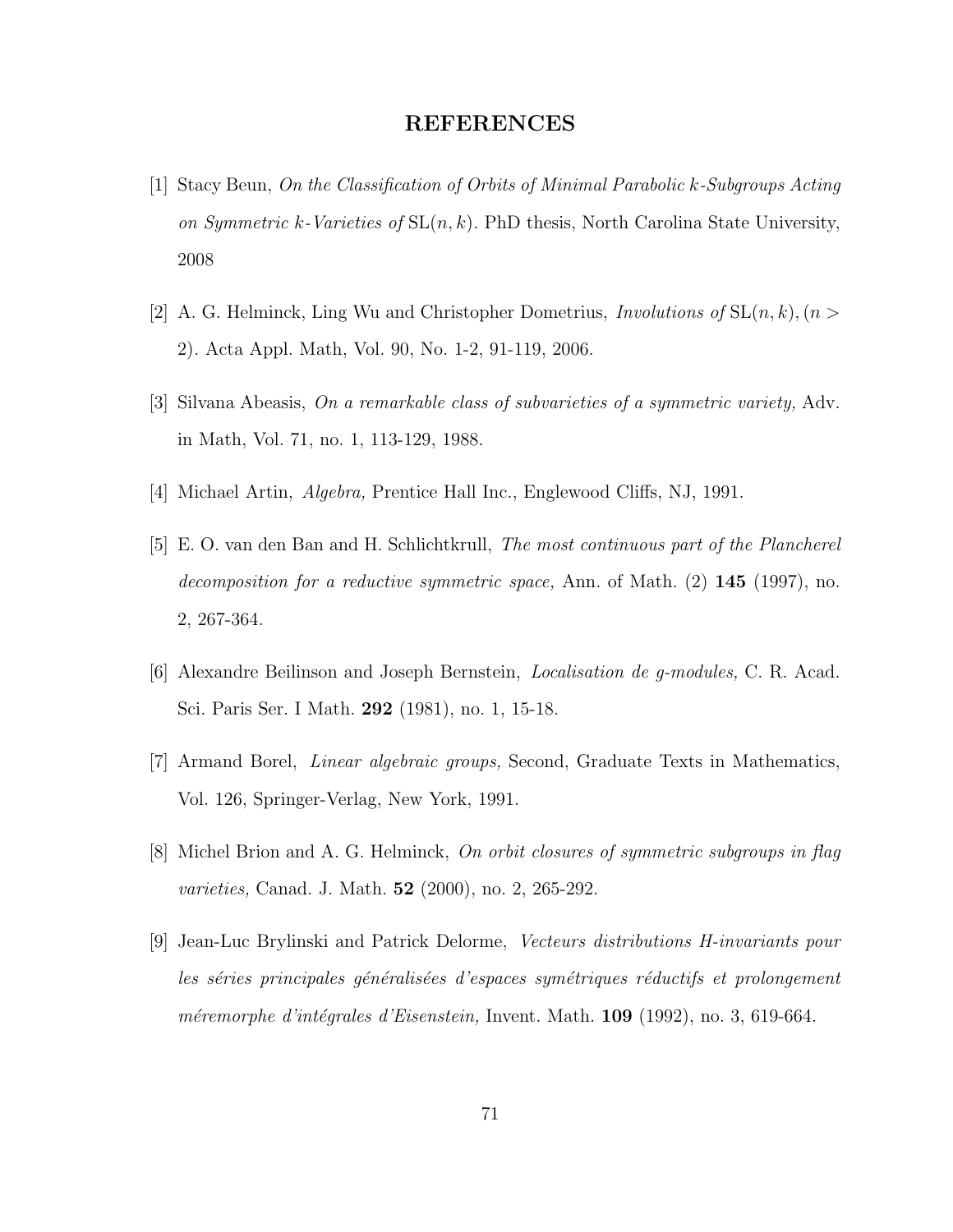- [10] C. De Concini and C. Procesi, Complete symmetric varieties, Invariant theory (montecatini, 1982), 1983, p. 1-44.
- [11] Complete symmetric varieties. II. Intersection theory, Algebraic groups and related topics (kyoto/nagoya, 1983), 1985, p. 481-513.
- $[12]$  Patrick Delorme, Formule de Plancnerel pour les espaces symétriques réductifs, Ann. of Math. (2) 147 (1998), no. 2, 417-452.
- [13] Mogens Flensted-Jensen, Discrete series for semisimple symmetric spaces, Ann. of Math. (2) **111** (1980), no. 2, 253-311.
- [14] I. Grojnowski, Character sheaves on symmetric spaces, Ph.D. Thesis, 1992.
- [15] Harish-Chandra, Collected papers, Vol. I-IV, Springer-Verlag, New York, 1984. 1970- 1983, Edited by V. S. Varadarajan.
- [16] A. G. Helminck and Stacy Beun, On the classification of orbits of symmetric varieties acting on flag varieties of  $SL(2, k)$ , Comm. Algebra 37 (2009), no. 4, 1334-1352.
- [17] A. G. Helminck and G. F. Helminck,  $H_k$ -fixed distribution vectors for representations related to p-adic symmetric varieties. In preparation.
- [18] A. G. Helminck, Tori invariant under an involutorial automorphism. I. Adv. Math, 85, 1991.
- [19] A. G. Helminck, Tori invariant under an involutorial automorphism. II. Adv. Math, 131, 1997.
- [20] A. G. Helminck, On the classification of k-involutions. Adv. Math, 153, 2000.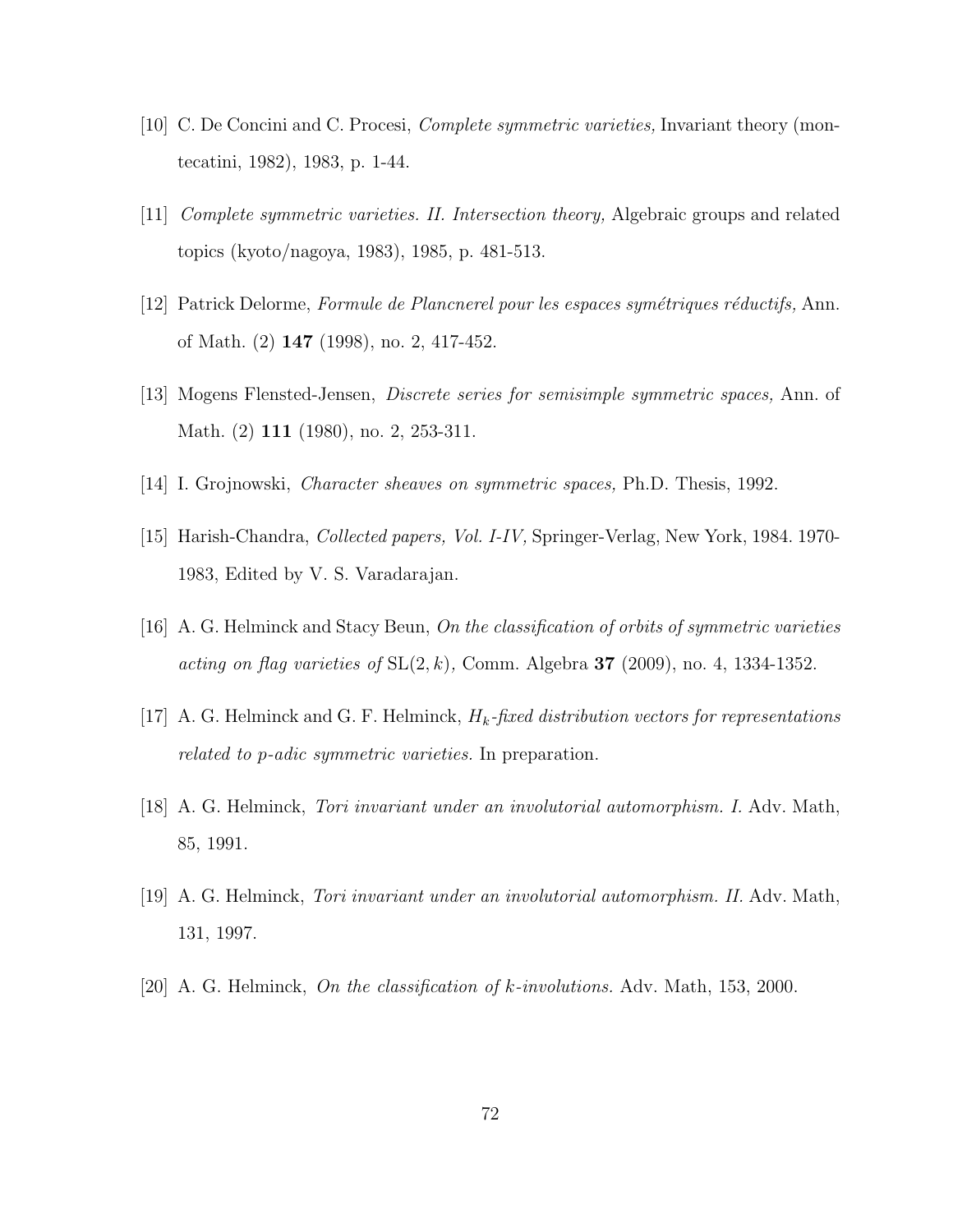- [21] A. G. Helminck, Combinatorics related to orbit closures of symmetric subgroups in flag varieties, Invariant theory in all characteristics, 2004, p. 71-90.
- [22] A. G. Helminck and S. P. Wang, On rationality properties of involutions of reductive groups, Adv. Math. 99 (1993), no. 1, 26-96.
- [23] A. G. Helminck and Ling Wu, *Classification of involutions of*  $SL(2, k)$ , Comm. Algebra Vol. 30, no. 1, 193-203, 2002.
- [24] F. Hirzebruch and P. Slodowy, *Elliptic genera, involutions, and homogeneous spin* manifolds, Geom. Dedicata 35 (1990), no. 1-3, 309-343.
- [25] James E. Humphreys, Linear algebraic groups, Springer-Verlag, New York, 1975. Graduate Texts in Mathematics, No. 21
- [26] Mark Hunnell, Orbits of Minimal Parabolic k-subgroups on Symmetric k-varieties, PhD Thesis, North Carolina State University, 2015.
- [27] Hervé Jacquet, King F. Lai, and Stephen Rallis, A trace formula for symmetric spaces, Duke Math. J. 70 (1993), no. 2, 305-372.
- [28] George Lusztig and David A. Vogan Jr., Singularities of closures of K-orbits on flag manifolds, Invent. Math. 71 (1983), no. 2, 365-379.
- [29] George Lusztig, Symmetric spaces over a finite field, The grothendieck festschrift, vol, iii, 1990, p. 57-81.
- [30] Toshihiko Matsuki, The orbits of affine symmetric spaces under the action of minimal parabolic subgroups, J. Math. Soc. Japan 31 (1979), no. 2, 331-357.